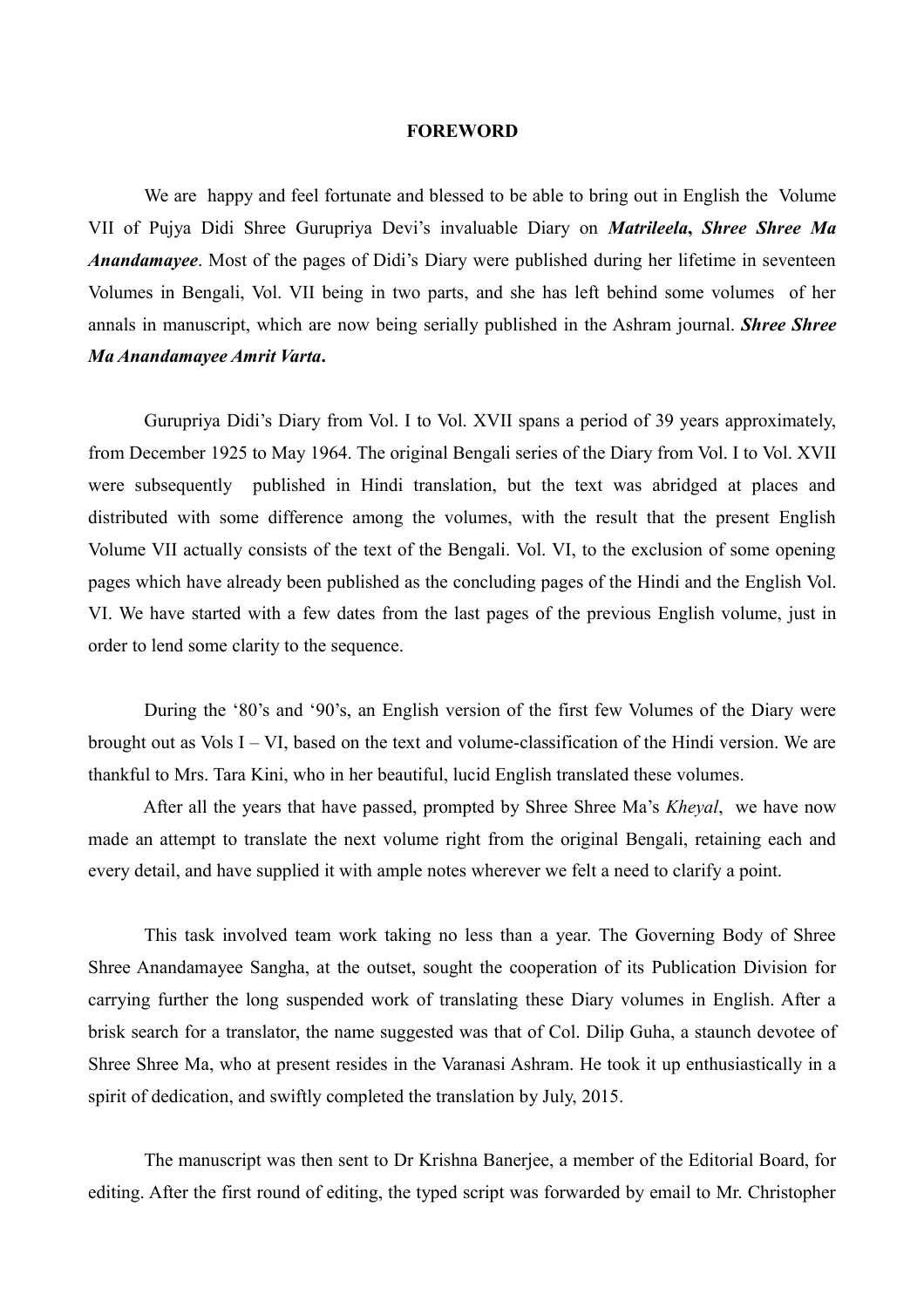Pegler (U.K.), who maintains a website on Shree Shree Ma, and Swami Brahmananda Giri (U.S.A.) for their opinions and suggestions. Thus began a veritable cycle of reviewing and editing, which took quite a few revisions. After each round, the script was printed in hard copy by Shree Alok Ranjan Choudhury, a member of the office staff at Mata Anandamayee Hospital, Varanasi and then the hard copy was given over to Col Guha to review. We are much beholden to each and every member of this team and thankfully acknowledge their valuable contribution. The original Bengali text of this volume is not divided in chapters; it follows the pattern of day-to-day diary writing. In fact, apart from a few initial volumes, the latter ones are not arranged in chapters. Vol. I is more like a book of memoirs rather than of daily chronicles; in composing this volume, Gurupriya Didi invoked the reminiscences of her recent past and put them conveniently under chapters. The chapters of the other few volumes do not have headings. We have arranged the English Vol.VII in five Chapters, providing instead of headings a short list of the main contents.

As a reference guide, we have furnished a list of the events, following the paradigm of the original. The only difference is that while Gurupriya Didi has arranged the events in the Bengali alphabetical order, against a column of page numbers, we have put them in the chronological order (the alphabetical order would be different in English) along with the corresponding dates. This table of contents, so re-arranged, will remain valid in case there are reprints of the Volume in the future with different page numbers.

In the matter of tallying the Gregorian dates with the days of the week (provided by Didi along with the dates of the Bengali calendar), we used a calendar of the year 1938, available on a specific website. The Glossary of relevant words and phrases in Sanskrit and other Indian languages was constructed from a Glossary of an earlier volume, together with notes from the current volume.

There are four *stotras* in this volume which spontaneously emanated from Shree Shree Ma's lips and were noted down by Shree Abhay on the spot. These *stotras,* uttered in a state of *bhava* at various times, are not translatable on the whole, though they contain many single words and phrases in the recognized form of Sanskrit grammar. As Pt. Gopinath Kaviraj has observed, they are in a pre-historic, early Vedic form of *Devabhasha*, the language of the Gods, in which *bhava* and *bhasha*, thought and speech, are an inseparable whole.

These cryptic utterances seem to be symbolic; many of them are onomatopoeic (sound suggesting sense), carrying power-vibrations like mantras. Of all the 4/5 hymns noted down by Pujya Bhaiji in his *Matri***-***Darshan* (Bengali), only one was interpreted by Shree Ram Thakur,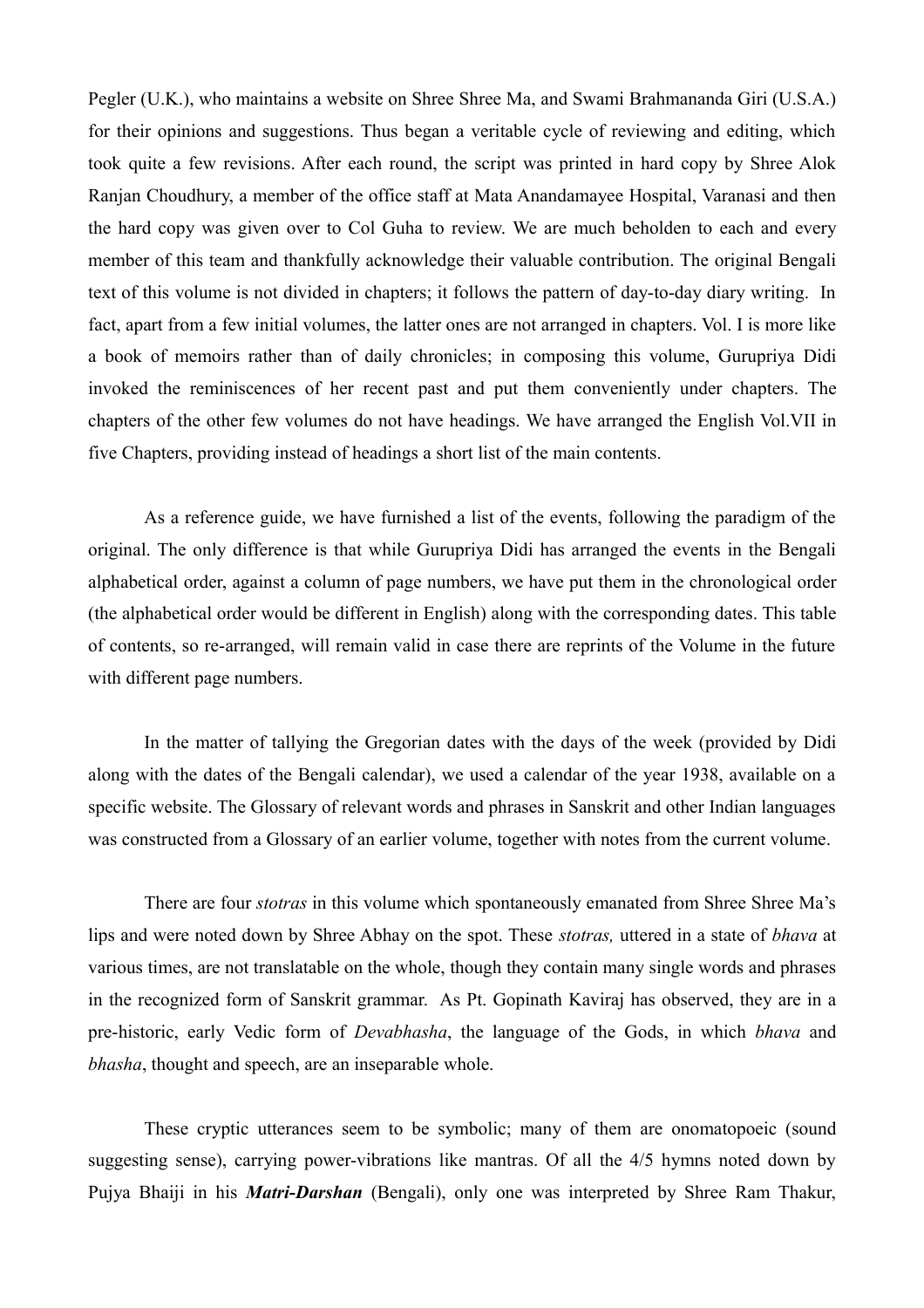whose yogic intuition could penetrate its mystery. His interpretation appears in English in *Mother As Revealed to Me*.

We have decided to publish the hymns of the present volume in ordinary English characters within the book for expert scholars and worthy recipients of Shree Shree Ma's grace, to whom they may yield their inner significance.

In the absence of recording facilities, Abhayda tried to jot down the fluently flowing utterances, missing out a few here and there (marked by three dots), depending on his auditory impressions. The gaps between words and phrases indicate pauses and the full stop appears, presumably, where Ma seemed to have concluded a sentence.

This project has been financed by an anonymous donor from the U.S.A., whose earnest wish it was that more of Gurupriya Didi's Diaries should appear in English. Other than this, occasional but liberal help of various kinds came our way at times of need from a number of Shree Shree Ma's devotees, who, however, would like to remain anonymous. We are sure that Shree Shree Ma, the Omniscient, has showered Her blessings on all of them.

We have collected relevant photographs mainly from the Ashram archives, from the photo files of the Ratna Press and from the website: www.anandamayi.org . We are much beholden to all those who have proffered help in this and other matters and whose kind cooperation we have taken for granted. May Shree Shree Ma grant each one of them Her choicest Blessings.

We humbly offer our obeisance again and again at the Lotus Feet of Shree Shree Ma, whose divine *Kheyal* has always been the guiding force behind our efforts and whose infinite, unstinted Grace has made this venture a success against all odds.

To conclude, we earnestly pray to Shree Shree Ma for Her forgivemess for all our shortcomings.

"*ajnanat vismriter bhrantya yannyunam adhikam kritam purnam bhavatu tat sarvam tvatprasadan Maheshwari*"

"O Supreme Goddess, if on account of our ignorance, forgetting or misunderstanding the fault of doing less or overdoing has taken place in our efforts, then kindly let all that be amended and brought to perfection by Your Grace."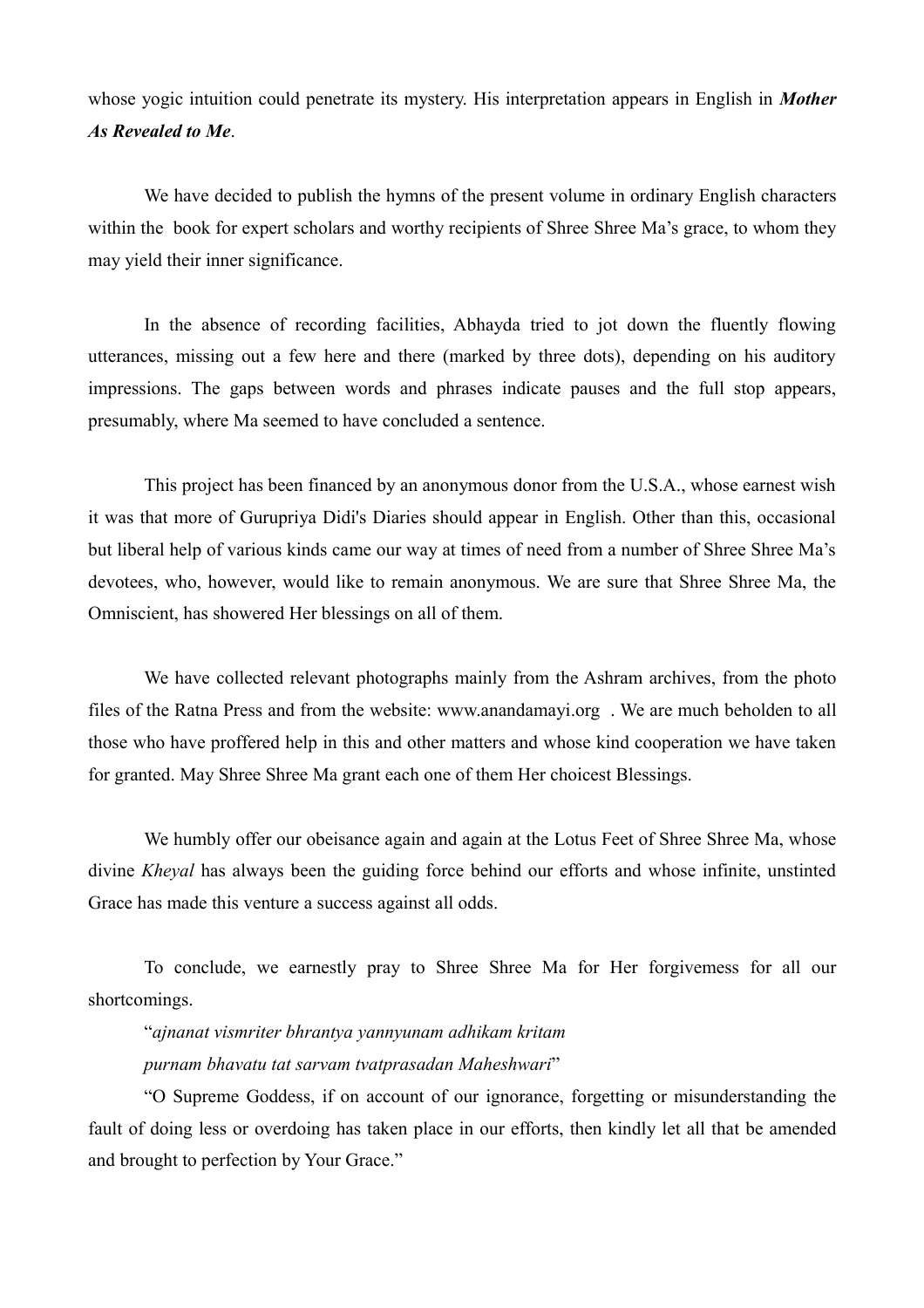Guru Purnima Jai Ma 19 July 2016 Tuesday **-Publishers** -Varanasi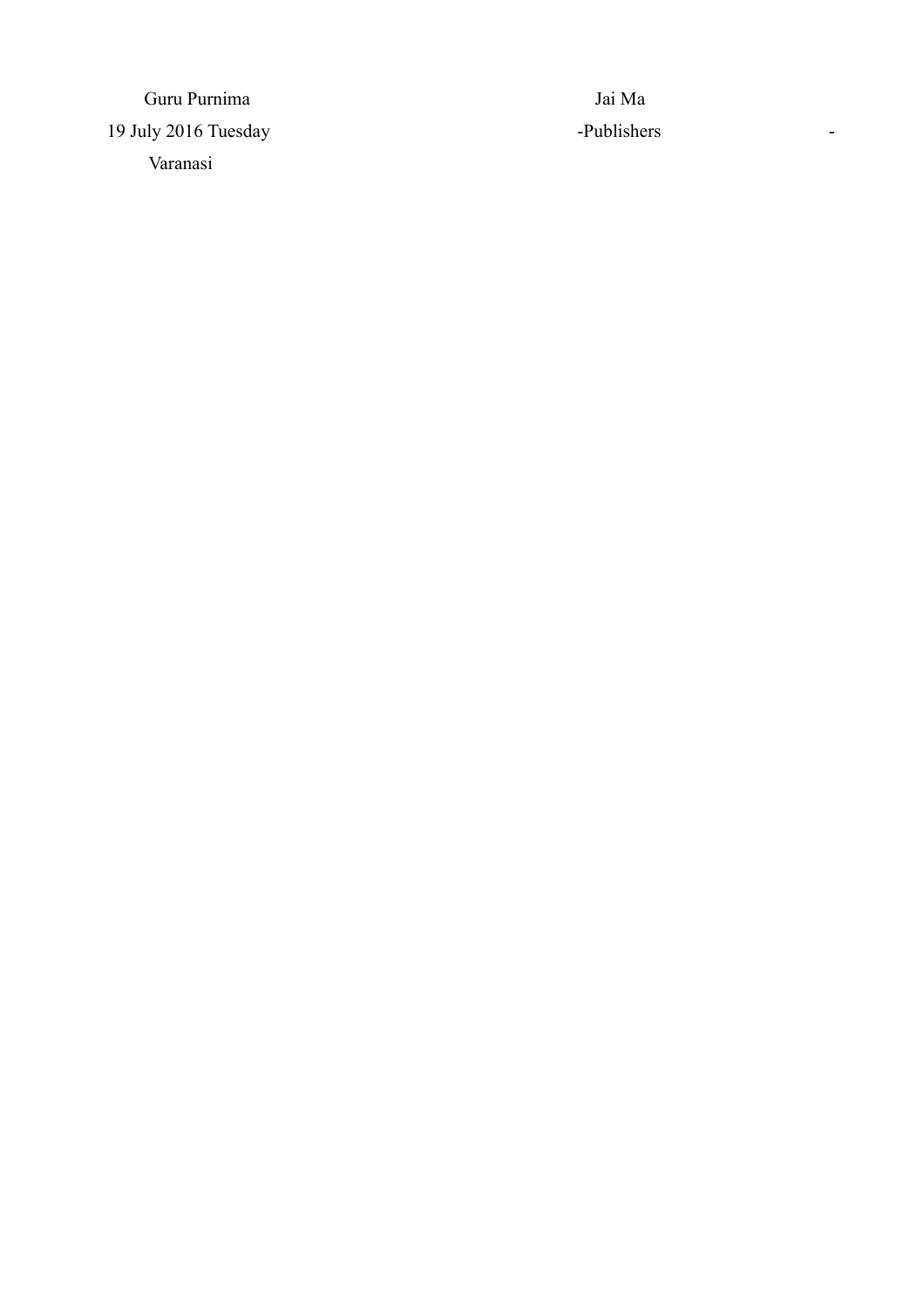## **CONTENTS**

## **CHAPTER - I (9 May - 26 July)**

Baba Bholanath's *Salil Samadhi* His Last Days Recalled Ma's Illnesses

## **CHAPTER - II (27 July - 17 August)**

Sojourn at Shimla, Solan and Dehradun *Nama*-*Yajna* Ma in *Bhava Stotras*

## **CHAPTER - III (18 August - 11 September)**

Arrival of new Devotees Past Anecdotes Recollected Death of Nirmalbabu and Sukumar

## **CHAPTER - IV (12 September - 11 October)**

Ma's Serious Illness and Miraculous Recovery "KanyaAshram" Founded A Visit to Ma's Birthplace

## **CHAPTER - V ( 12 October - 16 November)**

Ma in Allahabad Ma Visits Dhaka *Chudamani Yoga* (Kashi) Satsang at Kashi (Varanasi) and Vindhyachal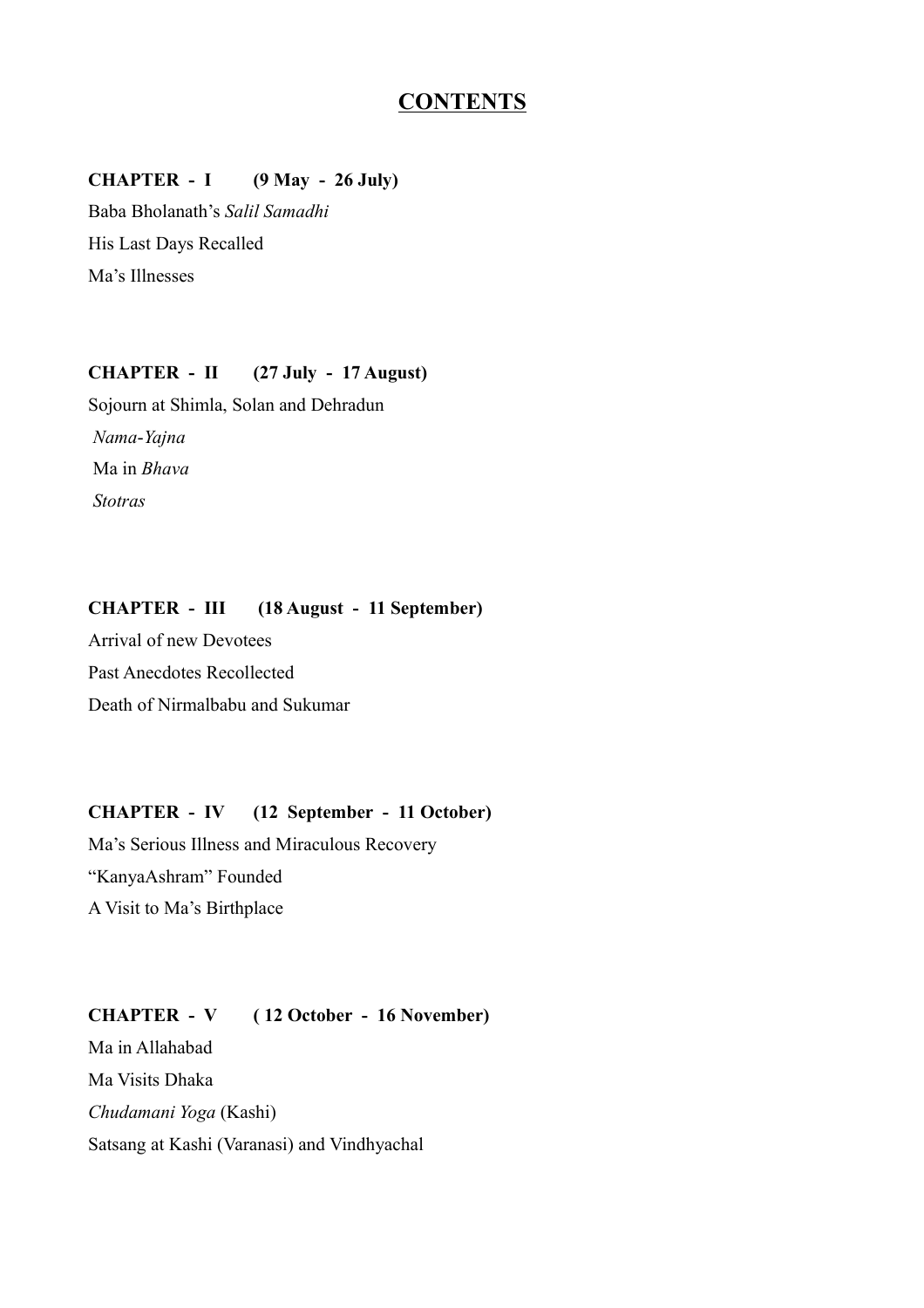# **TABLE OF CONTENTS**

## **Various States and** *Leelas*

| 1. Breaking of the Idol of Kali | 17 May 1938  |
|---------------------------------|--------------|
| 2. Impact of Ma                 | 30 May       |
| 3. "Eternal Kumari"             | 11 June      |
| 4. "Purna Brahma Narayan"       | 5 August     |
| 5. Vision on Kamakhya Hill      | 17 August    |
| 6. Past Anecdotes               | 20 August    |
|                                 | 23 August    |
| 7. Dhankora, Dhaka              | 30 August    |
| 8. About Jute Plant Leaves      | 3 September  |
| 9. <i>Kheyal</i> of Fever       | 10 September |
| 10. Various States              | 13 September |
| 11. Stomach Ache                | 24 September |
| 12. Birthplace Visited          | 7 October    |
|                                 |              |

## **States of Bhava**

| 1. During Namayajna, Solan                      | $30/31$ July |
|-------------------------------------------------|--------------|
| 2. Playing with the Body                        | 3 August     |
| 3. Stotras                                      | 17 August    |
| 4. The Macrocosmic Body                         | 30 August    |
| 5. Autsahi – Ma in Bhava                        | 30 August    |
| 6. Taking Food from the Ground                  | 3 September  |
| 7. Perfume in the Hands                         | 8 September  |
| 8. Kriya on Ma's Body                           | 2 October    |
| 9. People's Volatile Nature and Ma's Equanimity | 5 October    |
| 10. Recording of Ma's Voice                     | 20 October   |
|                                                 | 27 October   |
| 11. Impact of Worldly Weal and Woe on Ma        | 1 November   |
| 12. About Ma's Sect and Siddhi Ma               | 9 November   |

# *Leela* **and** *Leela* **Companions**

| 1. Baba Bholanath's Salil Samadhi         | 11 May   |
|-------------------------------------------|----------|
| 2. Baba Bholanath's last days recollected | $10$ May |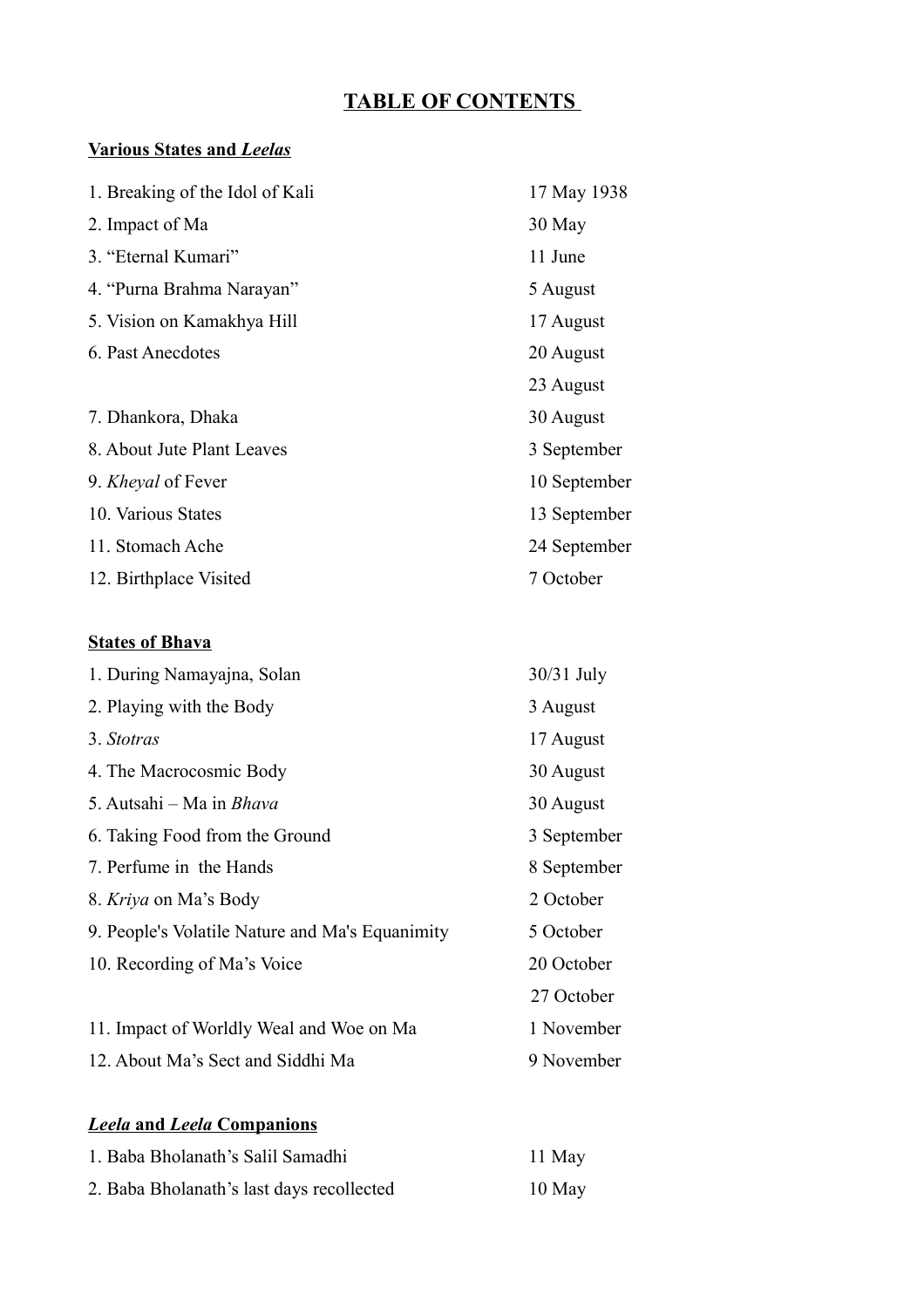| 31 July      |
|--------------|
| 11 August    |
| 18 May       |
| 21 June      |
| 9 Septembe   |
| 27 June      |
| 27 June      |
| 11 August    |
| 17 August    |
| 17 August    |
| 20 August    |
| 2 September  |
| 7 September  |
| 9 September  |
| 9 September  |
| 13 September |
| 13 September |
| 13 September |
| 13 September |
| 14 September |
| 17 September |
| 23 September |
| 25 September |
| 5 October    |
| 6 October    |
| 15 October   |
| 20 October   |
| 21 October   |
| 24 October   |
| 1 November   |
| 1 November   |
| 3 November   |
| 12 November  |
| 15 November  |
| 15 November  |
|              |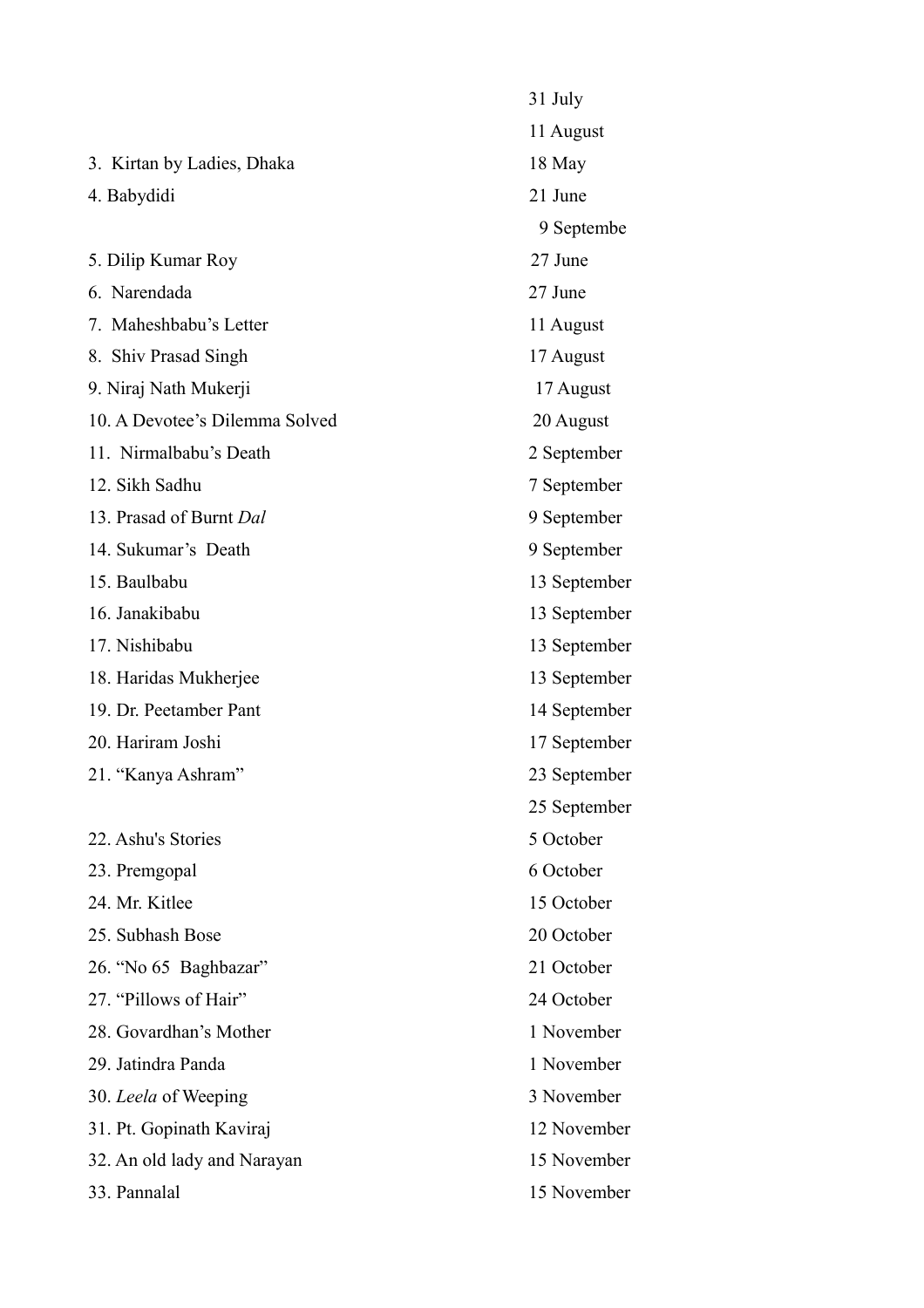## **Shree Shree Ma's Teachings**

| 1. Ma's Teachings in Letters                | 14 August    |
|---------------------------------------------|--------------|
| 2. Kripa and Karma                          | 30 August    |
| 3. <i>Ishta Mantra</i> to be Kept Secret    | 30 August    |
| 4. Effect of Name                           | 6 September  |
| 5. If Jivanmuktas Dream                     | 6 September  |
| 6. Why Oust Diseases ?                      | 6 September  |
| 7. One-Pointed Aim--- the Only Way          | 6 September  |
| 8. Stilling the Mind                        | 13 September |
|                                             | 13 October   |
| 9. "Return-Ticket", Karma, Jnana and Bhakti | 14 October   |
| 10. Sadguru                                 | 23 September |

## **Travels**

| 1. Shimla – Namayajna - Ma in bhava during kirtan | $30/31$ July |
|---------------------------------------------------|--------------|
| 2. Solan                                          | 1 August     |
| 3. Dehradun                                       | 9 August     |
|                                                   | 27 August    |
| 4. Mussourie                                      | 19 August    |
| 5. A Trip to Difo                                 | 23 August    |
| 6. Allahabad                                      | 12 October   |
| 7. Calcutta (Kolkata)                             | 16 October   |
| 8. Dhaka Kalipuja, Annakut                        | 23 October   |
| 9. Navadweep                                      | 28 October   |
| 10. Vindhyachal                                   | 30 October   |
|                                                   | 13 November  |
| 11. Kashi (Varanasi) Chudamani Yoga               | 6 November   |
|                                                   |              |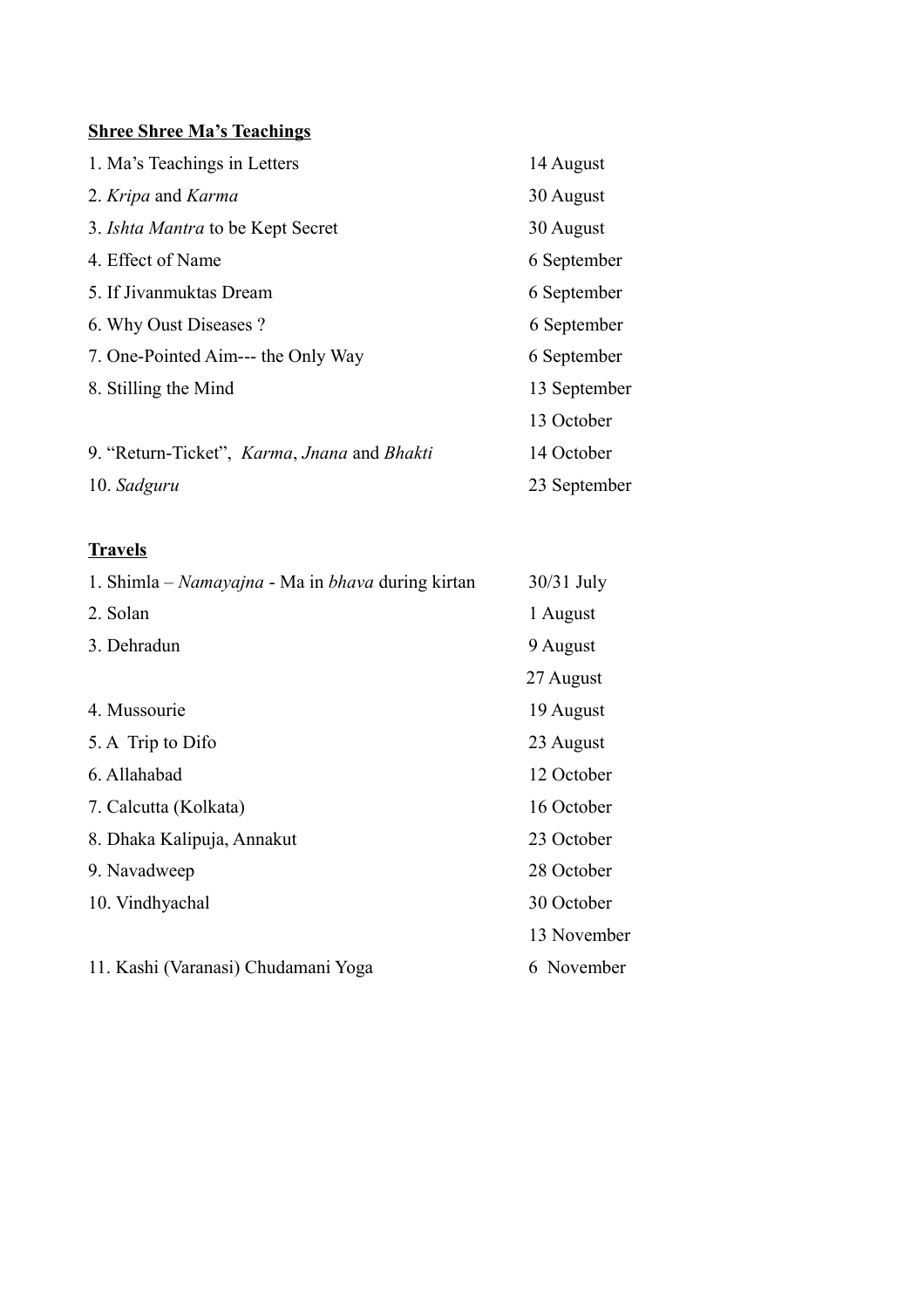# **CHAPTER - I (9 May - 26 July)**

## **9 May 1938** Monday

Today we received a reply telegram saying that Ma is keeping well, but there is no change in Her *bhava*. She wants us to work the way She has told us. Just today we started out for Calcutta by train at 6 p.m.

#### **10 May 1938** Tuesday

We arrived in Calcutta at 8 a.m. After dropping Mejdi<sup>[1](#page-8-0)</sup>en route we went to Shachidada's place and talked about Ma and Bholanath until quite late. Then we accompanied Didima to her place. Today is Ekadashi<sup>[2](#page-8-1)</sup> We had breakfast at Didima's, then visited a few people on the way at the doorsteps of their homes, getting to Birla's Shiv Temple around 1 p.m. At dusk Ramtaranbabu, Gopinathbabu, Shachibabu and Yatishbabu visited us along with their families; our conversation lasted until 11 p.m.

Everything seems to be in flux and our concerns dominated all conversations. Shachidada informed us that a letter came from Nareshbabu from Dehradun. In it he mentioned that Bholanath's body had been taken to Haridwar and given *Salil Samadhi*[3](#page-8-2) and that there remains no change in Ma's *bhava*. There is no other news.

We heard from Yatishdada's mother that a few days back her younger daughter Butu dreamt she had gone to a Kali temple. In the temple she saw that Shree Shree Ma Anandamayee was sitting with Her legs folded in Vajrasana next to the idol of Kali. The priest gave flowers to Butu for the puja, and when Butu uttered the mantras and offered the flowers at the feet of Ma Kali, she saw all the flowers falling at the feet of Ma Anandamayee. Butu was bewildered and thought, "How is it that I am offering flowers at the feet of Kali and at the same time they are falling at the feet of Ma Anandamayee?" Again she said the mantras mentally concentrating hard and offered the flowers at the feet of Kali thinking this time Kali Ma would accept her offerings, but then again she saw her offerings falling at the feet of Ma Anandamayee. In this way, her doubt was cleared and on seeing this she woke up from her dream.

<span id="page-8-0"></span><sup>1</sup> The second elder sister among three or more.

<span id="page-8-1"></span><sup>2</sup> The eleventh phase of the moon, considered auspicious for rituals like fasting etc. Brahmacharis, widows and persons observing spiritual discipline take simple, sattvik food on Ekadashi. Didi and others breakfasted at Didima's because they were not to take other kinds of food at other places.

<span id="page-8-2"></span><sup>3</sup> Internment in water.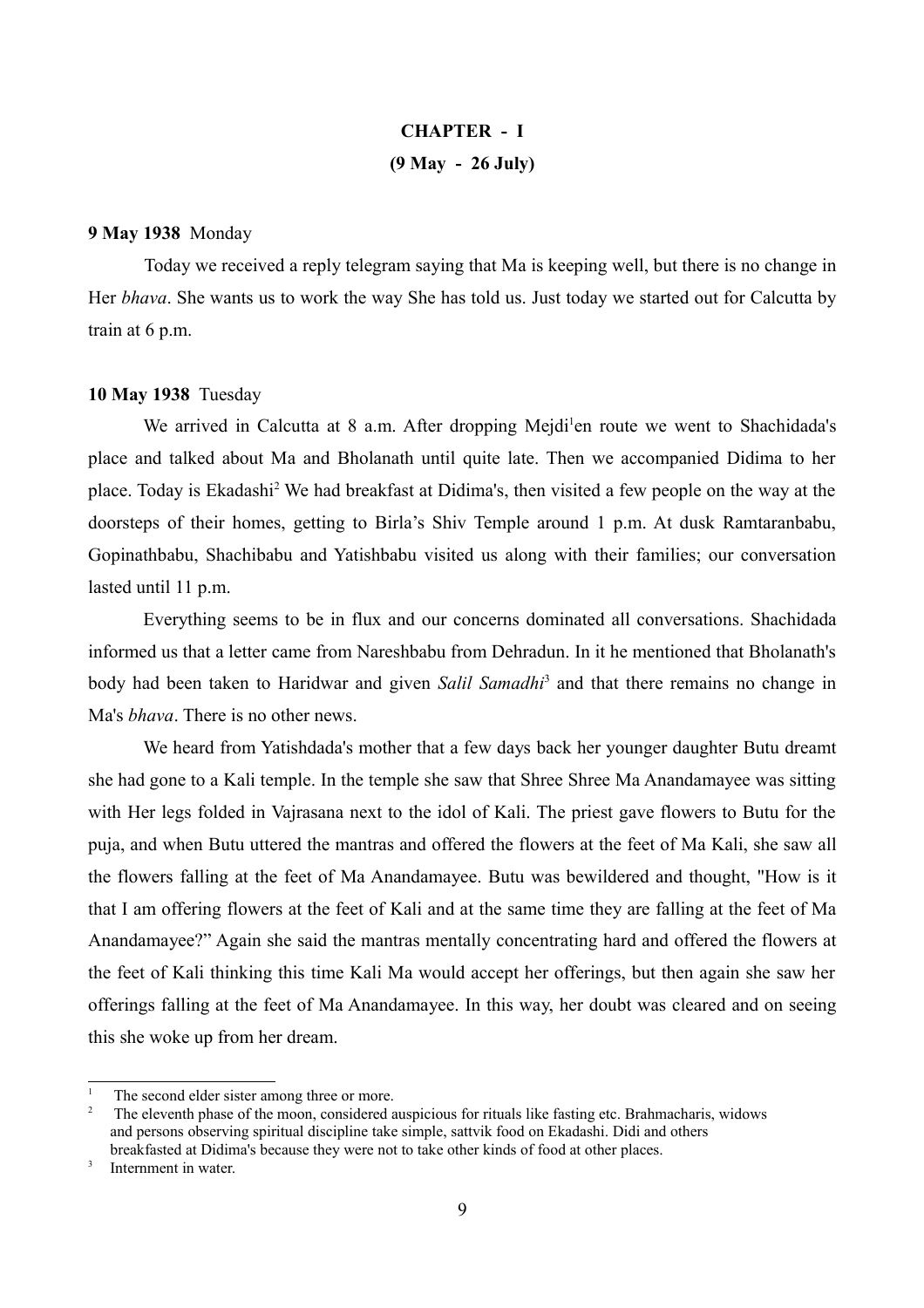At night Shachidada came. He said, "From a letter sent by Naresh from Dehradun to his brother Bhupesh we learned that they took Bholanath's body at 2 a.m. from there and set out on their journey. Then on reaching Haridwar, they accorded it a *salil samadhi*. There is no change in Ma's *bhava*. No other news is there."

I remembered that during the Haridwar Kumbh, one day at around midnight, when everyone else was sleeping, I was with Ma. Suddenly Ma told me, "Go, call Bholanath." I did so and brought him to Ma. I was standing outside and could not hear what She told Bholanath. But from the next day on Bholanath was telling everyone, "You all will not have me for long. See what I do this Sankranti<sup>[4](#page-9-0)</sup>." My guess was that Ma must have told him something along these lines. Shankarananda Swami told Ma, "Babaji is talking like this." Ma said, "Is he saying this on his own? Is he not saying the obvious? Last night he was told so much."

Whatever Bholanath might say he really could not accomplish much. Once in Dehradun when Bholanath was not well, Ma was sitting in Her room with Phanibabu, Bhupatidada and many of us, when the topic about Bholanath came up. Ma said, "When one is told to do something and one promises to do so, if one does not act accordingly there will inevitably be suffering from your point of view<sup>[5](#page-9-1)</sup>. At times he does not listen, preferring to have his own way. See, while at the Haridwar Khumbh, at midnight he was called and was told certain things, he replied, 'Let me see.' But actually he did not do anything. When talking to him I gathered that he would not keep his word, in spite of what he was told. I can see that even if one does not keep one's word, there is always some effect left on one's mind and body<sup>[6](#page-9-2)</sup>. It is like leaving an impression. And again, do you know how it is? If there is a *Kheyal* for something, it must be said. It is like when you have saliva in your mouth you have to spit it out -- just like that, what else to say? Results are bound to occur."

It seems that Bholanath at some point realized this. I saw one night when he was writhing in pain and suffering extremely from his illness, he called for Ma. As Ma entered his room he said, "Forgive me." Another day Ma called me aside and said, "Can you see? Bholanath does not have the sacred thread around his neck<sup>[7](#page-9-3)</sup>."

Some time after, I remembered Ma narrating the following story (about Kailas) to me: "For a while Parvati had wanted to get *diksha* (initiation) from Bholanath. Standing at Lake Mansarovar, Bholanath was giving a mantra to Parvati; this body was also there for some time. Then from the lips of this body mantras started emanating and as a *Kheyal* arose, I told Bholanath, 'See, vedic

<span id="page-9-0"></span><sup>4</sup> Transit of the sun from one zodiacal sign to the next.

<span id="page-9-1"></span><sup>5</sup> From Ma's point of view there was neither enjoyment nor suffering.

<span id="page-9-2"></span><sup>6</sup> Some positive effect of the very thought of doing some thing good, though the act does not happen to take place.

<span id="page-9-3"></span><sup>7</sup> During the ritual of *sannyasa diksha*, a person gives up all possessions and symbols of caste, creed etc., including the sacred thread.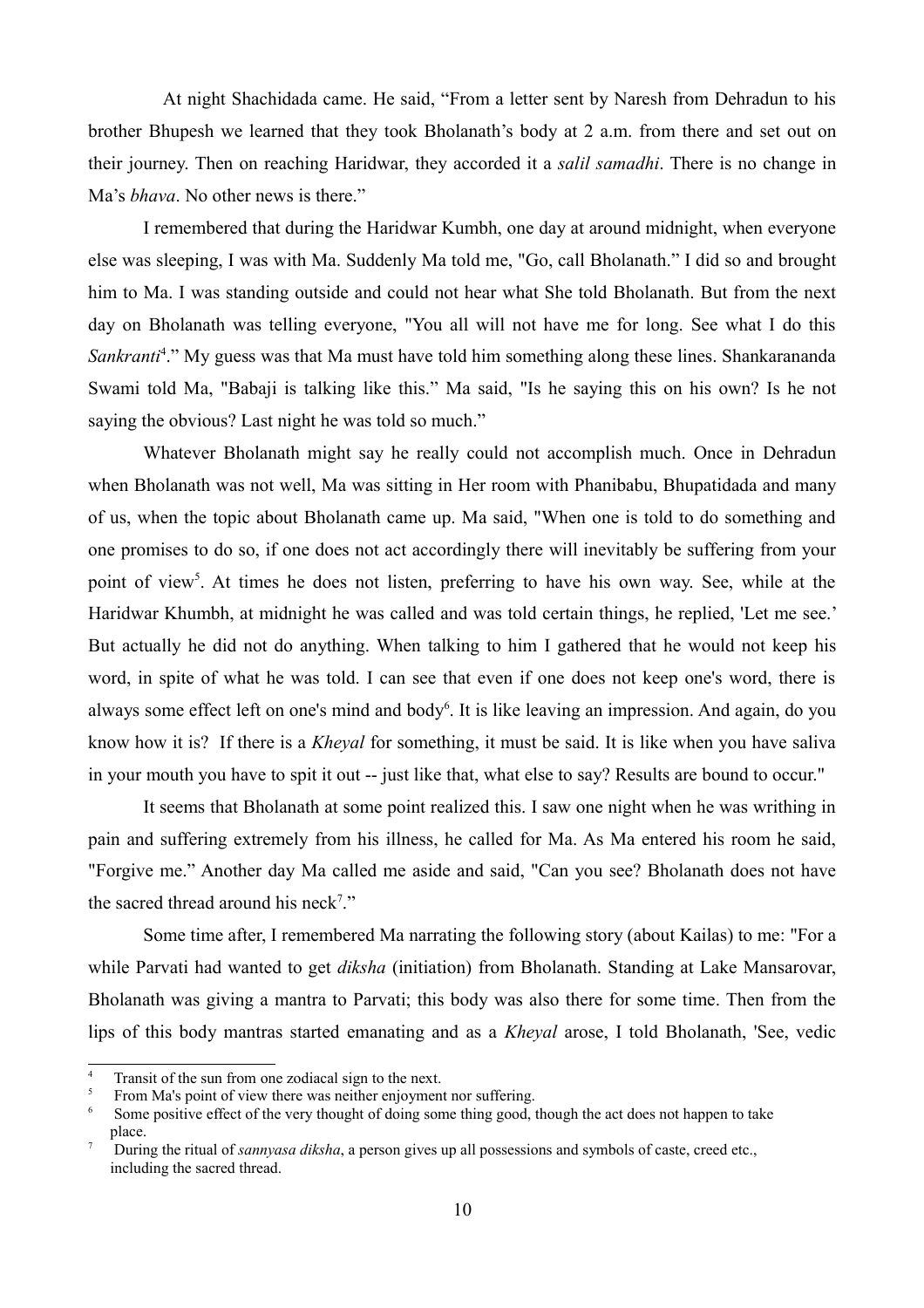mantras are emanating from my lips, will you listen to them? You are already wearing ochre clothes.' Then Bholanath said, 'When I was in Uttar Kashi, I learned the mantras of *sannyasa* and many more.' Hearing that, this body kept quiet. Then when this body began to walk and the mantras were flowing forth, immediately Bholanath said, 'Oh! Oh! this is a *sannyasa* mantra!' and with great joy and concentration he listened to the mantra carefully. Because this happened in this way and at that place, Bholanath had given himself a name pertaining to the *bhava* of *'Eko Brahma dvitityo nasti'* (Brahma is one and there is no second); Bholanath now has that *sannyasa* name.<sup>[8](#page-10-0)</sup> Later on during the Haridwar Kumbh when, at midnight what had happened at Manasarovar was discussed, he was asked to perform the rituals of *sannyasa*. So he went by himself and performed the rituals and returned saying, 'I have completed the *kriyas* of s*annyasa*.' He was then told, 'If you can try to live in the ways of a wandering sadhu, it would be beneficial.' That he could not do." Recollecting this much, I understood that this was the reason for his *Salil Samadhi[9](#page-10-1)* . Ma went on to say that Bholanath had expressed a desire to be initiated into *sannyasa* by the Tirtha Sampradaya (one of the ten orders of *sannyasa*). Later on when in Dehradun he was sent to get initiation from the Tirtha Sampradaya, but he was not successful.

#### **11 May 1938** Wednesday

We received two detailed letters from Bhupatidada. He wrote one letter to Shachidada and another to me. He wrote to me, "Whatever had to happen has happened, what will happen in the future we cannot say now. I do not know if you have any idea of this, but from five days prior to Pitaji's demise, Ma started visiting his room every hour and nursed him. (For two-three days we ourselves were witness to this). At the time of his death Ma was again at his bedside sitting near his head and doing some kriyas by passing Her hand from his *brahmatalu*[10](#page-10-2) down to his forehead back and forth repeatedly until he breathed his last. There was absolutely no change in Ma's expression nor did She look perturbed. After Bholanath's demise, Ma told us the story about his *sannyasa diksha* on the way to Kailas and revealed his *sannyasa* name. Ma said that She had already told you this once before."

In his letter to Shachidada, Bhupatidada wrote, "Bholanath received *sannyasa* mantra from Ma at Manasarovar. The name Ma gave to him was *Tibbatananda Tirtha*. On 6 May 1938 at 9:15 p.m. Baba's soul left his body. He was around 56 or 57 years old. The same night Hariram,

<span id="page-10-0"></span><sup>8</sup> Bholanathji's *sannyasa* name: Tibbatananda Tirtha

<span id="page-10-1"></span><sup>9</sup> *Salil Samadhi* or *Jal Samadhi*: the words *Salil* and *Jal* are used interchangeably, meaning "water". This ritual is the immersion of the deceased *sannyasi's* body in the holy waters of the Ganges or one of the other sacred rivers in India; it is a special ritual meant only for *sannyasis*.

<span id="page-10-2"></span><sup>10</sup> The top of the head, the seat of the highest *Chakra, Sahasrara*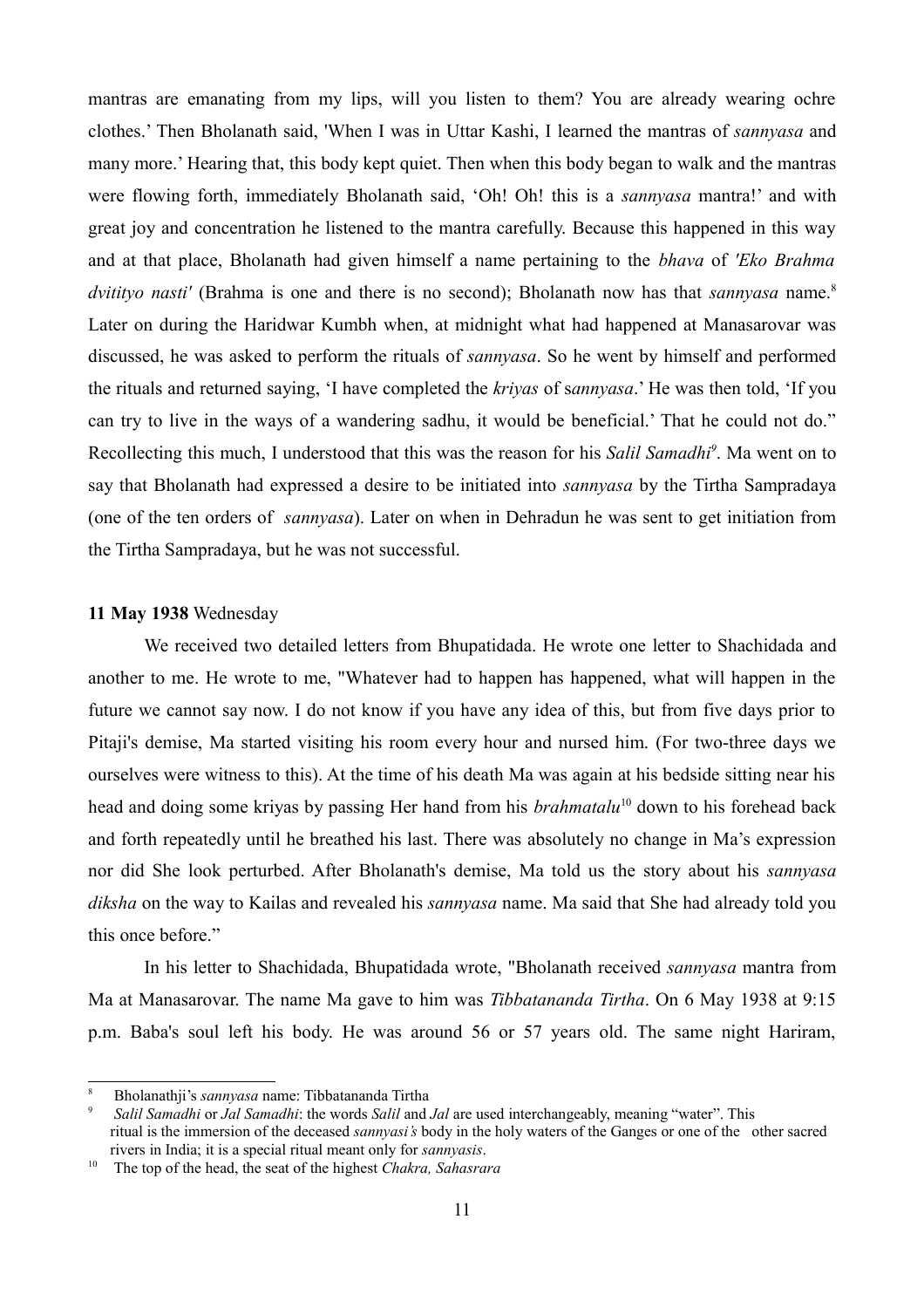Yogeshdada, Sadananda, Shanti and I took his body to Haridwar and gave him *Jal Samadhi[11](#page-11-0)* then returned to Dehradun. There is no change in Ma's *bhava*: the vermilion on the head, the white conch bangles --- nothing has changed.<sup>[12](#page-11-1)</sup> Just as before. She still has a smiling face, the same way of talking, eating and so forth. There is absolutely no change. She is imperturbable as ever. Ma says, 'When was I ever a wife, in the real sense, that I can now be widowed? But, I am ready to adjust to the way you all want me to. Know that I am always the same.' So, do not be worried about Ma. In keeping with the traditional rituals for *sannyasis*, on the 16th day following Bholanathji's passing (21 May), we will have a *bhandara* here and at Haridwar." Many more details followed.

At night, Shachidada brought a card written by Yogeshdada to Keshtobabu. On it he had written, "Early in the morning on the day of his death, Baba expressed his wish to eat rice and Ma Herself supervised the preparation of mashed cooked rice, mixed with lentil soup and had it sent to Baba. He asked, 'Has Ma eaten?' We said, 'No.' He then said, 'First you feed Ma'. Ma went to the room and said, 'All right, give me a little'. She took a tiny morsel and then Baba said,'Ma, feed me a little now.' Ma complied and his face brightened up and in that moment it seemed he would get better. Baba is now addressing Ma as Ma and She responds, 'Yes, Ma is here, why?' and goes closer to him. On the day of Baba's death Ma was sitting at Baba's bedside near his head from sunset on. At 9 p.m. She asked us to start singing kirtan. We did so and it was after this that Baba left his body. We took his body to Haridwar in a bus and immersed it in the Neeldhara stream of the Ganga at 3 a.m. and then returned to Dehradun."

## **12 May 1938** Thursday

Nothing particularly noteworthy today.

### **13 May 1938** Friday

A letter from Yogeshdada arrived and in it he wrote, "Two to three hours before Bholanath's death Ma asked him, 'Do you remember the *sannyasa* mantra?' Baba replied, 'Yes'." Yogeshdada further wrote that Ma said Bholanath's passing should not cause anyone to waiver from their particular tasks and that all should carry on with determination the repetition of "Name", performance of *Yajna* and other such related activities concerning *sadhana*." Ma's instructions are as irrevocable as God's -- I keep noticing this all the time and it is gaining momentum day by day. She says, "Get on with whatever you have to do and do not get distracted." This is why She has sent

<span id="page-11-0"></span><sup>&</sup>lt;sup>11</sup> see footnote 9<br><sup>12</sup> The reference

<span id="page-11-1"></span><sup>12</sup> The reference is to the tradition in Bengal for widowed women who remove their bangles and cease marking the parting in their hair with red vermilion. According to the orthodox tradition, Bengali Hindu women begin wearing conch shell bangles and the use of vermilion from the day of their wedding and give up the same when widowed.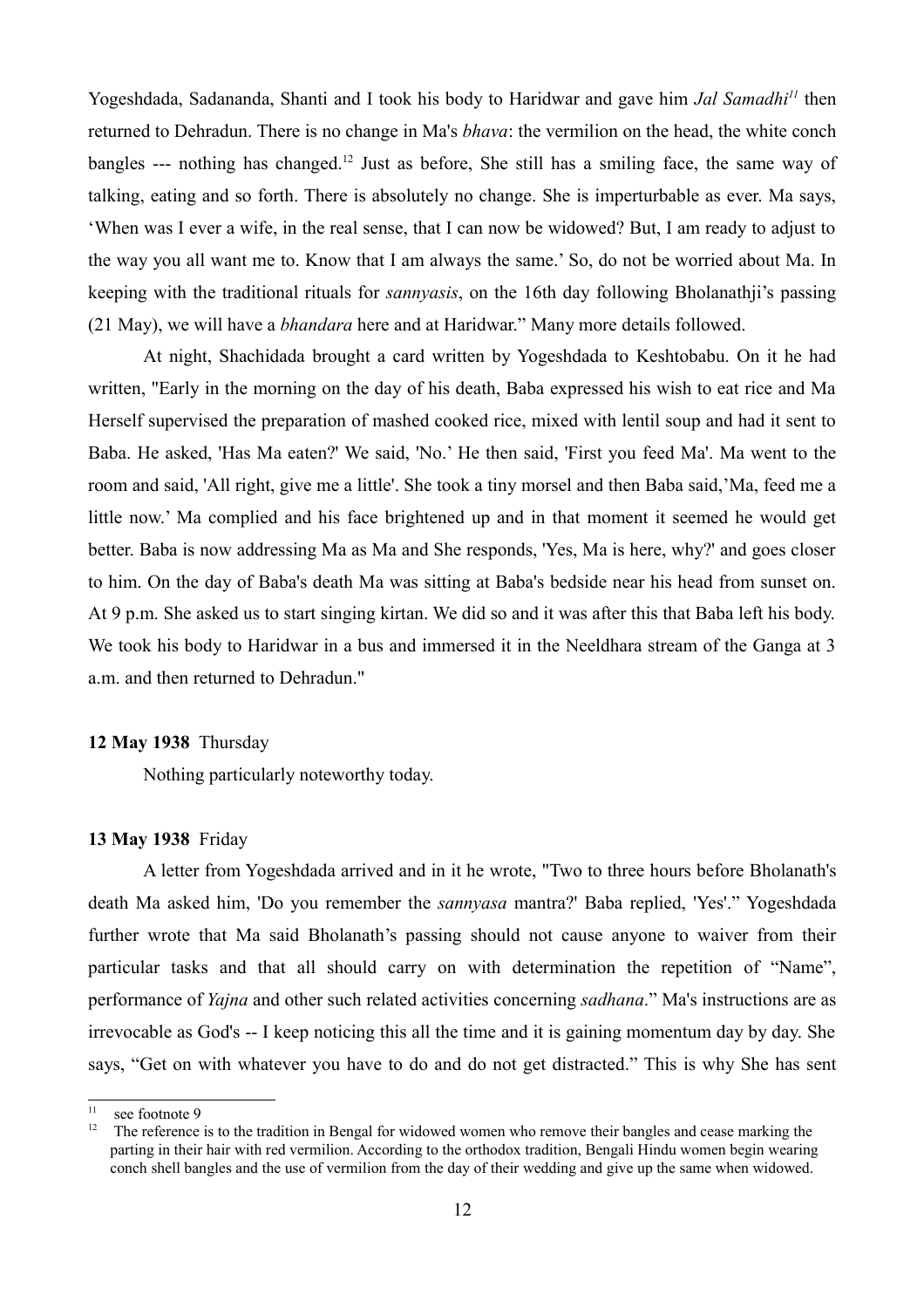Her orders to us today itself. Birth and death are the same for Her so for Her no scheduled work should be hampered by these. Death is a daily event in creation. I am in awe of Her: She is more fierce than thunder and at the same time softer than a flower. Also, without this softness She would be incomplete.<sup>[13](#page-12-0)</sup> Moreover, how could we survive otherwise? Repeatedly She says, "All that is happening through this body is for you all, otherwise there is no reason for it to be here." The truth of these sweet words of Hers brings everyone to Her Lotus Feet.

#### **14 May 1938** Saturday

Today we set out for Dhaka. Ma says we must get to Dhaka while the celebrations<sup>[14](#page-12-1)</sup> are going on. On the night of third Jyeshtha[15](#page-12-2) the *Tithi Puja* will be performed.

#### **15 May 1938** Sunday

We arrived in Dhaka today. Jatu and Kanu met us at the station. Since they are not able to be in the company of Ma very often, they compensate for it and feel happy by having us around them. In this happiness, their respect and love for Ma is expressed.

They were very sad over Bholanath's demise and kept reminiscing and repeating stories about his last visit when he shared so much happiness with all here. The celebrations are being carried out as per orthodox rules and according to schedule. The ladies gather in the afternoon and sing kirtan for a long time. Continuous repetition of the "Name" is in progress and at least one person must keep it going so there is never a pause. The ladies sing kirtan very well until after dusk. The kirtan room gets filled with people. The ladies look beautiful as they move around in a circle in the evening clapping and playing the cymbals in accompaniment to the kirtan. Some of them sit in the centre of the circle and keep repeating the "Name". Sandal paste *tika* is on their foreheads. The gentlemen are outside during this period while the ladies carry on with their kirtan, chanting the 'Name' in absolute abandon and gaiety. The sound of the sweet female voices singing the name of"'Ma" brings delight to the heart; such nice and regular kirtan done by the ladies of Dhaka cannot be witnessed elsewhere. This is a matter of pride for the ladies of this place. Twice a week (Sundays and Thursdays) they surmount all kinds of obstacles of family life and come to join the kirtan. During this time an *asan* (seat) is also prepared for Ma in the *Nama Ghar*. A nice and pure feeling prevails. For these two days there is no worldly gossip amongst them and everyone comes with the sole aim of singing kirtan. Women of all ages, old, young and little girls, join in singing kirtan together. Today as I watched the ladies I was quite moved and so I have written about it. At 11 p.m.

<span id="page-12-0"></span><sup>&</sup>lt;sup>13</sup> If She were only fierce we would not be able to survive and if She were only soft there also would be no progress

<span id="page-12-1"></span><sup>&</sup>lt;sup>14</sup> the celebrations for Janmotsav, Ma's "birthday" celebrations

<span id="page-12-2"></span><sup>&</sup>lt;sup>15</sup> 17 May 1938.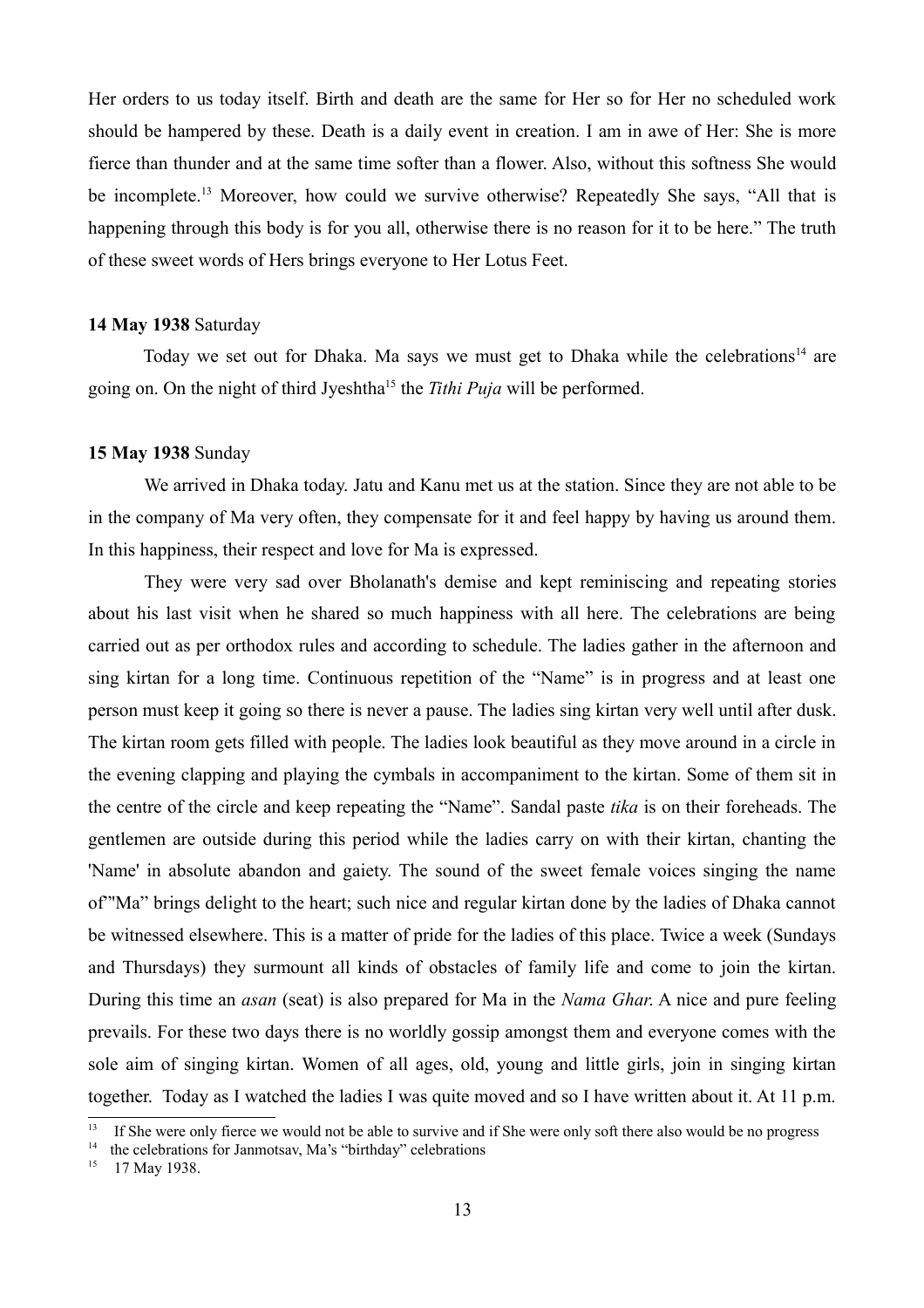the gents and ladies gradually retired to their homes. The Ashram has made arrangements for repetition of the "Name" by at least one person so Nama kirtan continues without interruption. I remained sitting on the verandah of the temple for a long time.

## **16 May 1938** Monday

In keeping with the traditional ways of worship, *Yajna* and kirtan amongst other activities were carried out. There is nothing important worth mentioning. Today also the ladies did kirtan for 2 to 3 hours. Then there was *arati* and later Kanu chanted"'Nama kirtan"with everyone and did it very well. I liked it very much. Around 11 p.m. everyone gradually returned to their homes.

## **17 May 1938** Tuesday

Today is Ma's *Tithi Puja[16](#page-13-0)*. It will be performed late in the night during the lunar date of Krishna Chaturthi<sup>[17](#page-13-1)</sup>. After the regular worship the door to the cave (underground chamber) of the Kali Mata Shrine was opened. As per Ma, Shree Yogesh Chandra Bandyopadhyay came and opened the door. We were not at the temple then. After opening the door he sent for us. When we got to the temple Kuladadada said, "Terrible news! Look at Mother Kali!" Right then and there with the help of a light, I saw the *murti* (statue/idol) of Kali. Her lower left hand had completely fallen off."What is to be done now?" was the thought in everyone's mind. We decided that a telegram should be sent to Ma and in the meantime we would call someone to get the hand repaired. Once the hand of Ma Kali was repaired the door could be opened to the public. Ma had once said that in case some appendages or parts of the statue get disfigured then it should be repaired (like once before when thieves had broken one of the hands and it was then repaired). But in the case of a vital part, such as a human organ upon whose loss a human being would not survive, being disfigured or destroyed, then immediately the door to the cave should be permanently closed with a brick wall.

There was a lot of discussion on what should be done in the light of the circumstances. Finally it was decided to get the repair done as had been the case before. It was not certain exactly when the hand had fallen off. The hand could not be fixed in its original shape as it had fallen off from the shoulder joint so there was some question about it being repaired at all. All the same at midday, one Acharya was called and the hand was repaired and fixed. I heard from some devotees that once before when the wrist of the hand was fixed something special had happened with respect to the repair. After that Bholanath did the worship himself. That is why even after the hand was repaired, Kuladadada did not dare to do the worship. He decided to worship the yantra<sup>[18](#page-13-2)</sup> instead. Ma

<span id="page-13-0"></span><sup>&</sup>lt;sup>16</sup> *Puja* performed on the lunar date of Ma's "birth"

<span id="page-13-1"></span><sup>&</sup>lt;sup>17</sup> 19th lunar date the fourth phase of the waning moon in the dark fortnight after the full moon day.

<span id="page-13-2"></span><sup>&</sup>lt;sup>18</sup> A Tantrik design symbolizing a deity, carved on metal or crystal or painted on paper.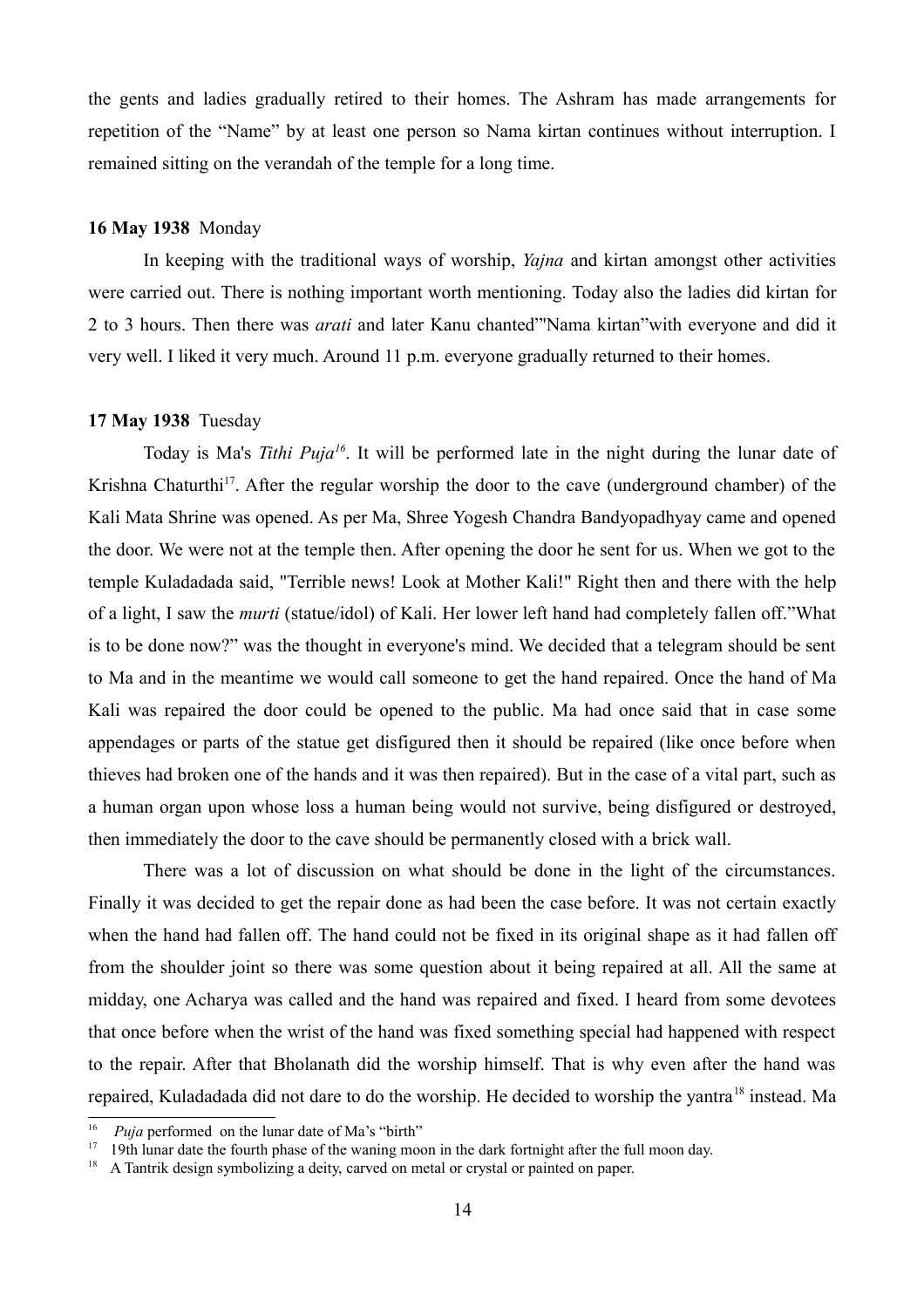had been informed by telegram about all this. At 5 p.m. in the evening the door was opened to the public.

By sunset the public was stopped from entering the cave. Mother Kali's puja was done to the yantra. Many stayed in the Ashram to see the worship. People have a chance to see Mother Kali after a year and so they kept waiting. At 3:30 a.m.,the moment of Ma's advent, the worship of Mother Kali began. The gents began singing *Jai Ma, Jai Ma, Jai Ma, Jai ,* after *arati* was performed. While sitting on the verandah many ladies viewed the worship of Mother Kali. It has been one year since the door was opened allowing everyone to see the Mother's idol to his or her heart's content. At dawn the worship and *arati* were finished.

### **18 May 1938** Wednesday

It is now the sixteenth day of continuous singing of the "Name" and it is supposed to end today. All arrived to join in the ritual and began singing away moving in a circle. They circumambulated the temple and Ma's hut while singing the"Name". Then incense was lit and they did the ritual of *loot*[19](#page-14-0). So many days of singing the"Name" had brought about a passion in the devotees' hearts. Gradually everyone left after having prasad.

Until today everyone had had a routine: they would come to the Ashram, and upon arriving they would be adorned with garlands and sandal paste. The seat for Nama Kirtan was prepared in Ma's hut and one by one they would occupy the seat and sing the Name "Ma, Ma." This used to be a day and night ritual. Sometimes some devotees would come and sing the *Padavalis*[20](#page-14-1) in the room. The ladies came every day in the evening and sing kirtan. Shree Nagendra Nath Roy's daughter, Parimal, takes the lead nowadays. She does very soulful kirtan. Hirandidi and her daughter Belun, Kirandidi and many others sing very nicely and most of the ladies have learned to play the small and large cymbals. Maroni, the daughters of Kuladadada and Amulyadada, Mukta and many others play the cymbals quite nicely. The ladies garland themselves and apply sandal paste and sing the Nama. The ladies meet at the ashram on Sundays for kirtan. The last time I was here I told them that Shree Shree Ma was born on a Thursday and if they could get together on Thursdays as well and sing kirtan, it would be nice. The enjoyment of kirtan is so great that the very mention of this idea was readily agreed upon by all. This has prompted them to meet on Thursdays specifically for this purpose. Coming twice a week for kirtan was creating some discord in the families for many ladies, but they could not be bothered. They tolerated the taunts and ridicule of people and simply would not stop coming. Day by day more and more came. Ma had said that if one does kirtan moving

<span id="page-14-0"></span><sup>&</sup>lt;sup>19</sup> Hari-loot, meaning indiscriminate throwing of prasad in the name of Hari (God).<br><sup>20</sup> Nerrotive and ligie devetianal sance composed by Veishneye posts.

<span id="page-14-1"></span>Narrative and lyric devotional songs composed by Vaishnava poets.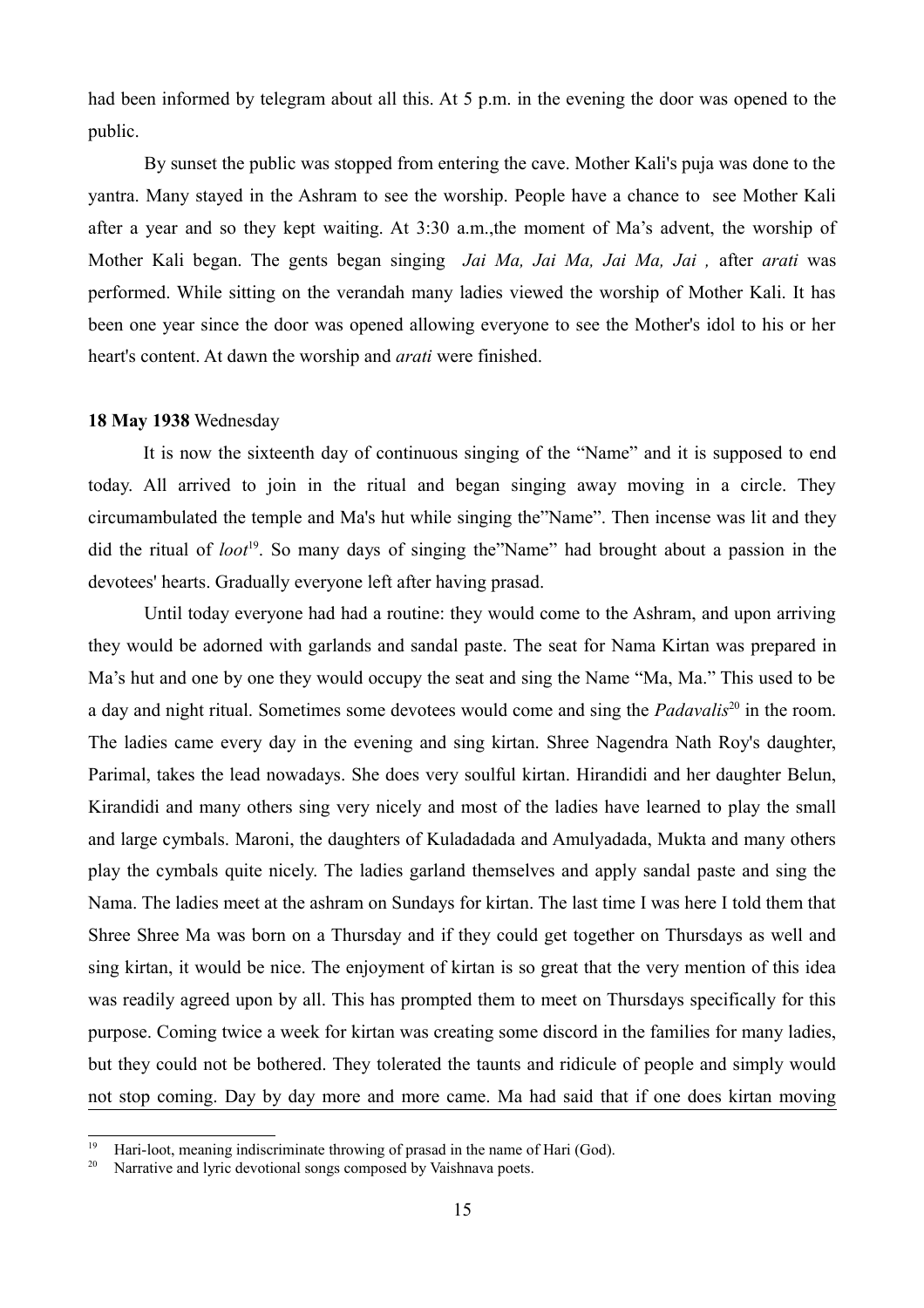round and clapping in absolute abandon, the granthis<sup>[21](#page-15-0)</sup> get dissolved and the mind opens up new vistas; this is being realized by most of them day by day. Some get so immersed and enjoy it in such gay abandon that the bliss radiating from their being is clearly perceptible. Many a time I stand aside and feel enthralled by the sight of them. Seeing the effects of Ma's Grace, a thrill-like current runs through my whole body. Bhudevbabu (lawyer) says quite often, "That ladies can get together and sing kirtan with such passion was beyond my imagination, it is possible only due to Ma's wish." I hear many sisters saying that even in the midst of all the work and family responsibilities they feel an intense yearning for coming to the Ashram. No obstacles are great enough to stop them from coming. They also say that if their husband or children fall sick, the first thing that comes to their mind is that it will stop them from going to the Ashram. Yesterday Bhudevbabu's wife was saying, "From early morning on we are eager to be finished with family duties and come to the Ashram on time, otherwise the mind gets very agitated." Actually I keep noticing that in scorching sun or continuous rain, these people come here every day to see us. It is needless to say not because of us, but because of their great respect and love for Ma that they come running with such earnestness.

Shree Barada Charan Sen's wife is quite elderly and cannot see properly but she comes daily to the Ashram to sing. Seeing this great yearning in everyone I am reminded of Shree Krishna and the Gopis. Some of the ladies have mentioned that their in-laws are afraid of seeing any other lady entering their house because they fear that the lady would take their daughter-in-law to the Ashram. In actuality, however, the ladies do not go to another's house for worldly gossip, they go to bring the other lady to the Ashram. Even when at the Ashram they do not indulge in gossip or useless conversation as is sometimes prevalent among women. They decorate Ma's photograph beautifully and get together for kirtan. Today I am overwhelmed with joy and so have written this about the ladies of Dhaka. I firmly believe that all this is happening due to the special blessings of Ma.

#### **19 May 1938** Thursday

Yesterday we received the reply to the telegram and Ma has written, "The *murti* of Kali in its present form may be given its permanent *Samadhi*; it is no longer necessary to continue the worship of the *murti*." Today as per Ma's orders, the door was permanently sealed with a brick wall. The worship to this Kali has stopped in the thirteenth year. It started in 1926 and now in 1938, following the very last puja, the door has been sealed. Everyone was visibly saddened by this.

## **20 May 1938** Friday

Ladies are coming everyday for kirtan as if the celebrations were still going on. We received

<span id="page-15-0"></span><sup>21</sup> Knots of attachment and impressions (sanskaras) of past *karma*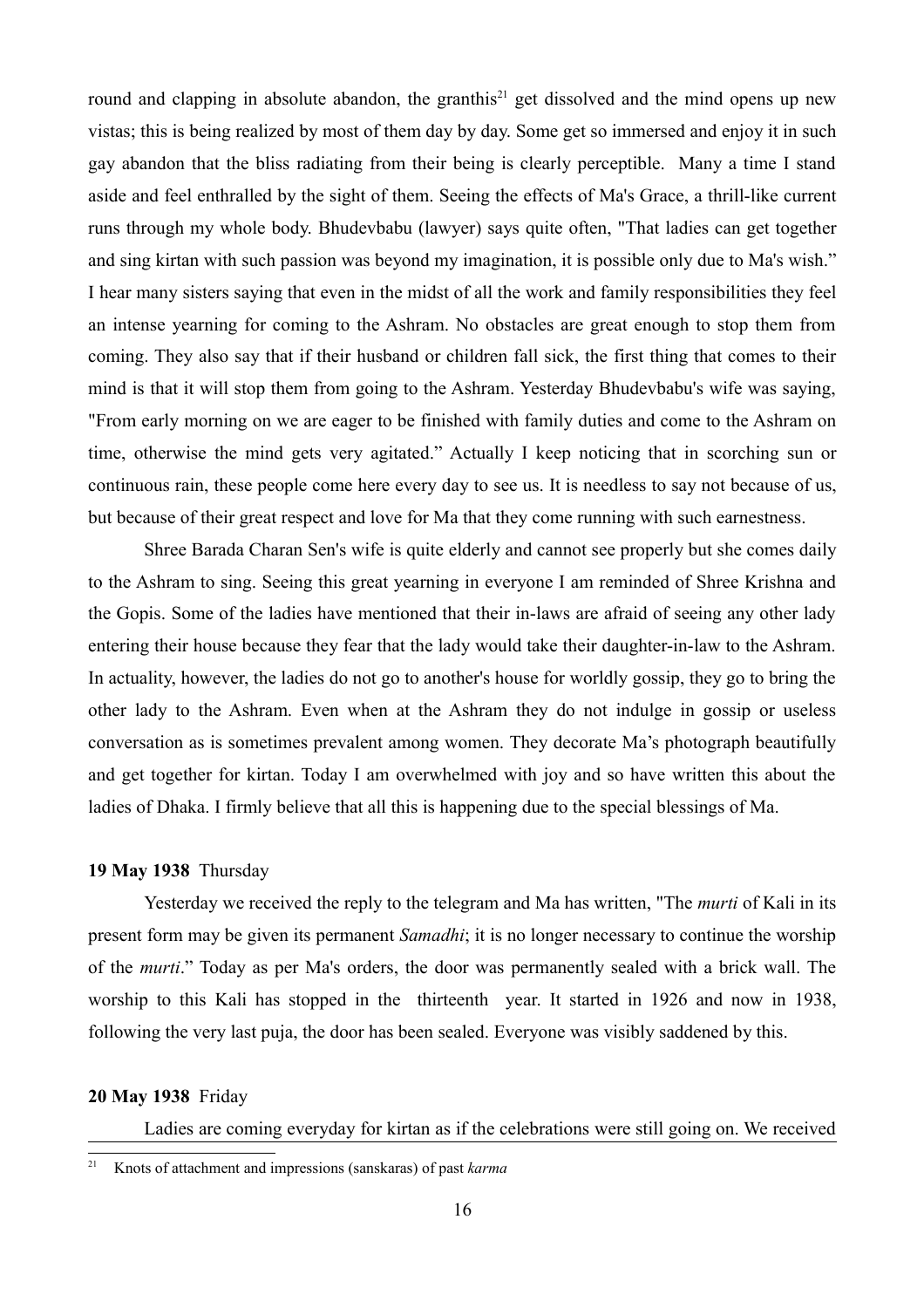Bhupatidada's letter in which he wrote, "Before receiving your telegram, Ma was telling us about the incidents surrounding the Kali *murti* many times. After receiving the telegram She laughed, saying, 'I have told you about all this already. Anyway now the Kali idol can be given its eternal *Samadhi*. I had also told Khukuni about this earlier.'"

#### **21 May 1938** Saturday

In offering homage to Bholanath's soul, the Sadhu Bhandara was arranged and kirtan was performed from dawn to dusk. At dusk while the ladies were singing their kirtan, Bhupatidada's letter came. He wrote that Ma again has had fever since yesterday. For the last few days Ma had been talking a lot and appeared quite normal; now She has this fever and is nauseous. The fever goes up to 101/102 degrees. She has had fever since 15 May. This news caused us extreme worry. For with a weak body, getting unwell so frequently only She knows what She would do. Everyone was quite saddened.

## **22 May 1938** Sunday

There are many ladies here for today's kirtan which is being sung with a lot of enthusiasm. Day by day the ladies are enjoying singing more and more and some fortunate ones even feel the presence of Ma. This enthusiasm does not seem to ebb and many are coming on a daily basis. Bhupatibabu has written another special message to Kuladadada saying that in place of Pitaji (Bholanathji) Swami Akhandanandaji would be giving *diksha*[22](#page-16-0) as per Ma's instructions. Swamiji always thought he was not qualified to give *diksha*, so was not keen on doing it, but because it is now Ma's command, he has agreed. There were only a few applicants for *diksha*.

### **23 May 1938** Monday

There is no news about Ma and we are all worried about Her. Bhupatibabu has written, "On Saturday there will be a *bhandara* in Haridwar and on Sunday at Dehradun. After that what Ma does we do not know." Hence everyone was keen to know what Ma would do after that, but there is no news as of now.

## **24 May 1938** Tuesday

In a letter from Ramtaranbabu sent from Calcutta we found out that last Wednesday Shachibabu went to meet Ma in Dehradun. He is supposed to come back on Monday. He took leave for five days. He added that last Saturday a *bhandara* was organized in Birla Temple in the memory

<span id="page-16-0"></span><sup>&</sup>lt;sup>22</sup> initiation by the Guru wherein one is given a mantra.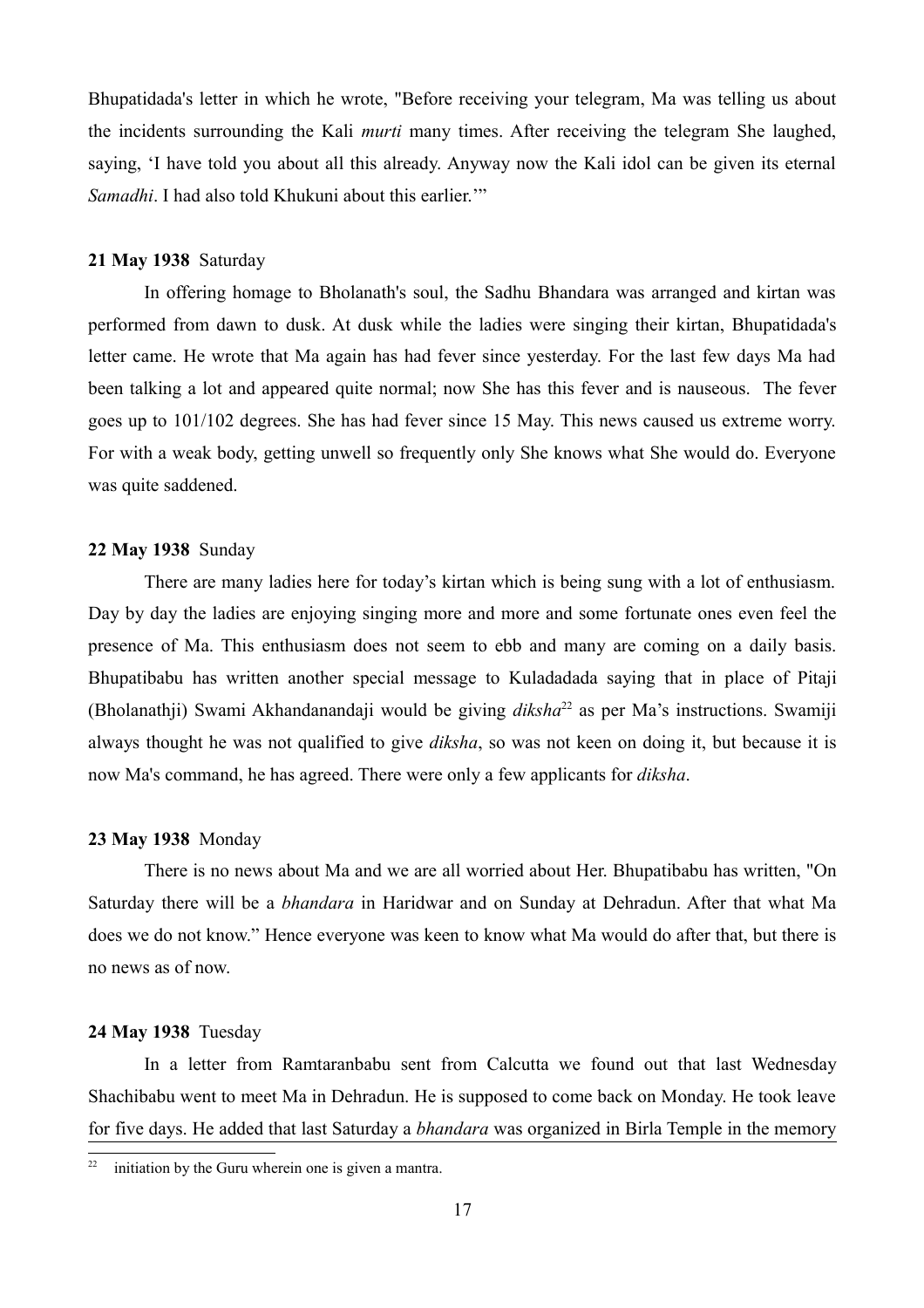of Bholanathji. Even today there is no news about Ma.

## **25 May 1938** Wednesday

We received a letter written by Shachidada. After reaching Calcutta from Dehradun on Monday, he wrote, "I went to meet Ma for two days and during these two days I had a lot of joy which I still carry within me. Ma had fever but She is all right now." Today Swamiji gave *diksha* to one or two people.

#### **26 May 1938** Thursday

In one letter Bhupatidada said, "A memorial is to be built for Bholanathji in the Dhaka Ashram. After many pleas, Ma has finally indicated the exact place where it is to be. Today in Yogeshdada's letter we came to know that Ma is fine other than a slight ache in the hands. The *bhandara* was completed properly on Saturday. Very soon Ma might go for a change of place. No more news today."

We have been in a terrible storm since yesterday although the number of ladies coming to the Ashram remains unabated. Today they have come and done kirtan. Khuki (Nagendada's daughter) does not seem to have any issues about coming to the Ashram and she enjoys singing immensely. Khuki, Belun (Prafullababu's daughter) and Belun's mother can sing quite well so they play the harmonium while they sing Nama kirtan one after another with others joining in. Ma's photograph is beautifully decorated with flowers by the ladies, then afterwards they settle down to sing. Kanu Brahmachari got the men together and has started kirtan on Saturdays. Every Saturday there is unceasing singing of the "Name" for twenty-four hours. Kuladadada finishes his worship, *Yajna* etc. in the temple from early in the morning and leaves for his office by 11 a.m. Nowadays he takes only fruits and *charu*[23](#page-17-0). Kanu does the Shiva Puja and is continuing with his studies; Atul Brahmachari starts his work early in the morning, cooks the *bhog*, does the worship of Pada Peetha<sup>[24](#page-17-1)</sup>, and then Shiva worship in Siddheshwari Temple. So the activities of the Ashram continue. Kalachanddada and his aged mother came to the Ashram six months ago. He looks after his elderly mother, cleans Ma's hut and looks after the accounts of the Ashram as brahmacharis are prohibited from touching money. Householder devotees return from the office and after a wash sit near Ma's hut or some recess of the temple and do japa and meditation. Most of them return home after sandhya kirtan<sup>[25](#page-17-2)</sup> and *arati*. After everyone leaves, an atmosphere of profound stillness prevails. The place is highly charged with spiritual vibrations and then there is this vast quietude of the fields.

<span id="page-17-0"></span><sup>&</sup>lt;sup>23</sup> Rice cooked in milk and honey over the fire of the *havan kunda* (fire sacrifice pit).

<span id="page-17-1"></span><sup>&</sup>lt;sup>24</sup> Sacred footstool holding Ma's footwear.

<span id="page-17-2"></span>evening kirtan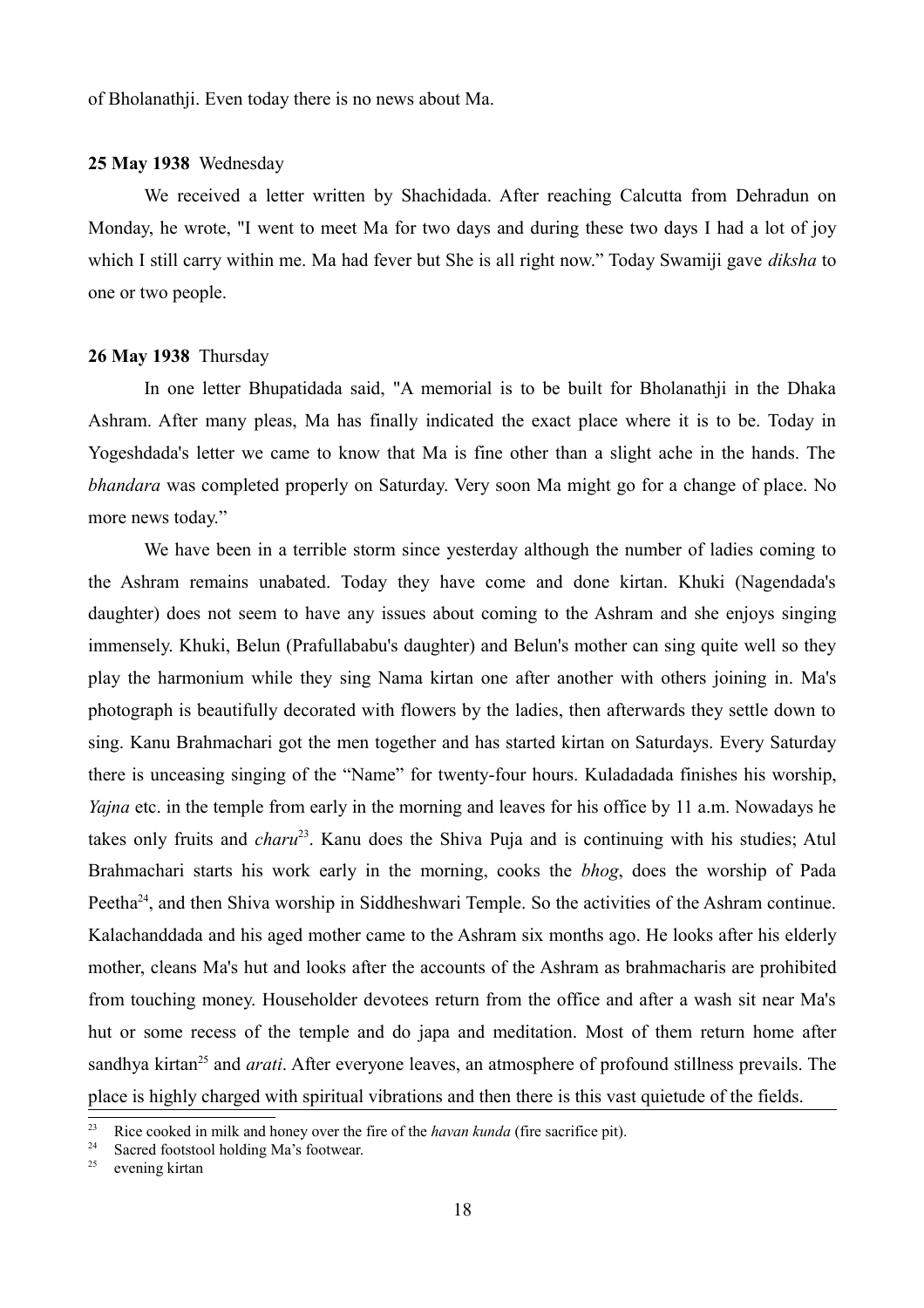## **27 May 1938** Friday

There is incessant storm and rain. It seems there will be a deluge. In spite of this a few people have come to meet us. No news from Ma.

#### **28 May 1938** Saturday

 It is *Amavasya* (new moon) today. In keeping with the traditions of the past Kuladadada did Ma's worship in the stillness of the late night. After sundown the storm and rain have diminished a little and a few people came to receive prasad. In spite of the weather, Shree Hemchandra Nag's wife and Dhirenbabu's mother came at night for offering worship; they watched the worship and did japa sitting on the verandah of the temple. At about half past twelve everyone took *prasad* and returned home. Manik wrote a letter on 10 Jyeshtha Tuesday<sup>[26](#page-18-0)</sup>. It was sent from Dehradun and just this evening we received it. He writes, "Most probably tomorrow, Wednesday, Ma will go to Mussourie. She is supposed to stay at the Arya Samaj Dharmashala. Birendada, Bhupatidada, Abhay, Dasu and Ruma Devi are accompanying Her and I might also go. Ma has sent Nishibabu and Mashima (Maternal Aunt) to Solan and Godavari has been sent to Sevashram in Haridwar." In another letter enclosed in Manik's letter, Shiv Shankar Kaviraj writes "Didi, Nidhu and I are leaving for Dhaka today; we might get delayed en route for 2-3 days." There is no more news.

## **29 May 1938** Sunday

We hoped that Shivshankar Kaviraj would come today but he has not yet arrived. We had planned to go to Calcutta tomorrow, but upon deciding to meet Karivaj Mahashay and hearing about Ma's well being, we have postponed our trip.

#### **30 May 1938** Monday

This morning Amulyadada and Charubabu (lawyer) arrived. We talked a lot about Ma. After that many of our sisters arrived. Hirandidi came at noon. Her heart is quite agitated. She does not like worldly life any more. Her desire to be with Ma is overwhelming her. She has put a lot of restrictions in her diet and daily life. The reason for this austerity is her attraction to Ma. She says, "You see, Didi, if I am not able to be with Ma once in a while, I cannot continue with family life. After this I will just have to leave, setting aside all restrictions of family life." She is very simple at heart. By afternoon the wives of Jatinbabu, Manomohan Neogi Mahashay, Bhupatidada, Nagendada, Barada Sen Mahashay, Amulyadada, Akhilbabu, Hembabu, Kuladadada and

<span id="page-18-0"></span><sup>24</sup> May.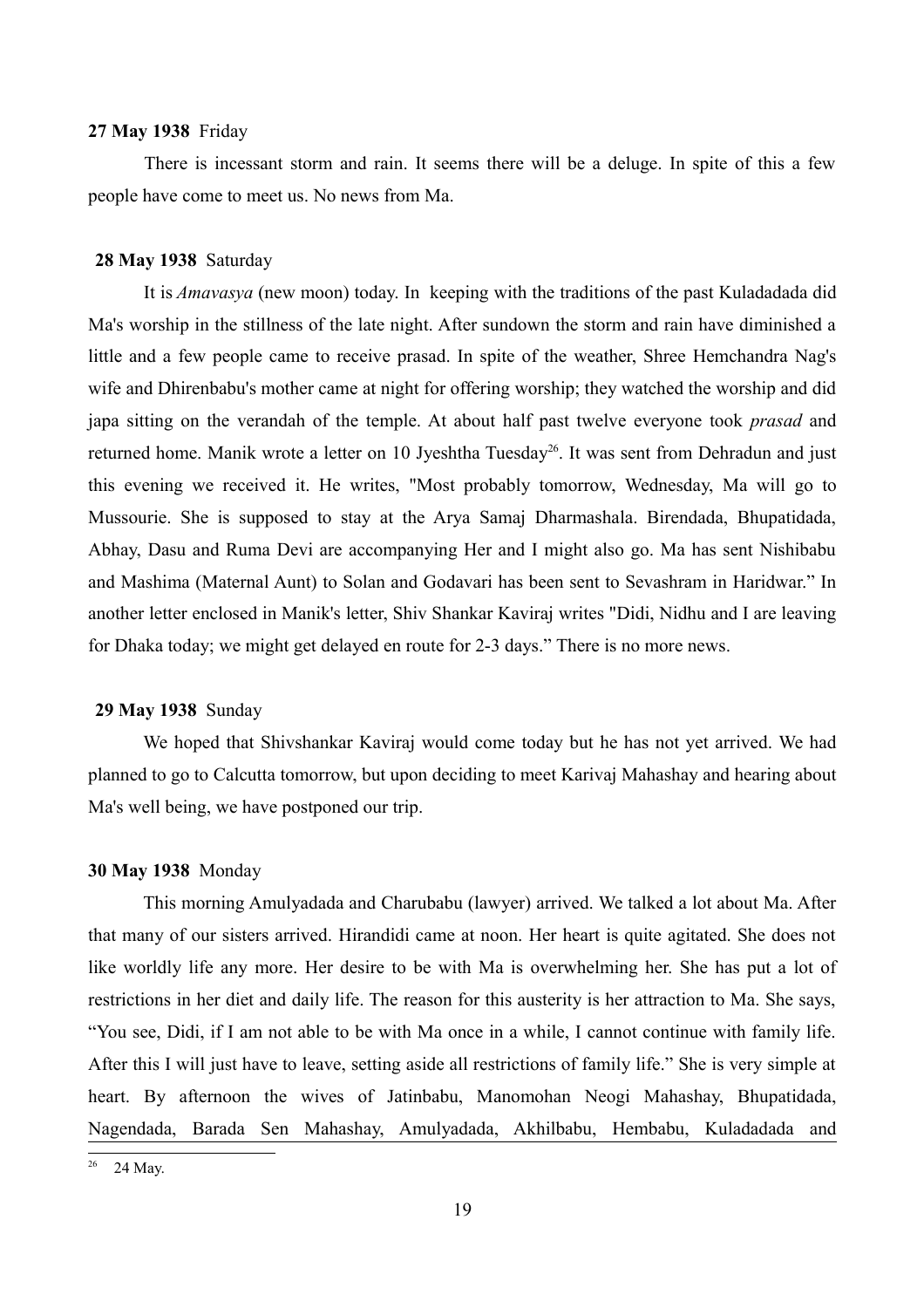Dhirenbabu's mother and many more sisters with their daughters arrived. They come daily. On getting me to join them they seem to be overjoyed. They listen to stories of Ma and perform kirtan. In the morning we assembled in the *Nama Ghar*<sup>[27](#page-19-0)</sup>. Many brothers have also arrived. They were seated with Swami Akhandanandaji. Bhupatidada's wife is quite unwell. But this did not stop her from coming. I kept telling stories about Ma to everyone.

Amulyadada's wife said something that moved me and I cannot keep from writing it here. She said, "When you love someone dearly there are times when you get annoyed with the person and say many harsh words. That is why when I went to the puja room today I scolded Ma a lot. I said, 'Ma, if You do not want to be present then why do You create such a yearning in the heart? If it is You who have given the yearning then reveal Your presence.' Really Didi, the yearning to see Ma is so strong that I become forgetful even about my husband and daughters. There only remains a strong yearning to see Her and there is a lot of anxiety about this." Listening to her words I was enchanted. Truth and simplicity radiate from her. Many ask, "What has Ma done? We do not understand much." I wish I could tell them all these things. Such deep feelings are aroused in the hearts of many. Of course, more in some and less in others. I listen to these heartfelt expressions from many sisters. Many of them try to lead a pure life in their houses and many have succeeded in their efforts.

Shivshankarbabu has not arrived so our plan to leave tomorrow was postponed. Until we hear the details about Ma from him we cannot leave.

### **31 May 1938** Tuesday

Shivshankar Kaviraj arrived this morning via Manikganj. We heard all the news about Ma. From Manik's letter we have learned that Ma has gone to Mussourie and that Her hand is aching a lot. The day after tomorrow, to commemorate Ma's departure from Dhaka, the ladies will offer "*Aluni bhog"[28](#page-19-1)* to Ma. Every year this tradition is followed. Babydidi is the main organizer of the event. At their request we have decided to leave for Calcutta on Friday.

#### **1 June 1938** Wednesday

Nothing noteworthy happened today.

#### **2 June 1938** Thursday

This morning some ladies arrived after finishing their bath. The (*Aluni*) *Bhog* is offered by

<span id="page-19-0"></span>Room reserved for singing Nama

<span id="page-19-1"></span><sup>28</sup> *bhog* prepared without salt. *aluni* – saltless.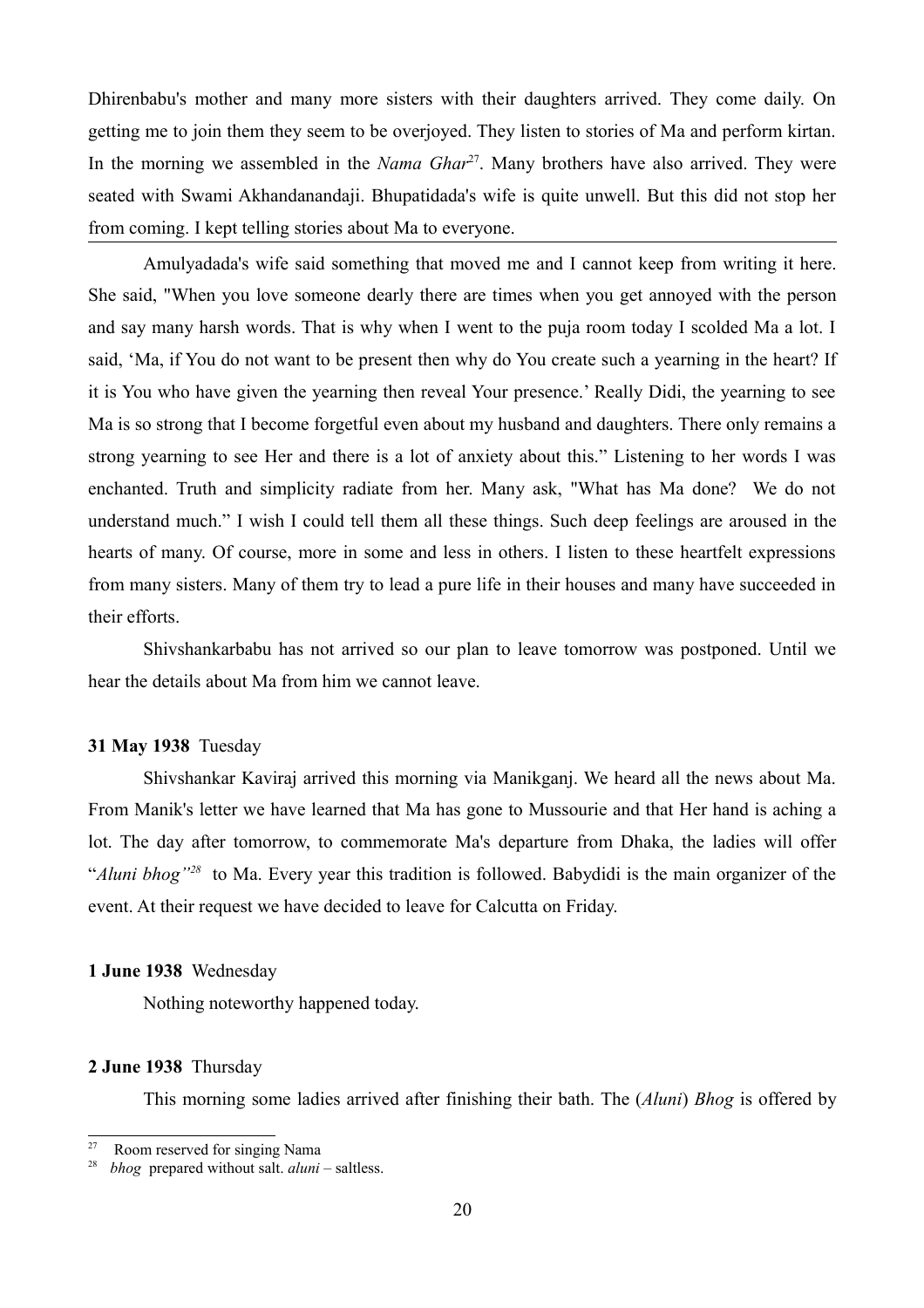Kayasthas and Vaidyas (both sub-castes of the Hindus). Since they are not allowed to cook food offerings for Ma, on this day they cook *luchi*<sup>[29](#page-20-0)</sup> and *aluni* curry<sup>[30](#page-20-1)</sup> with their own hands and offer it to Ma. Because they cannot always cook for Ma, or for some other reason, one can see a lot of enthusiasm in their work. They feel overjoyed today. Together they cooked the *bhog* and at around 1 p.m. they offered it in front of Ma's photograph in Her hut. I myself offered the *bhog* to Ma. They all sat down to partake of *prasad*. *Prasad* was distributed also at night. Around 100 to 150 people partook of the *prasad*. In the afternoon the ladies sang kirtan.

All were expressing their sorrow as we were to leave the next day. Sitting at Ma's Lotus Feet everyone had a sisterly bond and attraction towards one another. This attraction would sometimes manifest more than what is seen among siblings. That is why Ma says, "Spiritual relationship is stronger than the relation by birth." All this can be seen now; the way these sisters have faced all odds and are looking after us and caring selflessly for our well-being may not be seen with kith and kin by birth. Only the spiritual relationship can be so beautiful. Since Ma is the origin of such a relationship, everything is so beautiful. They stayed back till late night in the Ashram because of us. Even the youngest girls kept sitting and narrated their tales of agony. While leaving for home Kuladadada's youngest daughter said, "Khukunididi, do not forget us - we hope you come back soon." I am amazed and enthralled as I realize that it is only Ma's Grace that is manifesting in all these incidents.

She showers Her blessings in so many ways. We cannot see or understand it as we are blind. Tomorrow is Shashthi<sup>[31](#page-20-2)</sup> Puja, so many are not able to come and see us off, and so, expressed their sorrow.

## **3 June 1938** Friday

This morning Hirandidi arrived. Last night she did not sleep well. Leaving aside all other work she came to the Ashram early in the morning. Some time later Nagendada arrived with his daughter. Ganeshbabu's wife somehow managed to offer her puja and came to the Ashram. Manomohanbabu's wife is not well, but in spite of that, she managed to come to the Ashram in the scorching sun, panting all the way. Gradually Amulyadada, Shivshankar Kaviraj and others also arrived. Many more people also came. Jatinbabu's wife and some others who could not come expressed their sorrow in letters. Kanu, Jatu, Makhan (son of Chintaharanbabu) and some other boys accompanied us to the station to see us off. Hirandidi left before we could leave for the station. On reaching the station I saw Atulbabu (Bhramar's father) and Charubabu (Bhramar's uncle) had

<span id="page-20-0"></span><sup>&</sup>lt;sup>29</sup> Small handmade bread fried in ghee (purified butter)<br> $^{29}$  Soltlegs usesstable preparation. Selt is added ofter that

<span id="page-20-1"></span><sup>&</sup>lt;sup>30</sup> Saltless vegetable preparation. Salt is added after the dish is cooked and removed from the fire.<br><sup>31</sup> Shashthi<sub>r</sub> The Goddess who blesses women with children and grants longevity to children

<span id="page-20-2"></span><sup>31</sup> Shashthi- The Goddess who blesses women with children and grants longevity to children.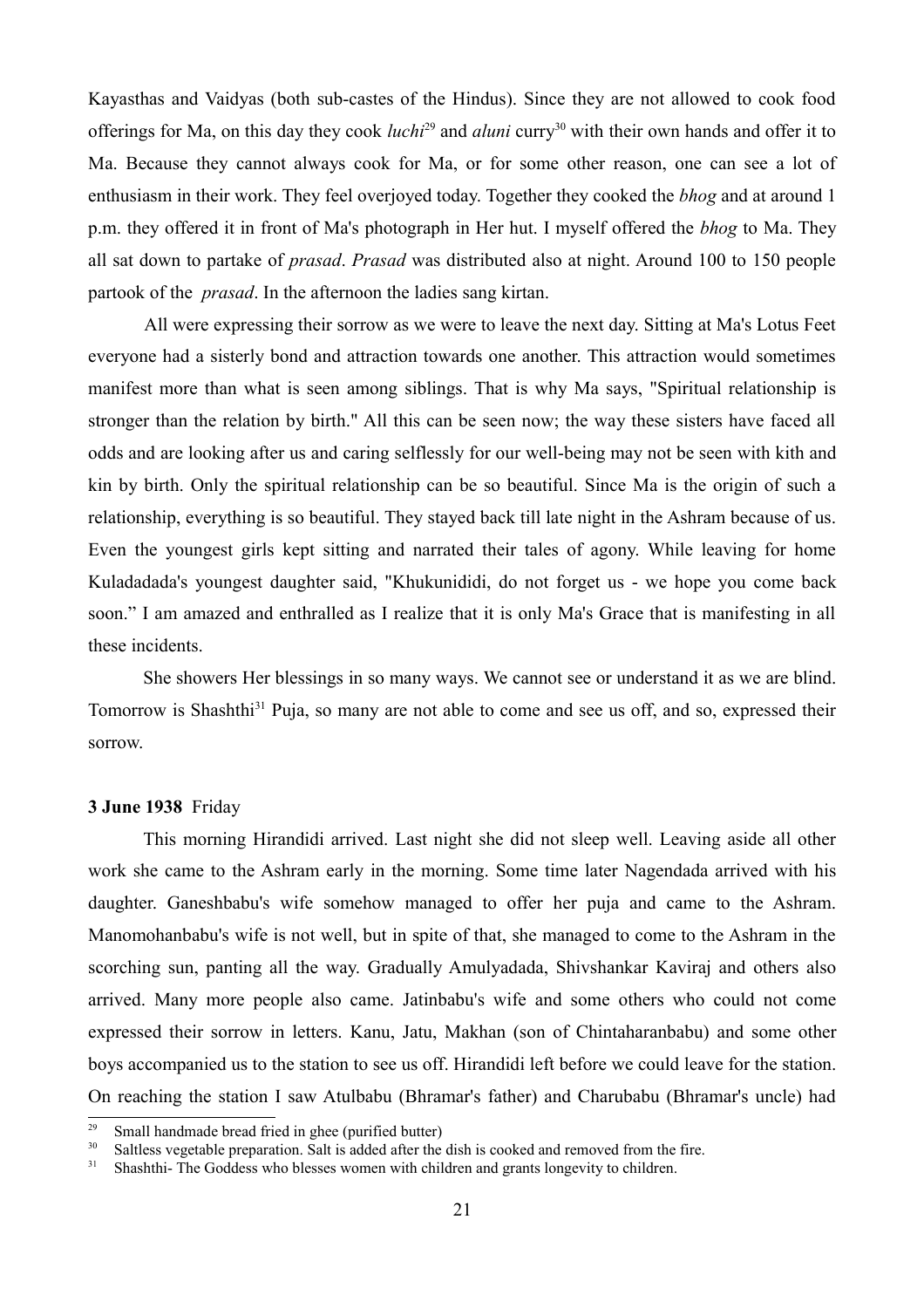come to see us off and along with them Hirandidi came with her daughter Belun to see us off. I can perceive that on not having Ma close to them their anxiety has increased. They did not want to let go of me also. Who can tell how Ma's blessings will work? Sunitididi (Babydidi's brother's wife) accompanied us to Narayanganj. This time I have noticed that in spite of family duties, many ladies in Dhaka have a great yearning for spiritual development. Many of them are secretly pursuing activities to achieve this end.

Manomohan Neogi Mahashay's wife had broken down when she lost one of her daughters. During this time Ma visited Dhaka once. She was brought to the presence of Ma with a lot of effort. After meeting Ma she developed great inner strength. Up until then she had been bedridden but after meeting Ma, She started to go to the Ashram and met Ma daily. Before Ma left for Dhaka, she said "Ma, you are leaving, how shall I survive now? Again my daughter's grief will put me down. I was quite fine for these days." Ma took her aside and passing Her hand over her chest said "No, it will not happen again; you start praying to God." After this there has been a great change in her. She has virtually stopped looking after the family. She keeps herself busy with worship, japa etc. most of the time. She joins all sessions of kirtan in the Ashram and whenever we go to Dhaka, she visits us daily. She has only one prayer: "May I have devotion for God." She has been in the company of Ma since Ma was in Bajitpur. We have heard from Ma that she was an accomplished housewife. But now she does not relish family life any more. She says, "Does one have to work for the family forever?" It is heartening to see that due to Ma's blessings many have deepened spiritually in their hearts. Before we were leaving we received Manik's letter in which he wrote, "By today or tomorrow Ma will go back to Raipur and stay there. She has told me to return to Lucknow".

#### **4 June 1938** Saturday

We are in Calcutta and came to Birla Temple in Shachidada's car. En route we stopped at his place and heard a little about Ma. At dusk we heard that Shachidada received a letter from Bhupatidada stating that Ma has been in Raipur since last Tuesday.

## **5 June 1938** Sunday

There is nothing noteworthy today.

## **6 June 1938** Monday

Today also there is nothing noteworthy.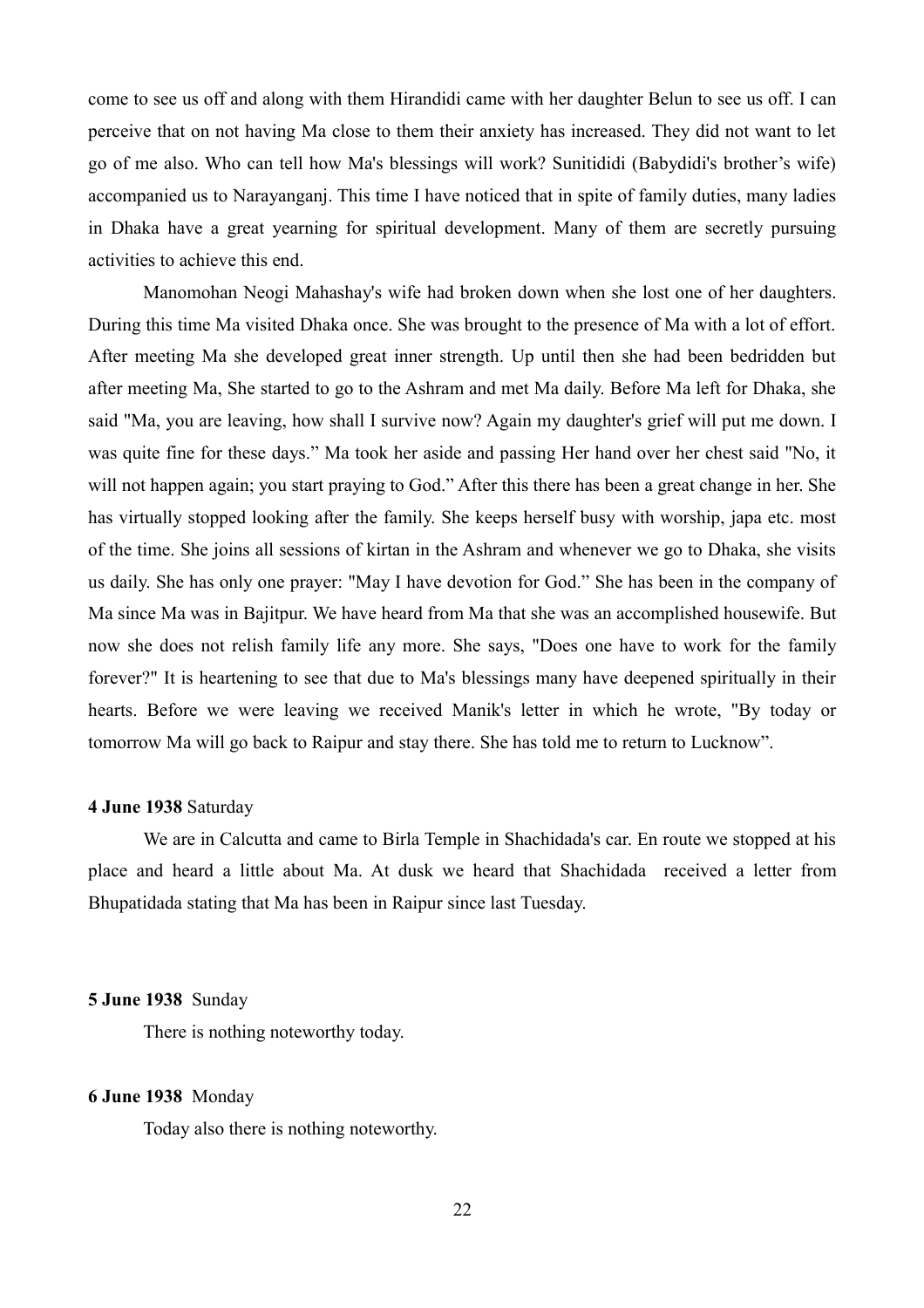## **7 June 1938** Tuesday

From Raipur, Birendada has written, "Ma is still in Raipur. Ma's body is getting weaker and weaker, but She has a smiling face and Her sweet countenance has not changed." He further writes, "But looking at Ma a feeling of fear arises and this feeling just cannot be ignored."

## **9 June 1938** Thursday

For the last two days there has been nothing new. This morning Bhupatidada arrived from Raipur; we heard from him that Ma's body is recouping and that She may stay in Raipur for some time. Further She has said, "Khukuni has been hurt and has been grieving since I sent her away; tell her she should not grieve. This is done for their own good."[32](#page-22-0) The sweetness of these words from Ma provoked tears of joy mixed with sorrow in my eyes.

Whatever Ma does is for our good. There is no doubt about it; but the mind refuses to admit it and gets hurt, aggrieved and agitated. Then on reflection and with reason, it calms down.

Today also Bhupatidada came in the morning and narrated a few stories about Ma. While talking he said, "Birendada and I have pleaded with Ma saying, 'You must improve Your health.' One day while laughing about this issue She said, 'You desire that this body gets well, but some also desire that this body gets crippled with illnesses and even finished-off completely. This body makes room for all those desires too. Their strong feeling of enmity sometimes gets stronger than your desires. This body is theirs too'."

## **11 June 1938** Saturday

A devotee of Ma came with his wife and took me to someone's house to hear Ram Kamal Bhattacharya's kirtan. *Mana Bhajan*<sup>[33](#page-22-1)</sup> was being sung. One of the topics in the kirtan appealed to me and touched my heart. It matches with what Ma says so I feel like writing about it. The singer says, "The Sakhis (girl friends) of Radhika say to her, 'You are a princess and a Kumari (maiden) by age'." He further explains the word "Kumari", "Kumaris are of three types: one type who is not married, a second type who has not reached puberty even after marriage and a third type is the one in whose mind the worldly desires natural to adulthood have never crept in. One in whom 'ku' or evil has died is a Kumari. Radha many times is considered a Kumari of the third type." Ma also tells devotees pointing to Herself, "This daughter of yours is a Kumari, do not all of you know?" Again, I

<span id="page-22-0"></span>Ma refers to all such occasions when She used to send particular companions away from Her temporarily.

<span id="page-22-1"></span><sup>&</sup>lt;sup>33</sup> *Mana* in Sanskrit means pride, prestige, honour as well as mearurement; in Bengali, it has a very special connotation – it stands for hurt sentiment, hurt pride, feeling cross, etc. *Bhanjan* means breaking, getting over, solving,etc.*Mana Bhanjan* is an episode of Krishna Leela in which Krishna tries to placate Radha , who has been cross with Him.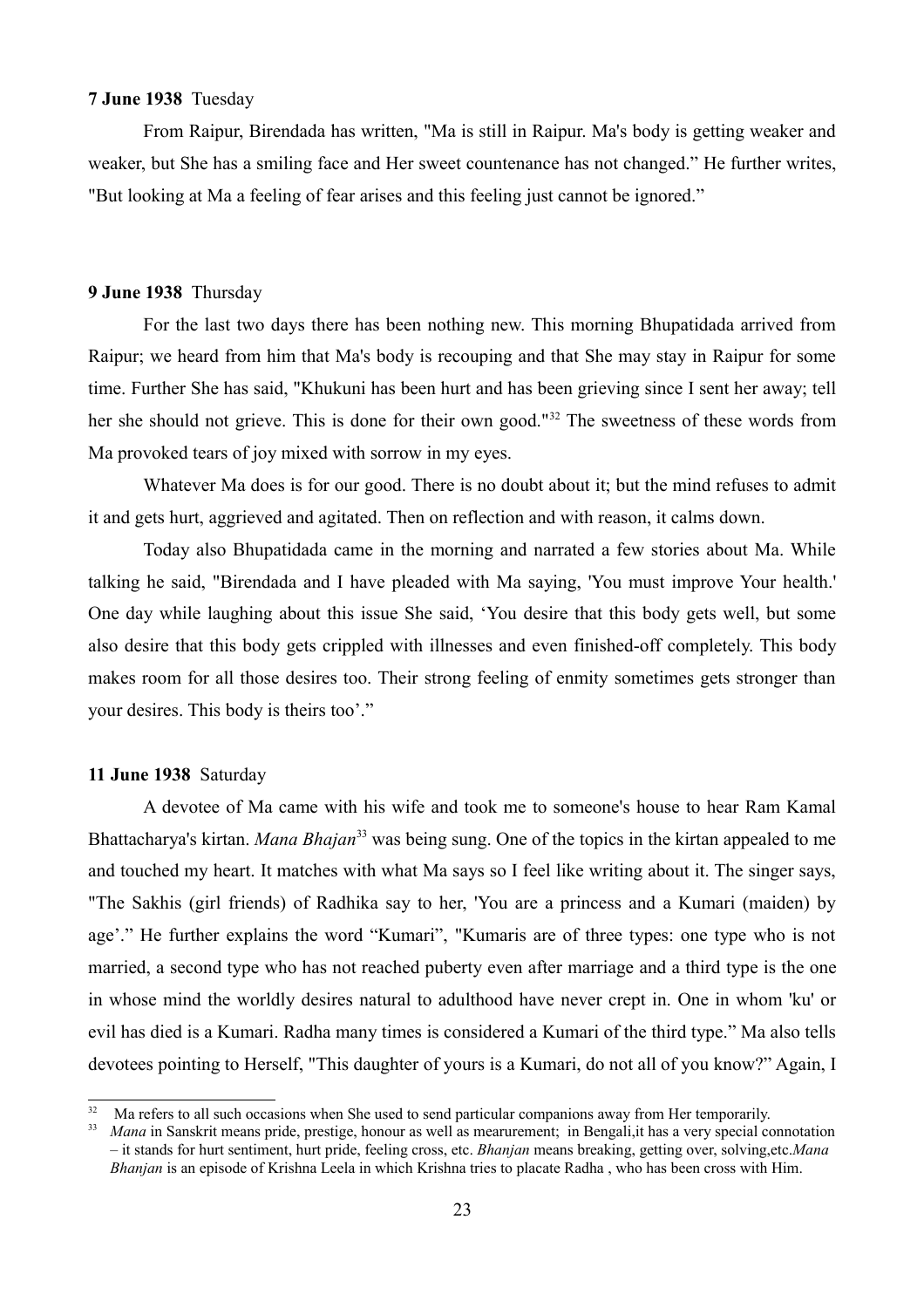am told that after Bholanath's death She said, "I was a Kumari before and am so now. Even though you see that this body was married actually I have remained a Kumari. A maiden also uses vermilion and conch shell bangles<sup>[34](#page-23-0)</sup> and that is why you all here made me wear these, so I am wearing them."

#### **12 June 1938** Sunday

I received a letter from Birendada from Raipur. He has said, "Ma now has a smiling face. She takes milk in the morning, at lunch She takes milk, *chapatis*<sup>[35](#page-23-1)</sup> and some vegetable dishes and in the afternoon sometimes She has fruit. At night She takes boiled vegetables without salt and a little bit of milk. Sometimes She tells us the stories of the past. I just listen --- the days of questioning are over for me. I just listen to Ma and what She is saying."

Shree Naresh Chandra Chakrabarty left yesterday to be with Ma. He will stay there for sometime before he returns. Today Shishir has left for Tarapeeth without any luggage or change of clothes for himself. He is overwhelmed by feelings from within. The boy could be naughty outwardly but within he has a nice feeling. He can sit still for long periods. He was not sure when he would return.

#### **13 June 1938** Monday

There is nothing noteworthy today.

## **18 June 1938** Saturday

I learned from Birendada's letter that Ma is in Dehradun after a 10 to 12 day stay at Raipur. At Ma's word Manmathababu has left his household and started living in the Dehradun Ashram. A gland of Ma's right hand had swollen and now for two days there has been an ache in Her right leg.

#### **21 June 1938** Tuesday

For the last few days I have had no news about Ma. We are waiting in Calcutta for the work on the books. Surendra Nath Mukherjee Mahashaya's wife has arrived from Dhaka and will leave from here to be with Ma.

Today I was recollecting about Babydidi; her life story is worth mentioning. Probably it has been written before, that she tries her best to follow Ma's orders. In Dhaka, as per Ma's orders, she used to go to the Ashram regularly and do japa etc. It would not be an exaggeration

<span id="page-23-0"></span><sup>&</sup>lt;sup>34</sup> Vermilion mark on the forehead is not forbidden to maidens. What distinguishes a married woman is vermilion put in the parting of the hair. People wear conch shell rings etc. to propitiate the moon.

<span id="page-23-1"></span> $35$  Flat, handmade bread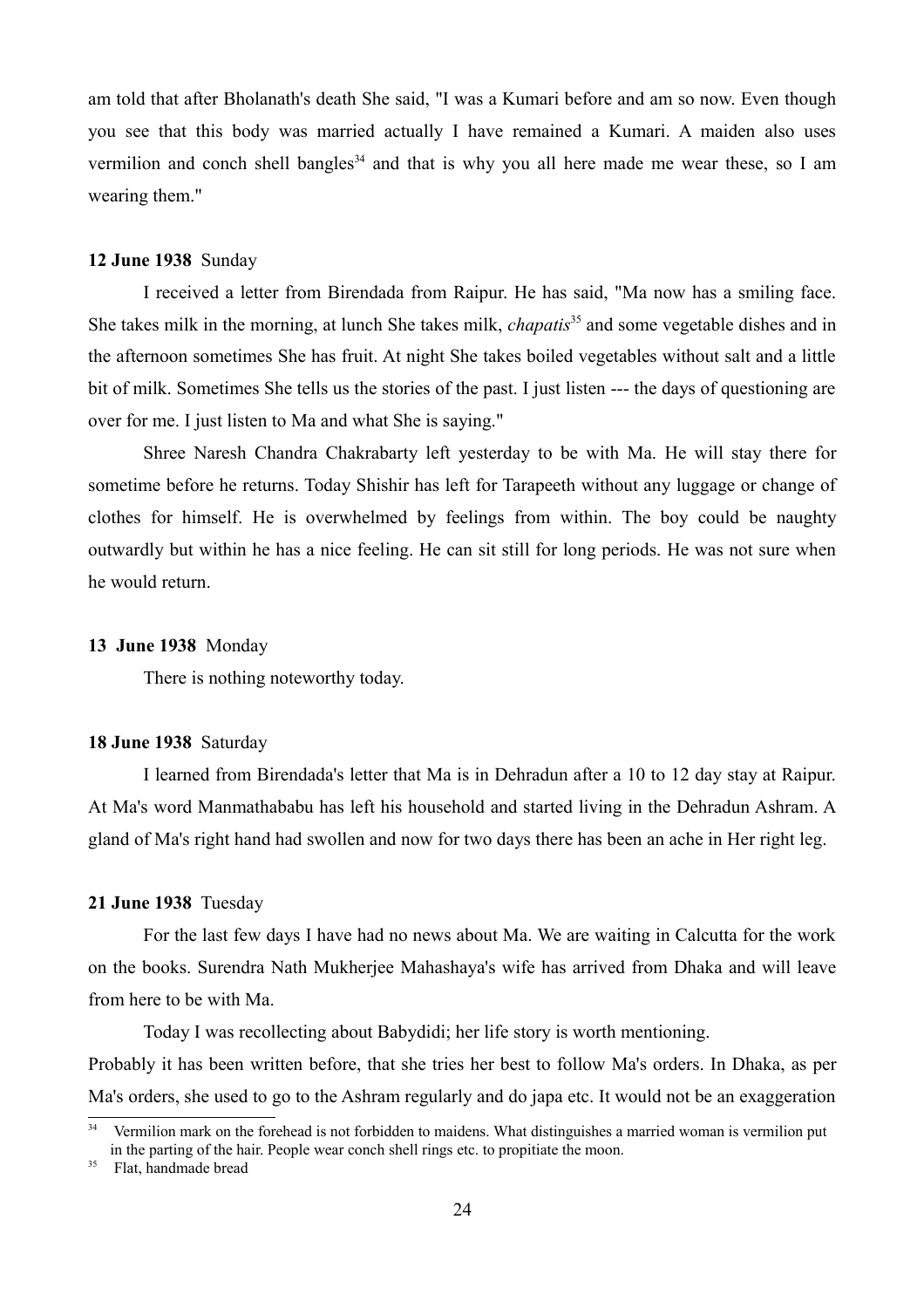to say that the ladies' Sunday kirtan was mainly due to her efforts. She used to take many ladies in her own car to the Ashram and make them do kirtan. I have witnessed her great interest in religious matters. A few days after Jyotishdada's demise, Babydidi was preparing to go to Dehradun to be with Ma but then she received a telegram from Dhaka saying that Nalinibabu (Babydi's husband) had suddenly died. Babydi's trip to Dehradun was cancelled and she stayed back in Calcutta. A few days after the incident, her elder son Sukumarbabu (he had qualified in ICS and was appointed as a Judge in Madhya Pradesh) finished all the rituals of *Shraddha* for his late father and reached his place together with his mother. He had great respect for her.

But inscrutable is the will of God. After bathing at the Kumbh we reached Dehradun. The next day we left with Ma to visit Mussourie and there in the newspapers we read that on the first Vaishakh<sup>[36](#page-24-0)</sup> Sukumarbabu's car had overturned in an accident, resulting in his death. Reading this news we became quite concerned for Babydidi. Within six months she had lost her husband and son and who knows what terrible state she must be in. But within a few days a letter from her reached Ma. In the beginning she had written, "Ma, you have taken away Khoka (the son) also. So be it, but let me know where shall I stay and what should I do?" We thought that perhaps due to extreme grief she was in a confused state of mind. But then another letter arrived, free of any anxiety, and with calmness asking for Ma's advice. Ma too dictated the reply to me as to whatever She had to say. Later we heard that after her son's death she had become so calm and composed that everyone was surprised. Some thought because of such a tragedy that she was in shock, unable to feel the loss. Some also thought that she had become spiritually more evolved. This time on reaching Calcutta I called on Babydidi. The moment she saw me she laughed, then came running and hugged me. I was surprised. After that she took me to a room, sat down with me and told me many stories. She recounted her son's demise, but surprisingly I could not see any tears. She said, "On the first day when the body was brought in I cried a lot, but after that I did not feel like crying. Some say that I have lost my mind, some say that I am spiritually evolved, but I know due to Ma's blessings I am in this state. See Didi, even if grief fills my heart it seems to dissolve. I understand well enough that it is Ma who has put me through such great sorrow but also She is holding me steady. The grief cannot do anything to me. Actually I am in great peace." On seeing the condition of the mother whose ideal son has gone so tragically I have no doubt that she has received the Grace of Ma. I was happy seeing Babydidi in such a calm and composed state. The next day Babydidi attended the kirtan at Shree Yatish Chandra Guha Mahashaya's place; we also went. On receiving Ma's blessings, it seems that the beauty of her countenance has enhanced – she seems to be exhuding pure *bhava* .

<span id="page-24-0"></span>around the middle of April.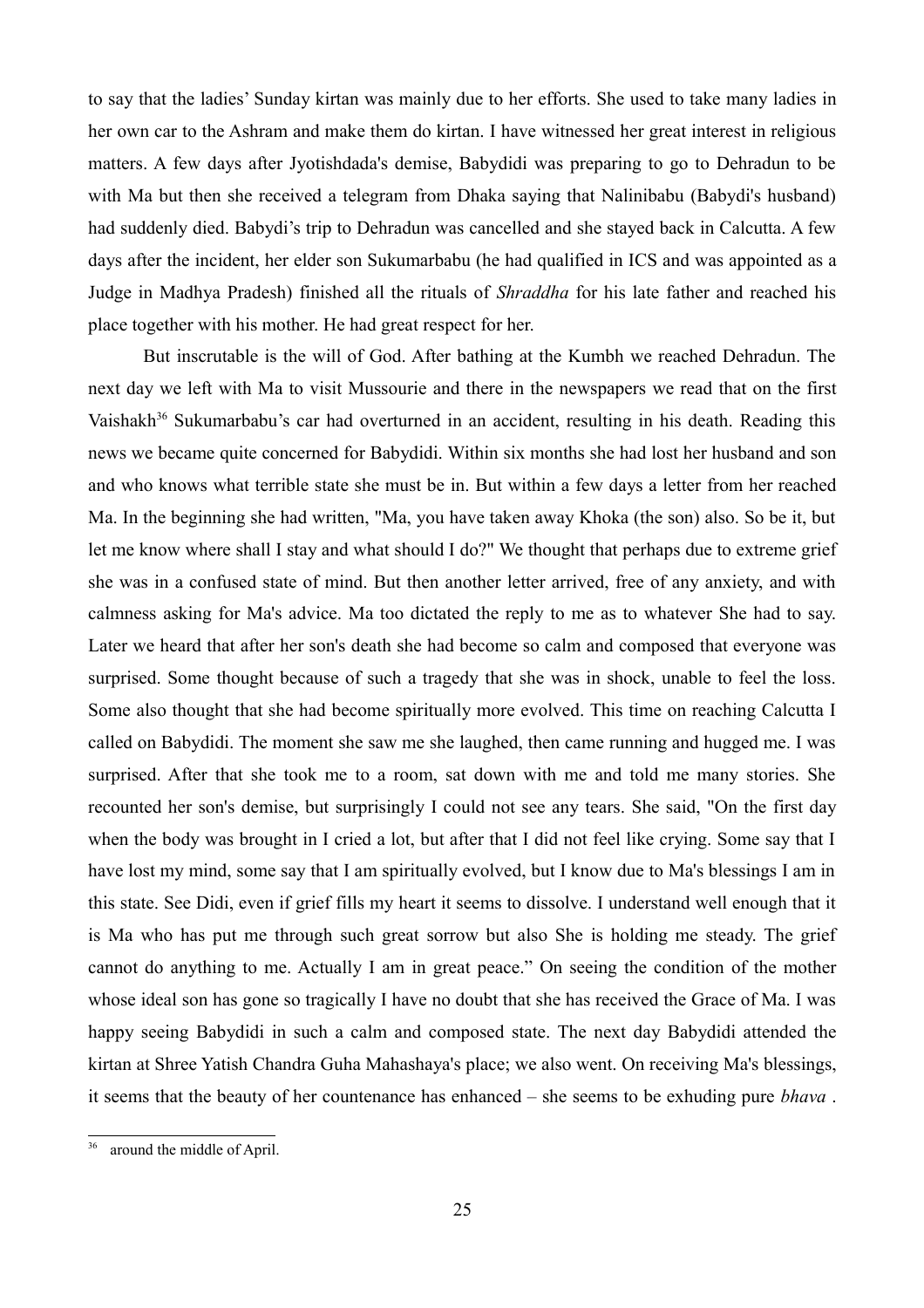When she was sitting still for kirtan it was a sight to behold for many. She wanted to go and meet Ma, but Ma had forbidden her. Once she left us here she went on to Puri. Now through Bhupatidada Ma has given Her permission. May Ma's blessings be showered on everyone in the same way; this is our earnest prayer.

There is no doubt that Babydidi is blessed by receiving Ma's Grace. It is worth narrating about one who has received Ma's Grace and that is why I have written so much about all this. I have always witnessed that she performs her daily religious duties with full dedication. Perhaps that spirit of dedication in her has brought her to this state.

#### **25 June 1938** Saturday

Swami Shankarananda is very ill and has been sent to Kashi along with Yogeshdada as he had expressed a desire to go to Kashi. From Kashi Yogeshdada came to Calcutta to meet us. We talked with him about Ma for 3 or 4 hours. He left for his home town (Khulna) to visit his mother. He is scheduled to stay there for a few days and return to Dehradun via Calcutta. We heard from him that when Ma left for Dehradun from Raipur, She told Kamalakanta and Ruma Devi to stay in Raipur. She had said, "My movements are not certain -- I could possibly return to this place. In case I move elsewhere I shall take you all along." When Kamalakanta complained about staying without Ma She said, "All right, let us all go." Saying so She came to Dehradun with everyone. After this incident She told Yogeshdada. "Kamalakanta has not followed instructions and this will in turn have a terrible consequence, which would be beyond him (Kamalakanta) to tolerate; hence this body (pointing to Herself) will bear the consequences." Such expressions of Ma's have possibly been mentioned before. It is not only Kamalakanta, but we are all guilty of such acts and the benevolent Ma takes everything on Herself. How can we expect Ma to remain healthy in body? Ma always said, "Your *bhavas* have kept this body healthy and again due to your *bhava*s all this happens. If you all want to keep this body it will stay, otherwise it will perish: I have no will or otherwise regarding this issue."

## **27 June 1938** Monday

Today Narendada (Chowdhury) has come to meet us; he has come to Calcutta for work. I heard from him that 4 or 5 days back he had received a letter from Sadhan and was informed that Ma was going to Raipur.

I heard another incident worth mentioning from him and am writing it down. He says, "Before the Kailas trip Shree Dilip Kumar Roy had sung for Ma in this temple and after that he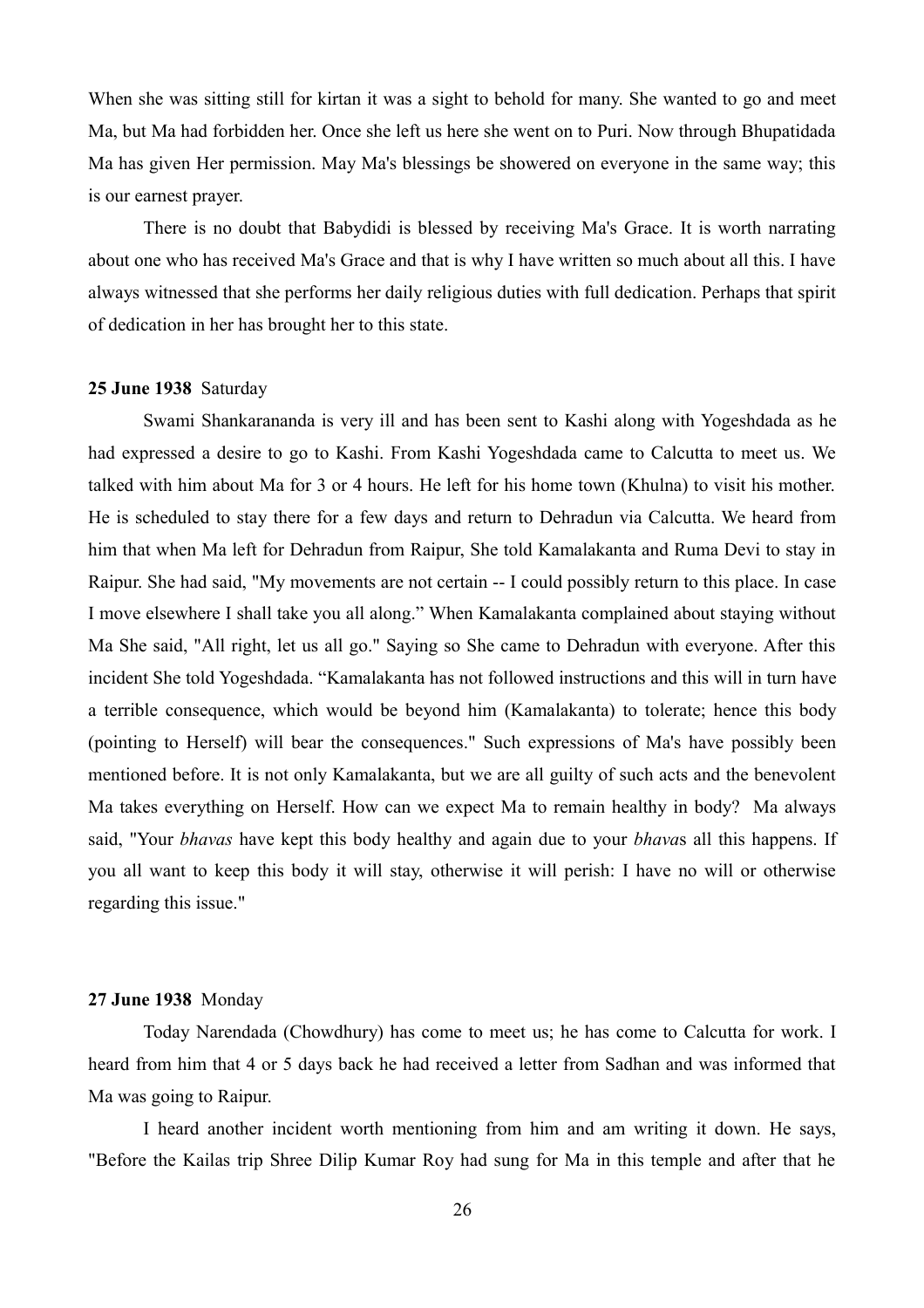said, 'Ma, when can I sing for you next?' Ma replied, 'Whenever you think of this daughter and sing, I shall be listening to that.' Those words of Ma struck a chord in my mind. I desired to learn singing and thought that then only Ma would be close to me. I tried the same for a few days. But is it possible to learn in old age? I gave up the effort. I was returning with Hariram in his car after seeing Ma off on Her way to Kailas and singing *Ma, Ma*. All of a sudden I recalled that Ma had told Shree Dilip Kumar Roy that if he sings remembering Ma She would listen to it, sitting near his lap. I thought then if I also remember Ma and sing, then Ma would come and listen to my song. On the arising of this thought it seemed to me that Ma had come and was sitting next to me. In the meantime I actually saw a small baby like the idol of Shree Krishna, sitting on my lap, putting his arms round my neck and listening to my singing. My eyes were open and I could see clearly and then fell into a trance. The image remained there for sometime while the singing continued and then vanished as the singing ended." After narrating this he said, "I have not told this to anyone and am only revealing it today." It has been written before that this couple, after seeing Ma, left their household and spent a lot of time with Ma. As we continued conversing, he narrated the incidents of the period when the couple had accompanied our group to Almorah while we were on our way to Kailas: "See Didi, we were in such a state then that without Ma we could not survive, but then where do we leave our children? Finally we looked at the photograph of Ma that is in the house and said, 'You are here, look after the children. We are coming to You.' Saying this we set out and found Ma." Narendada was narrating all this with a lot of emotion and it stirred my heart, hence I am writing these stories.

#### **28 June 1938** Tuesday

Today through Hirandidi's letter from Dhaka we came to know that she also heard Ma has gone to Raipur. We have not yet received any letter to this effect. Shree Surendra Nath Mukhopadhyay's wife has come here from Dhaka en route to meet Ma and after staying here for a few days she has left to be with Ma.

## **8 July 1938** Friday

We continue to hear that Ma is in Raipur. Birendada and Nareshdada have returned after having been in Ma's company. Nareshdada came the day before yesterday and told us that Ma's health is deteriorating day by day. The palpitations and pain in Her arm persist. Ma has hinted that these are a manifestation of some devotee's desire. Ma says, "Sometimes someone's intense feeling of animosity towards this body manifests itself more strongly than the *bhava*s of you all; the intensity of such a person's emotions is more than yours. It could also be that in the midst of intense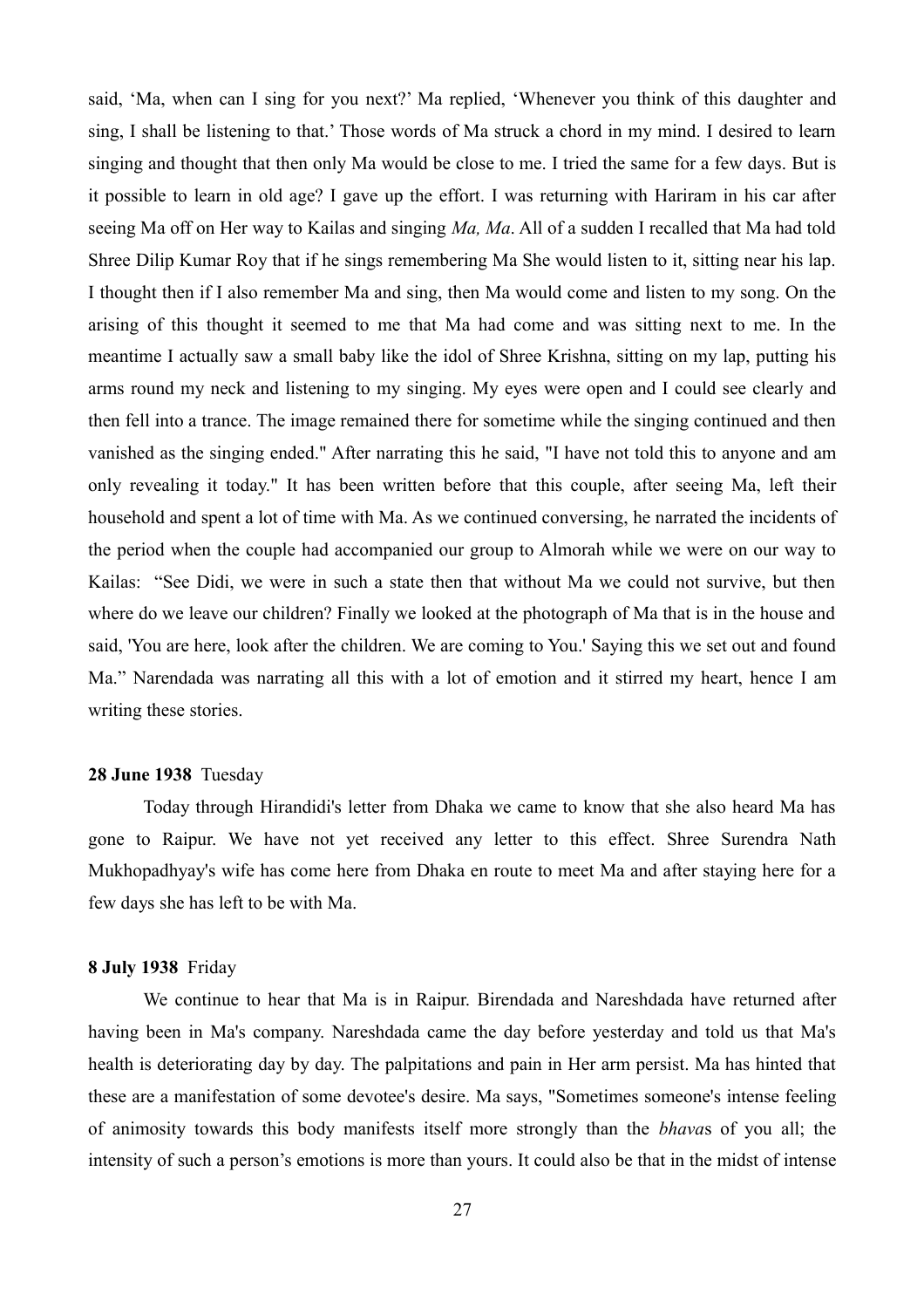feelings of hatred, he is thinking about this body every moment. Now, as per your talk of devotees, the greatest devotee is the one who thinks of this body in a continuous stream of intense *bhava*. This is why strong inimical wishes will show their effects in this body. Everything is bliss. Everything is a form of Him only. In your language you call it the *bhava* of hatred, but for me all *bhava*s are the same. All *bhava*s originate from Him and only He receives the manifestations. Also know this: whatsoever *bhava* it may be of whomsoever, nothing can harm this body." We become frightened listening to Ma speaking in this way because if She continues absorbing all such *bhava*s of all these types of people, then how will Her body remain intact? I do not know what Ma wishes. All devotees are feeling worried about Ma.

Last night Shachidada and Yatishdada arrived. There was a lot of conversation about Ma. Well into the conversation Shachidada said, "Look Didi, that Ma's *Kheyal* is invincible is the truth that I myself have experienced in my life." Then the discussion went on, "Maybe Ma talks to us in our normal human way because otherwise for us conversing and interacting with Her would not have been possible. But, when She says something that comes from within spontaneously it will turn into reality. Nothing different can happen." Further Shachidada added, "Another aspect of Ma is seen that there is no particular string sounding in Her (predominant tendency in Her), that is to say, She has no s*ankalpa or vikalpa[37](#page-27-0)*but again all things are in Her. Whoever strikes a chord of whatever *bhava* from wherever it may be, it resonates within Her and that is why even the animosity of an antagonist also resonates in Her. She accepts all with joyous equanimity, manifesting signs in Her own body." Being emotionally charged Shachidada was narrating all this while sitting on the verandah of the Shiva Temple and we were listening, enchanted. He continued, "Whenever we visit particular sadhus we find they have particular tunes resonating within and when someone joins them, playing the corresponding tunes, they too enjoy the tunes. But for Ma, She has all the tunes and chords and at the same time there seems to be nothing. Whatever tune you play, it seems it is there in Her and She responds to it with joy. Is there any comparison? She can only be compared with Herself." The heartfelt feelings of a devotee on a moonlit night at the lonely Shiva Temple were just enthralling. The more one places oneself in Ma's company the more will one be able to realize the truth of these words.

Now Kirandidi, Kamalakanta, Ruma Devi and Abhay are with Ma. Nareshdada said he enjoyed his stay there a lot. The more one stays in the vicinity of Ma, the deeper the feeling of joy experienced by him.

<sup>37</sup> *sankalpa-* resolve or wish for a particular outcome.

<span id="page-27-0"></span>*vikalpa*- an alternative resolve or just an alternative. The pair, *sankalpa-vikalpa*, refers to an oscillating state of mind, haunted by selfish desires.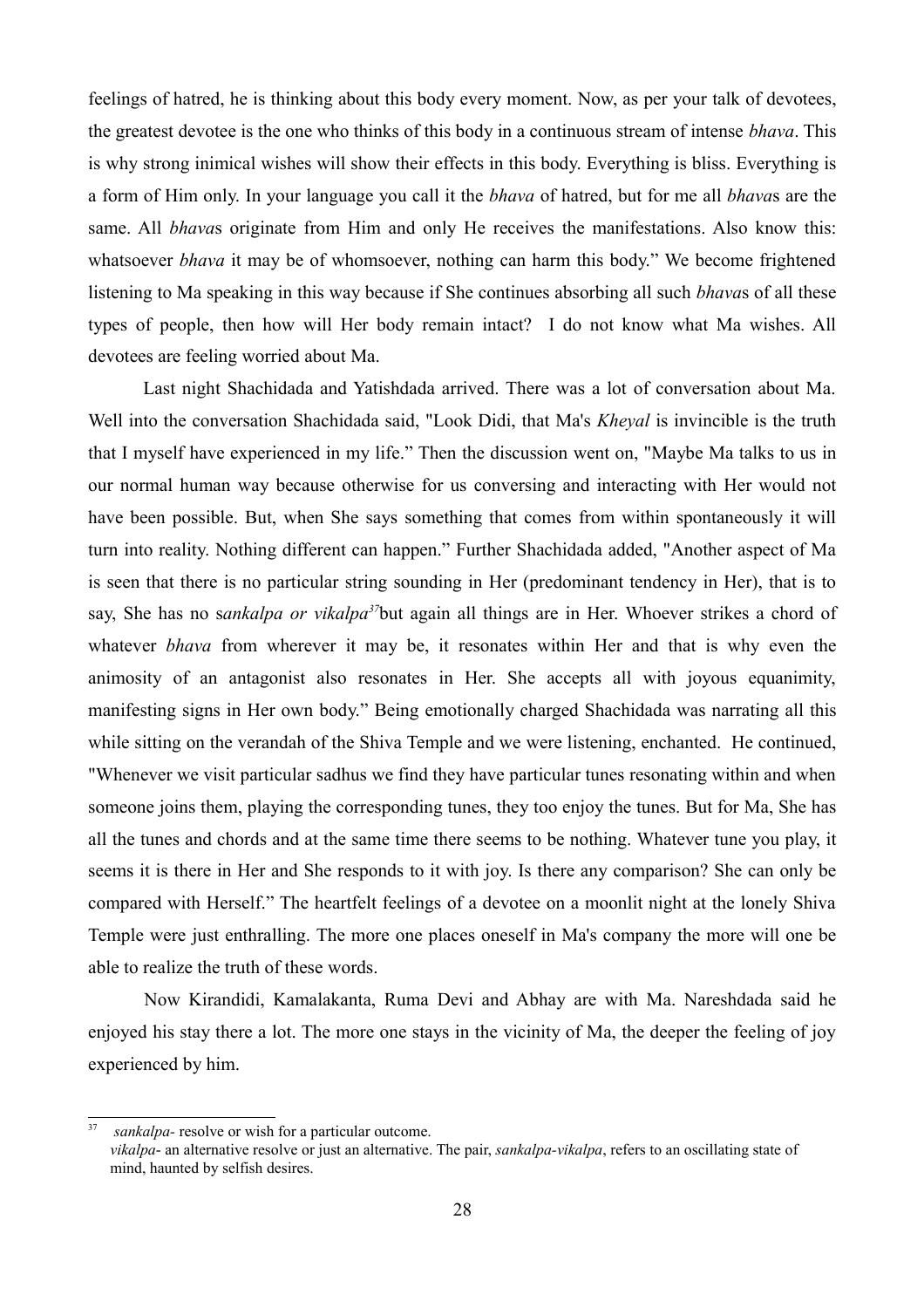#### **15 July, 1938** Friday

No matter what news I get of Ma -- from Manmathababu's and Kamlakanta's letters -- I gather that the ache in Her hand persists and Her body is quite weak. She is still in Raipur. Most of the devotees say, "When Khukunididi is with Ma we feel quite happy and relieved of the anxiety about Ma's health." But I do not know why Ma has kept me so far off. This time also Nareshdada has gone and pleaded, "Ma, get Khukunididi to stay with you." Ma has replied, "Do I not know that when she is around this body is well looked after? It is for their own good they are being kept far away." Nobody has the power or logic to argue with Ma. In receiving so much expression of good will from everyone, I only feel it is all due to the special blessings of Ma. I pray to Ma that She gives me the strength to carry out Her orders. In spite of the agony of being away from Her, may I never disobey Her orders. She always says that She is present also in the form of Her orders. We pray that may we be able to realize it.

#### **17 July 1938** Sunday

I received a letter from Kamalakanta who is at Raipur. I learned that Ma had gone to Dehradun. She was at the Ashram for three to four days. With the *sankalpa* (resolve) made by Birendada and Narsinghbhai for Ma's recovery, a *Yajna* was performed by Shree Manmathababu which was then followed by kirtan. Ma then returned to Raipur. Abhay, Ruma Devi, Sadhan, Kamalakanta and a disciple of Nigamananda Swami are with Ma. We received a letter from Abhay a few days back in which he wrote, "Ma's body is still unwell and now Ma says, 'If you all do Nama, my body will recover from sickness.' That is why it occurred to me that we should all do one lakh japa each for Ma's health. Shree Manmathababu said,'The name''Ma" is the best and every day we should do some japa and complete the desired number of repetitions in a certain number of days.' When I informed Ma about this She said, 'Since it has occurred in your mind, write to everyone and whoever feels like it can do it.'" On receiving this news from Abhay we have all decided to do a lakh japa each. All the devotees are being informed everywhere. When the mind becomes pure with japa, to Ma Herself we are to pray, "Ma, please get rid of Your illness and become healthy, this is the earnest desire of all the devotees."

### **21 July 1938** Thursday

At midday today Kirandidi came to meet me. She came to Calcutta two days ago. She last met Ma at Kishenpur Ashram and on the same day Ma had decided to go to Raipur. Kirandidi was present during the *Yajna* etc. We learned that Ma is slightly better now.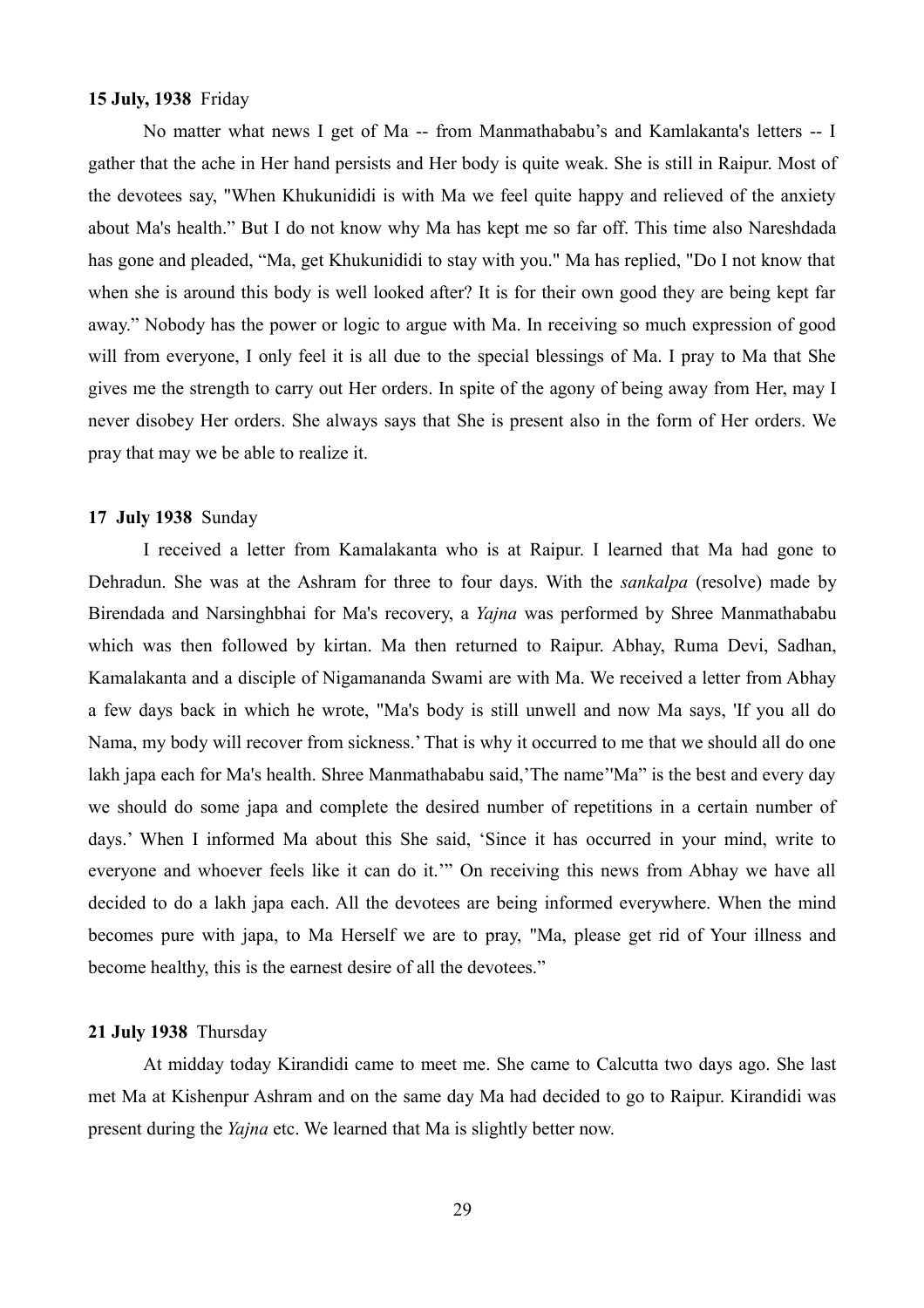# **CHAPTER - II (27 July - 17 August)**

## **27 July 1938** Wednesday

A few days back we received Abhay's letter saying that Ma had gone to Solan. Today I received a telegram from Panchudada from Shimla. He writes that Ma is at Shimla and that She has ordered us to leave tonight itself for Shimla. We are leaving tonight.

#### **29 July 1938** Friday

Today, after a two and a half hour delay with the train, we reached the Lotus Feet of Ma at three o'clock this afternoon. When I did *pranam* to Ma She said, "Since you all were due to arrive today I have not lain down; I have been up since one o'clock." With such sweet words from Ma all agony and sorrow vanished. Many devotees of Ma, our brothers and sisters, were also waiting for us. They expressed their joy once we arrived. I learned that the devotees had told Ma, "Ma, please call Didi, we really do not feel good without her being around." As soon as Ma gave Her consent, they sent the telegram. Once I was there Ma commented, "You all were anxious for Didi to be here, so now I have got your Didi here." She had a lot of fun talking like this for some time. The pressure in the heart seemed to have lessened. I noticed that Ma's health is the same. To commemorate Ma's arrival at Shimla the devotees have arranged a *Nama Yajna[38](#page-29-0)*, which will begin tomorrow. It has been eight days since Ma's arrival at Shimla. Ma had stayed in Solan only for three days. At dusk we performed the *adhivasa[39](#page-29-1)* and then everyone sat down with Ma. A lady asked, "Ma, the mind does not focus, what to do?" Ma laughed and replied, "I do not see your mind being distracted." Then She added, "Does your mind become restless for Him? If it is restless for Him, then it will have rest." At 10 p.m. I convinced others that with Ma's poor health She should not stay up late, so gradually the devotees left.

<span id="page-29-0"></span><sup>38</sup> During a *nama*-*yajna*,*nama* is offered as oblation to the fire of God-remembrance. This term was connoted by Shree Chaitanya Mahaprabhu, who pioneered to give an opportunity of performing this kind of *yajna* to those (women and non-brahmins) who are not entitled to the right of performing the vedic fire sacrifice. This idea is also in keeping with the teachings of the Gita,in which it is said that there are various forms of *yajna*.

<span id="page-29-1"></span><sup>39</sup> Literally, invocation of the Deity. The *Nama-Yajna* is dedicated to the Tarak Brahma mantra (the mantra that gives salvation)- "Hare Rama Hare Rama" etc., sung by the followers of Shree Chaitanya Mahaprabhu and by Bengalis in general in the reverse order, beginning with "Hare Krishna." There is an anecdote about the reversal. When Mahaprabhu recommended this mantra to be recited in a loud voice, many objected saying that mantras are not to be vocalised. Then Mahaprabhu solved this problem by reversing the order so that the prohibition could be lifted. During *adhivasa*, the presence of Gour (Chaitanya Mahaprabhu), Nitai (Nityananda), and their associates is invoked.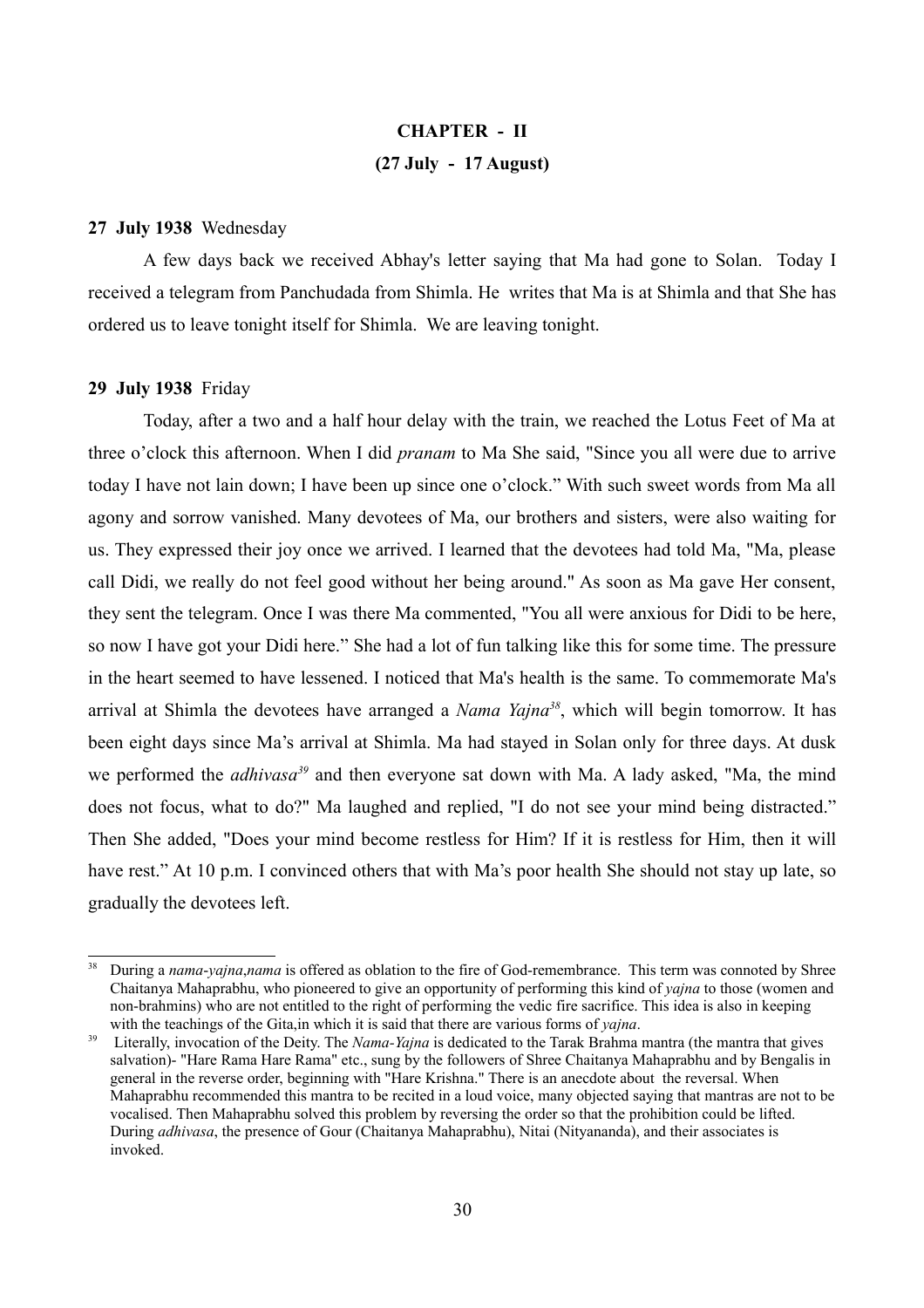## **30 July 1938** Saturday

Today at 6:00 a.m. the *Nama Yajna* started. Ma was adorned with garlands and sandal paste and we also wore garlands and applied sandal paste and sang:

> *"Shree Krishna Chaitanya Prabhu Nityananda Hare Krishna Hare Rama Shree Radhe Govinda"*

While listening to the kirtan, Ma was going into *bhava*, but She managed to control it. Nevertheless, the body was showing its own signs. Ma commented, "When these people (devotees of this place) do kirtan, they do it with devotion." Everyone left at 10:00 p.m.

## **31 July , 1938** Sunday

The ladies did kirtan along with Ma from 12 noon until around 4:30 p.m. and today also there was a perceptible change in Her *bhava*. When She began going round

the stage along with the ladies, swaying Her hands, they seemed to be encouraged a hundredfold. In gay abandon the ladies danced and sang:

> *"Shree Krishna Chaitanya Prabhu Nityananda Hare Krishna Hare Rama Shree Radhe Govinda."*

Today also Ma controlled Herself to some extent from the onset of *bhava*. After the kirtan the ladies sat down with Ma. Then gradually they left one by one. As the ladies left the men came in and sat down with Ma. They were eager to know about Bholanath's demise, but due to conventional politeness they dared not ask. Last evening when I began discussing this, they listened, fully alert, and Ma too joined in the discussion with me. She was recounting everything with a smile. They commented, "We were keen to know about it but were feeling hesitant to ask Ma." Smiling, Ma replied, "Now when you hear me telling the story with a smile, are you thinking She was not supportive towards Bholanath?" Everyone replied together, "No, no Ma, we would not make such a mistake." There was an elderly lady sitting in a corner and looking at Her. Ma said smilingly, "Ma, do not some people have such thoughts?" With folded hands the lady replied, "Ma, I admit I was thinking, 'Is it possible to narrate such a sad incident with such an expression?' We are worldly people and cannot even imagine this *bhava* of Yours!" It was then that everyone saw that Ma understood the feelings of this lady and that is why She had spoken in this way.

Today while talking Ma suddenly said, "At some place some disturbance is taking place." Everyone understood that some mishap was going to occur somewhere. Then Devendrababu wanted to know all about Kailas from Ma. She asked me to tell the story, so I began and She joined in from time to time.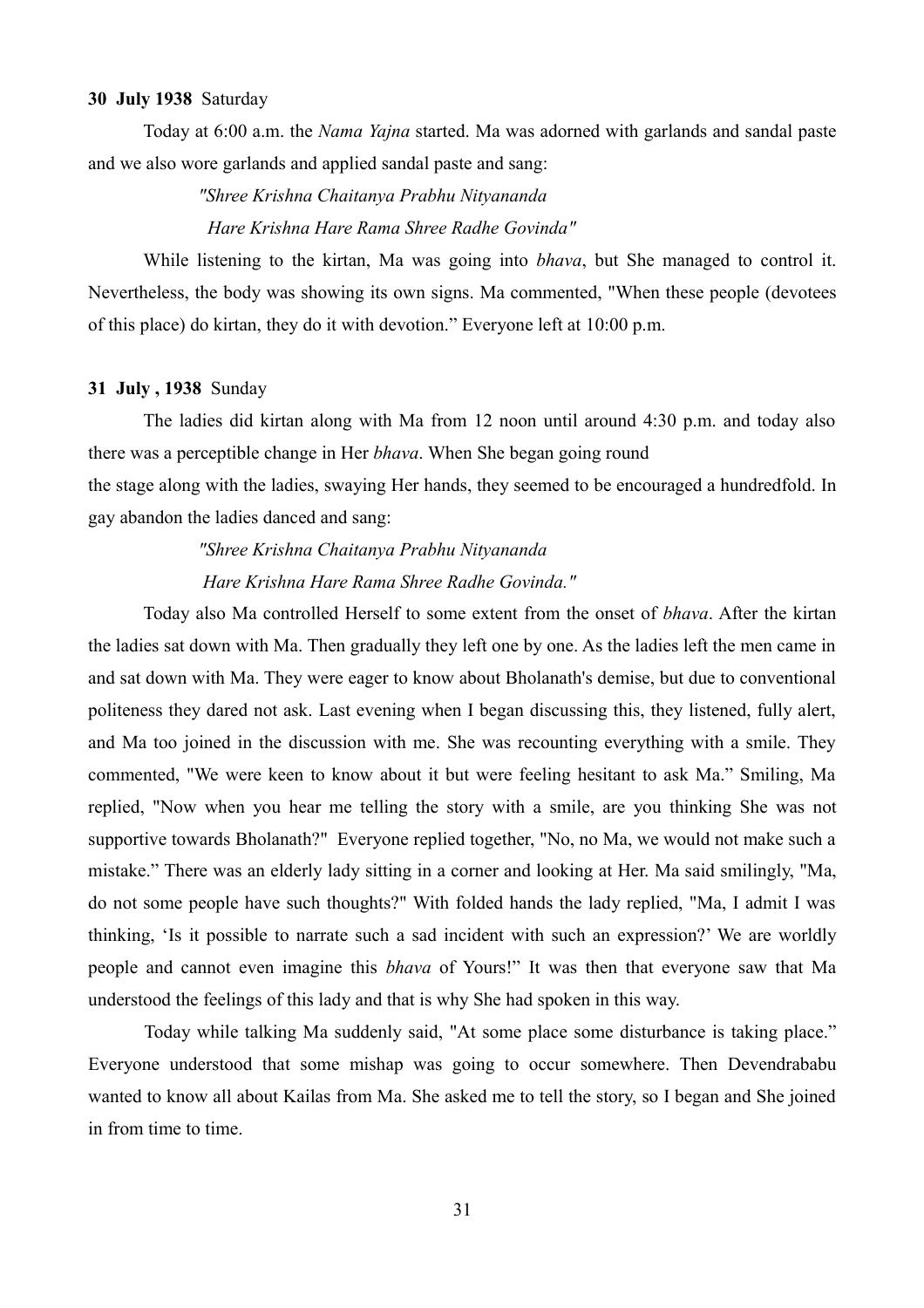Kirtan and patha are organized in the Kalibari<sup>[40](#page-31-0)</sup> every Sunday. Today after sunset, some started the Sunday programme - they brought Ma there and made Her sit down. The kirtan started after some time. Manojbabu requested, "Ma, please come and join our kirtan for a little while." Ma had been sitting on the verandah of the Kali Temple. At his request She joined the kirtan group and began going around, swaying Her hands slowly to the rhythm, boosting the enthusiasm of the singers. Yesterday, kirtan was done from dawn to dusk and today also the ladies did kirtan at noon. Ma has been in a different *bhava* the whole time. Although She has been controlling this state, yet a little observation shows She is in a different *bhava.* As such, She again joined the kirtan at the request of the devotees. The change in *bhava* again manifested a little. After some time Ma sat down and the kirtan continued. Her face was beaming with an unearthly beauty. The devotees kept looking at Ma's face with an enchanted gaze. The kirtan did not continue for too long; after this. Ma got up and sat on Her bed. The devotees then sat down surrounding Her. Ma was sitting quietly. Everyone was quiet and there was absolute silence and stillness in the room. After some time, breaking the silence, some devotees began to ask a few questions. Ma replied but Her speech had become so indistinct that Her replies were not understood clearly.

It was getting late in the night, there was incessant rain and everyone had to cross the mountainside to reach their homes, but no one seemed to be bothered about it. No one wants to leave Ma's company. Yesterday the ladies heard the story of Bholanath's last moments and since the men wanted to hear it as well, the conversation started on similar lines. Before we left, we had seen Bholanath addressing Ma like a child, calling out, "Ma, Ma" and now we found out that after we left, Bholanath's feelings had only intensified. He was always calling out like a child and Ma would respond at once and go to his room. From two days before his passing, She spent most of the time at his bedside. This continued until he breathed his last. Ma began to say, "See, as long as Bholanath did not have this feeling internally and externally, this body was not with him all the time. The moment the childlike feeling arose and he started calling 'Ma, Ma' in a simple childlike manner, this body would be present before him immediately after his call. At night, on the day before his death, he expressed a desire to eat cooked rice. Since it was night time he was not served then. The next day, early in the morning rice was cooked for him. When Yogesh went to feed him the mashed rice mixed with lentil soup, he asked, 'Has Ma eaten? I will not eat until I get the prasad after Ma has eaten.' Then when Yogesh put a little of the soup in my mouth, Bholanath earnestly pleaded, 'Will you feed me this prasad?' I said, 'My hands do not work properly, but yes, I will.' Saying so, I fed him and he ate everything with relish and was content. Then he said, 'Can I touch you?' This feeling was also like that of a child, just as a child wants the touch of its mother. As I extended my

<span id="page-31-0"></span><sup>40</sup> The Kali Temple at Shimla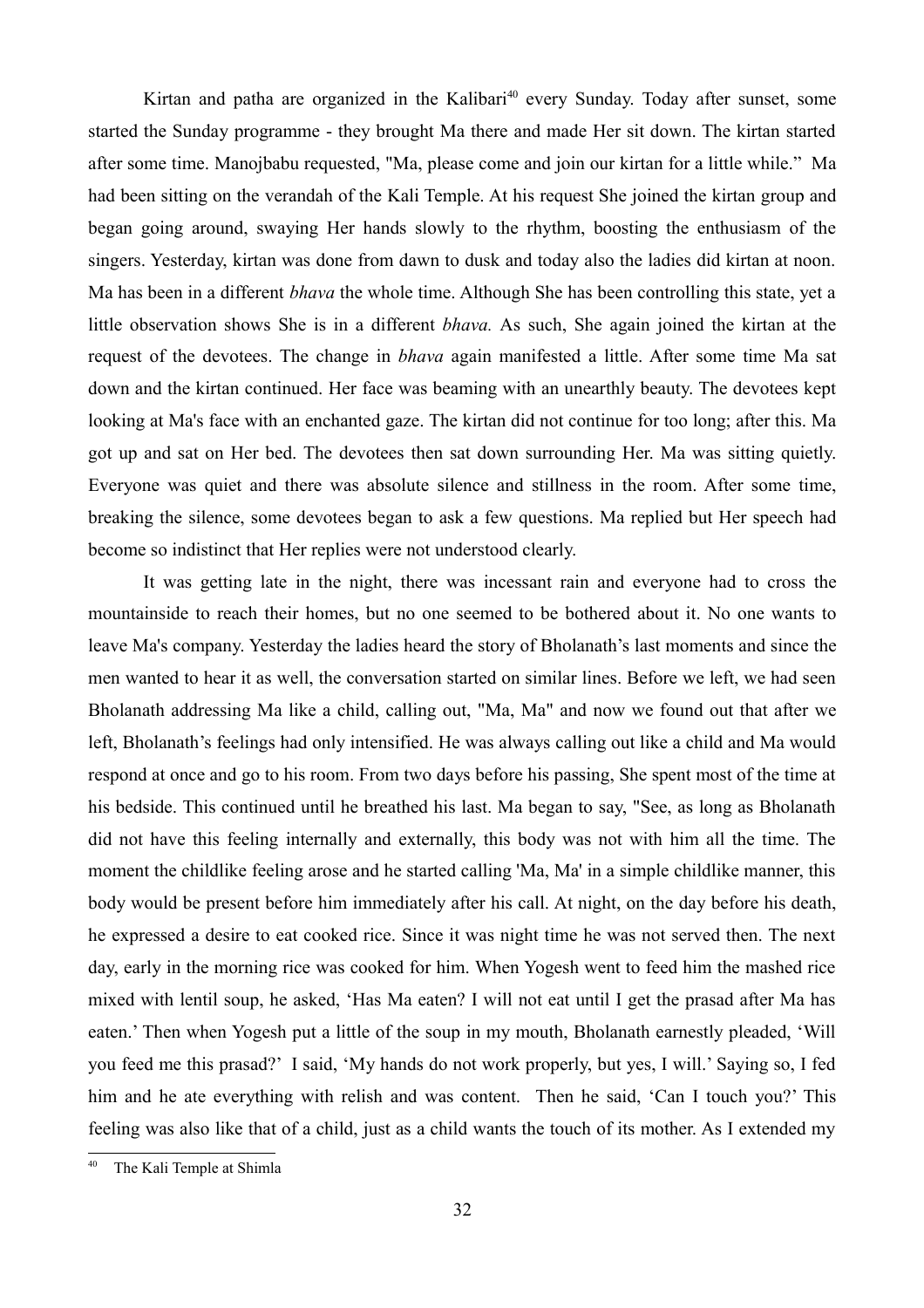arm he held it with both hands, then his hands began to shiver and fell away. Then he said, 'I want to see you.' Initially he could not see clearly but later on he did. He said, 'I have seen you.' I knew these feelings would manifest and before this I had told the Kaviraj (Ayurvedic doctor) to apply butter to his eyes and look after him with care. Once I asked him, 'Are you having a lot of pain?' he answered, 'Yes I am, but I cannot make out exactly where it is.' Though I do not do anything out of my will, with Bholanath lying on his side, my hands passed on him from head to toe twice or thrice. Prior to this, there was hardly any instance of touching him to soothe him in his state of illness; it was others who were attending to him. But now after these hands had done something of a *kriya* on him, I saw he was quite relaxed and relieved of pain. He was asked, 'Do you have any pain now?' and he happily said with a smile, '*Ananda*.'

"He had once said, 'I am going.' I said, 'Is there any coming or going? One should not speak of such things.' Then he said, 'All along You have been giving me this aspiration.' Before dusk Gola had given me a garland, as she did every day. I took the garland to Bholanath's room and kept it there. I knew there would be need of a garland later on in the night and when that time came, it would not be available. Shanti had said that she was taken aback when she was about to touch the garland --- that it seemed to be alive. Bholanath's body was totally naked. At sunset he said, 'I am feeling cold'. I took out one of his new ochre clothes and covered him with it. Sometime before this when there was talk about his initiation into *sannyasa*, he once said to me, 'I have a feeling that you are a mother to me, but I cannot express it outwardly. When I get initiated into *sannyasa* then the first thing I will do is to call You "Ma" in front of everyone and take my alms from You.' I noticed that coincidentally those words of his came true the last time he took his food and clothes from these hands. At dusk I asked him, 'You like kirtan, do you want them to do some kirtan now?' He said 'All right.' I called Yogesh and asked him to do kirtan. It lasted for some time and then stopped. Then I asked him, 'Do you remember the mantra of your *sannyasa* initiation?' He said, 'Yes.' I saw that though Pranava and mantra were not uttered audibly, they were being uttered within, quite obviously. Though he heard the mantra of initiation into *sannyasa* on the banks of Manasarovar, he was told to do the rituals on the bathing day at the Khumbh. Accordingly he performed the rituals that day on his own. One can see that in the cases of both Jyotish and Bholanath their bodies did not last for long after initiation into *sannyasa*. Before he breathed his last my hand was on his Brahmatalu<sup>[41](#page-32-0)</sup> and it remained there. Even though I do not do anything out of my own will whatever is to happen continues happening. Even when Nirmalbabu breathed his last his crown was also touched but no one noticed it. After the last breath I asked the Kaviraj, 'Is it all

<span id="page-32-0"></span><sup>&</sup>lt;sup>41</sup> The middle of the crown of the head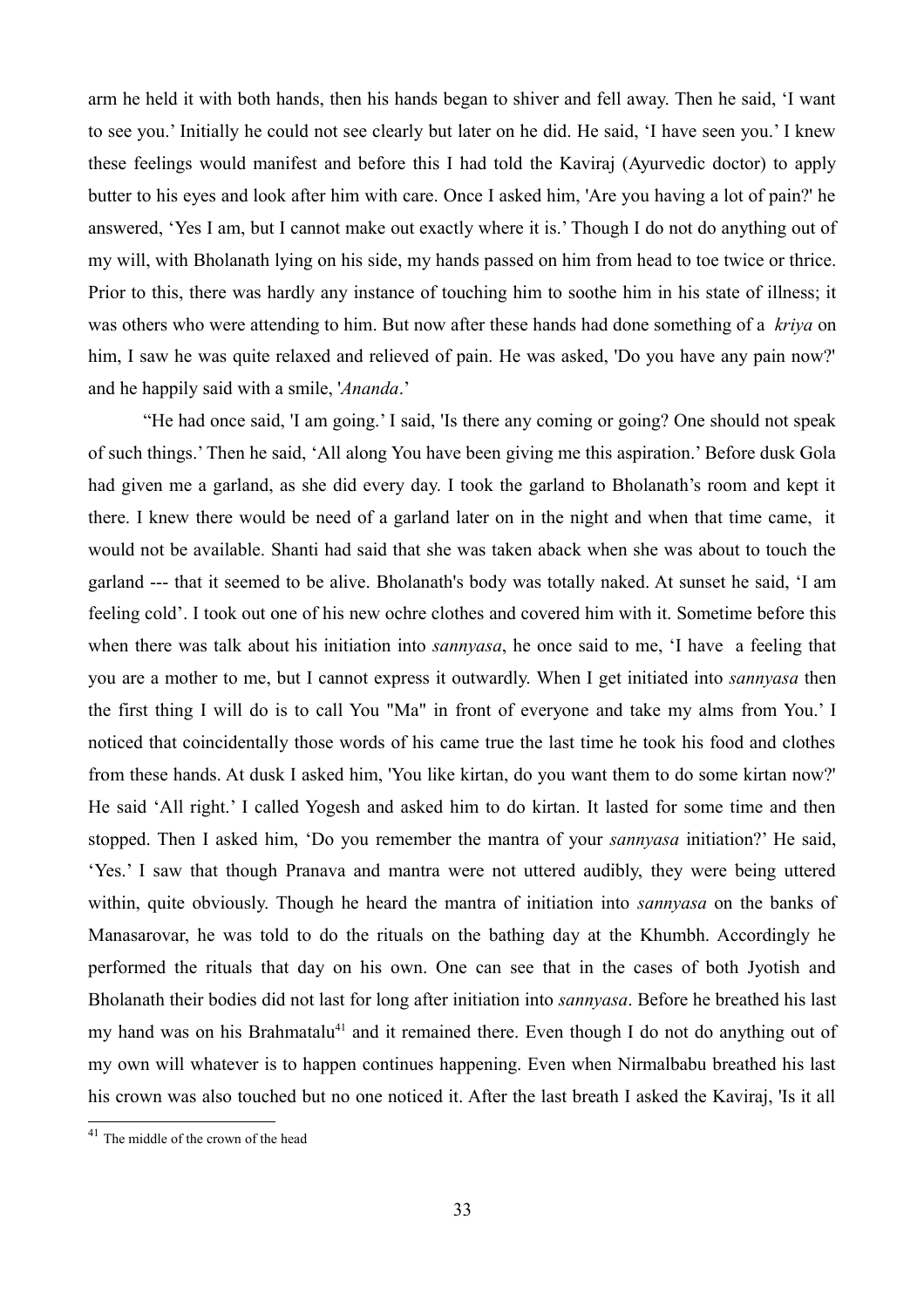over as per your diagnosis?' In a bewildered state he looked at my face and at Bholanath's and said, 'Yes, Ma'. Thus everything took place in utter quietude. The house was quiet and those present did not understand much. That is why I made all of you take your Didima away from Kishenpur, for had your Didima been present it would not have been possible to keep things calm." Everyone gradually left following this conversation.

#### **1 August 1938** Monday

Since this morning everyone sat around with Ma. At about 11:00 a.m. I took Ma for Her lunch and She said, "Khukuni, today I have a *Kheyal* to leave Shimla. You all get ready. It is all right if we leave by 4:00 or 5:00 p.m." At that time only a few devotees were at Kalibari, the rest had gone to their respective offices. After lunch there was discussion about Ma's *Kheyal*. The few devotees present objected to the proposal adamantly. But eventually seeing Ma's sweet but firm disposition they understood nothing would change. They went to call everyone to let them know of Ma's *Kheyal*. It was raining incessantly. It was getting dark and meanwhile,having received the news by phone, everyone started coming in telling me, "Didi, we got you here thinking that you all would stay here with Ma for a while, but what has happened?" I said, "What to do, it would not be proper to go against Ma's *Kheyal*, so I do not say anything. Is it not right to let Ma follow Her own *Kheyal*? Many a time I have seen that Ma changes Her plans to satisfy some people, but the result is not good. Of course by Her *kripa*, She sometimes fulfils the desire of devotees but that is a different matter." On listening to this and Ma's words nobody dared to oppose Her any more. Once everyone got the news, they rushed over. They pleaded, "Ma, if You have to leave please do us a favour - please do not leave before we can leave our offices. We will be there by 4:30 p.m." Ma said, "All of you will see me off at the right time." Nearly all the men had to leave. The ladies started coming in with food, flowers, garlands, sandal paste, etc. Everyone was desperately pleading with Ma not to leave so soon. Ma kept satisfying everyone by Her sweet words, but was firm about leaving. As soon as possible the men left their offices and started assembling in the Kalibari. With all preparations for the journey done, we set out at 5:00 p.m. Everyone came along to see Ma off. After the car left everyone stood there in sadness. Devotees were waiting at different points on the road, all lined up, stopping the car as it passed by, and worshipping Ma with garlands, sandal paste and so on. Thus dissipating the joys in Shimla Ma arrived at Solan with us after sunset. A while after our arrival, the Raja and the Rani came for Ma's *darshan*. The royal officials had made all the arrangements. We were accommodated in the quarters constructed by Shogi Baba. On Ma's orders, Nibaranbabu is staying here (he recently came here after leaving his household). The Raja has kept this house, a beautiful bungalow nestled in the hills, especially for Ma.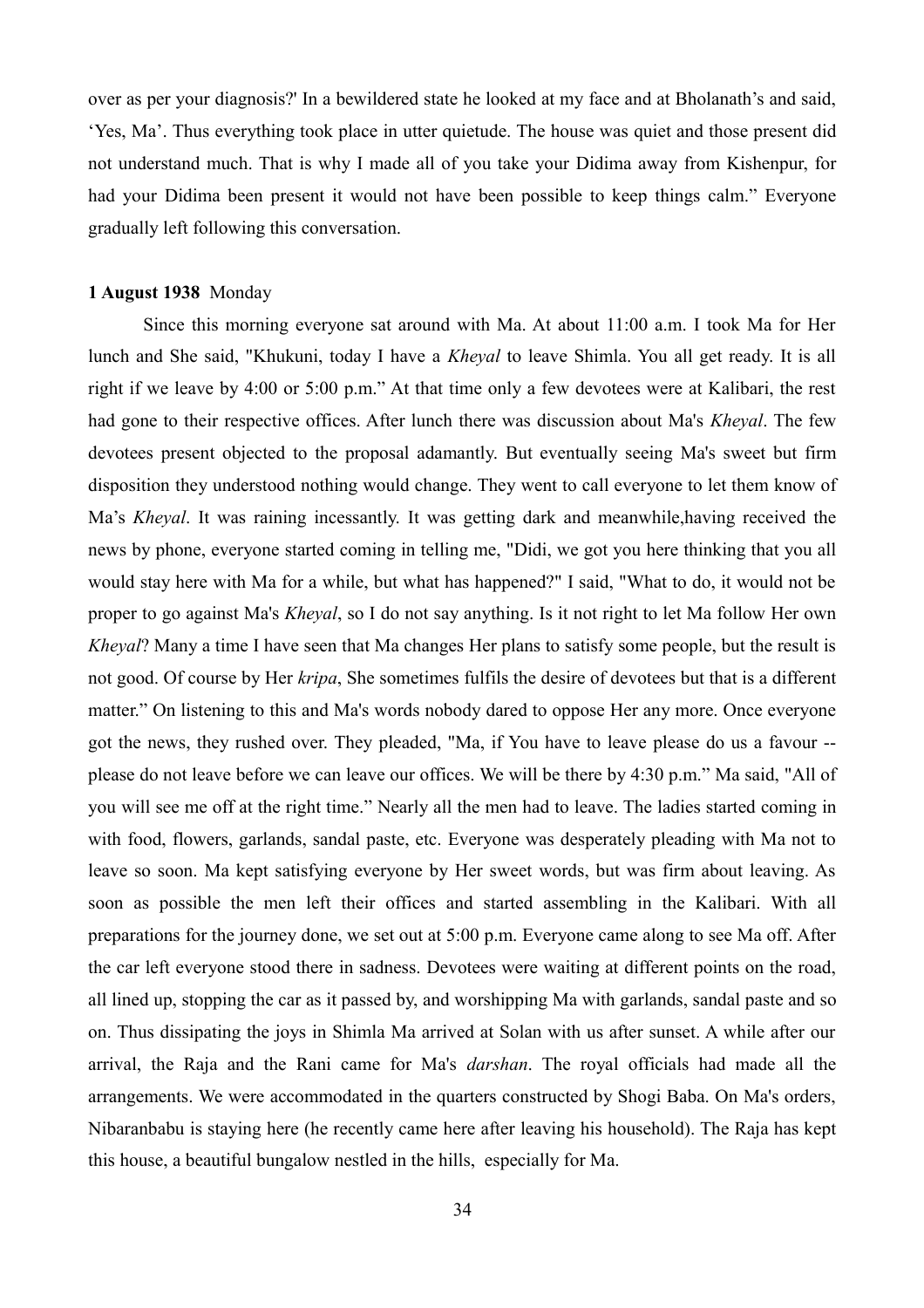#### **2 August 1938** Tuesday

At Shimla early in the morning at six o'clock, Jitenbabu, Dhirenbabu, Pankajbabu and others would come to Ma and sing kirtan. Abhay used to sing the "Name" and they used to join in. This practice is continuing here also. Abhay starts the chanting of the "Name" early morning at 6:00 and we all join in. He sings very well and has an amazing childlike disposition so his singing seems even sweeter. He is prone to renunciation and intellectual analysis from within.

While talking, the topics of Ma's self *diksha* and the mantras and *stotras* emanating on their own from Her lips following Her *diksha*, were brought up. Ma smiled and said, "See Khukuni, as a child I would be alone playing in a room and muttering in a low voice all such things that would come out on their own, but whenever it was felt that someone was approaching it would stop instantly, thus everything remained secret. That is why I keep saying that whatever is required keeps happening on its own."

I also heard that in Raipur and Dehradun many times the mantras and *stotras* came forth spontaneously and that also once in Raipur for two days the *stotras* were emanating in musical tunes. In Raipur Ma once composed a song and started singing. The song goes:

*Whom do I fear now? (I) Am sailing in a boat; Even if the storms roar, Even if the boat sinks, let it sink. His is the voyager and His is the boat; I have put my trust in Him Whom do I fear now?*

Ma seems to be in a kind of *bhava* for the last few days. This afternoon while relaxing Abhay was turning, tossing and rolling in his bed. Immediately Ma said, "Can you roll around in the whole room?" Saying this, smiling, and in a distinct *bhava*, She said, "Shall I do it? Shall I do it?" and on saying this She just dropped down loosely on the floor and started rolling from one end of the room to the other gradually entering into a mysterious *bhava*. She had shut Her eyes and the body seemed completely limp. Abhay and I kept calling, "Ma, Ma!" but there was no reply. After a long time She came to a near-normal state but She seemed drowsy.

## **3 August 1938** Wednesday

After relaxing at midday, later on this afternoon the Raja, the Raja's Pujari<sup>[42](#page-34-0)</sup>, and some

<span id="page-34-0"></span>The priest (Pujari) who is appointed by the Raja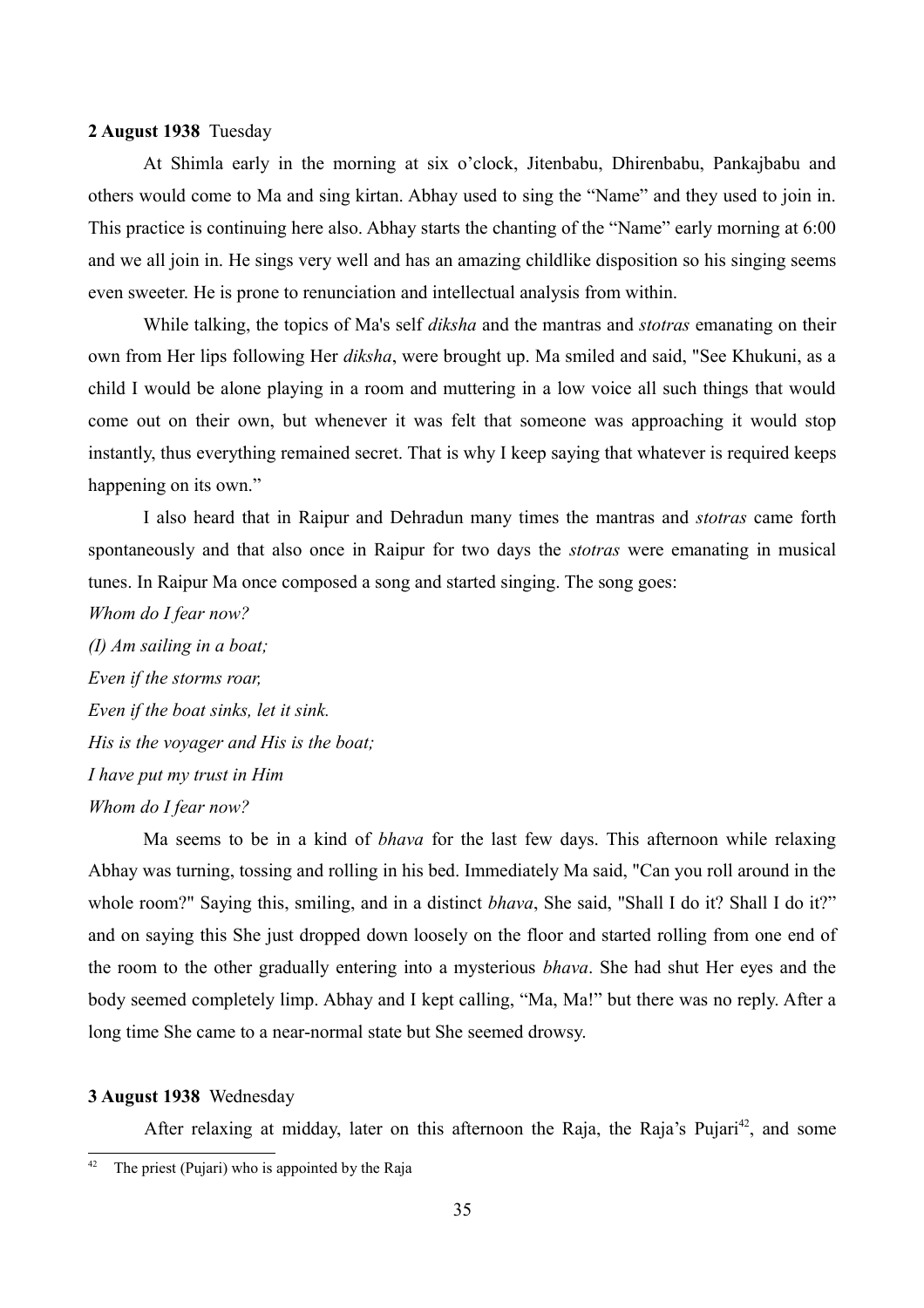others came over at about 3 p.m. The Pujari has translated a particular series of *slokas* that were spontaneously uttered from Ma's lips. He then read them to  $Ma<sup>43</sup>$  $Ma<sup>43</sup>$  $Ma<sup>43</sup>$ . But as I had written before, Ma's trance-like state is constant and now She is even having difficulty keeping Her eyes open. Eventually the body became still which continued for about two hours. The Rani, the Raja's mother and others came. At dusk Ma got up and sat down. Her gaze was becoming more and more fixed. Eventually this *bhava* dissipated considerably. When we asked Her about it, She said, "From within, the body remains in one and the same *bhava* always, but outwardly the body plays with you all and looks like this sometimes." Saying this She started laughing like a child.

At about midnight Ma lay down. To relieve the pain in Her hands we had been massaging them with oil but today I noticed that the oil was not being absorbed. I said, "Ma, today the body seems a bit strange, the oil is not going into the body." Ma said, "See, what fun, the body is not absorbing the oil. Everyone cannot notice this. It happens sometimes that the body does not receive it, so it gives it back." I said, "Ma, if this happens how will the medicines be effective? That is why you keep saying, 'I have not given up anything'." Ma said, "I used to tell Bholanath, 'I have given this body to you all, do whatever you like', but they observed that this body would not always receive everything. This body used to react so violently if he changed his mind or thoughts, it would stun him to the point that he would run around frantically trying to find a remedy." She further added, "See, few will be able even to comprehend such things, but since you all make Me say so, perhaps this is why such revelations are coming out."

I forgot to write something down: on Tuesday night, that is last night, around midnight, Abhay, Mashima<sup>[44](#page-35-1)</sup> and I were in Ma's room. Ma was sitting and suddenly She said, "Will you sing the name of Hari? I will do to the extent I can and then the three of you do it." We started singing the 'Name'. Ma was sitting there and swaying, the expressions of Her eyes and smile changed and while smiling She said, "Shall I play a bit with this body?" We said, "All right" and Ma said, "Turn off the lights." With the lights off, the room became dark and nothing could be seen. We carried on singing for a long time, then Ma lay down and told us to stop. What happened in between we do not know. Today there was again some of this rolling on the ground. When we asked Ma, She said, "I told you all that I would play a bit with this body. The play was done. Last night, too, there was a bit of this but you all could not notice." The Raja, Rani and both the mothers of the Raja (his own mother and a step-mother) came in the afternoon. In the evening Abhay sang kirtan. Everyone retired by 11:00 p.m.

<span id="page-35-0"></span><sup>43</sup> *Ehi bhavanayabhayam*

<span id="page-35-1"></span>maternal aunt.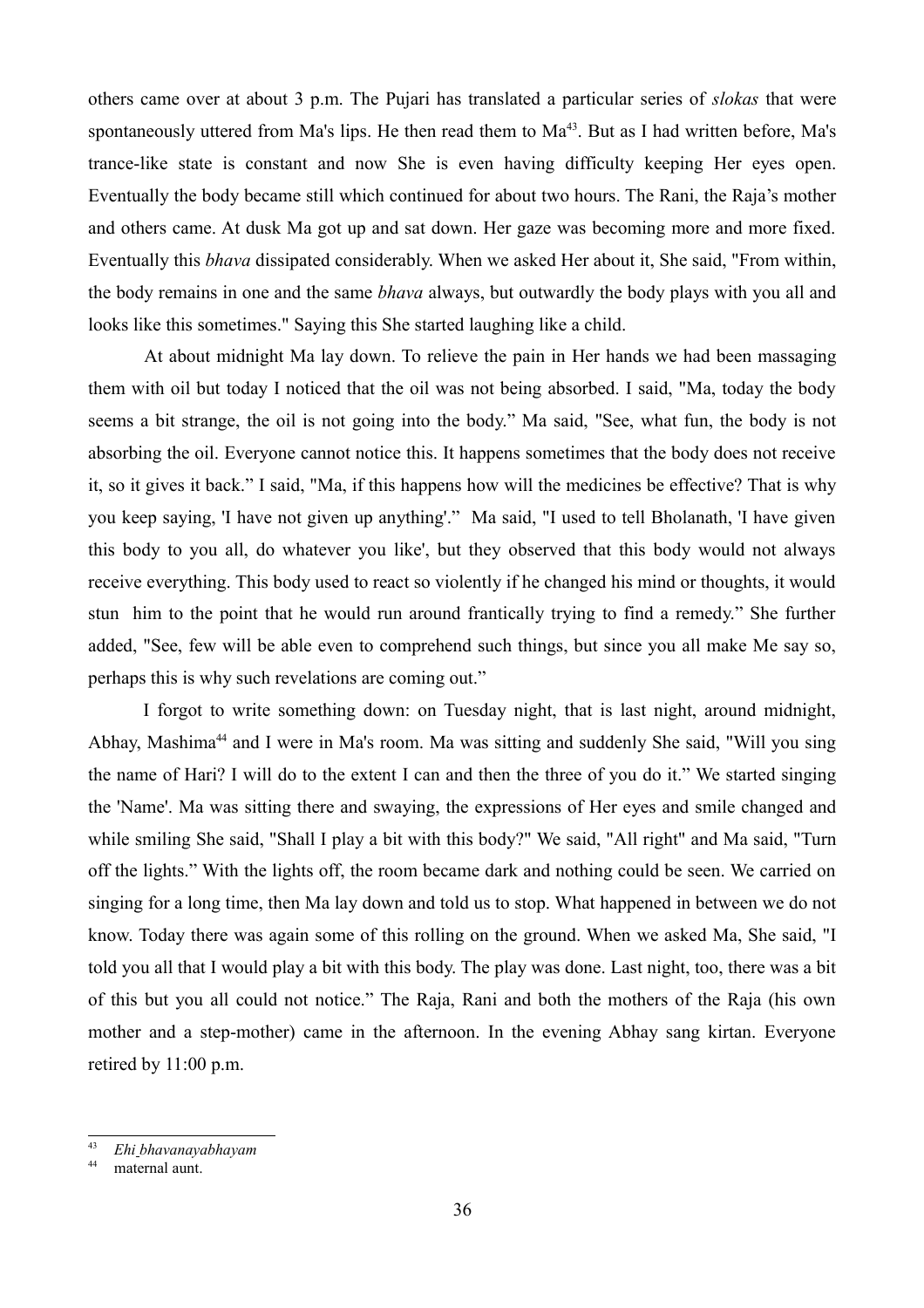# **4 August 1938** Thursday

After early morning kirtan Ma continued to lie down for a long time. At about 7:30 a.m. She got up and sat down. Ma's lunch was served around 10:00 a.m. A Sikh named Sadhu Singh who has been visiting Ma for a while brought his *Granth Saheb[45](#page-36-0)* and wanted to read this sacred text near Ma. He said, "Ma, I have noticed that whatever is written in our sacred text, I hear words of the same *bhava* from You. I would like to read from the *Granth Saheb* near You." Others had also come and Ma said, "Fine, since you feel like it do read. Everybody will enjoy listening." Never does Ma interfere with anyone's sincere *bhava*. Whoever comes to Ma with whatever *bhava* finds that Ma is fully present. This is why everyone who comes to Ma finds peace by being near Her.

It was around 11:00 a.m. that the doors were closed for some time so that Ma could rest. In the afternoon, Ma got up and began to stroll. A discussion began as to who is to be called a widow. Ma said, " $Vi + va - va + vi^{46}$  $Vi + va - va + vi^{46}$  $Vi + va - va + vi^{46}$ , that is (pointing to Herself) *Ya - vivoga*. First of all, there is union (Yoga) with parents, that is, birth. After that, *'ya*+*vi'*, that is, *viyoga* - that is *viya*." Ma was laughing as She further said, "If there is yoga, union, only then is *viyoga* possible." Pointing to Herself She added, "For this one, since there is no yoga, then how could *viyoga* be possible? No *vi*-*ya* ever took place, so how can this one be a *vidhava*? Again I say, for the one who is ever united with *Dhava*, how can there be any *viyoga*?"[47](#page-36-2) Saying this, She began to laugh.

At around 5:00 p.m. the Raja took Ma to his palace in his car. After Ma got there, She strolled around outside for some time. Then the Raja, the Rani, the two mothers, and the handmaids came and sat with Ma. They stay with Ma until 8 p.m. Abhay sings kirtan together with others as the Raja's mother is quite fond of this so as per her wish it is sung. She also joins in*.* They leave some time after 8 o'clock.

The reason why they leave after 8 is because *Jhulan* is being celebrated at the Palace<sup>[48](#page-36-3)</sup>. At 8:00 p.m. the idols of Radha and Krishna are placed on the decorated sacred swing. This ceremony is then followed by kirtan so that is why everyone leaves at that time. After they left, Swamiji, Nishibabu, Yogeshdada and others came and sat around Ma. We conversed until 10:00 p.m. Those of us who sleep in Ma's room spread out our blankets. Ma said, "If you sleep in this room you will

<span id="page-36-0"></span><sup>&</sup>lt;sup>45</sup> the central religious text of the Sikh religion

<span id="page-36-1"></span><sup>46</sup> Play on words: Ma is making a pun with the East Bengali word for marriage, *viya* (from the Sanskrit *vivaha*). Vi ('bi' in Bengali pronunciation) in Sanskrit is a prefix, one of the meanings of which is"'without" or "minus". Ma points to Herself by saying *"Ya",* meaning this one or this body. Thus Ma makes and gives meaning to the word *viya*, or "separation from this body." When a girl marries, she gets separated from her parents to be united with her husband and when the husband passes, she becomes a *vidhava* (widow, *vi*=without the *dhava*=husband). For the one who was never married, there is no widowhood. Secondly, the one who is always united with the *dhava* (Master or God) cannot be widowed. Lastly, the one Being who permeates all is above union and separation.

<span id="page-36-2"></span><sup>47</sup> Ma suggests that *dhava*, like its synonyms *nath* and *swami* , also stands for the Supreme Lord.

<span id="page-36-3"></span><sup>48</sup> *Jhulan is* a five day event that ends on the full moon day, or *Purnima.* Called the "Swing Festival", it is a celebration of the play between Radha and Krishna, swinging on a golden swing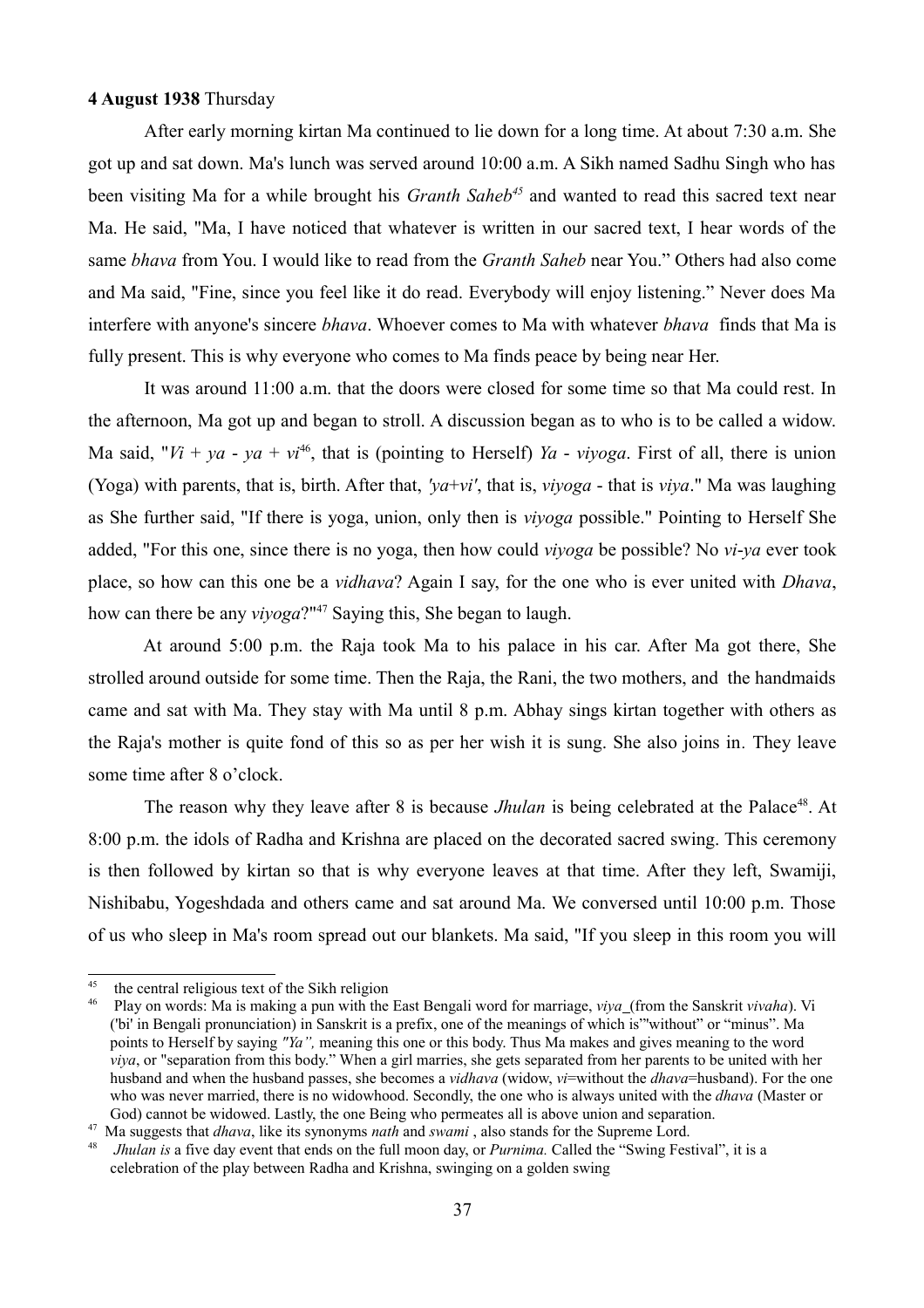have to pay tax and the tax is chanting the 'Name'. So come, let us do kirtan and then we will sleep —what's the point of sleeping now?" And that is what happened: Ma gave the lead with singing *Haribol, Haribol* and we sang along. At around 11:30 p.m. we went to sleep. Devendrababu along with his wife and a relative came in from Cox's Bazaar. They had gone to Dehradun to meet Ma but when they found out where we were, they came here. Mention has already been made of Devendrababu's wife,who had lost many children and had been in a terribly agitated state until she met Ma and found peace at last.

#### **5 August 1938** Friday

This coming Sunday, 22 Shravan (7 August), is the first anniversary of Jyotishdada's passing, so kirtan and *Yajna* have been organized at various places. Here also kirtan will be carried out from dawn to dusk. About 20-25 devotees are arriving from Shimla tomorrow for doing kirtan. The Raja is quite happy to make all these arrangements so they are being done as per his wish. Today at dawn, after the kirtan, Ma went out for a walk. Later on She returned and had a wash.

While Ma was pacing about in Her bedroom, I broached the subject about the words, *Purna Brahma Narayan,* which She had uttered in Bajitpur. Ma responded, "See, the first time the words '*Purna Brahma Narayan'* came forth, people began to discuss it in ways that reflected their particular line of thinking, most likely because this body is that of a woman. Later on, with queries and during discussions of various kinds, words like *Narayani, Mahadev and Mahadevi* also started coming forth."

I also raised the topic of what had happened at the Kali Puja in Bajitpur when a faircomplexioned (with a reddish glow) Brahmin entered the house from Ma's right side. Ma responded by saying, "You know what happened? From the right side he entered the room, but that is not the end of the story. Sometimes stories remain incomplete and the truth does not always come out completely. Some portions remain untold. Do you know what happened? From the right side of this body the Brahmin's figure emerged and was visible in the space.. I could see him clearly." Today I have learned this new fact. It was never told before.

Many such occurrences concerning Ma remain unknown and thus remain incomplete, probably because the time has not been ripe for their full revelation. Today again I was alone with Ma in the room. In these moments, the aforesaid facts get revealed. I said, "Ma, we hear only the word *Narayan* from the lips of the *sannyasis*. Since this word *Narayan* is not referring to any particular form of God is this why the words *Purna Brahma Narayan* came from Your lips? Ma said, "See, the period during which such things happened, this body was a village bride and had no chance of hearing words like *Brahma*, etc., but still the words came out of these lips. They, who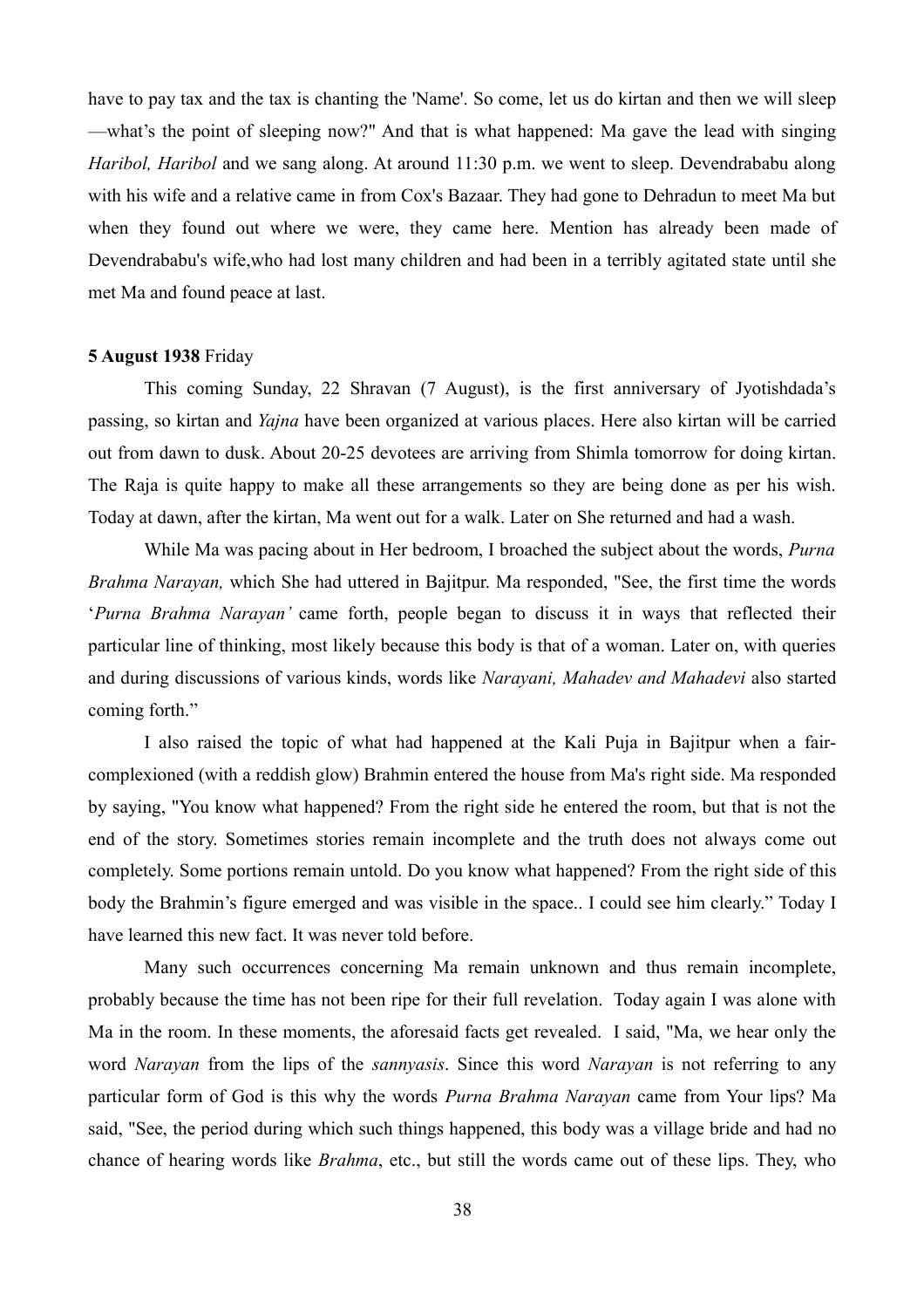heard this had never heard such words and started discussing *Purna Brahma Narayan, Narayani, Mahadevi ---* what can we make of all this?" I said, "Ma, for You it is only like this in all matters. You were a bride in a village household, where women cover their faces with a veil way into their old age, and now you defy such protocols, is it not surprising? Had You not been shy from the beginning, one could have said 'She was shameless and this way of behaving was the norm for Her'  $\sim$  but that was not the case because protocol and shyness were much stronger in You than in anyone else. From that environment to this present state, in such a short span of time, is this an easy transition?"

Then Ma replied, "From whom could one hear such words? The people around who were there never discussed such matters. This body would just pull the veil over Her head and slog away in household chores."

The topic about the internment of the Kali idol was brought up. Ma said, "See, whatever had to happen rightly happened. If any part of this body is harmed it must be treated and that is why the repair was done. Even though the *murti* was still upright, by the next anniversary it could have been destroyed. Whatever happened has happened correctly. So, when puja was offered to the *Yantra*, it was also Her puja that they performed. If the reply to the telegram had been received that very day all this would not have happened. When all this<sup>[49](#page-38-0)</sup> had already happened, what was to be done next was communicated in the telegram. Next year there will not be any puja. It is already a known fact that all events have to take place in the right way." Saying this She laughed.

After *bhog* (food) was offered, the doors to Ma's room were closed so that She could rest. Around 3:00 p.m., the devotees began to come again. As on other days, today the Raja and Rani, the Raja's mothers, the female attendants and many ladies came over and sat in Ma's room. Before sunset Abhay started singing and everyone joined in. Everyone left around 9:00 p.m. On Abhay's request Ma sang:

*Who is it that knocked at the door of my heart today?*

*Whose sweet voice have I heard?*

*Listening to His words I can no longer remain at peace,*

*Restless has become my heart today, made me leave my home*

*Having drunk the wine of delusion, unconscious did I lie,*

*Who is it that has come today to wake me up?*

Ma sang the song sweetly in a *Bhativali*<sup>[50](#page-38-1)</sup> tune. When Jyotishdada was asked to sing this song, he often sang it. The soulful singing in his voice was also very sweet. We went to sleep

<span id="page-38-0"></span><sup>49</sup> Puja offered to the *Yantra*

<span id="page-38-1"></span><sup>50</sup> *Bhatiyali* is a boat song, sung by the Bengali boatmen whilst going downstream on the river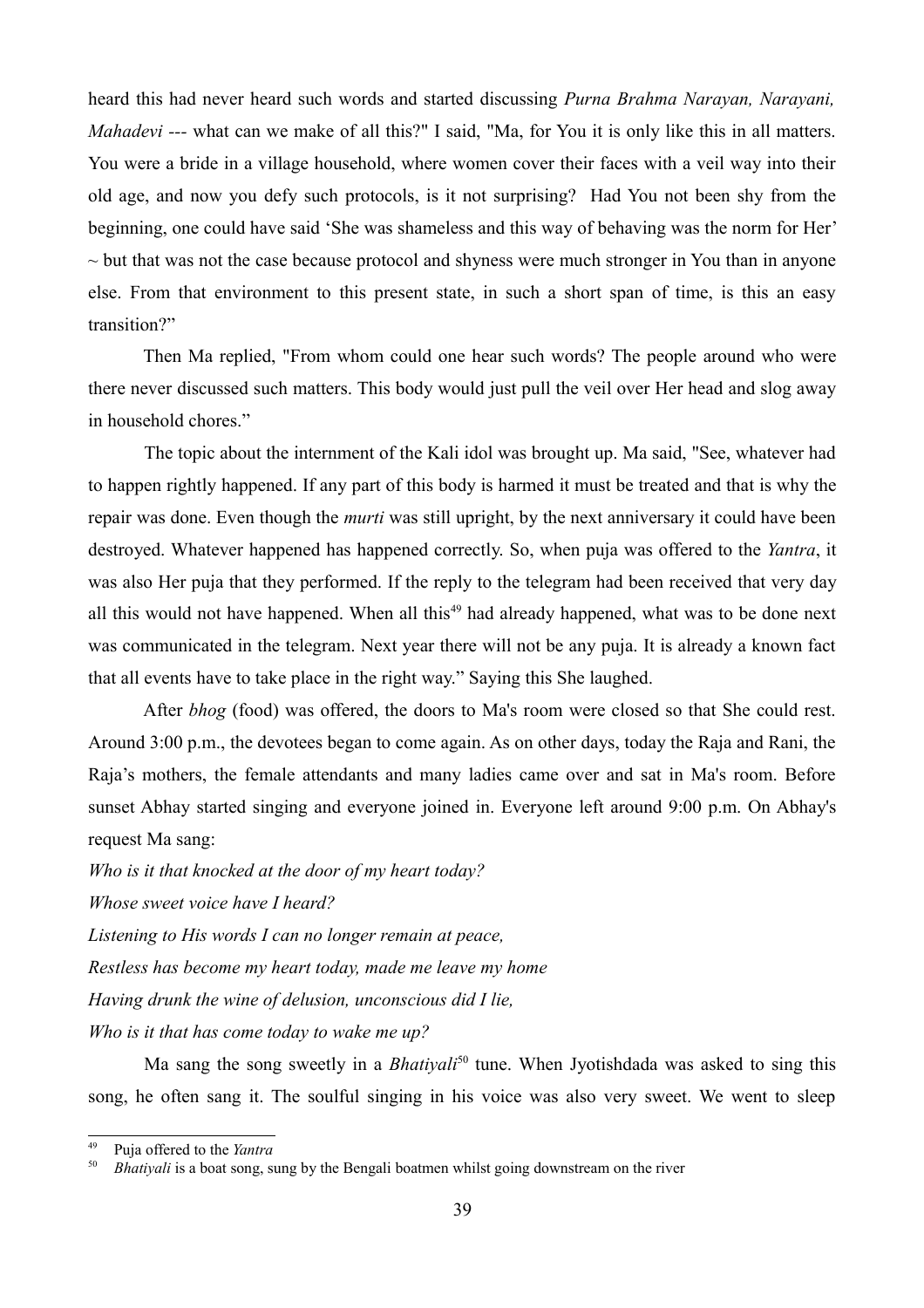around 12 midnight.

## **6 August 1938** Saturday

Everyone from Shimla has arrived this evening. Kirtan will be held in the Raja's *durbar* hall. Biren and some other boys came and started preparing the stage. The stage was ready around 10 p.m. That is when Ma was taken there. Once She was there, the rituals of *adhivasa* were carried out and then kirtan began. At 2:00 a.m., everyone rested. Tomorrow kirtan will begin at 6 in the morning and continue till dusk. 7 August is the lunar date of Jyotishdada's passing away and the kirtan is to mark this occasion. This ceremonial kirtan will take place also in other locations such as Dehradun, Dhaka and Jamshedpur. In Dehradun there will be *homa[51](#page-39-0)* and *Bhandara[52](#page-39-1)*. On the kirtan hall stage Jyotishdada's photograph has been placed below the photographs of Ma and Radha Krishna.

#### **7 August 1938 Sunday**

The Nama Kirtan of" Shree Krishna Chaitanya" began at 6 a.m. and a fair number of people gathered around for this. Wearing garlands and decked with sandal paste the Raja and his subjects all were singing the kirtan together. As is done during the *Nama Yajna* in Shimla, a place was reserved for the *bhog* ceremony in one room of the temple. Five seats were set aside for Nimai, Nitai, Advaita Acharya, Shreenivas and Gadadhar<sup>[53](#page-39-2)</sup> and food offerings were made. A Brahmin Vaishnava performed the puja and other rituals. After this, during *arati*, all sang the special kirtan meant for the *bhog* offering while circumambulating the puja area. Ma was brought there and just as for the five above-mentioned, Ma too was offered *bhog* in the traditional ritualistic style. Ma was on Her seat and *arati* was done to Ma and the other five. Looking at their expressions it seemed as if God were actually present. With kirtan in full swing, Ma was taken there as well. Ma was later on brought to the Dharmashala built by Shogibaba. She was seated for the *bhog* offering. Again, Ma's expression was changing although She was managing it. At about 4:30 p.m., She was brought to the kirtan hall. Around 6 p.m., a procession out of the hall began with Ma in the front. Only a short distance away is the temple and dharmashala where Ma is staying. The procession with Ma arrived at the temple and kirtan was sung outside in the courtyard for a while. Then gradually everyone took Ma back to the kirtan hall where the concluding songs for the kirtan were sung:

*My Gaur has come home; my Nitai has come home.* 

<span id="page-39-0"></span> $^{51}$  <sup>48</sup>*Yajna*, fire ceremony

<span id="page-39-1"></span> $52$  Public feast

<span id="page-39-2"></span><sup>53</sup> Nimai is Shree Chaitanya Mahaprabhu, Nitai is Shree Nityananda; the other three were contemporaryVaishnava followers of Chaitanya Mahaprabhu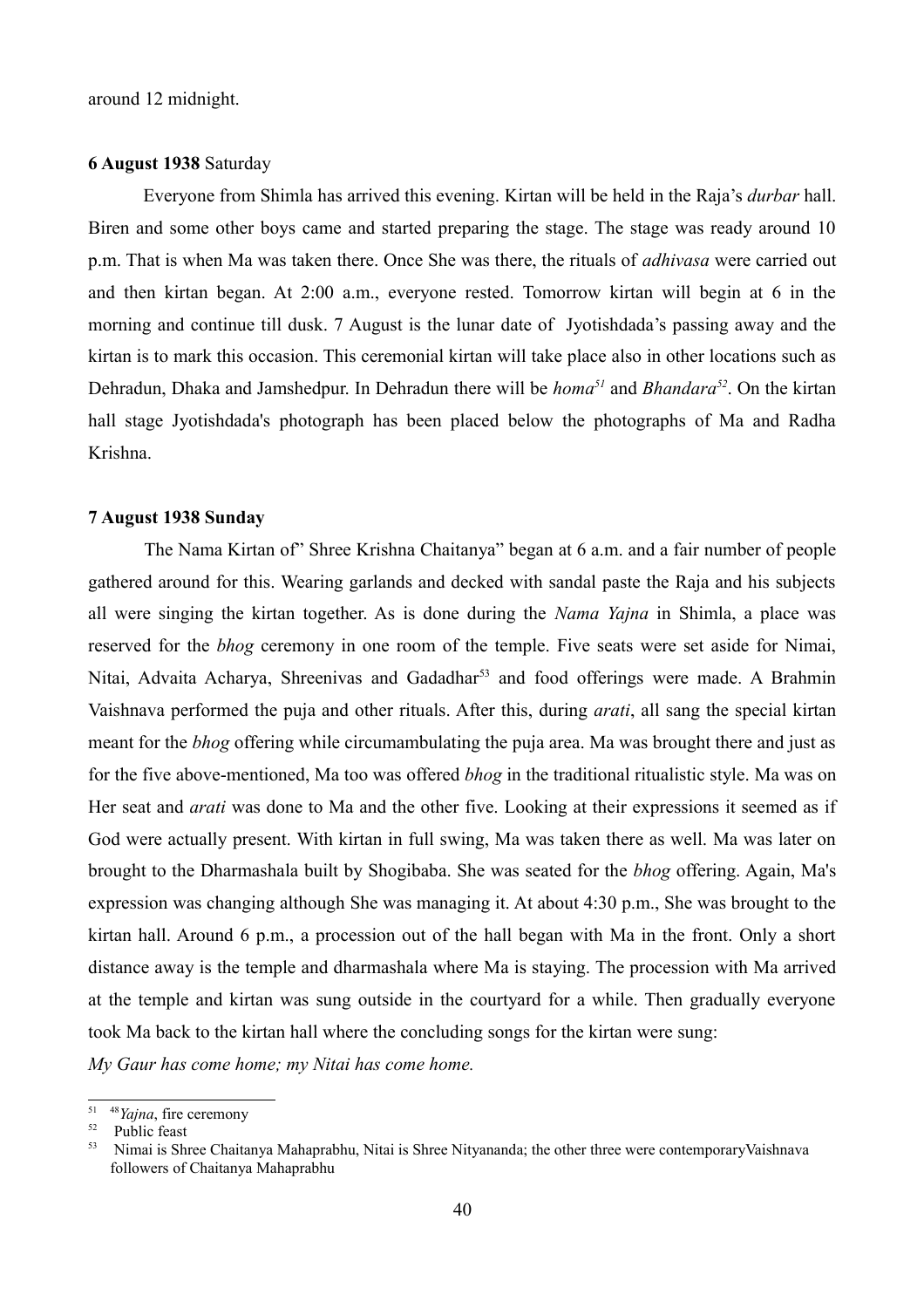*Mother Shachi ran forward and picked up Gaur in her arms And covered his lotus-face with kisses…."* 

Then they sang:

*"Jaya Radhe Radhe Govinda jaya Jaya Radhe Radhe Govinda jaya."*

Biren started this Nama kirtan at dusk and now it has reached a crescendo. Ma's *bhava* began changing. When She stood up all those participating kept Ma in the centre and went around the stage singing the kirtan. It seemed that the kirtan was flowing out of Ma's being. After this Ma dropped to the ground and began rolling. She just fell on to the stage from Her standing position. I tried to hold Her from behind and in doing so I also nearly fell down. Though for a little while, the singers sensed the change in Her *bhava* and began singing kirtan with heightened enthusiasm. It seemed the hill kingdom was resonating with the vibrations of Nama Kirtan. At noon while on the way to the Dharmashala, Ma had said, "The sound of the Nama Kirtan can be heard here also and it seems that along with it there is an illumination and warmth coming this way." And really that is what is happening. The Raja had been moving around with the singers throughout the day and along with him the *wazir* (Minister), his son, the officials and many other people joined in. There is a huge wave of some unique spirit sweeping across the entire kingdom. There seemed to be no difference between the Raja and his subjects, he was even dressed like a commoner; singing kirtan all day long had even changed his looks. As it is, the Raja is already a religious person and the Nama Kirtan has reinforced this. Moreover, his being in the presence of Ma seems to have brought on such an intoxicating state. The Raja and others had never before seen Ma in this *bhava*. That is why all were quite overwhelmed with joy and amazement. Ma kept lying and later on got up and sat down. Her gaze was fixed; Her eyes became red and filled with tears. Looking at those blissful eyes everyone stood with folded hands. It was well past dusk. Ma was helped to stand and then taken to the car to be brought back to the dharmashala. The Raja and other devotees sat around Ma, but many devotees could not sit for long as they had to return to Shimla at 8:00 p.m. The Raja had arranged for motor transport to and fro for all the devotees. When we called out to Ma, She sat up in a sort of trance. Everyone paid their obeisance and left. Ma also spoke a few words indistinctly. This phenomenon seems to be something new to us as before if She got into a *bhava* She would not get up so soon, but today it surprised me that She could get up in such a short time. I am reminded that a long time ago, when we were discussing Her states of *bhava* during kirtan She would say, "See, which way this body will behave cannot be predicted. Then again it is not that just because one stage has been crossed over that it is not possible to go back to it again. This body can play at all times and in all circumstances." Seeing Her condition today it seems to me that previously Her body played for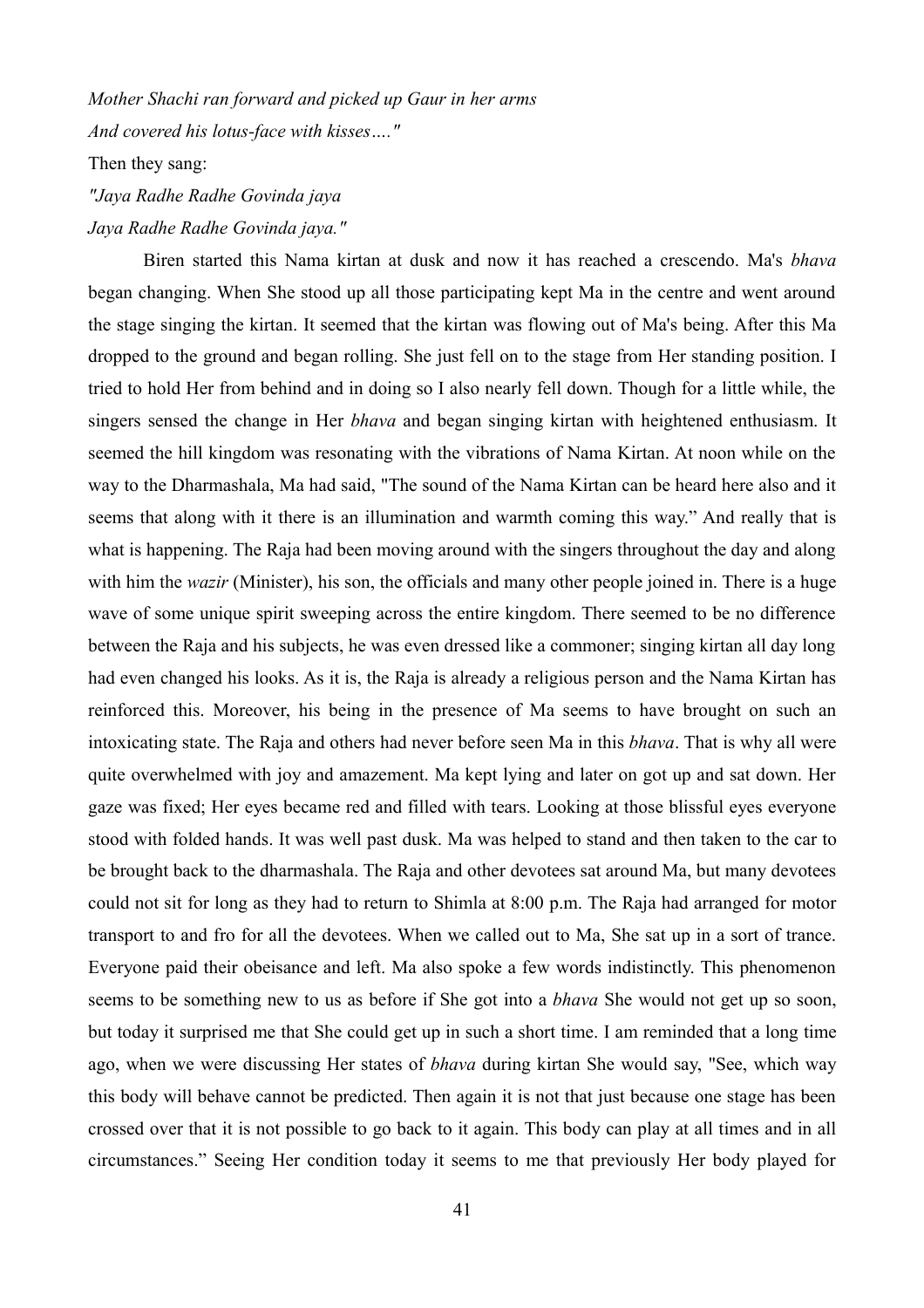some time at the stage of absorption in *bhava*, so that kind of play used to take place to its full extent. It was difficult to bring Her back to "normalcy" because the body was responding to that particular state. Now it seems She had come down from a different level for some time and so Her body could come to "normalcy" in such a short duration; Ma appears to have also admitted this much by Her expressions.

Whatever I could guess I have written down. Making conjectures about the limit of an apparently limitless ocean would be madness for a person like me. After everyone left I made Ma lie down again. There was no sound or movement for the whole night.

#### **8 August, 1938** Monday

Today Ma got up early and went out for a short walk. Abhay went with Her. After walking for some time at random Ma returned to the dharmashala and was given food. After that She lay down for a little while. At around 3 o'clock She sent me to the temple in connection with some work for the *Yajna* and puja.

While I was there I heard She had the *Kheyal* to leave for Dehradun today. We had not yet had lunch. In view of the kind of state Ma was in yesterday, nobody thought She would begin the journey today. But right from the beginning I have noticed that when Ma has a *Kheyal* for something no obstacle can get in the way. Whenever She decides something She is never concerned with ease or unease and when we complain She says, "Why worry? Things will be managed somehow." It used to be that we still would not stop worrying, even after being assured as we were. But now gradually I have come to understand that with every *Kheyal* of Ma's, something happens out of nowhere and everything gets resolved.

The news reached the Raja and whoever else heard the news came running. The new devotees are surprised at the turn of events, but the Raja, though sad, was not surprised. He has seen these movements of Ma's many times before. A group of ladies from nearby places arrived. Ma was telling them, "Do the Nama kirtan. You should not be sitting idle with an empty mind and lips closed." One lady asked, "Ma, there is so much household work, how can we do the 'Name'?" Ma laughed and clapping Her hands She said this rhyme as follows:

| "Man mein Hari Ka nam       |       | With the Lord's name in mind,  |
|-----------------------------|-------|--------------------------------|
| Hath mein duniya ka kam     |       | and worldly work in hand,      |
| Issei milega Paramatma Ram" | ----- | You will meet Ram, the Supreme |
|                             |       | $One$ .                        |

I laughed and said, "Oh, I see! Now You have started making rhymes and saying poetry every now and then!" Ma started laughing like a child.

42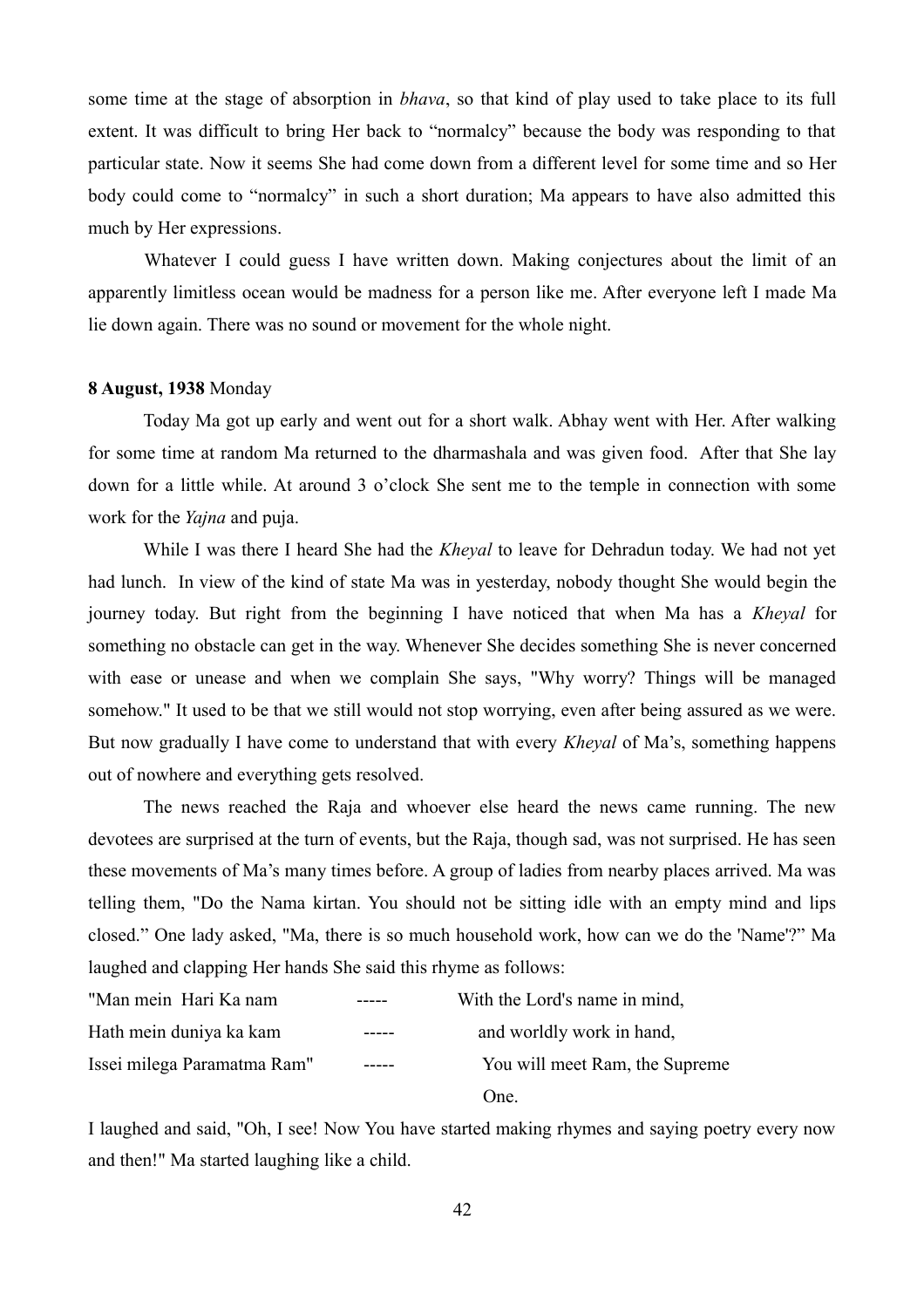Yesterday at noon, when Ma was attending the kirtan, the devotees were frightened to see Ma's body as weak as it was. On Akhandanandaji's insistence Panchudada and Manojdada took Ma back to Her room supporting Her on the way. Upon reaching the dharmashala they said, "Ma, Your body is weak and during the kirtan Your body was in such a state that it caused us to be very worried. We are afraid that until Your body gets cured we should not do the 'Name'." Ma said, "You should not say that you will not do the 'Name'. In reality, you are curing this body by doing the 'Name'. The japa you do is like a dose of medicine and the kirtan you do is like an injection. The injection hurts a little initially but the results show later. It is like that." Saying so much, She started laughing.

Because Ma was leaving, the Raja requested that She be taken to the Palace. After staying there for an hour we came back. The Raja photographed Ma. At 8 p.m. we started for Kalka in the two cars provided by the Raja. The drive is about 26-27 miles through the hills and would take about 2 hours. This time Ma asked Abhay to stay at Solan. She said, "A *Kheyal* has arisen that he stay at Solan." She added that whenever Abhay wishes he can come along. When and what orders one gets cannot be predicted. Sometimes we see She showers a lot of love on someone, keeping the person close to Her. Ma was showing so much affection to Abhay for his simple nature and beautiful bent of mind. He is a young lad of 16 or 17 with such spirit of renunciation; everyone thought Ma would keep him with Her from now on. But no one can predict what Ma will do in the next instant. Abhay came with us to Kalka. Many felt sick en route and some even vomited. On a hilly route people sometimes become car sick in this way. We reached Kalka around 10 p.m. Nibaranbabu also came along up to Kalka. He has recently joined the Ashram and Ma has kept him in Solan for puja, prayers and other rituals. He stays in the dharmashala built for Ma. He had been an accountant and now earns a pension. Our train left at 11 p.m. Abhay and Nibaranbabu returned to Solan in the car provided by the Raja. Akhandanandaji, Rumadevi and I accompanied Ma. Devendrababu and his family, from Cox's Bazaar, also travelled with Ma. Mashima and Nishibabu also stayed on at Solan.

## **9 August 1938** Tuesday

Around 7 this morning we arrived in Dehradun. On receiving the news of our arrival from the Raja of Solan, Hariram Joshi, Kashibabu's wife, Lakshmi Rani, Sarada and many more people were waiting at the station to receive Ma. Everyone came to Kishenpur Ashram along with Ma. Shree Manmathababu, Yogeshdada and Kamalakanta are at the Ashram. Everyone is happy on Ma's arrival. At about 1 p.m. Ma was given food. After lunch the doors to Ma's room were closed so that She could have some rest. Many people came in the afternoon for Ma's *darshan*. Kirtan was done in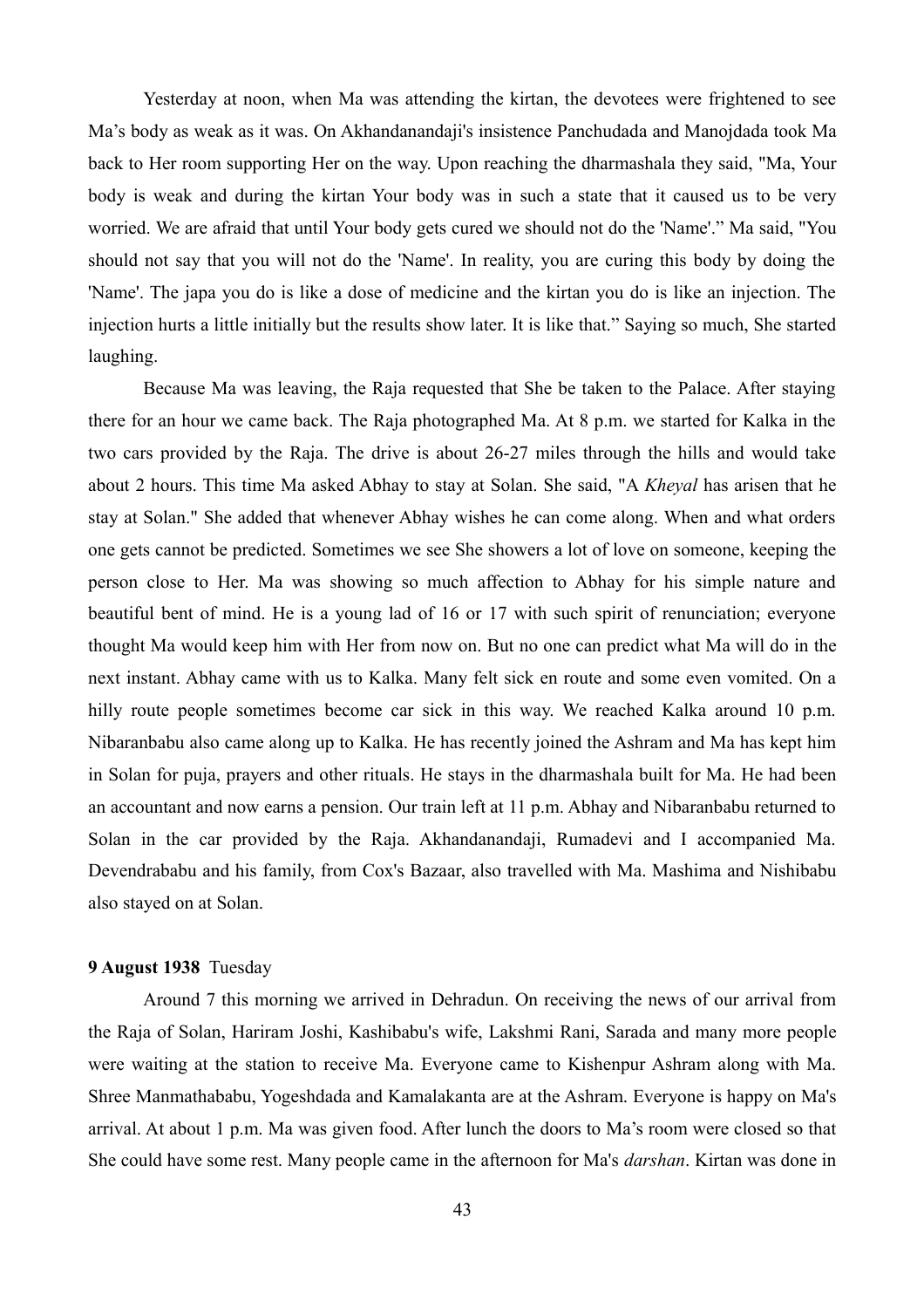the evening in the hall. Sadhan Brahmachari suddenly arrived from Raipur and discovered that Ma is in the Ashram. At around 11 everyone retired for the day.

## **11 August 1938** Thursday

Early this morning there was kirtan and Ma got up around 8 a.m. and sat down. We keep getting letters addressed to Ma regularly every day which are read out to Her at convenient hours. If Ma has a *Kheyal*, She dictates a few words to be added when we reply to the letters. Surprisingly those few words suffice in consideration of the lengthy letters that are received. Everyone wants the replies to have a few lines from Ma, but the problem is if there is no *Kheyal*, we do not get a word from Her. Again, when there is a *Kheyal*, immediately on listening to the letters She dictates something or the other answering ten to fifteen letters at one time. As I said before, those few words or lines beautifully suffice for the reply to the entire letters. A few days ago one important person, Shree Mahesh Chandra Bhattacharya, sent a letter from Vindhyachal. The gist of the letter is: "Ma, which of the two places, Vindhyachal or Kashi, is better to be in at the time of death? I shall be grateful if I can know Your personal opinion. Personally I like Vindhyachal but the Pandits say there is no place better than Kashi." He had not written to Ma before so this was his first letter. He does not visit Ma often, but somehow meets Ma from time to time. Whatever She has instructed him to do, he has followed with great zeal and devotion. Through his own efforts he has risen from dire poverty to become a *"lakhpati*" (a wealthy man). Even though his association with Ma appears to be casual and outwardly he seems to be a worldly man, Ma says, "He has some substance to him." In consideration that he has not met with Ma that often, his letter clearly shows that he possesses tremendous inner faith in Her. I sat down to write the reply, and because Ma does not write letters to anyone, if there is something important She dictates a few lines or words when She is asked to. When I asked about this query Ma said, "Write, 'Baba, it is not the same for everybody. Do you want to know the Truth? Kashi is within you. For you Kashi or Vindhyachal is the same. Keeping this in mind wherever you can peacefully meditate on that 'One', stay at that place. One who is rich in the knowledge of oneself, *svadhan,[54](#page-43-0)* is actually rich, and you are rich in that sense (though you do not yet know about your inner wealth) for presently this fact has not been revealed to you. That is why for you it is said that Kashi and Vindhyachal are the same for you. One cannot rely on even a single breath, for it may be the last. Should we not strive, Baba, so that with every inhalation and exhalation the memory of 'that One' is alive?" What is within someone can only be told by the Omniscient One. Not very often do these details come forth so clearly, for it must be admitted that

<span id="page-43-0"></span><sup>54</sup> *Svadhan* means literally"one's own wealth". Together with s*adhan* (spiritual endeavour), this word formed one of Ma's favorite puns. Ma used to say that *sadhan* leads to the discovery of one's *svadhan (*one's true inner wealth).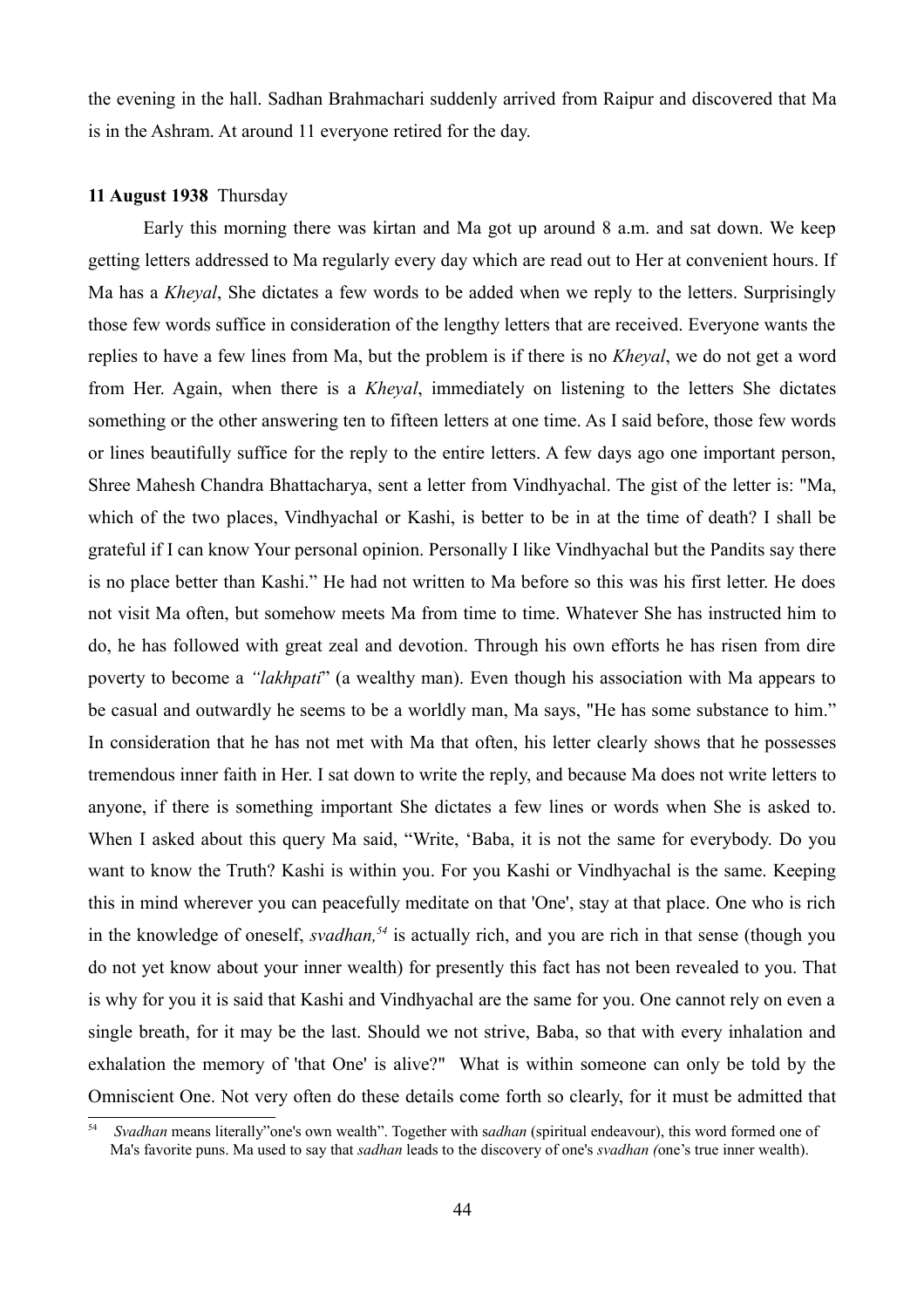everything is a result of one's own *karma*.

On arriving here this time I heard that one lawyer, Shiv Prasad Singh, on seeing Ma when visiting here, has developed a great devotion for Ma. He writes everyday and goes to great lengths to know about Ma, including sending telegrams.

After Ma was given food the doors of Her room were closed at midday so that She could get some rest. The doors reopened at 4 this afternoon. Hariram and a Punjabi gentleman who heard about Ma in Punjab, came to Dehradun to meet Her and upon not finding Her he went to Solan and met Ma there. Again he travelled with Ma to Dehradun and now has rented a house here. Some other ladies and men from the vicinity have also come.

Ma was seated on the verandah. Sitting in the room for 'Name' Yogeshdada started with "*Ma, Ma, Ma, Ma, Ma, Ma, Ma"* and immediately Kamalakanta, Manmathababu, Sadhan and others joined in. This continued for about an hour. After that visitors were being introduced to Ma.

The topic of Bholanath's demise came up and we heard that after his death Ma had said, "Prepare the garlands, sandal paste and whatever else that is required." Again She said, "Go to Ramakrishna Mission and find out in such an event what needs to be done." Ma's *bhava* did not change a bit. Ma laughed and said, "Great, it is only the state of the body that underwent a change, what was the need for any change of *bhava* on this issue? From your point of view, it is like a thing has been shifted from one room to another. Does the soul have a routine of going and coming?" We heard that after Bholanath's body was taken for the rituals, Lakshmi Rani had said, "Ma, have a wash." After having given Her a wash, she gave Her a glass of water which Ma had and later lying down she started talking in a normal way. Ma also joined in this discussion. On the issue of changing Her attire Ma kept smiling and said, "Look, according to worldly customs after this kind of thing happens, neighbours or relatives come and change the attire of the widow who has a feeling of, 'for whom shall I dress up or make-up from now on?' She herself discards her present attire and in keeping with the custom someone else changes her dress. In this case nobody came for this purpose nor was there any feeling from within so things remained as they were."

I said, "Ma if You had had any indifference towards Bholanath at any time then people could say that that was the reason for such behaviour, but You never gave any one such an opportunity. To find one so dedicated to her husband as You had been is extremely rare in the world, and with this history of Your previous *bhava*, Your *bhava* at that moment surprised people. Even if the deceased were one's enemy, how difficult would it be to keep oneself calm in such circumstances is known to all in this world. So many plays of Yours You have shown us, Ma." After saying this I kept quiet. Ma laughed and said, "Why? Is this such a special event? This is a very normal thing to happen. Why are you all considering it to be a terrible thing?" I did not say anything in reply. On having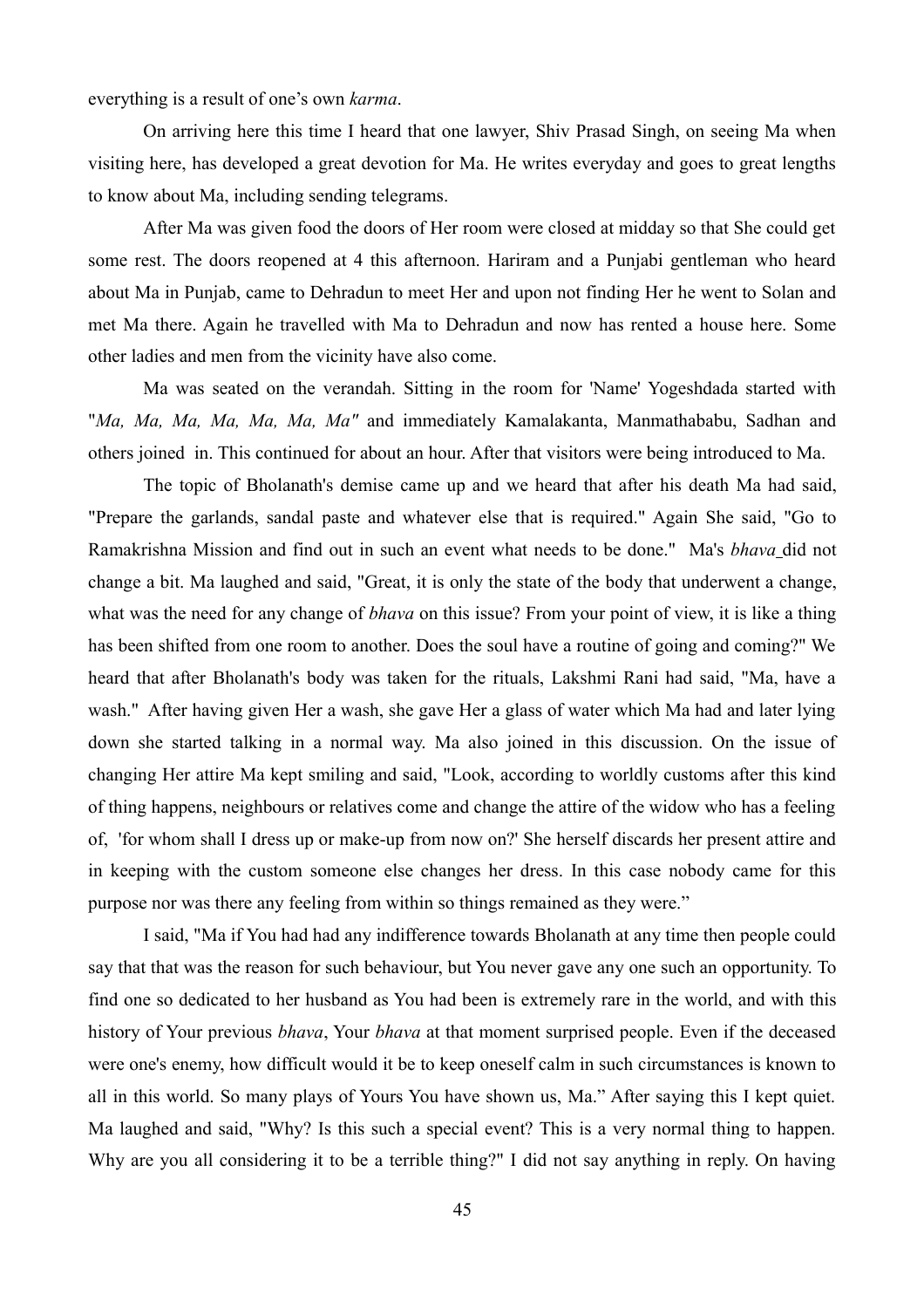seen Ma's behaviour with Bholanath, perhaps many may not fathom this *bhava* of Ma. Not only in this case, but in others too Ma may be fondly treating some one with love for some time and then in the next moment, seen from the worldly point of view, She hurts the same person so much that one cannot imagine it. It does not take but a moment for Ma to make or break. With such a smile She does this play of "make or break" that it leaves all stunned. Again in this world it is so difficult to comprehend this kind of *bhava*. Ma can only be compared to Herself.

At night Ma was lying down and I was sitting next to Her. Among other things Ma said, "Look, do you know how this body (pointing at Herself) behaves? Just as when people want to teach little boys and girls, they take their book and spell A,B,C etc., like the children whom they want to teach. When one teaches them to write A,B,C etc., he takes his pencil and slate and writes as a child does; does not the teacher know how to read or write? Still one does as is required, similarly this body does everything as is required. Another angle is, be it for anyone or for a *sadhak* of any sect (here there is nothing like 'this or that' sect) this body keeps doing the required work or help to facilitate that one's spiritual progress. Helpful action that is rendering service to them, what else? By their grace they get the work done by this body." It was late in the night, Ma and I went to bed.

#### **12 August 1938** Friday

Today also Yogeshdada sang with others early in the morning. Ma got up around 8 and sat down. I gave a bath to Her today at 10:30 a.m. Last evening Ma said, "Khukuni, did I not tell you something? It seems I was telling you about a telegram with bad news that has been received." I said, "Now where is this bad news coming from?" Ma did not reply. Today also, among other things Ma said, "Look, all that is spoken has elements of the past, future and present and you all do not perceive it, thus you all think it is all about the future or the present." After food was offered to Ma at about 11 a.m., letters delivered in the mail were read out to Her and some got a brief reply as She listened. She did not listen to all of them. At 12 noon the doors of Her room were closed so that She could rest. Most of the time, leave alone speaking, She cannot even hear others speaking to Her. That is why at the opportune time a few letters are read out in quick succession.

Before Ma could get up at 4 p.m. a telegram was received from Pt. Mankeshwar Raina, the father of Gola from Firozabad. It read that Gola was suffering from some kind of hysteria. And just yesterday Ma had spoken about a disheartening telegram.

This afternoon when Ma sat down to have a refreshment She told me, "You know what I was seeing? I saw that one person was dying an unnatural death and at the same time this body (showing Herself) went there and had a *Kheyal* that the unnatural death would not be allowed. At the rise of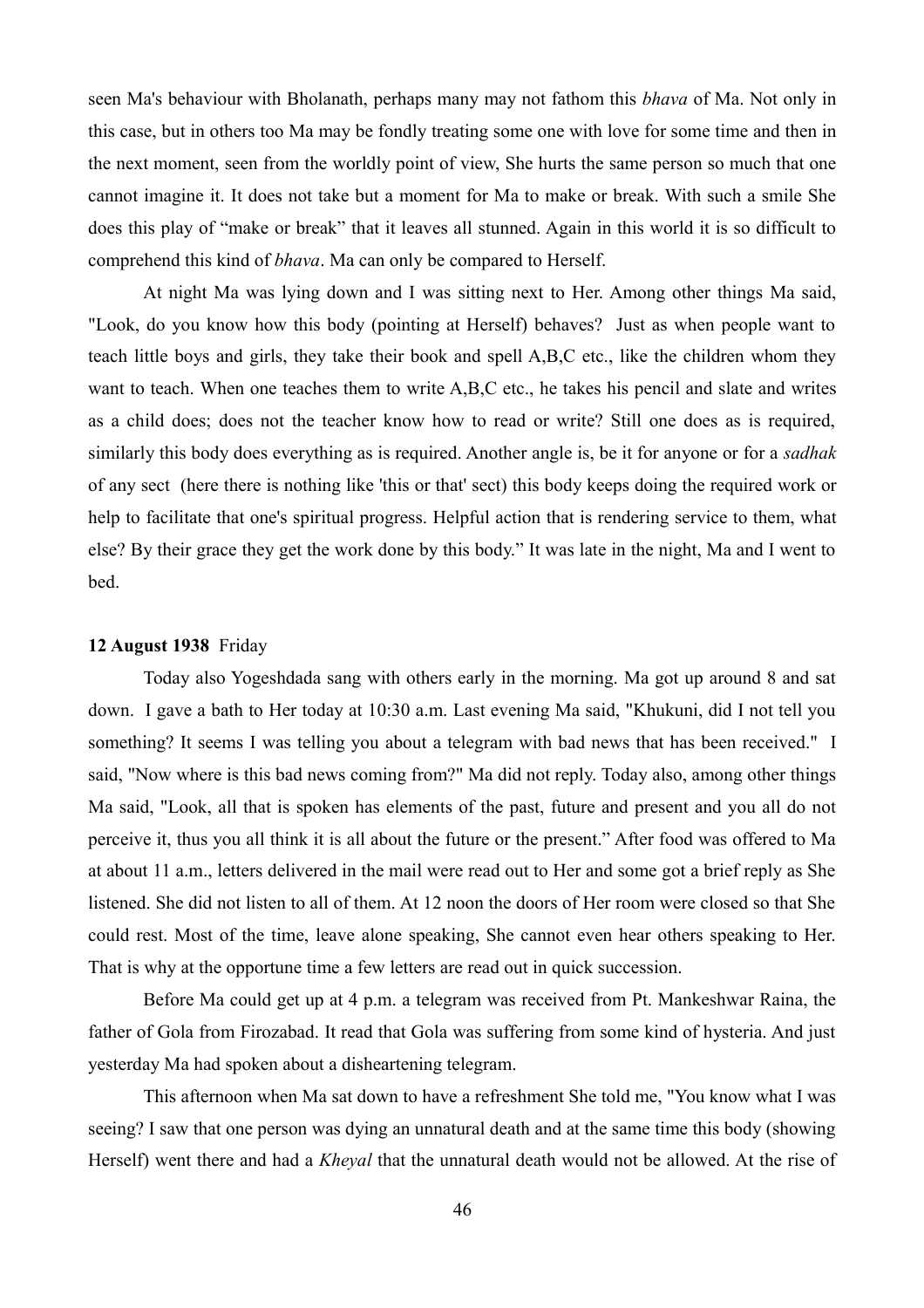this *Kheyal*, immediately the person lost his feeling regarding the unnatural death and had a feeling of happiness." I said, "Ma, that means though outwardly that person had an unnatural death yet the sin due to his resolve for suicide got negated and his journey to a higher plane after death was secured." Ma said, "Exactly, but it is not that every time such things can happen." I said, "Ma, that is why it is said that what we see outwardly may not be in fact the true picture." Ma said, "This only depends on the inner state of the person concerned."

At night Ma was strolling outside when the topic of Bholanath came up. I asked something and Ma replied, "Look, the way Bholanath's vital breath (*prana)* left him, nobody could make out. It could have been that I was sitting somewhere else and in the meantime the vital breath left his body. For outwardly nobody thought that his life breath was going to leave him. I was telling them to do kirtan and arrange for other things and they thought I was doing it without purpose. Everyone believed that Bholanath was relatively better that day. While he was talking, he breathed his last. Further usually before death the legs straighten out and other things happen, but nothing of that sort happened. He was lying on his side with his knees folded and just before his death he lay on his back, easily and comfortably. Then the life breath left. He had once asked to be seated and if he had been seated his *prana* would have left in the sitting position."

She went on to say, "See, whatsoever has to happen will happen. Bholanath was not with me many a time, but during his death he was with me. Santosh was with me during his death, Nirmalbabu came to me from nowhere before his death. Jyotish also stayed in many places but during his death he was with me. Whatever has to happen, happens naturally." At 10 p.m. Ma lay down.

#### **13 August 1938** Saturday

Like other days in the afternoon Ma got up and sat down. Babydidi and Tunu's mother (late Atul Dutta's widow) arrived today from Calcutta to meet Ma. From Raipur, Bishu Brahmachari, Shachi and a few other people have come to meet Ma. Shree Swami Nigamananda's disciple Brahmachari Shashanka has been under Ma's care for the last few months and She has kept him in Raipur. He also came two days ago to meet Ma and has been sitting in Ma's morning and evening gatherings. Shachi Brahmachari is observing *maun*. Looking at him Ma said, "What have you gained by observing *maun*? While keeping *maun* you have to remember God in your mind, otherwise the tree will not bear flowers and fruits. We want all of the flowers and fruits. It you just plant the seed in the earth, you will not get a proper tree. You have to nurture it." Saying this She laughed.

Saraswati Devi from Arya Samaj came along with a few ladies. She has the role of an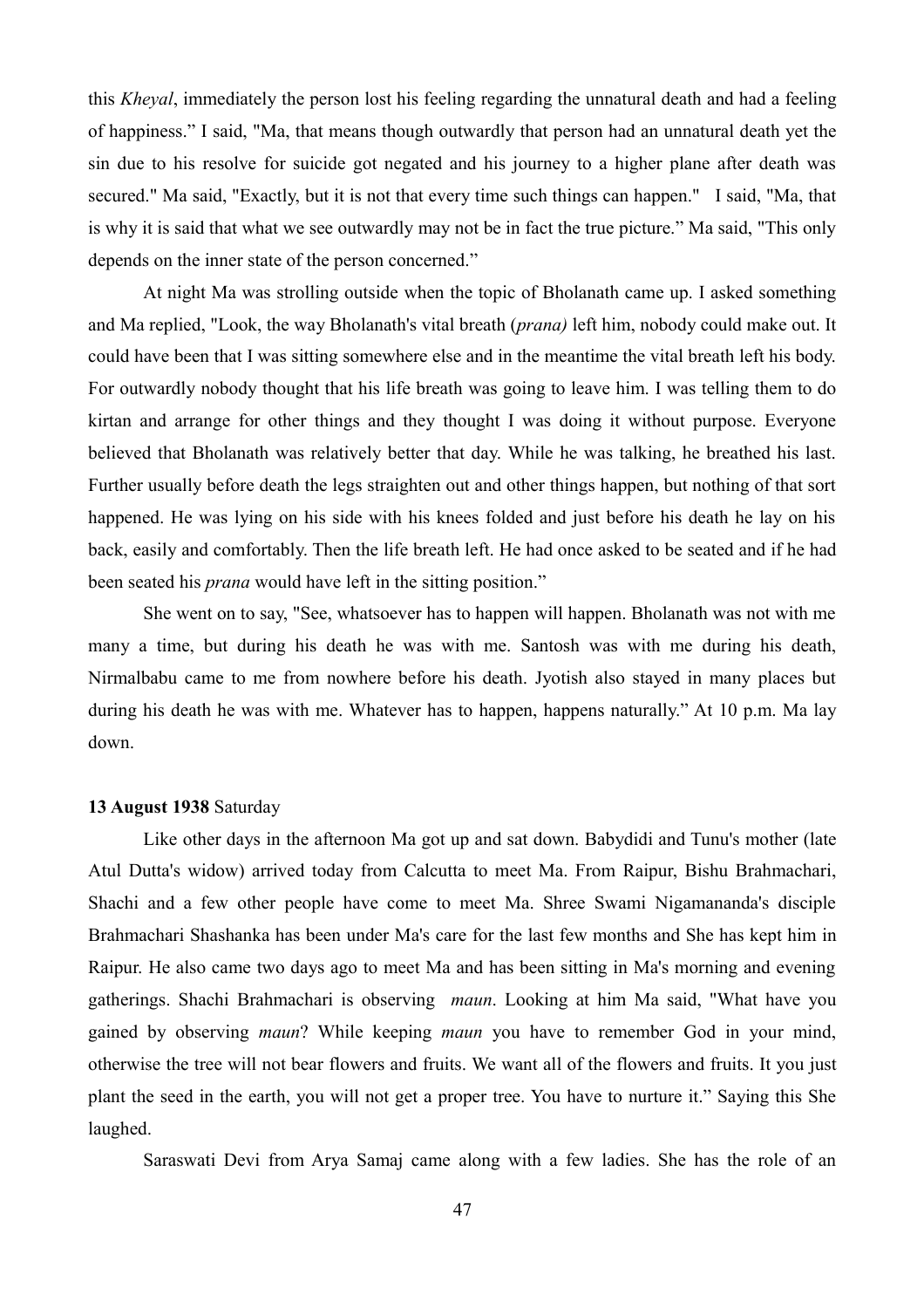*Acharya* (Preceptor). Babydidi and others were sitting with Ma on the verandah towards the east. Babydidi was meeting Ma for the first time after losing her husband and son. There are tears in her eyes but still she is calm. Ma was narrating to others about Babydidi's misfortune and said, "The incident has left her as a yogini so that she can merge with Him through Yoga. The heart is His seat and He is surely established in His seat and to realize this, one has to do *sadhan-bhajan*. He is Eternal, and hence if in His seat we seat someone who is perishable and involved in coming and going then what remains of the status of this seat? Transitory things come and go, hence there will be the pain of losing them. If we seat someone else in the seat of the One to whom it belongs, one has to suffer the pain." The evening passed discussing various topics like this. Ma asked Saraswati Devi to sing a song. She sang in her language. Since it was getting dark everyone left Ma reluctantly. Again at night following the kirtan Devendrababu's group from Cox's Bazaar sat with Ma and discussed many things. At 10 p.m. Ma went to bed.

## **14 August 1938** Sunday

This morning as Ma got up and sat down, Yogeshdada went to Her with a few letters. Ma replied to the necessary ones in a few words. Not all the time are replies given though. Among others, the topic *bhog* (enjoyment) and *tyag* (renunciation) came up. I said, "Ma, no one can even accept *bhog* the way You can. In Dhaka when You were dressed up in a Benarasi sari adorned with jewellery, You remained like that for many days. There were four or five necklaces tangled up around Your neck which gave You cuts and bleeding, but You were not aware of the pain and kept on wearing the necklaces." Ma started laughing. When the topic about the goat in Shahbag came up (Ma had stopped the sacrifice of this goat), She laughed and said, "You have noticed that when I used to sit for kirtan the goat would lie down with its head resting on one of my knees and on the other knee the dog used to do the same. Again, during the *loo*t [55](#page-47-0) they used to stand on their hind legs and prance around expressing their joy." I said, "Ma, You had mentioned that in his previous birth the goat was a *sannyasi*." Ma said, "Yes, he was in a *sannyasi's* dress. If he had really been a *sannyasi* then all would have been taken care of already (meaning the goat would not have been born again).

At midday Ma was lying down. A boy has sent a letter with a poem expressing his grief. He wrote, "Ma, give me the strength to relieve millions of people's misery, give me the strength to turn the world upside down." Ma replied saying, "Write to him: 'First, try to dispel your idea about the world and then try to do away with your own grief. Take the necessary steps and make efforts to

<span id="page-47-0"></span><sup>&</sup>lt;sup>55</sup> Refer to Footnote 19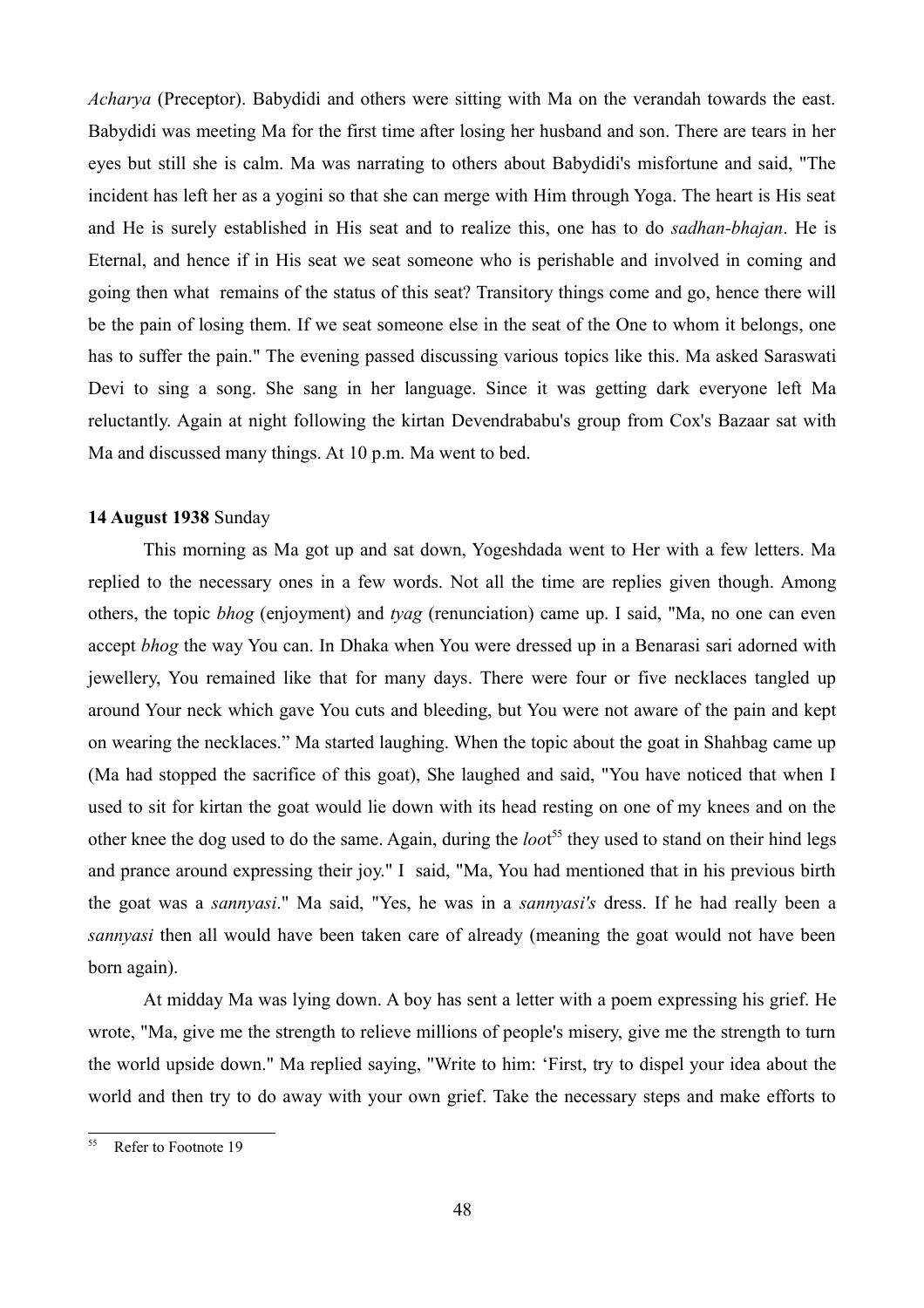that end.'" This boy had stayed in Tarapeeth for some time doing *sadhan*-*bhajan* and then on receiving a job offer, he left. That is why Ma wrote (dictated), "Do any job but whatever you do make that conducive to your spiritual effort." He has sent poems expressing his sorrow in many ways about his various failures. Lying down Ma kept listening and laughing while orally composing a rhyming poetic reply, all the while laughing and enjoying it like a child. Sometimes She would lie down and sometimes sit up. The words of the poems are:

1."With the One you sat in Tarapeeth Why did you leave Him, Getting a little light of hope?"

2".With what hope are you roaming around? There is no happiness there As much you roam around, you will get only sorrow In momentary pleasures do not be forgetful; Return to your home,where you belong as a child."

3."Although at present you feel happy, Remember always there is no light there"

.

4."Let not the continuous flow of the Name be stopped, And then you will know God is holding you all the time. Wherever you might be remember He is always looking at you. "

The boy had further written something like this: Why have You given so many enjoyable things and so much beauty in the world, if it is a sin to enjoy them? You have created everything so beautifully and if it is Your order that all this should be given up, then give me the strength, give me the determination. The words were:

"Who has created the pleasures in various ways Who has created the images in such beautiful hues?

If renouncing all these is Your rule, then

Give one the strength of the mind to abide by it."

Ma replied, "Whatever beauty you may see in this world, remember it is His manifestation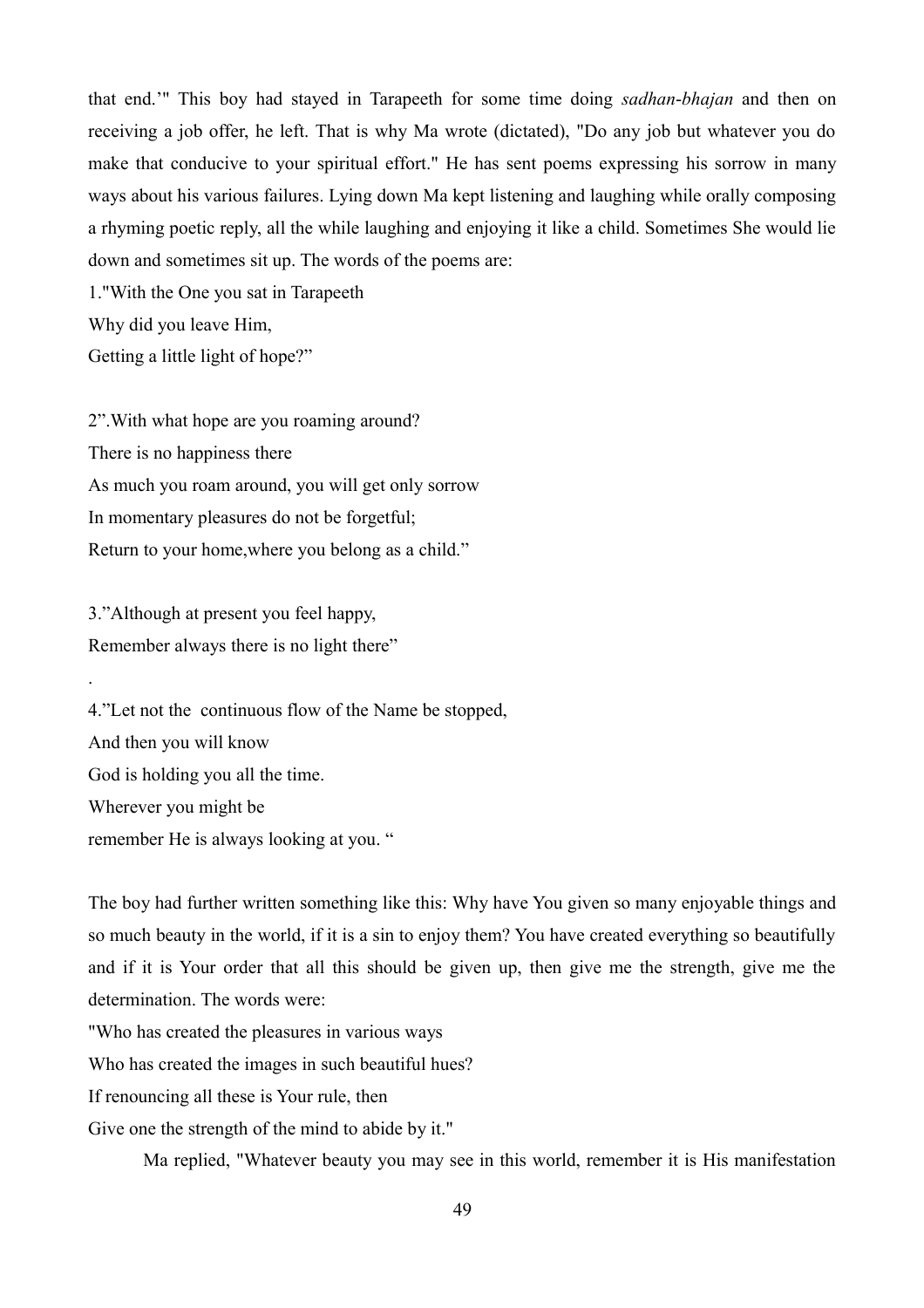in various modes." On the news about Ma being unwell he had written "Ma, give me all your disease, grief, fever, suffering." To this Ma said, "Write to Baba that here I do not see any disease, grief, fever, suffering and such things, so how can I send you all these?"

In the afternoon before Ma got up many devotees arrived. As Ma got up everyone sat around Her. They kept sitting until after dusk. Then gradually they took leave.

## **15 August 1938** Monday

Today Abhay arrived from Solan. There is almost no ache in Ma's arm. Last night as I was passing my hand on Her arm, with no one else in the room, Ma was lying with Her eyes closed. She said, "You all want to preserve this body. Well, if you want to see it then keep it, but there seems to be a *bhava* of silence within, can you not see there is not much talking?" I said, "Ma, I have noticed that there is not much talking, but why are You saying such things? When You remain healthy, You tell everyone whatever is needed for their own good. Is this not a blessing for us?" Such talks continued for some time.

#### **16 August 1938** Tuesday

There is nothing special worth mentioning. This afternoon Abhay sang kirtan for a long time and everyone joined in.

## **17 August 1938** Wednesday

Today the lawyer from Allahabad, Shree Shiv Prasad Singh, came to meet Ma. At around 9:00 a.m. he took Ma to Raipur for a visit. Babydidi and Devendrababu's wife had not yet seen Raipur, so they also went along. After almost two hours they returned. Then food was given to Ma. After this, the doors of Ma's room were closed so that She could rest. At 4:00 p.m. Ma got up. Many people have come to meet Her.

Today Abhay and Kamalakanta told me that for four days (two days in Raipur and two days in Kishenpur) *stotras* kept emanating from Ma's lips like before. First day at Raipur at 11:00 p.m. suddenly the following song emanated from Her lips. Abhay noted as much as he could but it goes without saying that he could not note down everything. Nothing was written clearly and completely, but still as much as possible was done.

*yatha rakhe param ambhavibha …paronija rupapamukha... jano sinta... pramalatam...vitatalakam sato... salepapa shatopasha.... samasata*

<sup>1.</sup>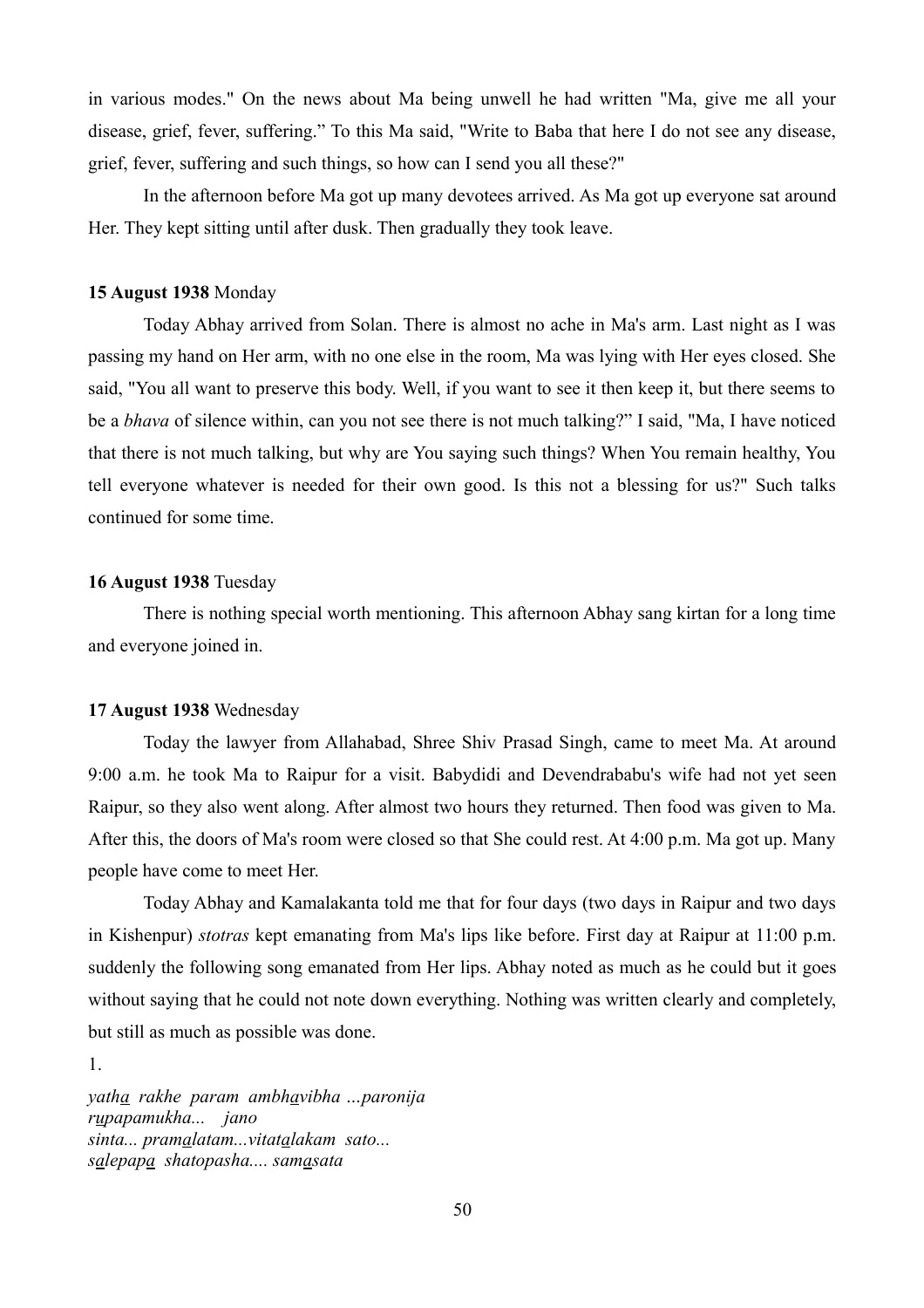*narabhiva nama … … paropita … … … samjnayam pramavita vritrasva … prapedyanam vidhavatam ...vaveshatu prasambala... visaropava …karottam … sandra... prasandita … andesutra tamaniva … prasadrishya vivasvato shvatoshato … vibhavat anupapavam stasita …lambhadrishya ah prita uh preta …a e oh o brahma i pre vari ….*

The second time in Kishenpur Ashram at about 8 in the evening sitting on the western verandah Ma was singing the following song. Later on She said these were God's descriptions and songs of praise.

 $\overline{2}$ 

*janmavapi … ...bhajami …loka…. yamastva bhavanam vishalam visrave harakam. … satata bha … . ye sambhaya ra kalataye …. ... ye ya …. padavaham … karomi ye … niralokastvam* … … **.** *ya da tvam shishanam . mi ya ram ha … shubhashubha . prapanam de dasam subhasham ve bhavardanam . saisha... tile bhavani tva hanam bhavani hala … labhe . smarati … madhava . manovesham shamam prasam diva nishprabhadi danam prabhamahyam nama mam . ha o … . aham bhavam ha ha aham samshri . vedam bhavakaranasida . sarupa vibhavanabham kritodripi sambhava padam . prabhakaram . maharudra … … … . bhalalam … … … . hasami … yanam . tam ana … namami … . shubhapadam … . loka va . shishana praname … . namaste yatra janardanam sagayatri . hridaranam … . shubhashubha bhavarudra … . kranovishnum . samsara . yasmanam prashame samstana … maya . kri va tava . samsarasya … pranavava … . samshava savam . pravatava . shesha prava tamam nishanati . yaduveti ha pravayatu . shishaha tato . pibaveva mamavaham . tatkalo shasita kalapam . bhavati vo bhavapaham . pravase ta … . prava niseva . pravati ye ….. vasatsa pravasamam*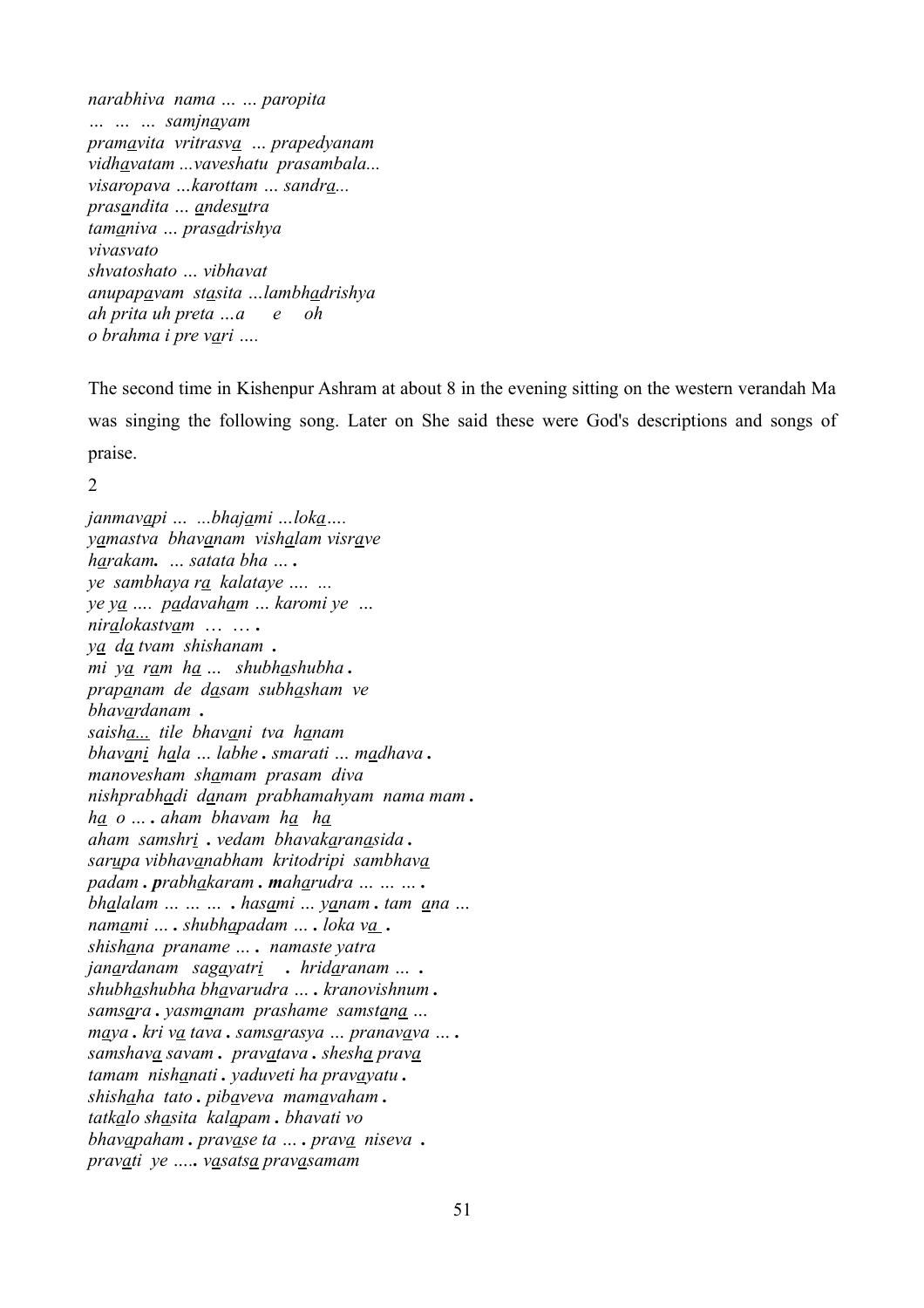*bhavayatra sarvasvava . samase tathe tava tave … . nistarasya priti … . yasma jano vesha … . tatra ha tava . karo'pi sah ... . mayahi … syaddha karoti vah . nasmami … . tatre ta sa hara sara tri … hato . karote ta . janani tva tvayave tvayok . ya nitya dyutitva . tva hara nah vrino'smi . yasmaham … svami … . kanaketa villoja …. yo … so …. pravatah pravala bhavate . kha tvam veva vivade … . ahalam va ha pravodeva … . sakro'pi … vibhaya . shakravam kshu … dayavam yo vah kridha ha ha apavaraya shasi ho sukravam .*

After some time,the following words were spoken:

"*jana gawata chalata gharime*."[56](#page-51-0)

Perhaps these words refer to those who have just left Ma's presence in tears (the family of Nirajbabu); She thus consoled them and reminded them of the way of the world – people are flung here in the whirlpool of the transitory states of joy and sorrow.

On Thursday at 1 p.m. after the *stotras* had been uttered by Ma while in Raipur, She went for a walk.

3.

*me jala … . nityam … namaste yasya namaste bhava . va …do … me … ya … karasya vishva ...ya ...ve ...vavana … me . shantave … . samstave pranavi … bhavartano … evadre samaya yah sambhave paramesha . samkhari prapyala …. samvaveda vishavibhya hamvaste samavilam … pramapyet . Prabhabhava samhare samayam . shashakicha prapathe na prabhate …. prabhate ta pramalaja pranate na sahaya samasye sandhye sa parameshvama kramelleva jikhavityu nila pra aha idavilva samaya mamah . vidharitra ra ram mahatve chanakya sangena shatrusveda hamse ratridah ye jaya jajjahara … . samsma rapraveshya vibhashye … prabhate . prabilakaha … . aha ... namami bhasvara vi … . la la la le vaprave . pra ra pra naristah shakti sa patri . sara* 

<span id="page-51-0"></span><sup>&</sup>lt;sup>56</sup> This line is in a medieval Hindi dialect, like Avadhi, Magadhi, and Brajabhasha. The meaning more or less is: people are singing now in joy and the very next moment are departing sadly.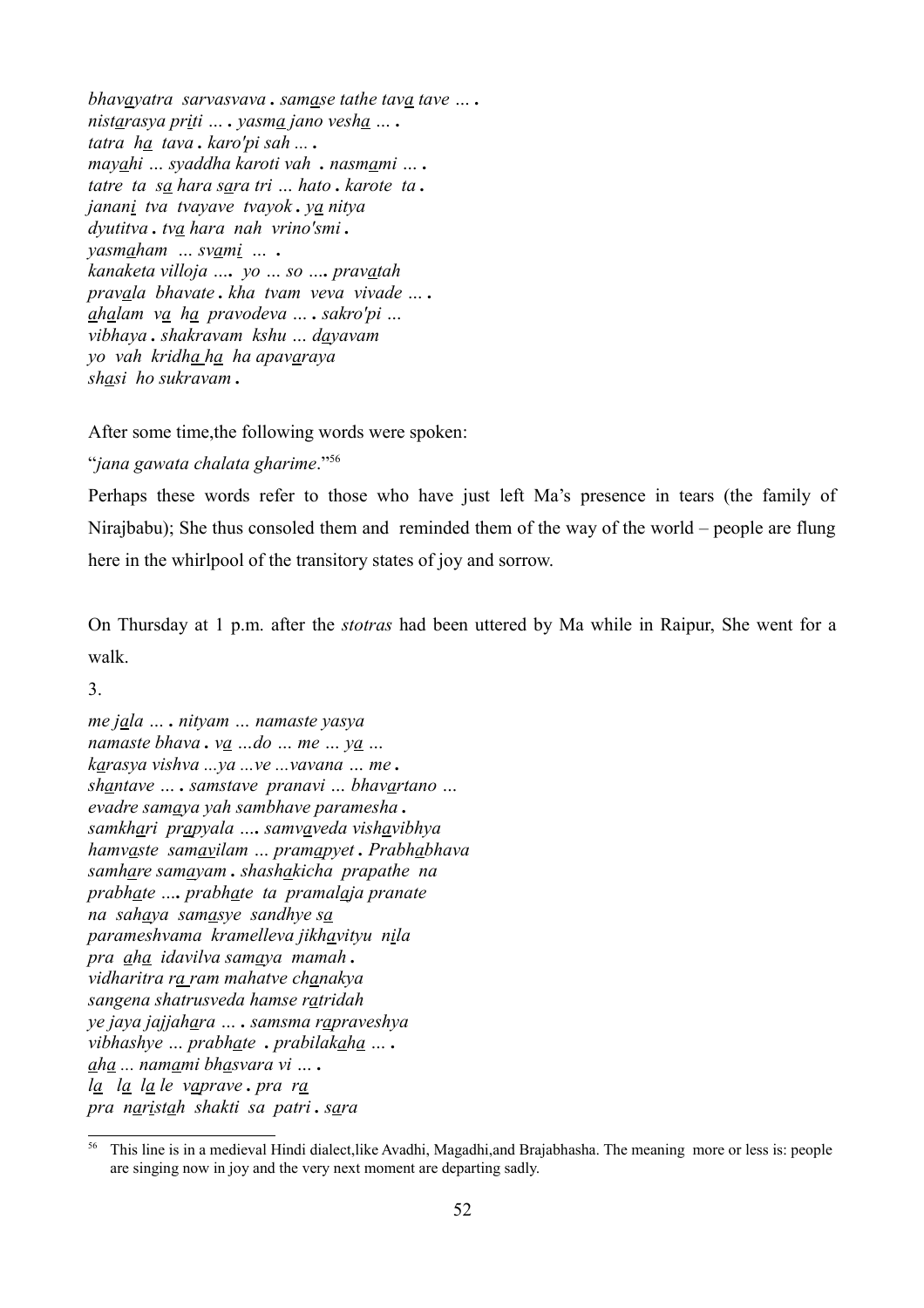*hailo na … . dhana prabalya yara sti pa pa li brahma brahma sva me . namasya ta … ha . o m svo'ttama (uttered 3-4 times). stra atreyadaya … omasvam om so'ha am (repeated 4-5 times in raga bhairava) va va re yayam vava balam vava yasmaveshya stava va va … yasmai svastave … yis … syeda bhedabheda vyavaja vidatta sakit veda veshya veda lopa balah hahah … nityam sandhyo rupe laveda satalasya bhavattam samasta to veda hamsa … samya tale sa talo rasto me rokam shatru tokam … laha jakaha . svavastichah evam namastavah ah ah shatraspadehatva ah vi ah shatruvedma . ah namaste brahma prapatti anta prabale namaste asya . aham shrabham shrabham . tvisha rakshenatrih sveda romatvidam pramatte namah prasva pravritti ram ravaste bambavittam . rakhya ttorim brahmavastavi brahmasvisha prativavattam ramyanti .*

The following stotra emanated on a moonlit night at Kishenpur Ashram:

4.

*prabalarupamiti … namah . viparama namah . vishvabandha … janyame vibho vipattambhava … sargaveshambhitam . … janya … vismrita … vishvabrahmasya ka … . shambho shankho premasya matisattva bhavatah . bhavita bhayo jayasna ritave karunasadma … mala … lakshave . bhavatah vastave … pravase pra va svambhave shambha para vilvambho namah bhuvarloka patha . ya a ha . yahandhasya vishvasamhara savito mahambhabala brahmajna yatha prambhavagra … . prana me pra vida prombhivo kah shana svedau pramattanah saraste rambhombhabala ambhabala . vishvave ambhave . ritava shamate vakyam bhava … damale yasyatu . jaya … shive . apatya varana … sagrama pravati vashya pravadasi tave . yo pramati munila … samsara . … pramaste eva om ha praham . bhavabhiti pravatye … samaha praha pi pramatah piha . pram ha pamala priha … stih prih .*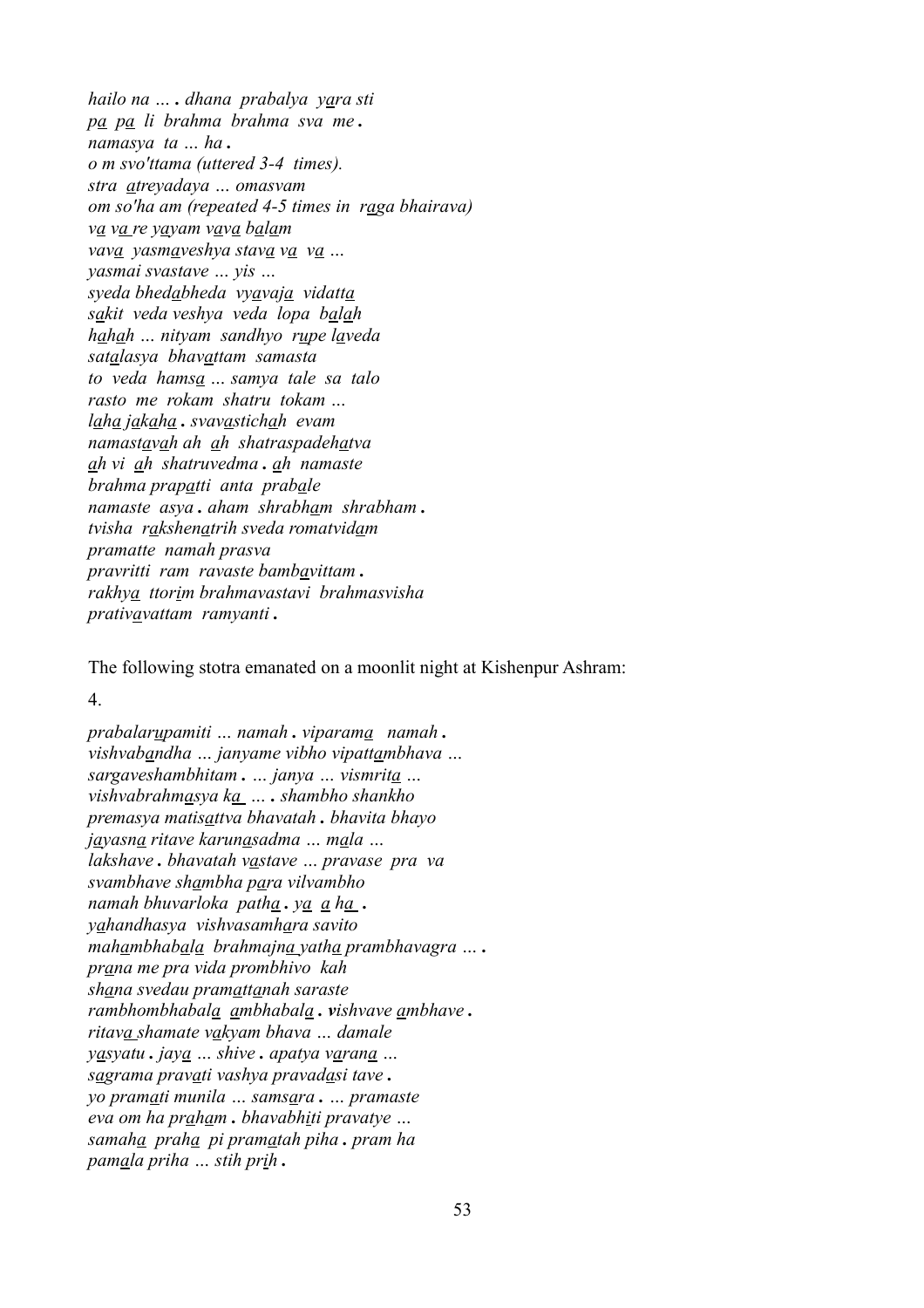*sannyasa tru prathame prana pramukha bharanam . pra kra lahambhah sannyastamah . pramalapita . ha ha ni sararambhih sthasya rahah virambhala bro bri samste tara suprati savo vivistasyau . suprasavo ro mrityusamhara . pravahah bro braham …. ro mrite . svaha stah namistah vadi paha . shrotasyotam … shobha . om pra pro … stah na kshe ah prite pranametam . pratapita mam . pram lellam ple prama khasta sru .*

Today various topics were discussed with Ma. Babydidi, though still in grief, is quite calm. In Cox's Bazaar after losing all of their seven children, Devendrababu's wife lost her mental balance. This has been written before also. On meeting Ma at Cox's Bazaar she had calmed down quite a bit. She came here a few days ago. When she meets Ma she calms down considerably. What is special about being in Ma's company is that being near Her does not mean there will be no sorrow or suffering. On the contrary, in some cases, the opposite has happened, but one receives from Ma the strength to bear the sorrow and suffering. When Ma heard this, She laughed and said, "Do not think that on coming here you will be rid of what you call calamities: diseases are the rule of life. What is real or great is the capacity for forbearance in the face of whatever calamity or sorrow may befall you."

I said, "Ma has said exactly the truth, that is that the best prayer would be to have tolerance in one's life. In the *Mahabharata[57](#page-53-0)* and other scriptures we are shown that people who were living a spiritual way of life had to undergo a lot of suffering from the worldly point of view. Still, they were unmoved by these and bravely went ahead on their way. The *Pandavas* under Shree Krishna's protection had no end to their sorrows and sufferings. He gave them the strength to brave these odds and that is why they never lost faith or got perturbed. This is the nature of true grace.

"Those who cannot give such a boon -- that is, of strength and patience – may be able to cure one or two diseases and take credit for it. But how much help can they really give? In reality, they do not have the power to help in the true way." Ma said a few more things. Again the topic came up that in the midst of so many conflicting trends Ma has brought harmony and continues to do so. All that was told cannot be made public because most of the people would not understand it. Many may even misconstrue the true purport behind the revelation. That is why many things remain untold but it is true that whosoever comes in contact with Ma witnesses the above-mentioned phenomena of Ma's *bhava* and is awestruck.

<span id="page-53-0"></span><sup>57</sup> one of the two major Sanskrit epics of ancient India, the other being the *Ramayana*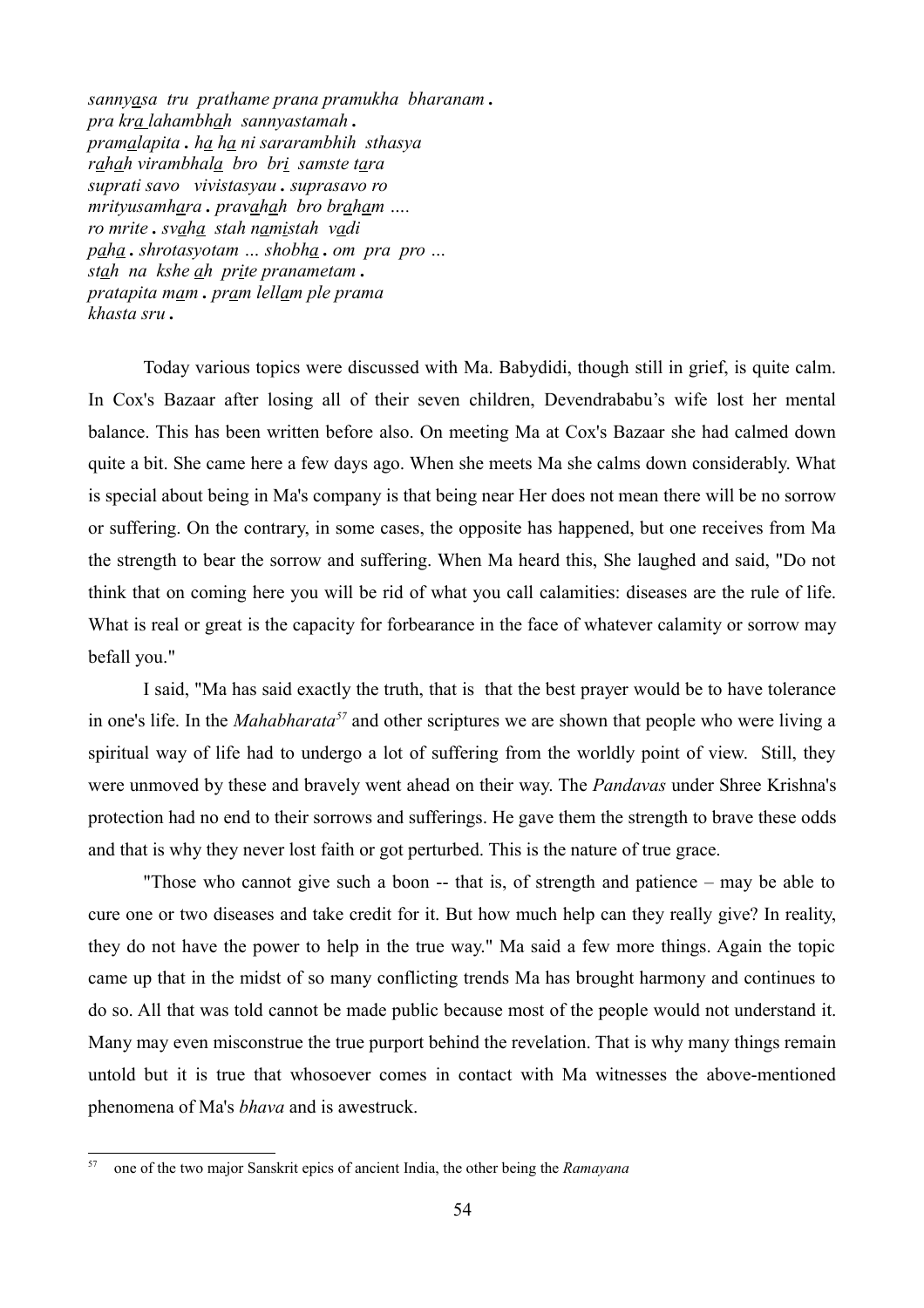Today, among other topics, Kamakhya Hill came up. There Nirmalbabu's wife had gone out with Ma, where she had experienced fear and something of a trance too. Later Ma said that at the time She had seen small images of many *rishis* and many more things all over the hills. Every detail does not get revealed always. When Birendada and others were with Ma details of this incident emanated more clearly from Ma's lips: "I saw so many *rishis, munis* and others all over the Kamakhya Hill. I saw that all of them were emanating from this body (indicating Her body)." When we were left alone and talking She told me many more things about these visions, although She could not tell about all these things in an orderly fashion. But whatever She said was of the same tenor. I was looking at Her face in awe.

Tomorrow is Shree Shree Janmashtami<sup>[58](#page-54-0)</sup> and there will be kirtan round the clock (*ashtaprahar* or *ahoratra*).

<span id="page-54-0"></span><sup>&</sup>lt;sup>58</sup> Birth Anniversary of Shree Krishna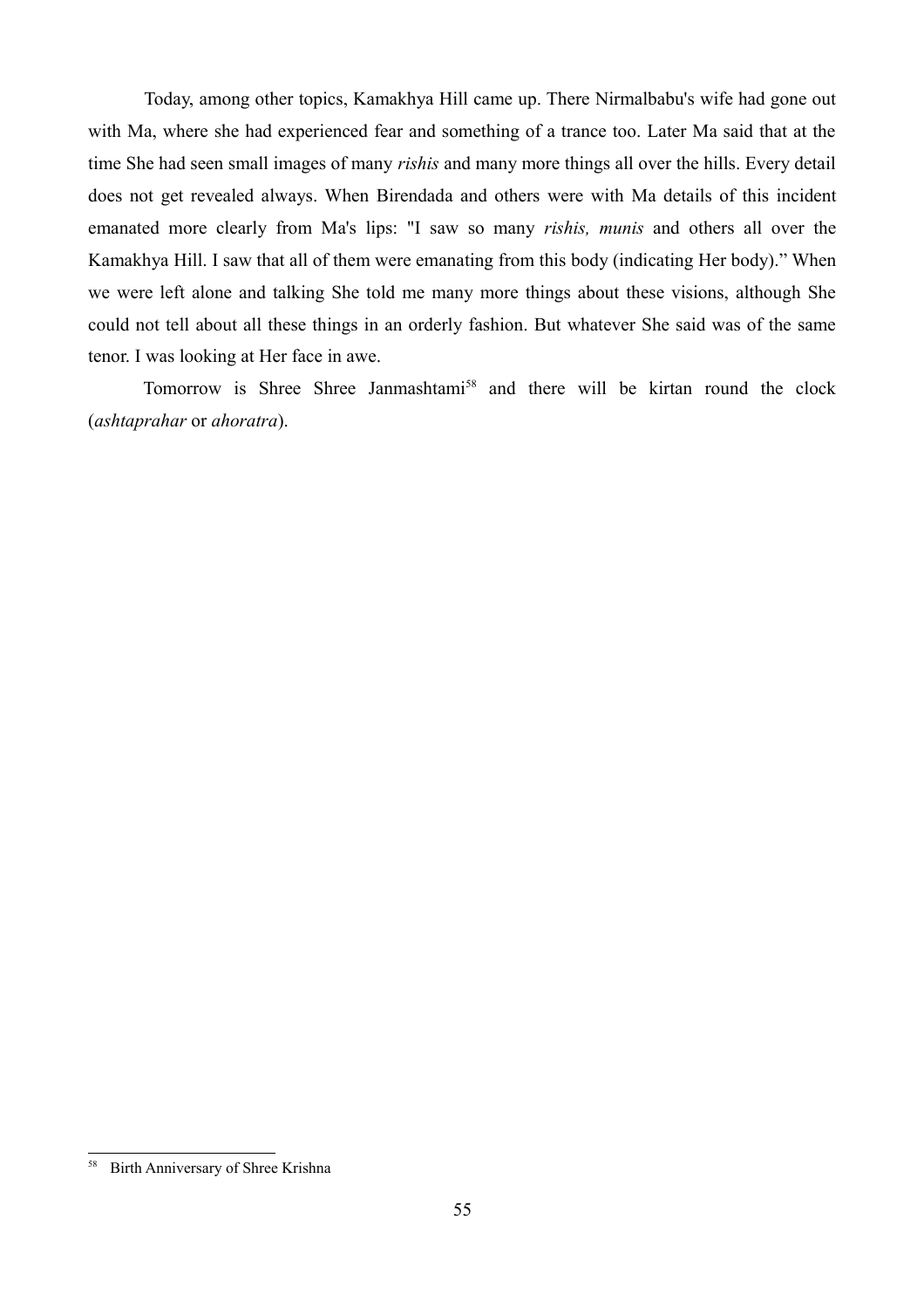# **CHAPTER - III (18 August - 11 September)**

## **18 August 1938** Thursday

Today kirtan started early in the morning at 5:30 a.m. At dusk Ma was taken to Manohar Mandir, where Janmashtami is celebrated. At night Ma sang kirtan for nearly 3 hours along with the ladies. Five to seven ladies came and we all enjoyed it. Everyone kept awake through the night and thus 24 hours kirtan was done. Later on, Ma was given a mouthwash and then lay down for some rest. Ma had stayed with the kirtan party for nearly the entire night.

#### **19 August 1938** Friday

 Today, as in previous years, on the occasion of Janmashtami a *Yajna* was performed at Ma's *Yajna* Temple in Anand Chowk. Mention has been made earlier about how the *Yajna* ritual got started here. Shree Kashinath Tankha (Kashmiri) of Anand Chowk is the main sponsor. In their care the *Yajna* is performed every year. Around 8 a.m. Shree Manmathababu, Yogesh Brahmachari and Kamalakanta Brahmachari (all from the Ashram) went to Manohar Mandir for the *Yajna*. Many devotees accompanied Ma in a bus to attend the *Yajna* which was scheduled to start around 12 noon. After Ma arrived, Manmathababu seated Ma in the temple and offered puja to Her, then with Her permission the *Yajna* started. Side by side Satyababu (professor), Harinam, Abhay and others began singing kirtan. Many people had come to see the ceremony. After the *Yajna*, Manmathababu performed *arati* to Ma. *Bhog* was offered to Ma at Shree Kashibabu's residence itself. A Pandit who can do the *patha* well, came and asked for Ma's permission to do the *patha*.

Ma always has the same reply. If anybody wants to establish an Ashram and asks for permission, Ma has the same reply, "Whatever effort you think will enhance your spiritual aspiration, that effort is always a pleasure. Be it by way of kirtan, japa, satsang or by any other means, go on in your spiritual uplift." After obtaining Ma's permission there was *patha* for some time. Everyone was sitting around Ma and in the midst of all this She said to Hariram, "Tell Khukunididi that I have a *Kheyal* to go to Mussourie today." I was at the *Yajna* Temple; Ma was sitting with everyone in the courtyard of Manohar Temple. I immediately rushed to Her and Ma said, "There is not much time left, will you be able to go?" I said, "Why not? I will go immediately to the Ashram and get things ready." As soon as I said this I set out for the Ashram with other devotees. Ma said, "I will now leave for Mussourie and pick you all up en route." That is how it all happened and at about 4 p.m. we proceeded to leave for Mussourie. Shree Manmathadada,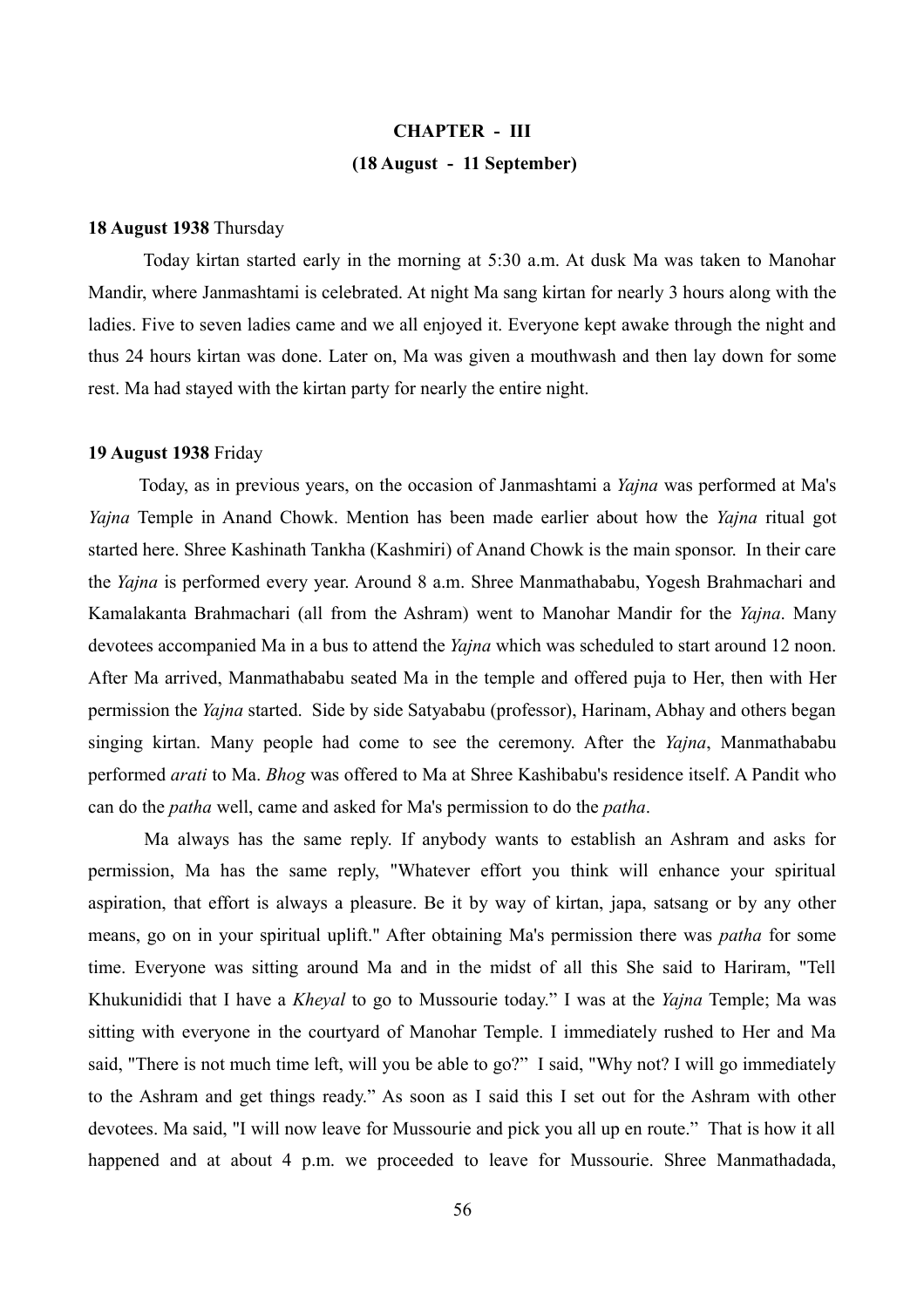Yogeshdada, Sadhan Brahmachari and a few others stayed at the Ashram. Devendrababu of Cox's Bazaar did not accompany us as they returned to their home directly from the Ashram. Babydidi and Tunu's mother came along.

On reaching Mussourie, we first stopped at Sanatan Dharmashala. Since we were about twelve or thirteen in number, accommodation was complicated. We used Mansaram's partially constructed house for lodging. Word had already spread around that night that Ma was in Mussourie. Many people came to see Her. The owner's manager, the chowkidar (guard) and others were eager to make us comfortable, but not much was required. At 11 p.m. everyone went to bed. For the last few days Shashidada from Chattagram has also been in Ma's company and would be returning to Calcutta tomorrow.

## **20 August, 1938** Saturday

Early this morning the owner of the house and many others came over to see Ma. One lady who made Ma her daughter during the last visit has come along with her own mother and was showering her love on Ma in so many ways. At 1 p.m. food was offered to Ma.

Ma got up from Her rest in the afternoon. Once an incident took place. A devotee had come with his family to see Ma. They told Ma they were upset because their educated daughter had married one of their close relatives in spite of their dissent. The girl's mother had a breakdown because of this. The result was that the pain brought on by the incident caused the mother to become attracted to God to the point of losing attachment to worldly life. This happened about seven or eight years ago. During these years the lady has advanced on the spiritual path and there are no signs of remorse over her daughter. But on the persistent and earnest pleas from the daughter and son-in-law to accept them back, she said to Shree Shree Ma, "What do I do, Ma? I am not inclined toward any worldly things now and I am quite satisfied with the path I follow." Ma told her, "Look, you do one thing: take *diksha* and later give *diksha* to your daughter and son-in-law and accept them not as your daughter and son-in-law but as your disciples." Later the lady did this. When the topic came up in the evening Ma said to me, "Look, I could see that it was not that the mother was driven by the attachment of motherhood that she wanted her daughter and son-in-law back. The mother's mind was quite calm and composed and that is why this arrangement happened. Not in every case would it be the same. Notice another aspect: it is due to this daughter that the mother is now progressing on the spiritual path. The feeling of the futility of worldly life arose in her, and on her path she began having various spiritual experiences. Hence, out of gratitude she is obliged to do good for the daughter." Saying this She kept smiling and again She said, "Whenever, whatever is required happens this way only." She continued again, "Whatever *samskara* or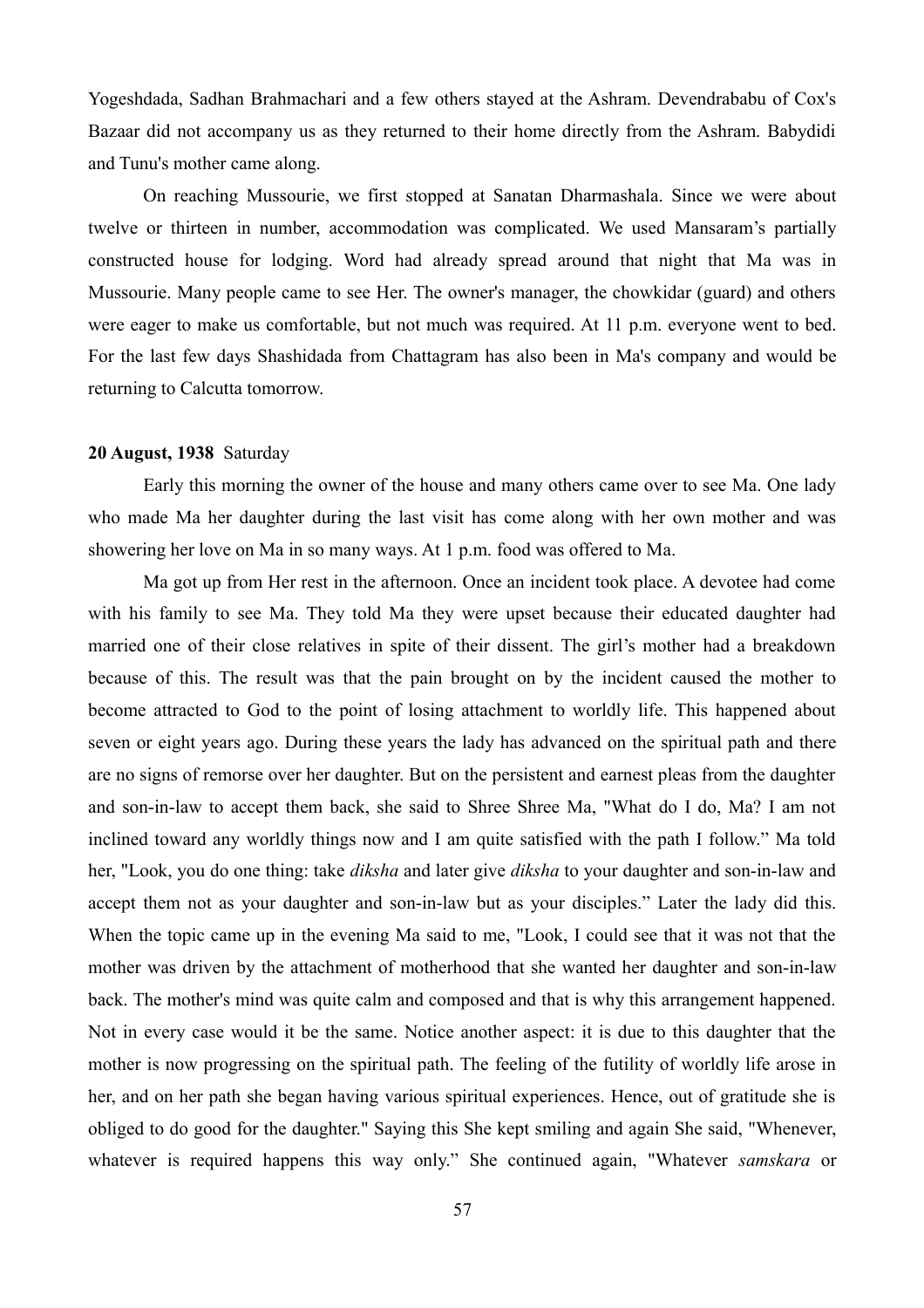whatever *bhava* one has within yields fruit accordingly. There is no doubt about that. According to the type of *bhava* one has, the circumstances are created on their own."

Then again when a related topic came up Ma said, "Look, in my childhood when I became a bride and was with Ashu's mother*[59](#page-57-0)* in Atpara village, my neighbours, then the ladies of lower caste (Shudra), used to help me a lot; this I have narrated before. They had such beautiful and simple feelings that a young bride alone was finding it difficult to carry out all the chores of the household and that is why they used to help. On account of such goodness in them I have narrated these stories again and again to you. Yesterday they were with me in Mussourie in my thoughts and that is why I am telling this story again. See, what helpful and beautiful feelings they had. Thinking that I used to find it difficult to carry out the household chores, they used to help me a lot, and all this in secrecy, so that Ashu's mother and others might not come to know about it. They used to wash the utensils and keep them submerged in the pond and all I had to do was to bring them back from there so nobody came to know. In the rural countryside gossip and rumours were rife and that is why they used to do so much for this body in secret. Do you know what else they used to do? They used to grind the condiments and pass them from under the bamboo mat fence and no one knew. Again they used to boil milk and collect the best mangoes for me and at the slightest opportunity they used to literally force me to eat it. But I never spoke to them and used to cover my head with the veil. Next to Bholonath's house was a house with many ladies. They used to look after this body in so many ways. One of them was Rabi's mother and another was Mauja's mother and especially those two looked after me more than the others. From my side, whatever special or good things came my way, I used to give those things to them. For example while eating something good, I would eat only a bit and the rest I would give to them on the plate. Even though they were very poor, still they opposed my giving. Even veiled, I used to behave in such a manner that they were forced to accept it." I laughed and said, "Ma, I can see that you have been receiving worship from the very beginning. Whether anybody knew it or not, whatever had to happen has happened." Ma started laughing and I also joined in.

In the evening we took Ma to the Sanatan Dharmashala (Shivalaya) and there the priest and others paid their obeisance to Ma and said, "Ma, it is our misfortune that You came to our dharmashala and then left." Ma said," Baba, why do you speak to your daughter like this? Have the feeling of oneness; all places belong to that One, and I am staying at my father's place only." Saying such things She satisfied everyone and returned. The Punjabi gentleman who had been travelling from place to place in order to be with Ma, having started from Punjab and going through Solan to finally reach Dehradun, did not know Ma had left Dehradun. To day as I came out, I saw that he has

<span id="page-57-0"></span><sup>59</sup> Her elder sister-in-law, wife of Bholanath's elder brother, Shree Revati Mohan Chakravarty.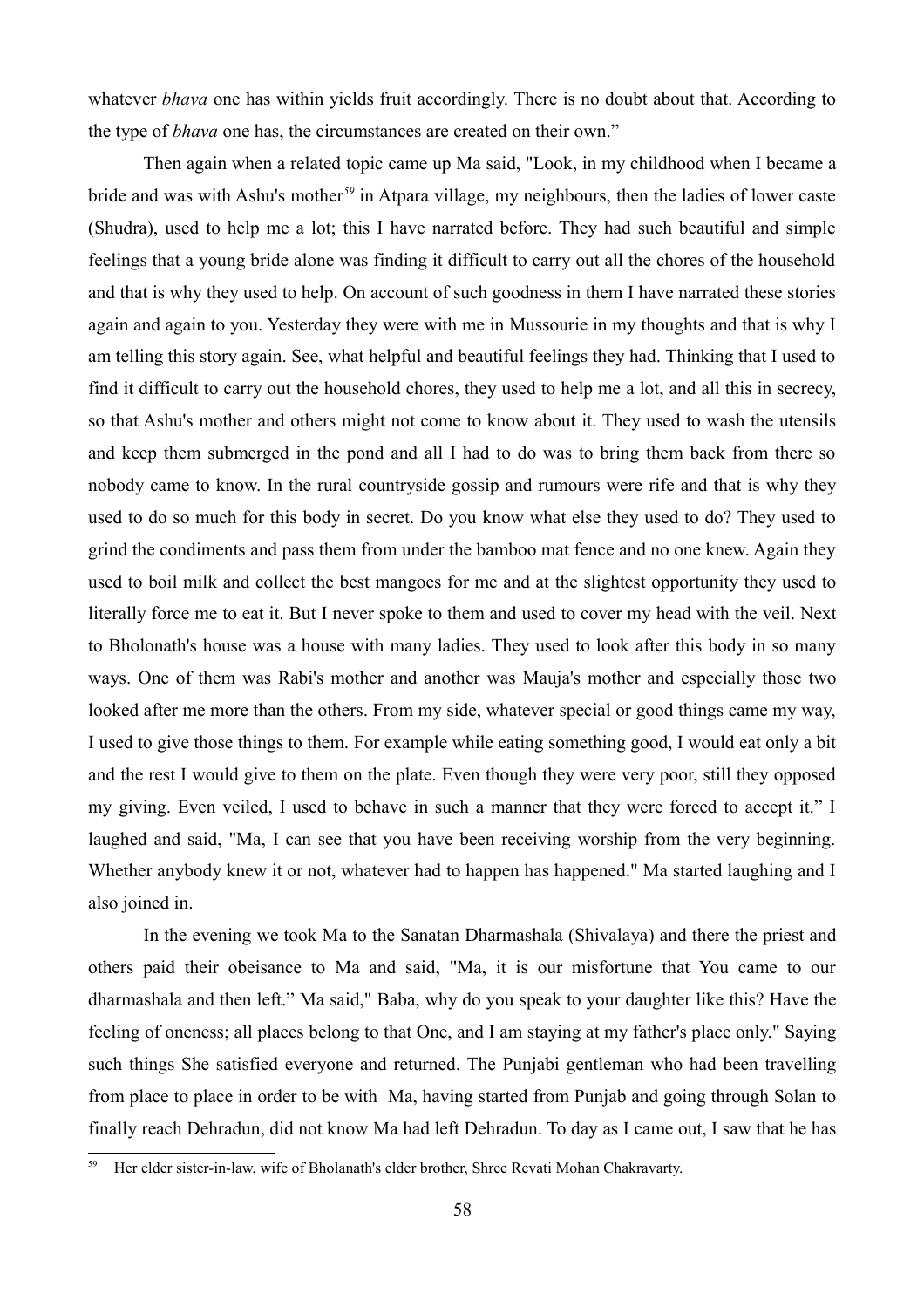now arrived here from Dehradun. This gentleman is from the Sikh community. On seeing him Ma said, "See Baba has arrived here also. I had a feeling Baba would arrive any moment." At dusk many people in the area came over to Ma's place to do kirtan which went on for a while. At 10 p.m. Ma went in to rest. Babydidi, Abhay and I sleep in Ma's room. Seated on his bed, Abhay began to sing some kirtan and Ma also sang a few songs and various topics were discussed for some time. At about midnight we went to sleep.

#### **21 August 1938** Sunday

Today when Ma got up we took Her for a short walk. In this hilly terrain when one comes out of the house, one has to go up and down the slopes. Since Ma's body was still weak we did not go too far and then came back. On returning we saw many people had come for Ma's *darshan*. There were a few Bengalis among them. At around 10 a.m. Ma was given food.

As Ma got up in the afternoon She began to say with a smile, "You know what I saw yesterday? Three persons had come to finish off this body. They were thinking 'whatever has to happen will happen and we will finish off this body', they had small guns in their hands (guns of their *bhava*, what else?) and one person came closer and lifted his gun. In the meantime this body had a strange change in form, the eyes became illumined and large and I touched the middle point of his forehead between the brows and scratched it a little.. As soon as this happened the person seemed to have become paralysed. As soon as he fell down the other two came running and started saying to the fallen man, 'Why were you doing such a thing? We will tie you up and leave', and saying this they tied him up and left.

I could see that though they had said that, they tied him up loosely thinking with so many people around, that the moment they left he would be able to finish off this body and then leave easily. This was the sort of feeling they had though outwardly it appeared differently. So they tied him up and left; then everyone else left. I started moving around closer to the one who had been tied up and left behind. The more eagerness the person had to finish off this body the nearer I moved to him. This continued for some time until your Didima (Ma's mother) came in and called out to me, 'Come and have your food!' and so I left. The eagerness in that person began to recede because he thought since the body had moved away what was the need of keeping this feeling of eagerness alive?" Narrating this part of the story, She laughed and said, "The person remained tied to finish off this body." Abhay and I were listening to this story and we pleaded with Her to tell us the rest. We said, "What happened next? The person remained inside the house to finish you off; this is not a comfortable situation." Ma did not reply. In the afternoon we took Ma for a long outing on the Uttarkashi route. On Ma's orders Manmathadada has arrived here today.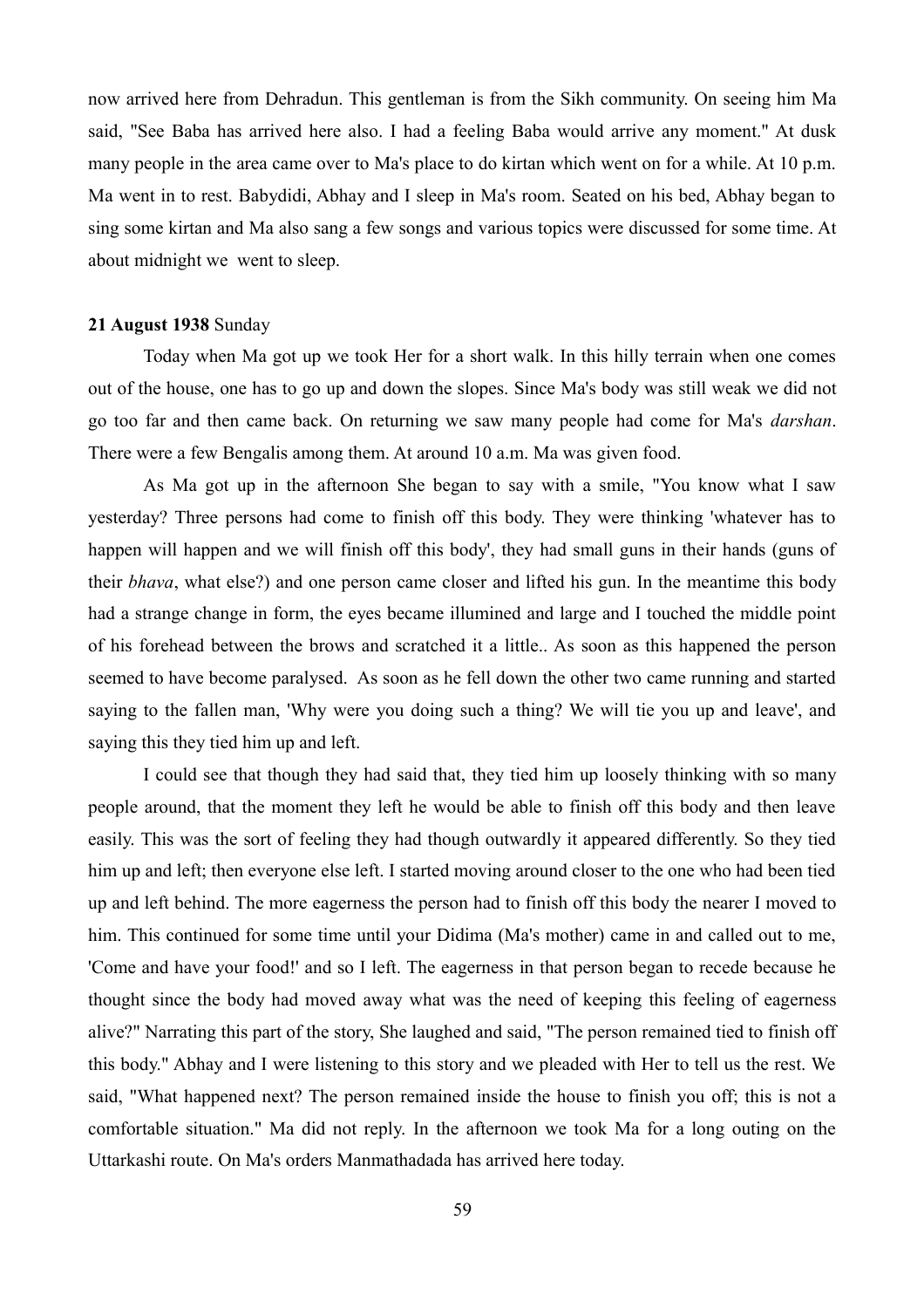#### **22 August 1938** Monday

Just as Ma got up from bed and sat down, people came to have an audience with Her. Ma was conversing with everyone in a central hall. At about 10:30 a.m. food was given to Ma. She did not have the inclination to rest at noon. Abhay wanted to say something privately so everyone was asked to leave the room.

Last night Ma again did not have the inclination to lie down at all and She kept sitting up for a long time. For the last few days we have noticed that Ma is getting quieter from within. Whatever She says outwardly seems to be strained but somehow She has managed to speak. Since this morning the feeling of quietude was very apparent. At 9:30 a.m. after being fed a little She lay down. It appeared She could not keep Her eyes open in spite of all efforts, as if Her body had lost the power of mobility.

In the afternoon She got up and sat down. Seeing that She was talking a little, I took a few letters to read out to Her in private, but after some time I noticed a change in Her demeanor; She was having difficulty keeping Her eyes open. The Punjabi gentleman and his son (both are teachers by profession) have come and were sitting near Ma.

Each day in the mornings and evenings they come and sit near Ma. She went to the central hall for some time but returned and lay down. In the evening She again got up and sat down in a lethargic fashion with eyes closed. Many ladies had come to the room. When Ma was spoken to She opened Her eyes with a start and replied, "Why?" There seemed to be indistinctness in Her speech. The whole night was spent in this manner.

## **23 August 1938** Tuesday

Early this morning Ma's *bhava* was more or less normal. Abhay and I sang the "Name" as every day. Later Abhay sang a few songs. After that Ma also sang one or two songs lying down. Babydidi, Abhay and I were sitting with Her. While talking, various topics came up one of them being about Ma's childhood days. Ma said, "In Kheora when I was very small and naked mostly, I would listen to the songs sung by my father and others and later when I used to be walking alone in the village lanes I would sing these songs at the top of my voice, so many of Krishna, many of  $Ma^{60}$  $Ma^{60}$  $Ma^{60}$ and, behold there, tears would be rolling profusely from my eyes. Seeing this and listening to the sound of the singing all people used to take me in their arms with much affection and ask me to sing, but then I would not sing a word. Seeing that I was in tears while singing all alone, one of my

<span id="page-59-0"></span>Songs in praise of Kali, Durga, and other forms of Devi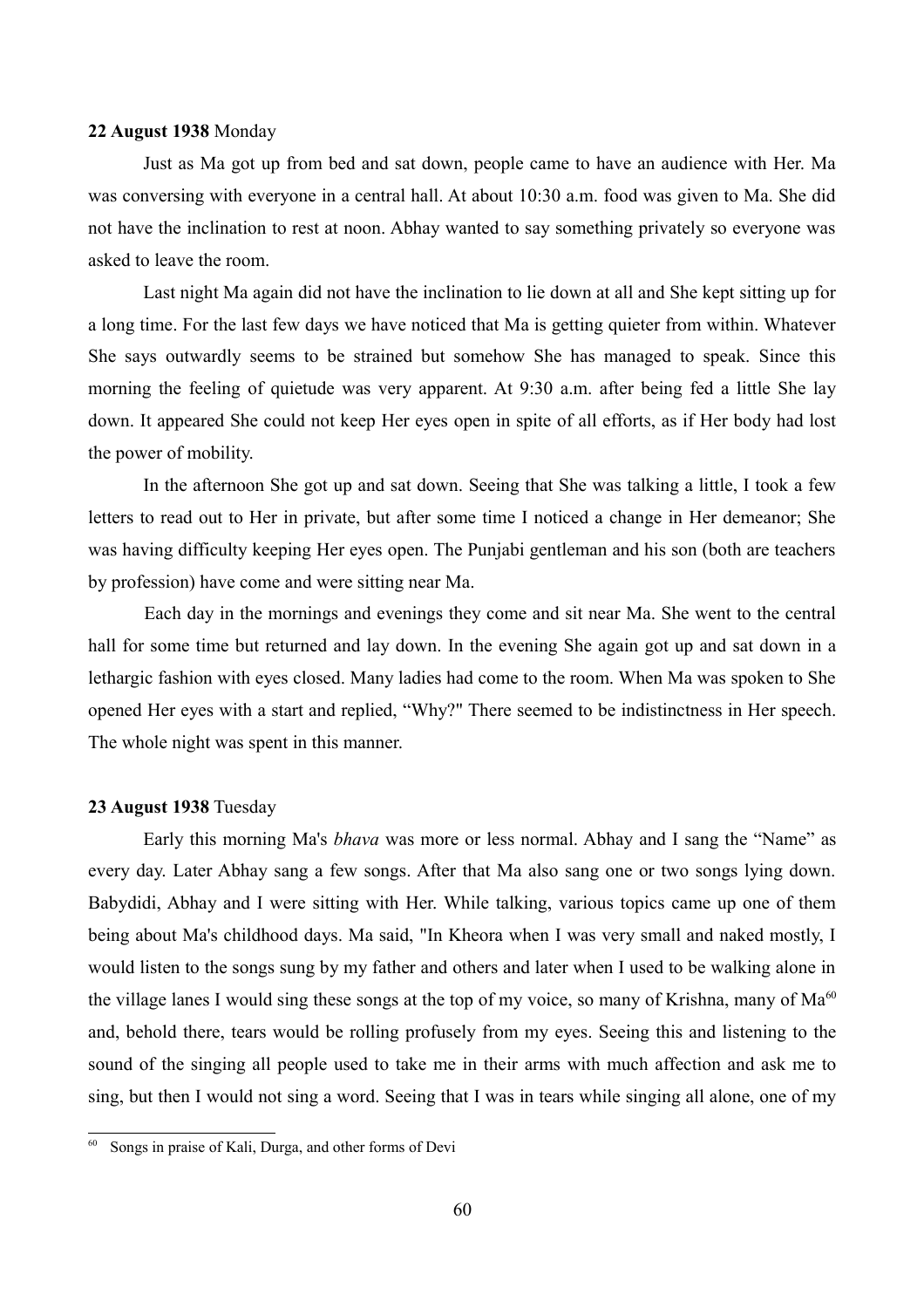father's uncles would put water in his eyes and tease me."

Again She said to me, (for a few days now She has been addressing me as *'Tui'*) *[61](#page-60-0)* "You all have seen that when this body went to Kheora or Vidyakut, all the village folks, even Muslims, used to come in groups and show their affection to it. By the will of God everyone used to like this body. Even those who had not shown any sadness when their daughters left for their in-laws' places, would say, 'We do not know why but we feel such a yearning for Her as soon as She goes away.' And this body also had its own way for when the time came to cry it would do so in total abandon to its heart's content and there was no inhibition or shyness about it." Saying this She started laughing. I said, "Of course Ma, why would you leave without having everyone in tears? You cried to your heart's content to make even those weep who usually do not shed tears and only then the bride*[62](#page-60-1)* left for her in-laws'." At this everyone started laughing and so did Ma. From early morning after the kirtan and even before She left Her bed all this was going on. Since the day was getting on, we all got up. At around 9 a.m. I washed Ma's face and took Her to the Sikh Gurdwara. We had heard that around this time they have *bhajan*, *patha*, etc. there. After getting there we saw that the *bhajans* had concluded and that the discourse was in progress. Ma sat there with us for some time and then we came back. A few ladies came and there was some conversation, singing etc. and after that Ma was given food. After some time the doors of Her room were closed but Ma did not have any inclination to lie down. At our request She was closing Her eyes, then opening them partially and again closing them; She would speak out something or the other giggling like a child and making us laugh too. This continued for a long time.

In the afternoon Ma got up and went to the central hall and sat down. Many people came and conversation was going on. It was decided that we would go to the highest point here in Mussourie, namely "Difo". Two rickshaws were hired. Ma, Babydidi, Abhay and I set out. The Punjabi gentleman and his son also tagged along. They started walking. To be with Ma was their sole intention. En route it got dark due to the low clouds. We were enjoying the journey very much as we went along. On reaching the church we were told that the rickshaws would not go further. We had to hire a *dandi*<sup>[63](#page-60-2)</sup>. Abhay and I began to walk.

The *dandi* carried Ma and Babydidi alternately. From 'Difo' Badrinath is clearly visible although when we got there it was covered in clouds so we could not see anything. After wandering around the area for a while, we began our journey back down the hill. Once we got to the church we all sat down. One of the dandi-bearers said to Ma, "Look, Mataji, (they do not know Ma but these

<span id="page-60-0"></span> $61$  A very informal address used for a close friend, associate or younger family member or even persons lower in status are addressed in this way.

<span id="page-60-1"></span> $^{62}$  meaning Ma Herself.<br> $^{63}$  earning handled by n

<span id="page-60-2"></span>carriage handled by porters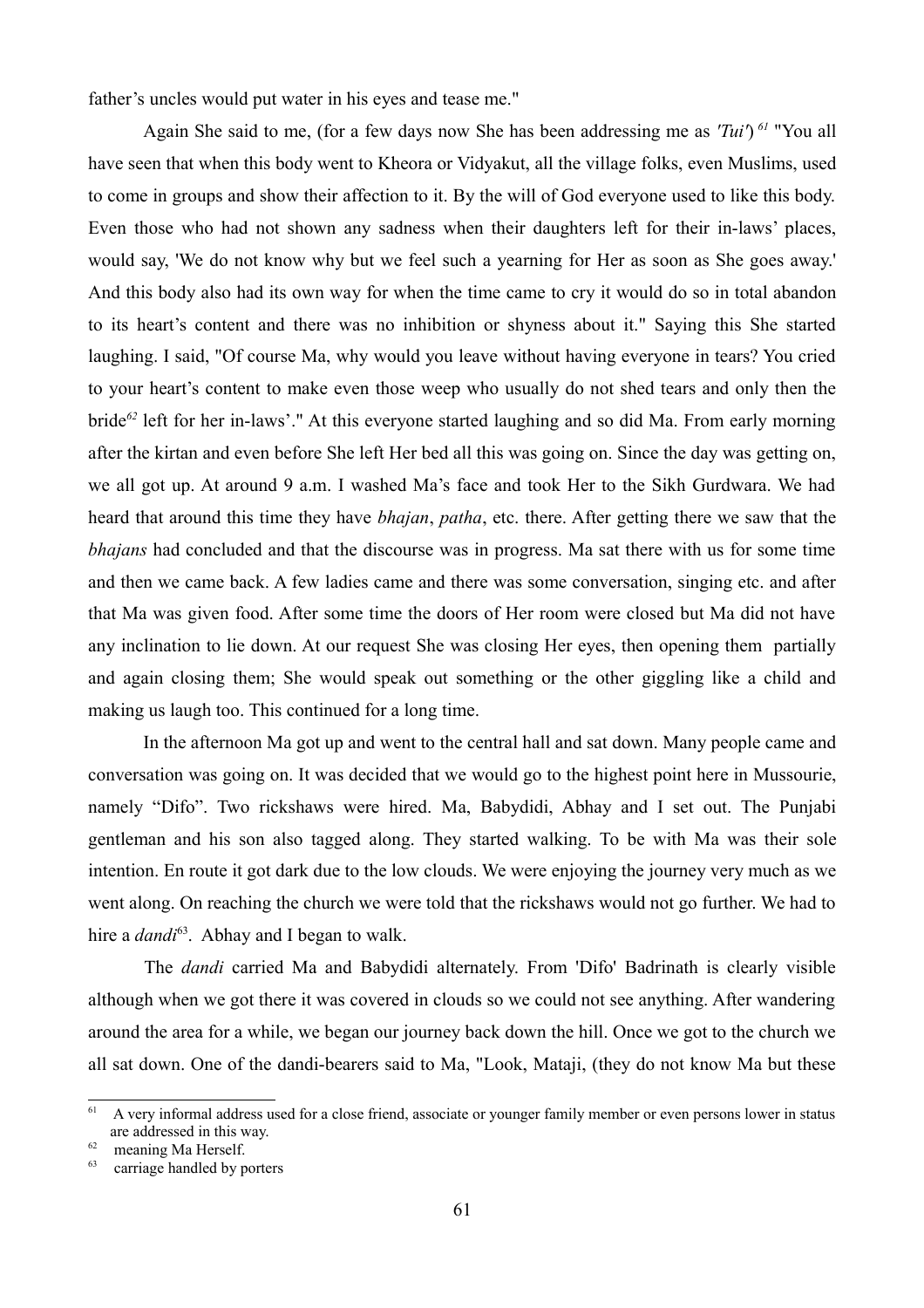*Paharis* [hill people] address elderly ladies as "Mataji") this is a church; here the *sahibs* (foreigners/ Englishmen) pray to God. Like we pray to *Ishwar* (God) they pray to their *Khuda* (God)." Then the other porter took the lead to explain, "Mataji, it is all the same 'One'. Just as a mother has four sons, all the four sons have that same one mother." Then again the former porter took the lead to explain something more on this aspect. Both of them got busy explaining the scriptures to Ma! Ma was also behaving like a small child listening to such lofty talks. Ma never allows anyone's *bhava* to get spoiled. Seeing this their enthusiasm only multiplied in explaining aspects about the Almighty. They went on to say that every thing in the world is illusory and should be renounced, even though it is very difficult to do. And so on and so forth. Ma said "Really, Pitaji, is all this *maya*? Is it required to renounce pleasures?" They said, "Of course." Immediately Ma stood up from the *dandi* and in the playful mood of a prankster, said with a slight smile, "Pitaji, on getting this advice of yours, I now renounce this indulgence and am leaving the *dandi*. I am walking back!" Saying so She started walking and we followed Her. Then the porters got afraid. They hurried towards Ma and said, "No, Ma! You get on the *dandi*!" Ma said, "No, Guruji, with your preaching I have gained profound knowledge and for the time being, I will not use the *dandi* and will walk." Speaking like this, She started laughing and began addressing the porters as Guruji, bowing to them with folded palms. The porters said to Ma with folded hands, "That from us porters you have gained this knowledge, You are blessed, and Mataji, that our words could inspire You, we in turn feel blessed." Carrying on this playful *leela,* Ma continued walking and the Gurujis continued giving Her their sermons on various topics. The glory of satsang went on manifesting. On reaching the rickshaw stand before getting on the rickshaw She called, "Guruji," and both responded and came to Her. Then they read out some text to Ma. Before stepping on the rickshaw She said to them, "Guruji, please do remember this little girl, otherwise how shall I survive? And on gaining such profound knowledge these words are being uttered: do pray to God a little." The disciple (Ma) said many more things as a way of advising them and the Gurujis with all seriousness agreed to follow Her advice. Then Ma said, "Khukuni, I have not received Gurujis' *prasad*." I looked around to find two shops selling fruits and sweets. On Ma's saying so and understanding Her intentions, I immediately bought some sweets and distributed them to everyone there. Ma said, "I will be the last one to take." And that is how it turned out, after passing the sweets around to about 18 porters and 9 other people, Ma took a little of the sweets. Again with folded hands She said to the porters, "Please do remember this little girl." With enthusiasm they replied, "We will not be able to forget You. Next year at this time we will miss You a lot. Such coincidences do not happen often." Then they said, "Should we leave now?" Ma replied, "You are Gurujis, what can I say?" Then with teacher-like authority one of them said, "Alright, we are telling You: You may leave now." Ma laughed and said, "Then I am taking leave of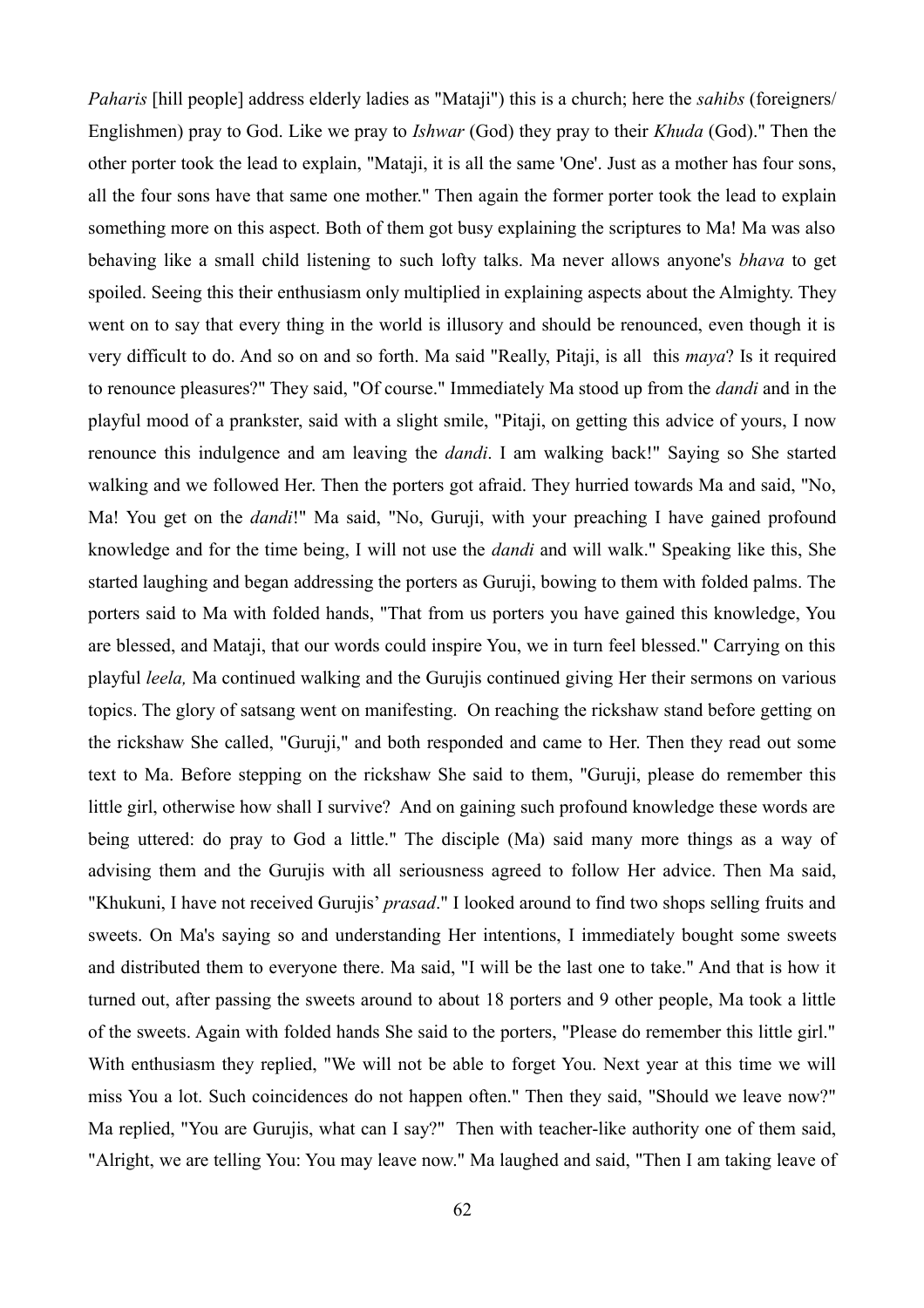you all." Our rickshaws started. They kept standing, watching us leave. It was getting dark due to fog all around. Loneliness reigned. Against that background, the experience of wending our way back amidst discussions on spiritual topics gave us a lot of pleasure. We got to our rooms before sunset.

## **24 August 1938** Wednesday

This morning while Ma was sitting on Her bed, She started repeating, "*Haribol*, *Haribol*" and in a short while the expression on Her face changed. Nothing else noteworthy.

## **25 August, 1938 Thursday**

Again today nothing noteworthy. Tomorrow on the anniversary of the death of her husband, Babydidi has arranged for kirtan from dawn to dusk and distribution of *prasad*. For the occasion the brahmacharis like Yogeshdada, Sadhan, Shashanka, Shachi and Kamalakanta have arrived from Dehradun. Preparations for the kirtan have begun. At dusk Abhay started singing:

*Sing you all, oh, sing you all The name of Guru-Brahma. O brothers, by singing His name You will reach the sphere of Chidananda. (refrain: Sing you all etc.) Guru is Brahma, Guru is Vishnu, Guru is the fathomless ocean of love Guru is Narayana and Shambhu (Shiva) Guru is Mother and Father. (refrain) Come, O Highest of the High, come along. All the world is praying for Your appearance, Take Your seat on the lotus of our hearts. Come, O Lord, come along! (refrain)*

Everyone joined in. It turned out to be quite nice. At night the hall was decorated and *adhivasa[64](#page-62-0)* took place and then the kirtan started. We went to sleep around midnight. Ma also went to bed.

# **26 August 1938** Friday

Kirtan began early this morning with the Name of "*Ma*" being sung first and then, *Hare Krishna, Hare Krishna, Krishna Krishna Hare Hare*

<span id="page-62-0"></span><sup>&</sup>lt;sup>64</sup> Singing of introductory songs invoking the presence of Mahaprabhu and His associates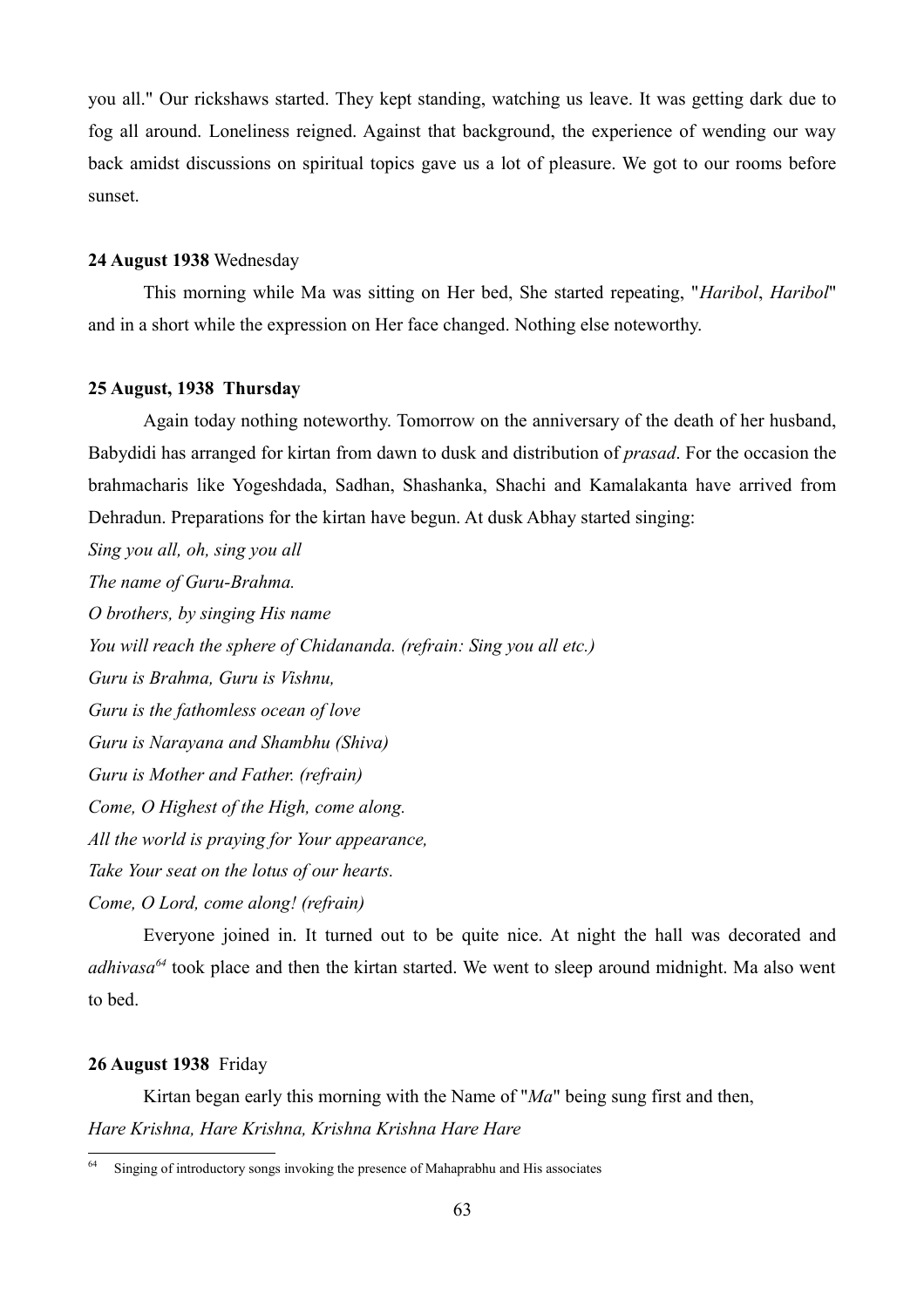## *Hare Rama, Hare Rama, Rama Rama Hare Hare.*

This continued from dawn to dusk. At sundown, after kirtan everyone ate. There was some discussion that Abhay and Yogeshdada would leave for Uttarkashi tomorrow. From Uttarkashi, a sadhu has come for the darshan of Ma and along with him Sadananda has arrived having received a message from Ma to come.

#### **27 August 1938 S**aturday

Yogeshdada and Abhay started out for Uttarkashi around one p.m. after having their meal. Abhay is around seventeen or eighteen years old, but within he has a beautiful sense of detachment and renunciation. He wants to stay in solitude and do his *sadhana*, sing the praises of God and advance on his spiritual path. That is why he took Ma's permission and started on his journey. A young man, probably around 18 years old, has come here with us from Calcutta for a job; he too kept saying to all, "I do not have any inclination to return to my home town." His name is Anukul. Seeing the other two taking off for Uttarkashi, he also had a desire to go with them, but could not gather enough courage to say it. I asked him, "Do you want to go?" He was quite happy and said, "If I am allowed, I would like to go." I could not tell Ma about this immediately because of being in a hurry. So after Abhay set out on his journey, I told Ma and immediately She said, "Is it so? Call Anukul immediately." He had gone to get some water and Ma was impatient to meet him. Anukul returned. He was asked and he was ready to go. Immediately Ma gave him Her woollens, warm clothing, blankets, etc., and whatever else was required and packed him off. She asked us to provide a porter for him that would get him in contact with Yogeshdada. After making all these arrangements Ma started laughing. Everyone was surprised. He had come for a job and now he was sent off to Uttarkashi for spiritual pursuits. There was no second thought about it. As soon as there was a willingness and consent, immediately everything was arranged. I said, "Ma, You are finished with sending off all the people you had to send off, so now can You please have some rest?" Ma laughed and lay down.

Tomorrow Babu Shiv Prasad Singh is coming from Allahabad to Dehradun for a few hours to meet Ma. He repeatedly writes, "If Ma is at the Dehradun Ashram at that time, I will stay for a couple of hours longer." When we asked Ma about this She said, "Let us see what happens then." There has been a surprising change in Shiv Prasad Singh after meeting Ma. Advocate Shree Jitendra Nath Mukherjee from Allahabad has written about Shiv Prasad Singh, "There is a surprising transformation in Shiv Prasad and even the local VIPs are surprised by this. Shiv Prasadbabu is a renowned advocate of Allahabad High Court. He has met Ma only a few times and immediately this surprising transformation has taken place. One who could not live without wine and meat has now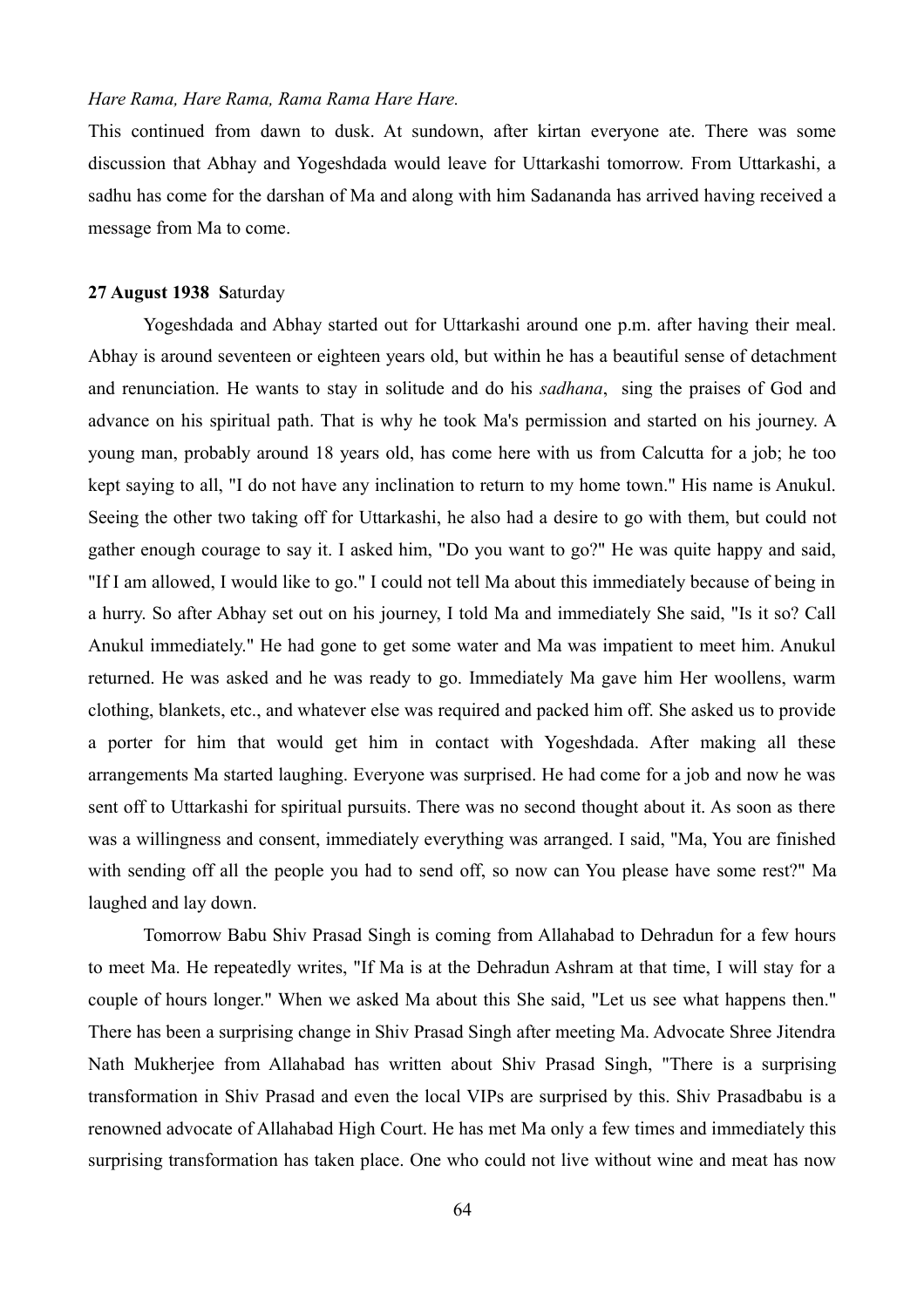even stopped eating onion and garlic. He used to make fun of monks when he would see them and now for the sake of Ma he is ready to give up everything. Stories of such a change at the first sight of a saint can be read in novels but in actual life such occurrences are very rare. Stories can be recounted of one staying with Ma for some time and then gradually being reformed, but such a sudden change after meeting Ma only a few times is rare." He went on to write, "Shiv Prasadbabu recounts the praises for Ma anywhere and everywhere. Like a child he feels elated thinking of himself as Ma's son and when people make fun of him, he either leaves right then and there or tells them to hush up." Ma has probably given us a glimpse about how one can change so drastically just by meeting Her once.

At 4 p.m. Ma got up and said, "Let us go to Dehradun." Preparations were made immediately. Kamalakanta, Shree Manmathadada and I accompanied Ma. The rest stayed back in Mussourie. A boy by the name of Shailendra Chakrabarty had come to Mussourie for kirtan and he too joined us to return to Dehradun. His house is close to the Ashram. We were in Dehradun in two hours. Again for one or two days Ma has not been well.

#### **28 August 1938** Sunday

This morning Shree Shiv Prasadbabu arrived. Ma was lying down and he prostrated at Ma's feet. It was as if his heart was yearning for this moment. Whenever Shiv Prasadbabu comes here he hires a car for Ma to take her on trips. For some reason the car will be going to Mussourie at 11 a.m. Hearing this Ma asked, "Khukuni, do you want to go to Mussourie for an outing?" I said, "Let us go." It was 10 a.m.; after that we had some breakfast and took off for Mussourie. Shiv Prasadbabu came with us. I have noticed that Ma is like a child when She sees a car is about to go for an excursion. But there are times when many cars are lined up with people asking to take Ma for an outing and She refuses to go. On the way we were talking about this and laughing.

The surprising fact is that for the last two or three days Ma has eaten next to nothing and Her body is weak. Swamiji and Manmathadada had objected to Ma's going back to Dehradun, but since it was Ma's *Kheyal* they could not say anything. At 3 p.m. when the gate (on the Mussourie road) opens, we were supposed to return. After only an hour's stay and rest in Mussourie, we will have to start on our way back. Swami Akhandanandaji feels very sad when he is away from Ma. Nothing else disturbs him more. Even when he is in the close vicinity of Ma, he does not indulge in sitting close to Ma or in discussions with Her. Silently he keeps doing whatever work he can do for Ma's service to the best of his ability. That Ma is close by is a matter of great joy for him. Mostly he stays in his room. Yesterday also when Ma was returning he did not object or ask to accompany Ma but the sadness showed on his face and Ma also noticed this. Today while on the journey She said, "We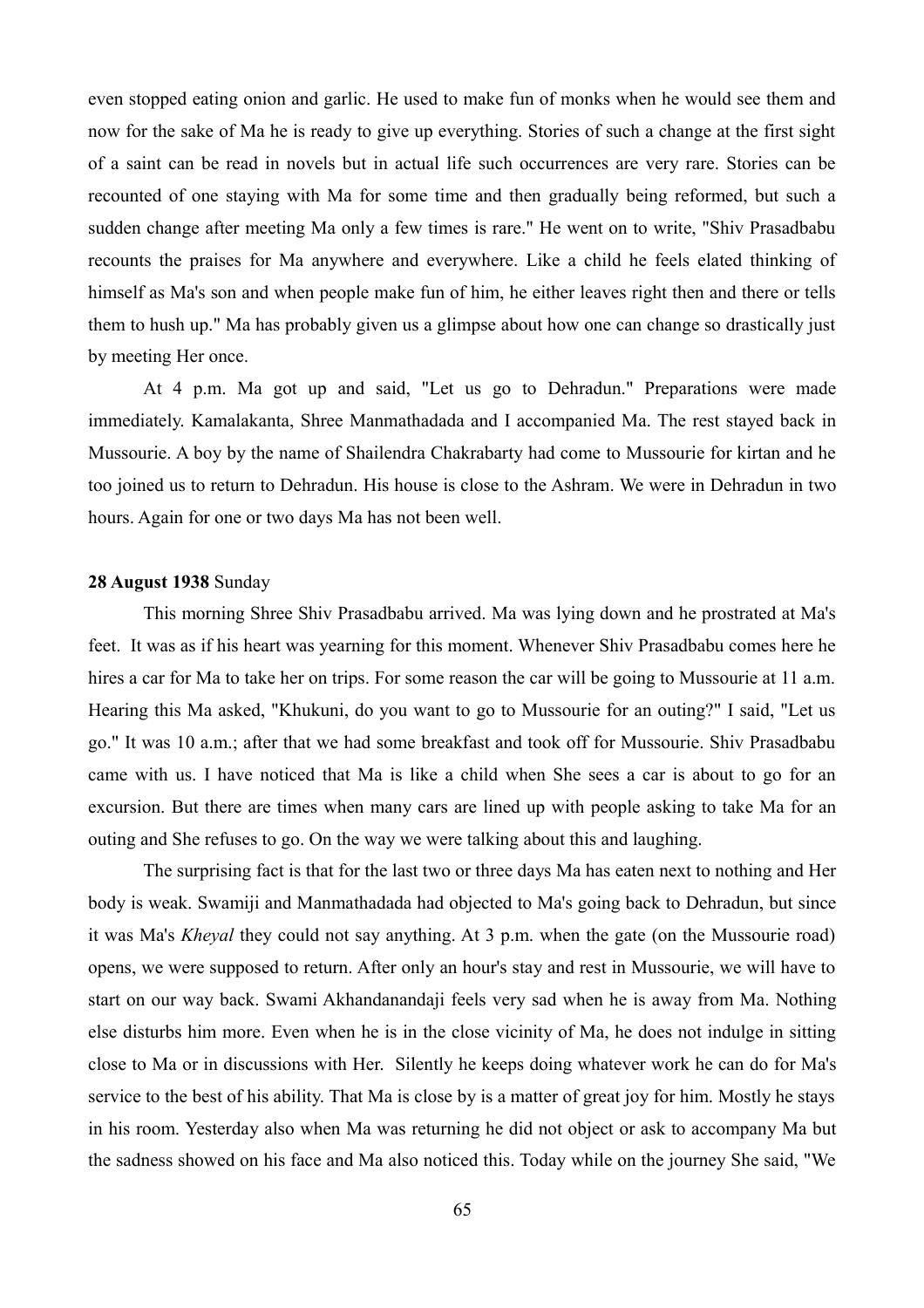will go and meet Baba." I cannot say if his sadness was the reason for Ma's visit to Mussourie for such a short time.

Once we got to Mussourie everyone there was surprised. After staying there for an hour Ma started back for Dehradun. We decided that we could be in Mussourie for a little more time and return at 6 p.m., when the gate opens. Ma said, "Let us leave at 3 p.m." When we returned many people were waiting to meet Ma. A few ladies from Saharanpur had come. They had fasted all day and came carrying plenty of food for Ma. Sarada, Lakshmi Rani, Hariram Joshi and others gradually came in. Then I understood why Ma had insisted on the timing of 3 p.m. It is not that She does this regularly but sometimes She does like this. At 11 p.m. Ma went off to bed. Shiv Prasadbabu stayed back today; he will leave tomorrow.

#### **29August 1938** Monday

Today Shiv Prasad Bhai invited Ma for a trip to Raipur. At 9 a.m. Manmathadada, Shiv Prasad Bhai and I set off for Raipur with Ma. Bishu Brahmachari is there and made all the arrangements. We cooked and had our meals there and came back to Kishenpur Ashram at 3 p.m. A few people came to meet Ma. Thus talking about various things the day passed. Discussions are under way about establishing a Mahila Ashram (Ashram for ladies). Shree Shiv Prasad Singh is willing to help us with this.

# **30 August 1938** Tuesday

Nothing noteworthy today. Ma is not well and there is no rest for Her as people are coming one after another .

This afternoon Ma was lying down with Her eyes closed and I was sitting beside Her. She began to speak with a gentle smile, "What a wonder, you see this gross body*[65](#page-65-0)* (showing Her body), you know how all gross material objects put together make one body? Do you know how it is? Putting together all that is unmanifested in the gross form, one whole subtle body<sup>[66](#page-65-1)</sup> is composed. Again, the causal body<sup>[67](#page-65-2)</sup> situated in existence. It is not that these are seen separately. It is as if everything were present in one interlaced whole. Again the super causal body<sup>[68](#page-65-3)</sup> beyond the causal, it is exactly what it is like. Moreover, there is in fact nothing like gross, subtle or causal. It cannot be said what is or what is not - that is all!" Saying this, laughing in great joy like a child, She clapped and seemed to have dismissed all this, throwing away everything to the four winds! Then again She

<span id="page-65-0"></span><sup>65</sup> Ma says, "*Sthula Sharira."* This is the Sanskrit term for gross body.

<span id="page-65-1"></span><sup>66</sup> Ma says, "*Sukshma Sharira."* This is the Sanskrit term for subtle body.

<span id="page-65-2"></span><sup>67</sup> *Karana Sharira* (also called *Linga Sharira*)

<span id="page-65-3"></span><sup>68</sup> *Mahakarana* in Sanskrit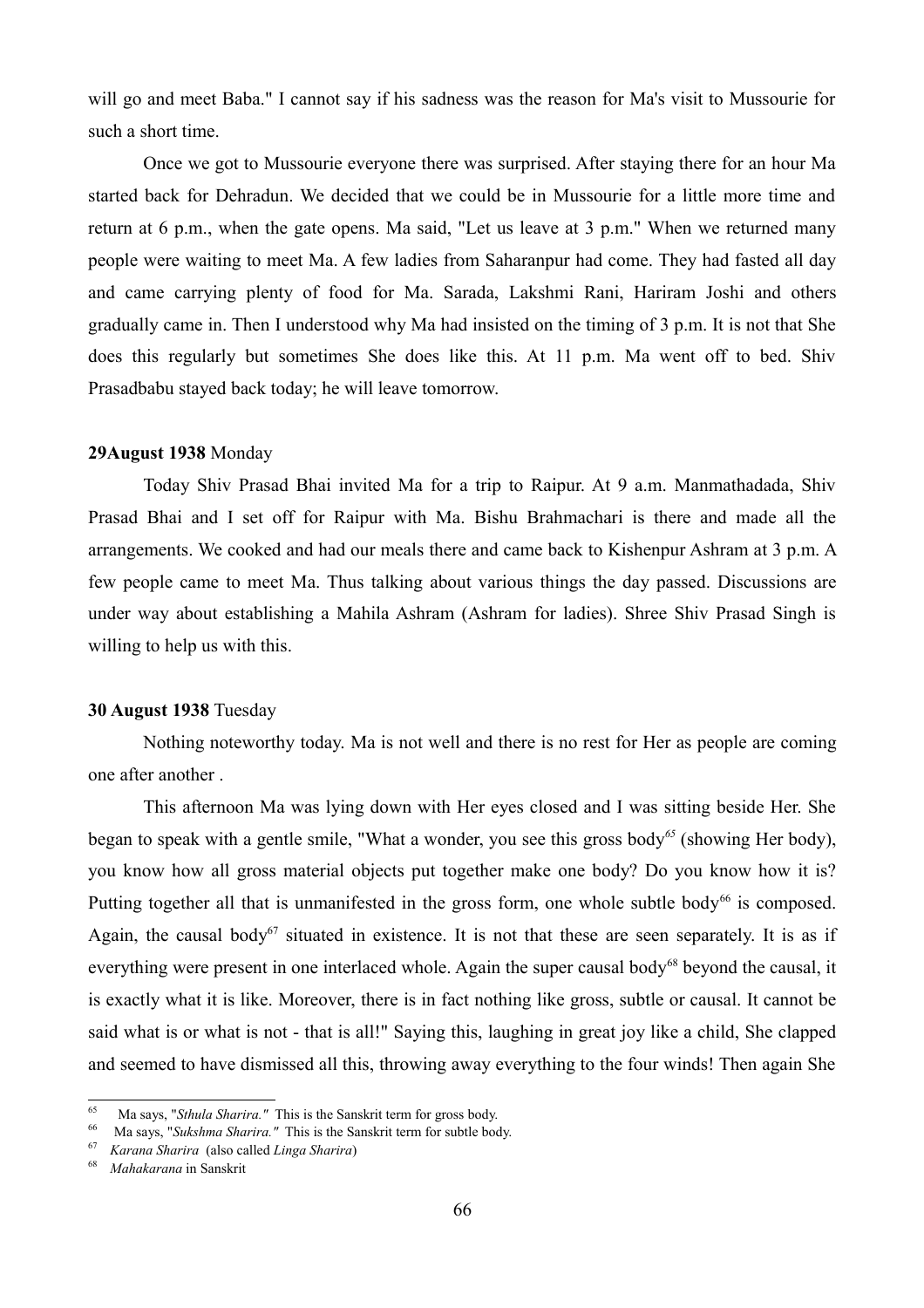said, "This *bhava* is nothing new, it was like that forever, the same *bhava*, but only now has it been told and expressed." Saying this She kept quiet.

Ma got up in the afternoon. I was sitting in Ma's room. Conversation was going on about various things. The topic about grace (*kripa*) and action (*karma*) came up and Ma was saying: "*Kripa*, that is to say – *kri* is *krita* meaning one's action (*karma*) and *pa*, means what one gets as the result of one's *karma*. That means: as you do, so you get<sup>[69](#page-66-0)</sup>. Again how does it manifest? You may not have done anything now for which you are getting the results at present, but you must have done actions in the past and those results are manifesting now, even though you are not doing anything to deserve such results now. You can look at this from another perspective: the One who is showing kindness (God) - my talks are all topsy-turvy! -- *kri*-*paro*, meaning: you can do so. The One who is merciful is creating the circumstances (*kri*) so that you get the results (*pa*). It is not that you are getting the results of your own actions. It is something like this: suppose a labourer comes to your house for work but his body is weak, so he is unable to do all of the work. Out of kindheartedness you give him some extra money. This is real *kripa*." [70](#page-66-1)

"Again, for example, you are in a car and it breaks down; the driver then gets out and is pushing the vehicle. You are also pushing along with him, so you are also helping to reach the destination. And then you pay him too." Saying so She started laughing and again said, "When a person receives grace by which he realizes the import of grace in full measure, at that point he realizes that just as a spark can burn all that even a person cannot possibly gather together, similarly grace is always showering infinitely and uninterruptedly - grace manifests to him in this form. Then he realizes that to whatever extent he may engage in *sadhan-bhajan* as prescribed by the world, that is not enough to give him the power to achieve so much.

"It is all through His mercy and grace and thus one begins to float in the ocean of mercy and grace. To realize this true experience of receiving mercy and grace is to realize how much progress one must make and what kind of *karma* (actions) one should perform for the import of grace to manifest." Saying this Ma became serious, and then said, "Wherever there is talk about giving and receiving, result and its cause and topics of a similar *bhava*, only there such discussions will come up. Now listen to this fact: *as there is nothing else but instruments devised by God, then how meaningful would it be to say that by karma alone one receives kripa? It is kripa and kripa alone, that is all. There are no questions of any cause there.*" [71](#page-66-2)

Seva (Sarada), Lakshmi, Kaushalya Ma, Hariram and many others have arrived. As soon as Seva arrives she shuts her eyes and sits down and then cannot easily open her eyes, getting into

<span id="page-66-0"></span><sup>&</sup>lt;sup>69</sup> "as you sow, so you reap"<br> $\frac{70}{70}$  "Kiill is the Sanglait useful

<span id="page-66-1"></span><sup>&</sup>quot;*Kri*" is the Sanskrit root for the verb "to do;" "*pa*" in Bengali means "get."

<span id="page-66-2"></span><sup>71</sup> That is why *kripa* is said to be "*ahaituki*"--- causeless.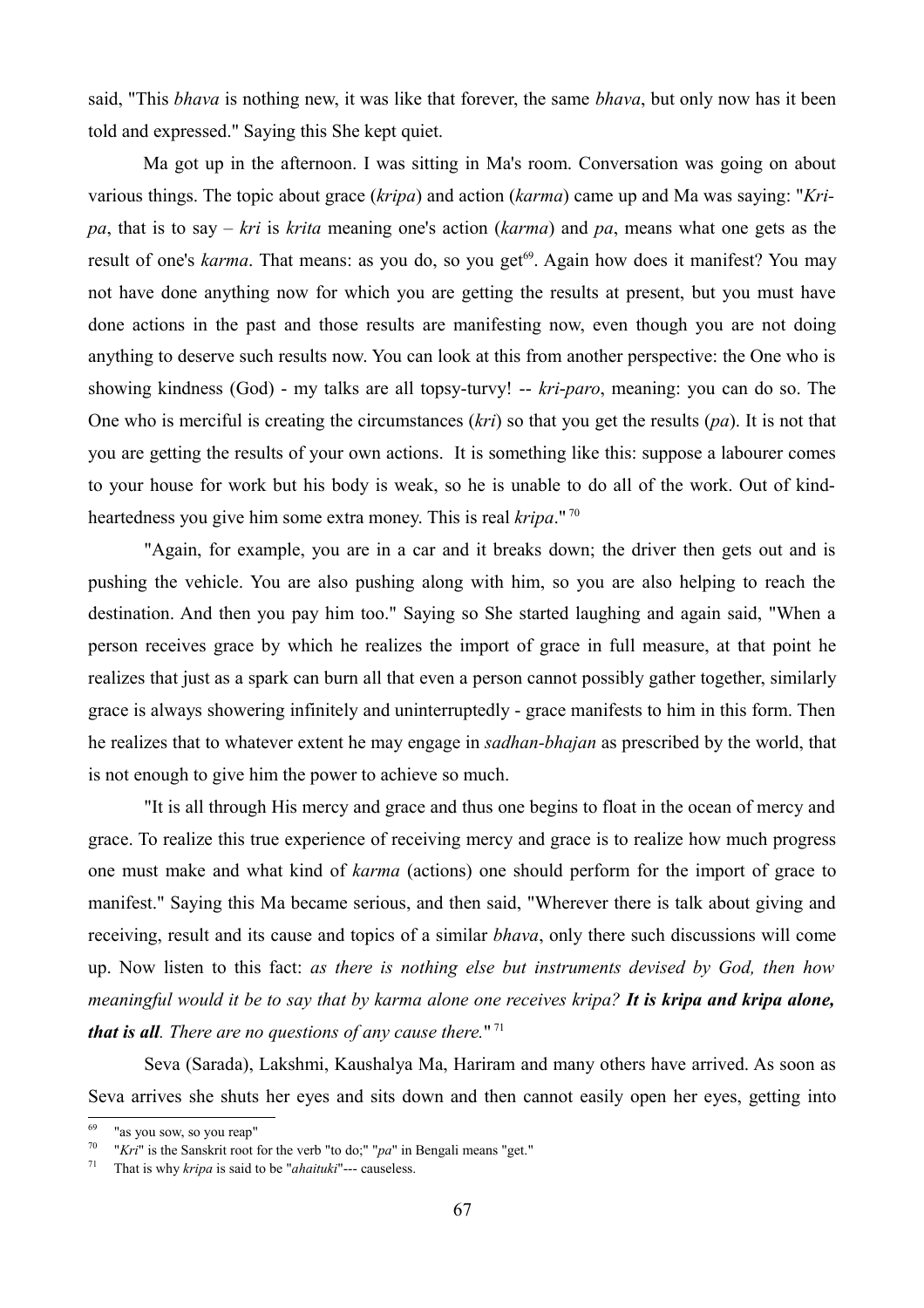some sort of a trance. Ma was talking to everyone on various subjects and Seva opened her eyes. Ma was saying, "Do not do anything secretive then there will be no secrets." I said, "What about *Ishta mantra*<sup>[72](#page-67-0)</sup>"? Ma said, "This one thing one should keep as a great secret. There should be no displacement or dissipation. If you plant a seed and do not cover it up the plant will not sprout, and every day if you dig out the seed to look at it, then there is no chance of its sprouting. With a lot of care plant the seed, nourish it with water and care, and you will see in due time it sprouts and starts growing steadily." Seva said, "Ma, if there is a strong wind then the plant will be harmed. What then is the remedy?" Ma said, "Then the small plant must be covered appropriately. Can you not see that to prevent a sapling from getting destroyed due to a hail storm it must be covered appropriately? Then it should be fenced to protect it from cows, goats etc. Thus if it is secure and protected, the same tree will grow up one day and be the protector of so many people."

Ma and I were sitting in the room and while talking, the topic about Ma's states of *bhava* in Autsahi came up (this has been mentioned before also). That day Her *bhava* was a spectacular one. Every hair on Her body and even each hair on Her head was standing on end, so much so that even the root of each hair swelled forming big pimples with blood oozing out. Her body looked blood red. She was on a verandah and began rolling like a serpent, in *bhava*. Her body stayed on the verandah while Her head touched the ground below and rested there. One can only imagine what length the body had assumed. It was really a stunning spectacle.

The topic then came up about something that happened in the village of Dhankora (in Dhaka) in late Dineshbabu's house. Kirtan had started upon Ma's wish. She got into a profound trance-like state during kirtan. While in that *bhava*, She said, "You all should do kirtan in this house at least once a week." From that time on they have arranged for kirtan to be done every week in that house and for the last ten or twelve years they have been keeping this tradition.

Then we discussed the time when Ma was in Shahbag (Dhaka) and when once She had gone to the Siddheshwari temple. One person came and trying to test Ma or with some other intention approached Her and said, "Can you tell me why I have come here? I myself will not tell You anything because You can read one's mind. Let me see if You can do that." Ma smiled and said, "I am not replying from these lips; you try and understand." The man returned to his house to find that the prayer with which he had gone to Ma had been fulfilled, so the next day he went to Ma, weeping and asking for forgiveness and paid his obeisance.

We kept on discussing various things until it was night-time. Ma's health has deteriorated further. She has a cough and cold and an ache in Her stomach but most of the time She does not

<span id="page-67-0"></span>The mantra received from one's Guru for the invocation of the chosen deity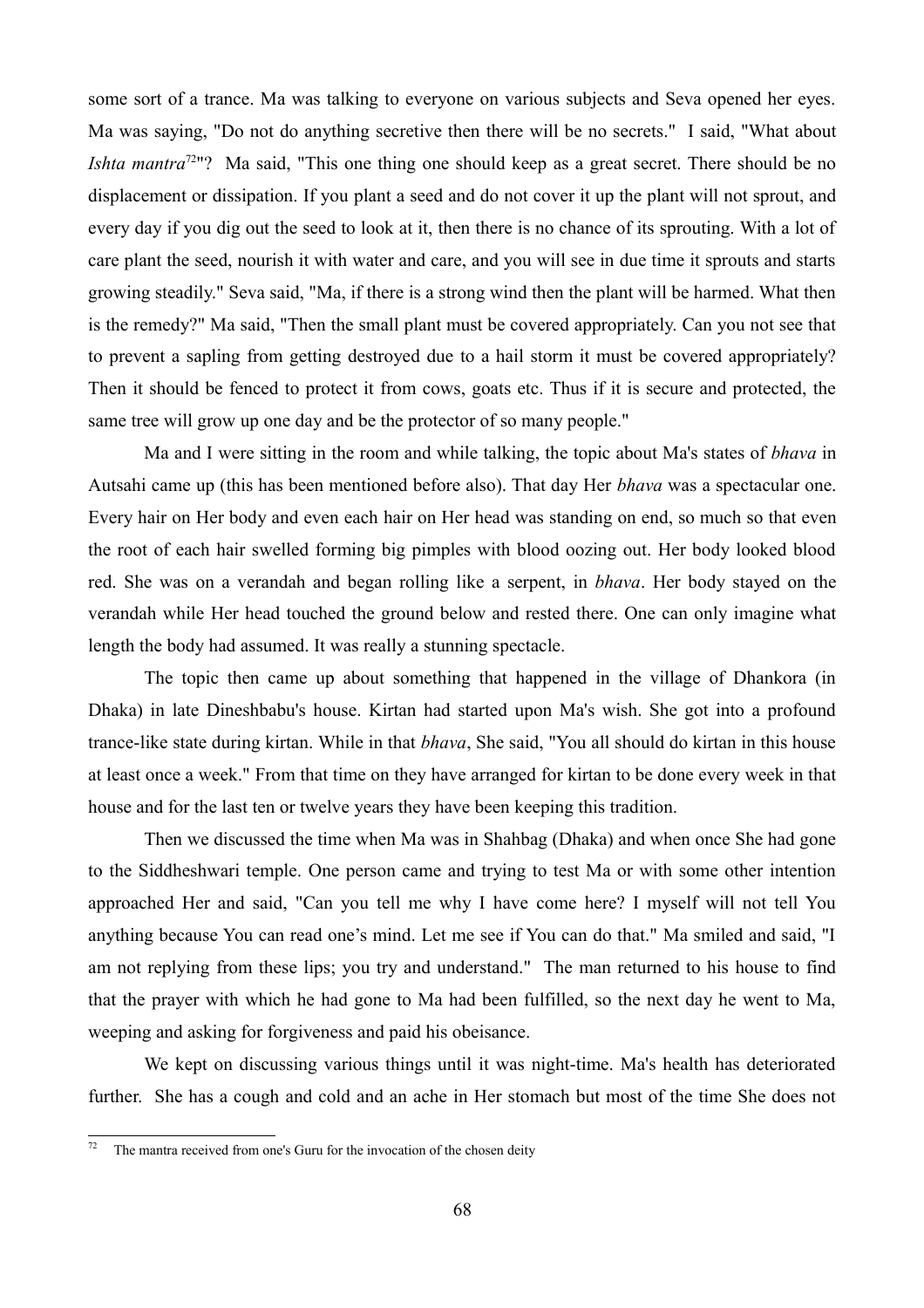take any note of it. She says, "The problem is that all of you keep asking, that is why I say this and that happened and you say it is a disease. But I do not feel uncomfortable. *I am always as I am*." I said, "That is why the diseases do not get cured."

## **31 August 1938** Wednesday

At nine this morning Ma said, "Khukuni, at 11 o'clock, as soon as the road opens let us go to Mussourie." And that is what happened. We somehow managed to eat something and then started for Mussourie. Manmathadada stayed on at Kishenpur Ashram while Ma, Kamalakanta, Shailen and I went on to Mussourie. It took us about an hour and a half to get there.

## **1 September 1938** Thursday

Nothing noteworthy today. Ma's health is quite bad: She has a cough, cold and stomach ache due to indigestion. She eats practically nothing.

#### **2 September 1938** Friday

When Abhay was here Ma had said, "I can see that somebody will stumble and fall." Abhay came to me and said, "Didi, Ma says someone will stumble and fall." A few days passed and everyone forgot what Ma had said. Yesterday I stumbled and fell. Due to the fall I had cuts all over my body. I went to tell Ma. She laughed and said, "Finally, after so many days the fall has happened." Then I recalled what Ma had said a few days back.

Once we were talking about many things and She said, "Look, if you plant a seed and take care of it, finally a tree sprouts from it as if a Yogi is sitting upright. The calm and composed Yogi goes on doing *tapasya* and then what happens is that flowers bloom and fruits form and again from those fruits *lakhs* of seeds are formed. These seeds will again sprout to give trees, flowers and fruits. So what is in the beginning is the same in the end. So I say, initially one is *'be-danta*' (without teeth) and also finally one is '*bedanta*' (in old age) but the whole trouble is with the set of teeth in the intervening period. What is there other than the One?" Saying this She started laughing and said again, "As regards what I said about the initial and latter stages, there is nothing like 'before' and 'after'. *What you see in the intervening stage is the play of illusion; actually it is all One*. [73](#page-68-0)"

Ma and I were sitting in a room and this came up, "What we generally say  $\sim$  'if He makes me do it only then can I do it; 'He' knows, etc.'" to which Ma then said, "First of all try to find out who He is, what relation do you have with Him, His whereabouts and only then can you say

<span id="page-68-0"></span><sup>73</sup> An instance of punning: *be*-*danta* (toothless) and Vedanta, the philosophical doctrine which proclaims that all is One and that duality is an illusion.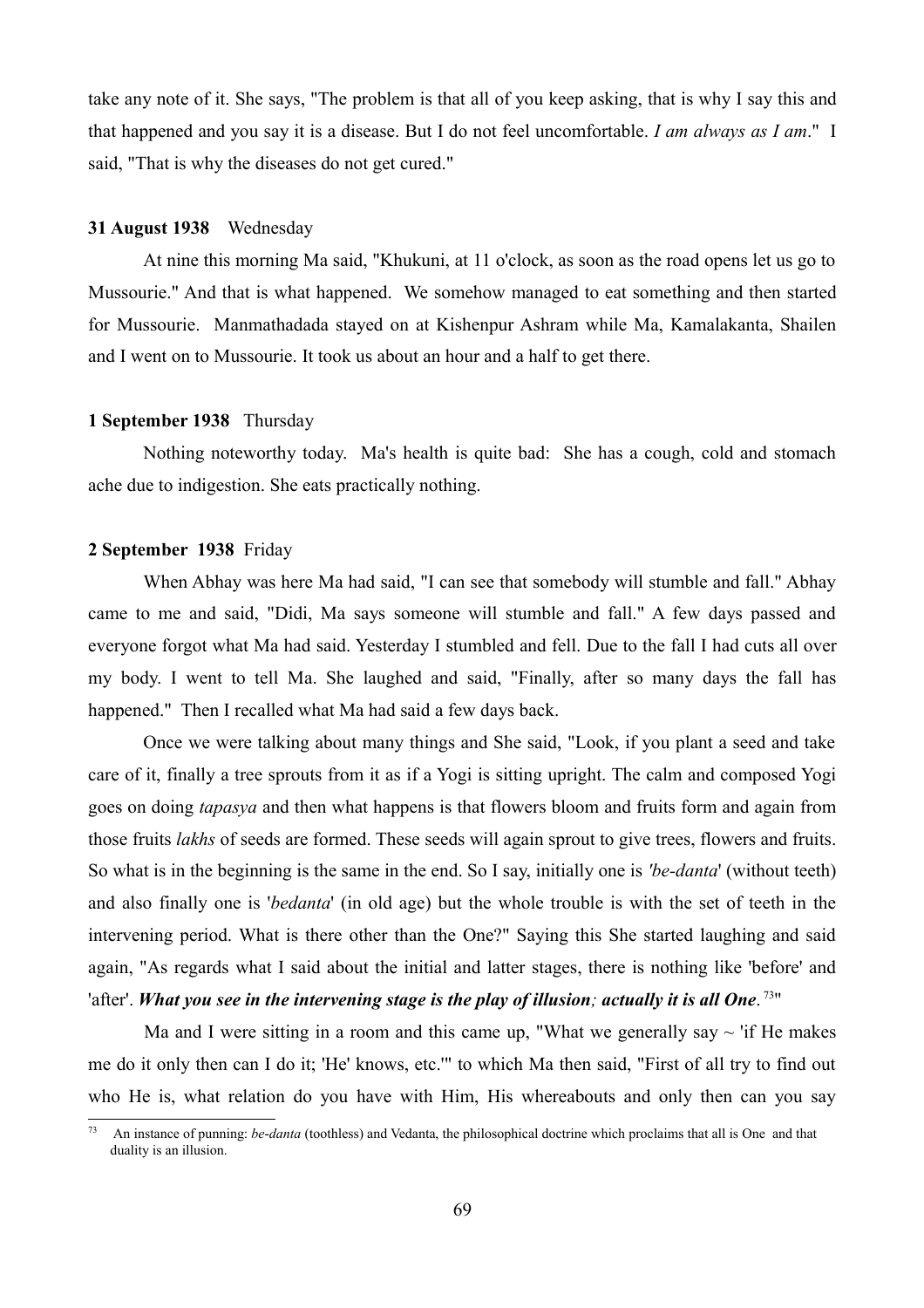'whatever He is making me do I am doing .' Now you do not know 'Him'. However, by referring to 'Him' repeatedly the inclination to keep asking and enquiring about 'Him' may be aroused."

Ma has an illness. She has a stomach ache, cough and cold among other things. We keep pleading with Her, "Ma, why are You living with all these? You can just wish them away." Ma laughed and said, "Everything is my doll and I cannot help but play with my dolls. I keep on playing with one or more dolls. Sometimes I play with you all and similarly as you see now, I am playing with three or four dolls (cough, cold, palpitations, aches, etc.) and sometimes the body becomes 'quiet' and then the play is on with the 'quiet doll' and when there is speech, the play is on with the 'speech doll'. Thus the play is going on with some doll or the other as the requirement arises." Saying this She started clapping playfully and laughing like a child and said, "From your perspective, as long as you can see this body, the play is on." Many a time Ma has absolutely no connection with the godly, worldly or spiritual dimensions and seems to be in absolute peace as if this were also a play. Ma says, "Call it play or whatever else, it is with one's own Self. You know how it actually is? Just as you move a toe or a finger or are clapping and laughing, is it not true that you perceive the body and that is why you can perceive all these plays?" She further added, "The act of playing and the act of seeing are of the same One. Again, you see, there is no such thing as playing or seeing."

At dusk many people came, among them were Punjabi ladies, some of them who had seen Ma before. They were saying, "Ma, we do not feel like leaving Your company." One lady said, "Didi, the moment I leave home to come and meet Ma, I get very anxious, wondering how soon shall I be able to reach Ma and submit myself at Her feet."

Talking about various things Ma brought up the topic of Nirmalbabu's demise. She said to me, "All these Punjabi ladies were there at that time." She began speaking in Hindi.

"See, how splendid. When Nirmalbabu was in Haridwar he wrote to me while I was in Mussourie, 'Ma, please permit me, I want to come to You.' I dictated to Jyotish to write back to him, 'When the time comes we shall meet.' When Nirmalbabu received the letter, he left Haridwar and came to Mussourie. When he reached the entrance of the house, he saw Me from the road and said, 'Ma, I have arrived, is it my time to come?' I said, 'Yes, the time has come.' We were staying at Sanatan Dharmashala and since there were no rooms available for them they moved to the Gurdwara of the Punjabis. He used to visit us every day and ate most of his meals at night there. One day I was playfully making jokes about Taru's Gopal and then Babaji (Nirmalbabu) among other things said, 'My house, property – all things -- belong to Gopal. I have nothing of my own.' He was quite an introvert and with great difficulty some things would come out of his lips. One day he had a wish. He said, 'Everyone cooks for Ma; I will also prepare *paratha* and vegetable curry for Ma today.'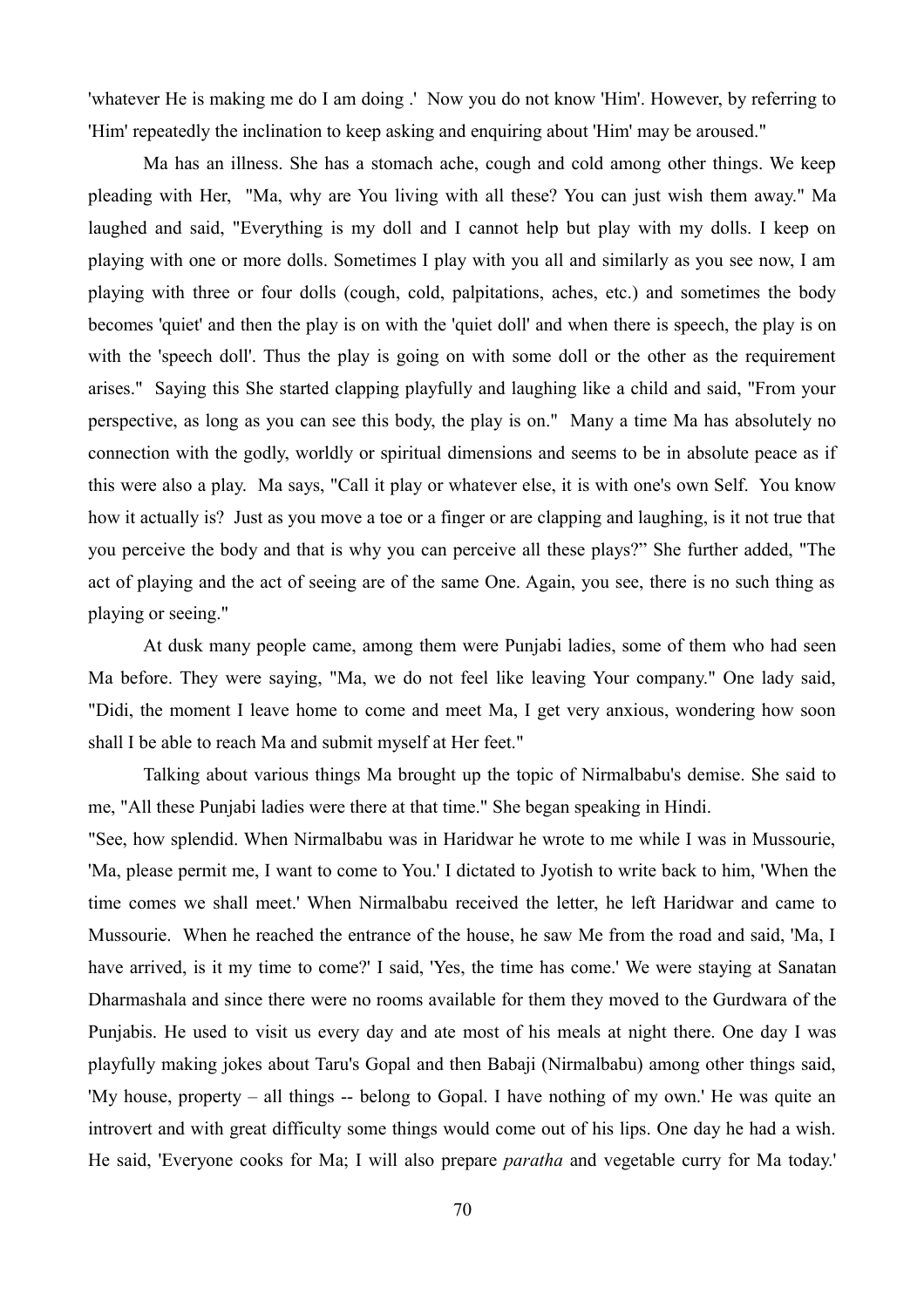This he did. One day he came back from an outing and I saw his face was reddened with a darkish hue. I asked him, 'Are you unwell?' He said, 'No, Ma, today I have just walked about 12 miles.' Then he went to the toilet; it was raining, and when he came back he said, 'I have an ache in my stomach.' He had a history of pains from colic. He was asked to lie down. After some time passed, he wanted to go to the Gurdwara. He was told that a *dandi* would be arranged for him and when he heard this he said, 'Why Ma? I still have the strength to lift a few people and keep on moving.' Then all of them left. I heard that he had a fever, then his wife came and strongly pleaded with me, 'Ma, come and see him, at least once. It is a Gurdwara dharmashala and there is nothing objectionable about Your going there'[74](#page-70-0). But somehow I did not have the *Kheyal* and said, 'No, I do not have the *Kheyal* to go.' She left feeling sad. Most of the time they used to stay close to me, so everyone was asking me to go and see him, but I just did not have the *Kheyal* at all. Nirmalbabu's wife told him, 'I pleaded with Ma to come and see you at least once, but She just will not come.' Nirmalbabu replied, 'Why do you worry? Ma will come at the right time.' The next day I went for a walk with a Punjabi girl. On returning, while on the doorsteps of the dharmashala it occurred to me that if someone said it *even once*, then I would go and see Nirmalbabu. After visiting Nirmalbabu, Bholanath returned and said to me, 'Come along at least once and see him in this serious condition.' On hearing his words I at once set out. On the way I asked Bholanath, 'What are the doctors saying?' He said, 'Doctors say that as of right now it is not that serious and nothing will happen in the next few days.' But as soon as he fell ill, I had told Jyotish that all arrangements must be made for his proper treatment. So today I said that so as to not have any regret later on, they should bring in the civil surgeon to treat him. This was arranged accordingly.

"When we got there Nirmalbabu touched my feet with his hands as he lay on his bed. Then he said a word or two. Some sacred words also were pronounced in his utterances. Meanwhile, the civil surgeon came. The place was crowded and seeing him in his last stage, Bholanath became worried thinking that by seeing such things this body might react." Then Ma looked at me and said, "You all have seen how Bholanath was always worried that nobody knew in what way this body would react. There would be no weeping and so forth, but he knew it would not take but a moment for Me to leave the body. So getting scared, holding My hand and tugging on it, he said, 'Let us go.' I stood up in a stable manner and looked at the patient to see that his glance was turned upward and as I do not do anything of My own will, at that time my hand touched his *Brahmatalu[75](#page-70-1)*and then we left the room. His *prana* (vital breath) left his body at that very moment. It seems the civil surgeon

<span id="page-70-0"></span>Ma usually did not enter buildings or rooms of householders

<span id="page-70-1"></span><sup>75</sup> cerebral cortex (crown of the head)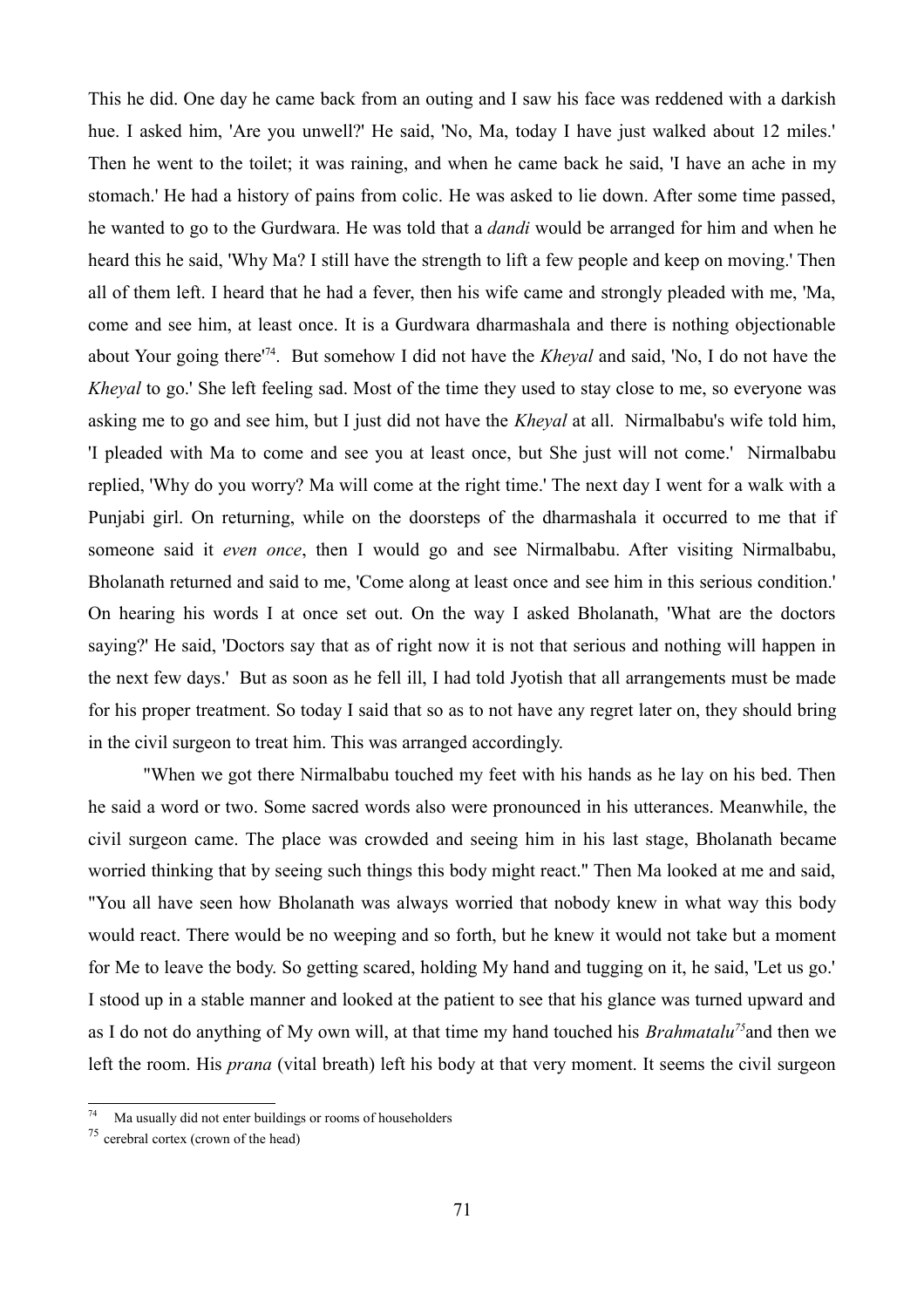had given him an injection in the condition he was in. Nirmalbabu had always insisted, 'When the moment of my last breath comes near, not even at that time should anyone give me any injection.' But at that time no one remembered his wish." She further said, "Look, many people say, 'Ma, in my last moments please be with me.' Nirmalbabu being an introvert, also expressed this wish outwardly joking, but from within he desired the same thing. He used to say, 'Ma, please be present in my last moments.' No one could understand what he meant and thought he was joking. But it was his own heart's yearning which nobody could understand. I also do not do anything by My will; whatever has to happen, always happens."

After some more conversation, gradually everyone left. At around 10 p.m. Ma went to bed.

#### **3 September 1938** Saturday

Ma got up at 8 a.m. She was served rice and vegetable soup. After the meal I was talking to Ma and during the conversation I said, "Ma, in Ramna Ashram, where Jyotishdada installed Your foot prints on the platform at the place of the *Samadhi (*grave, tomb)...." Listening to this She immediately said, "On the platform of a *samadhi*? From whom did you hear this?" I said, "I keep hearing from many people that it is a *samadhi*. I do not remember from whom I heard this." Ma did not say anything. It is true that in spite of asking about this so many times, I have not come to know anything about it till today. As to whose *samadhi* it is exactly or whether it is a *samadhi* or not, I have not been able to elicit a reply from Ma till now.

Again the question came up about Ma having previously used the floor as a plate to eat Her food. Later on, when we fed Her we would clean a small portion of the floor for some days, but before that time when Ma ate with Her own hands, for some time She ate Her food off the floor, using it as a plate. In those days She never even cleaned the floor, no matter if it was a mud floor or a plastered floor. Many times it was laden with dust from people's feet and strands of hair and all sorts of twigs and sticks would be strewn around. And whatever little rice and other food particles She would eat, everything She would place on the floor. So it was in just this way that many days passed. The dirt, dust, strands of hair and all She took in with Her food. Her *bhava* was such that She was not even capable of cleaning the floor off of which She ate.

On page 183 of Volume One (Gurupriya Didi's Diaries, original in Bengali) it has been written that Ma used to say, "A few cubits above me in space I saw two *mahapurushas [76](#page-71-0)* sitting, one was the Guru and the other the disciple; the disciple was standing." Referring to this, Ma said, "The *mahapurusha* was sitting and the other, his disciple, was standing."

On page 175 of the same Volume it was written, "After Her meals, Ma went down to the

<span id="page-71-0"></span>a saintly person, an elevated soul These page nos. probably refer to the first edition of the original Volumes.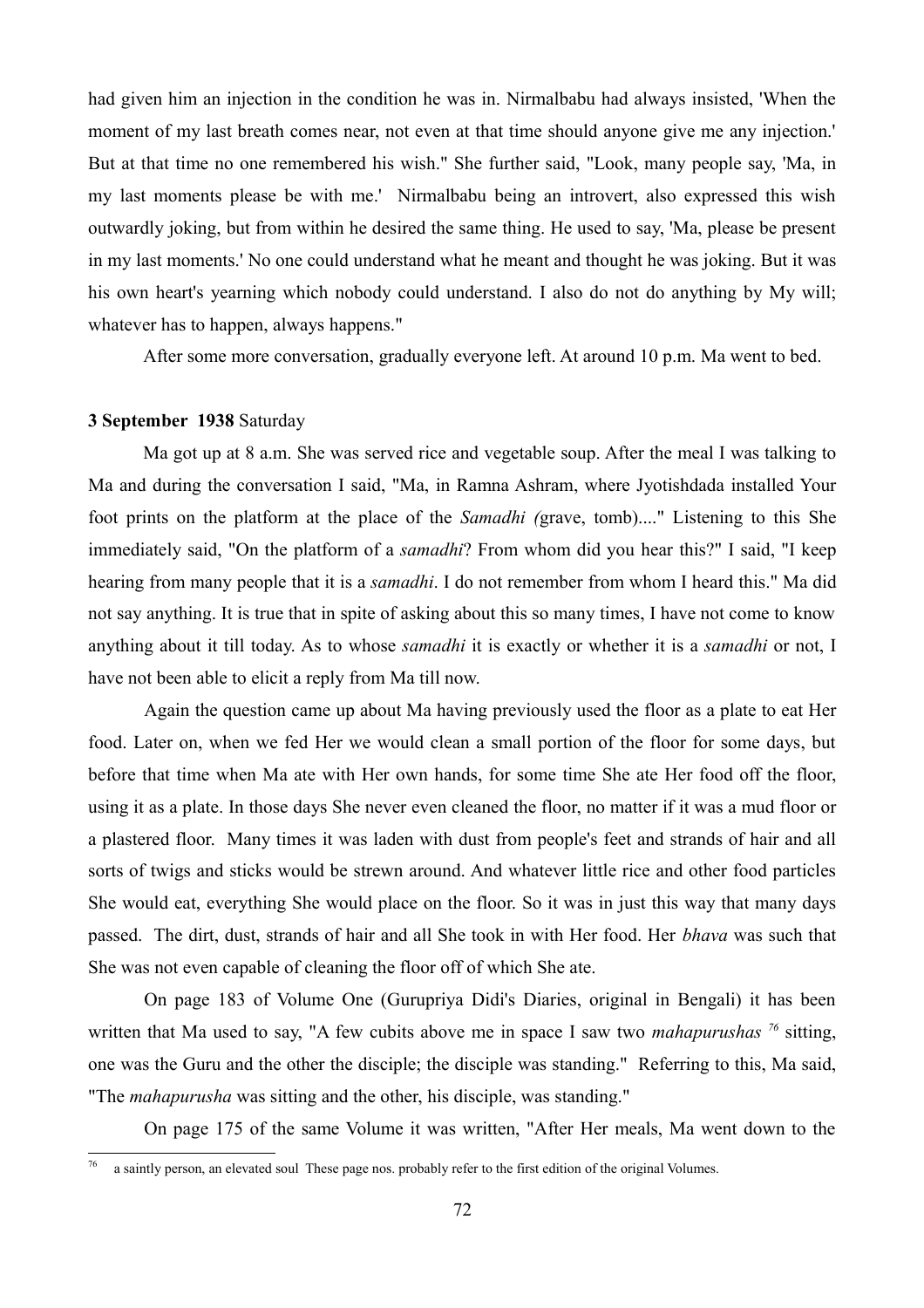bottom of the hill to visit Jyotishdada's home." On discussing this with Ma She said, "It was not like that. After visiting '*Ashtabhuja*' and other places nearby I went down the hill to Jyotish's residence. Before going I said, 'Today I will have *khichuri*.' Before eating I had gone to Jyotish's place. A snake bit me on my right foot and Jyotish applied medicine to the left foot."

Here again I would like to mention that on page 188 of Volume One there has been a great error in one story. It was, "While climbing the *Kamakhya* hill at first Ma climbed very fast but after going some distance, She could not climb any more due to breathing problems. We somehow carried Her to the top."

This narration is completely wrong. The incident occurred as follows: Ma was climbing at a fast pace, and suddenly with a change in Her breathing, She gave up Her bodily movements; Her body became limp and assumed a terrifying change of *bhava*. Another important fact is that we who were with Her were also completely out of breath --- to the extent that it was becoming impossible to climb any more. The second we saw the change in Ma's *bhava* we got so engrossed in attending to Her that we did not know where and how our extreme fatigue disappeared. We were able to easily carry Ma's body for the rest of the way. Who can say if Ma's change of *bhava* had been for the removal of our fatigue?

Another incident: on page 198 there is mention of Durga Puja in our house at Tikatuli. In the context of that puja, the ritual of a sacrifice has been mentioned. Today the topic came up during our conversation. While talking to Ma I recollected an incident which has not been written about, but it is very pleasing. It was like this: when the ritual of sacrificing the goat met with obstacles, considering this to be a bad omen, the ladies of the house became worried. At that moment Ma said to Nandu, "Get some fresh unripe coconuts now, immediately." They were brought in. Then Ma said, "Let one of these unripe coconuts be sacrificed now and with the water left on the top side of the coconut the rituals of offering the blood of the goat will be performed." Shree Suren Mukhopadhyay carried out the coconut sacrifice ritual. The surprising thing was that the coconut split into two, with the halves falling over on either side. The bottom portion just rolled off. The top portion lay with its hollow side up and as a result some water was retained in that half. With that left over water the rituals associated with the sacrifice were carried out. After all this the fear among the ladies gradually vanished. All matters resumed with fun and gaiety as before. Thus we keep witnessing such diverse plays of Ma's *bhava*! Maybe it was Ma's desire that She would remove any related misgivings in our minds and that is why She had this *Kheyal* for the green coconut. There are times when if She has a *Kheyal* for something, She continues with the activities at hand in spite of all hindrances and simultaneously shows the way for overcoming obstacles.

One who is creating is also destroying. That is why Ma says, *"One who knows the way to*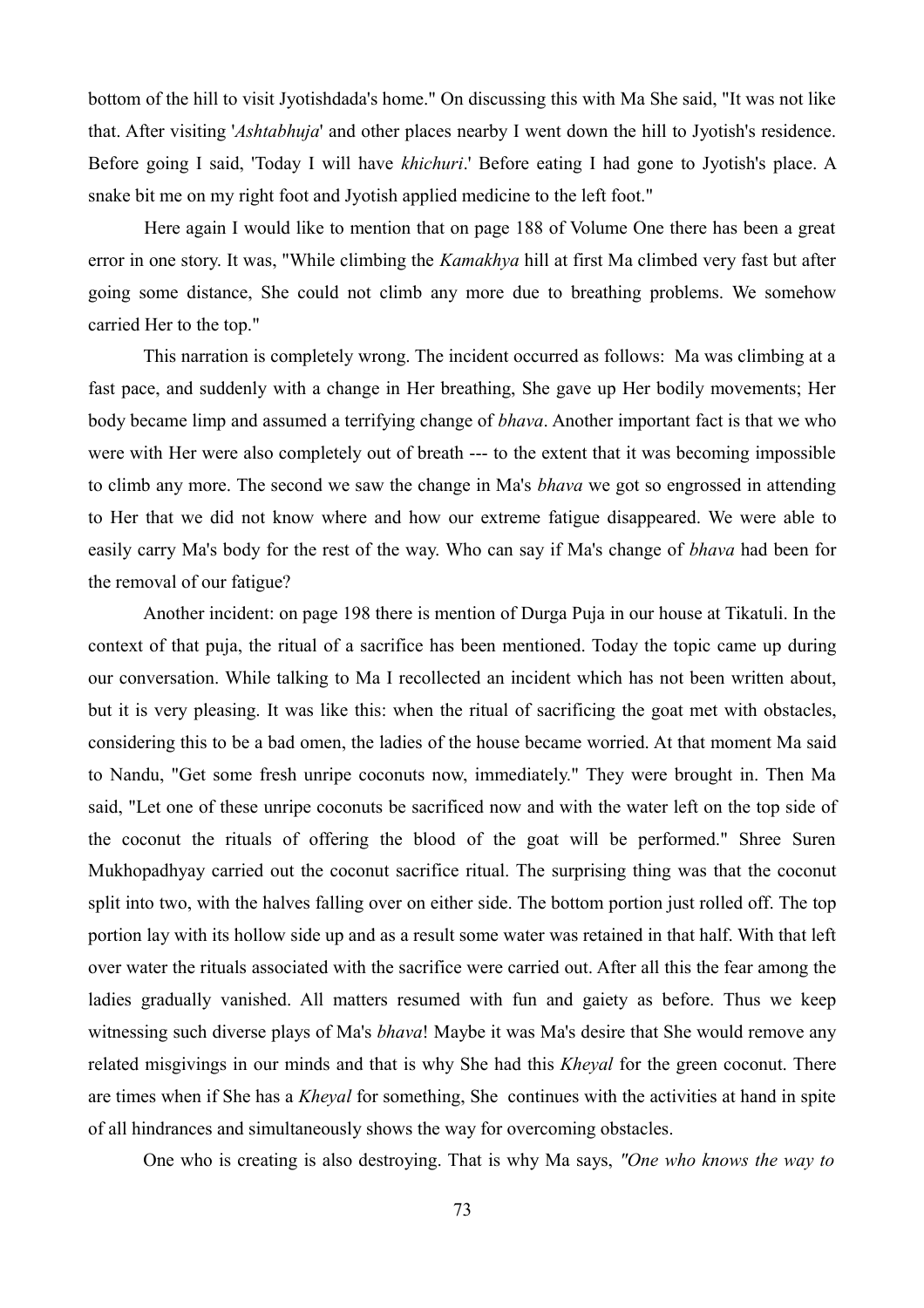*rescue can also play the game of drowning."* 

In the evening Swamiji took Ma for a short outing. When they returned people began gathering in small groups. This morning something took place. At 8 o'clock, after preparing Ma's meal, I was calling out to Her. She was lying covered in a blanket. After a while She got up and sat down but would not move to go to freshen up. This continued and then after 9, Shashanka Brahmachari came in from Dehradun and got some jute plant leaves (tender jute plant leaves are used as a vegetable). Someone had sent those to Ma. Ma laughed out loud and said, "See, you wanted to feed me at 8, but then how could you have fed me these jute plant leaves sent for Me?" We understood that Ma was waiting all along to fulfil the desire of some devotee. There is more to the story of the jute plant leaves. Some time back while we were strolling on the streets of Mussourie, Ma said to me, "Can you get some jute plant leaves?" but there was no chance of finding them there, so we laughed it off. Then again in the meantime we happened to go to Dehradun a few days ago and the day we got back, there was one gentleman (Shree Yatish Chandra, Ma calls him "Karmayogi") who, while talking in the Ashram, mentioned that he had planted some jute plants in his garden. When Shree Manmathababu heard this, he said, "Send some for Ma!" Then Ma laughed and said to me, "Khukuni, was I not talking of jute plant leaves just the other day?" Then I remembered the conversation.

This evening there was another story about the jute plant leaves. One lady came and said, "Ma, Swamiji's (one Swamiji stays here and he has met Ma a few times) devotee has come here from Calcutta and he has lemons, *chalta[77](#page-73-0)* and other such things. Swamiji said, 'Tell Ma whatever She will eat out of these things will be sent to Her.'" Listening to this Ma said, "Whatever Baba sends for his daughter I shall eat, but before that do one thing, send some jute plant leaves for Baba." So, jute plant leaves were sent. On receiving them, Swamiji was delighted and said, "For the past few days I have been asking if jute plant leaves were available here." Immediately he sent lemons, *chalta* and other items for Ma through one of his helpers. While returning the lady told Swamiji, "Baba, you were talking about jute plant leaves and it seems that, knowing your mind, Ma has sent these to you."

Also today everyone left after the evening kirtan and prayers.

## **4 September 1938** Sunday

This morning kirtan started before Ma got up. It was decided that kirtan would continue from 6 to 10 a.m. It continued till about midday. Then everyone sat around with Ma. Now people often garland Ma and offer flowers at Her feet. We were talking about this and how nowadays Ma

<span id="page-73-0"></span>a sour vegetable used for making chutney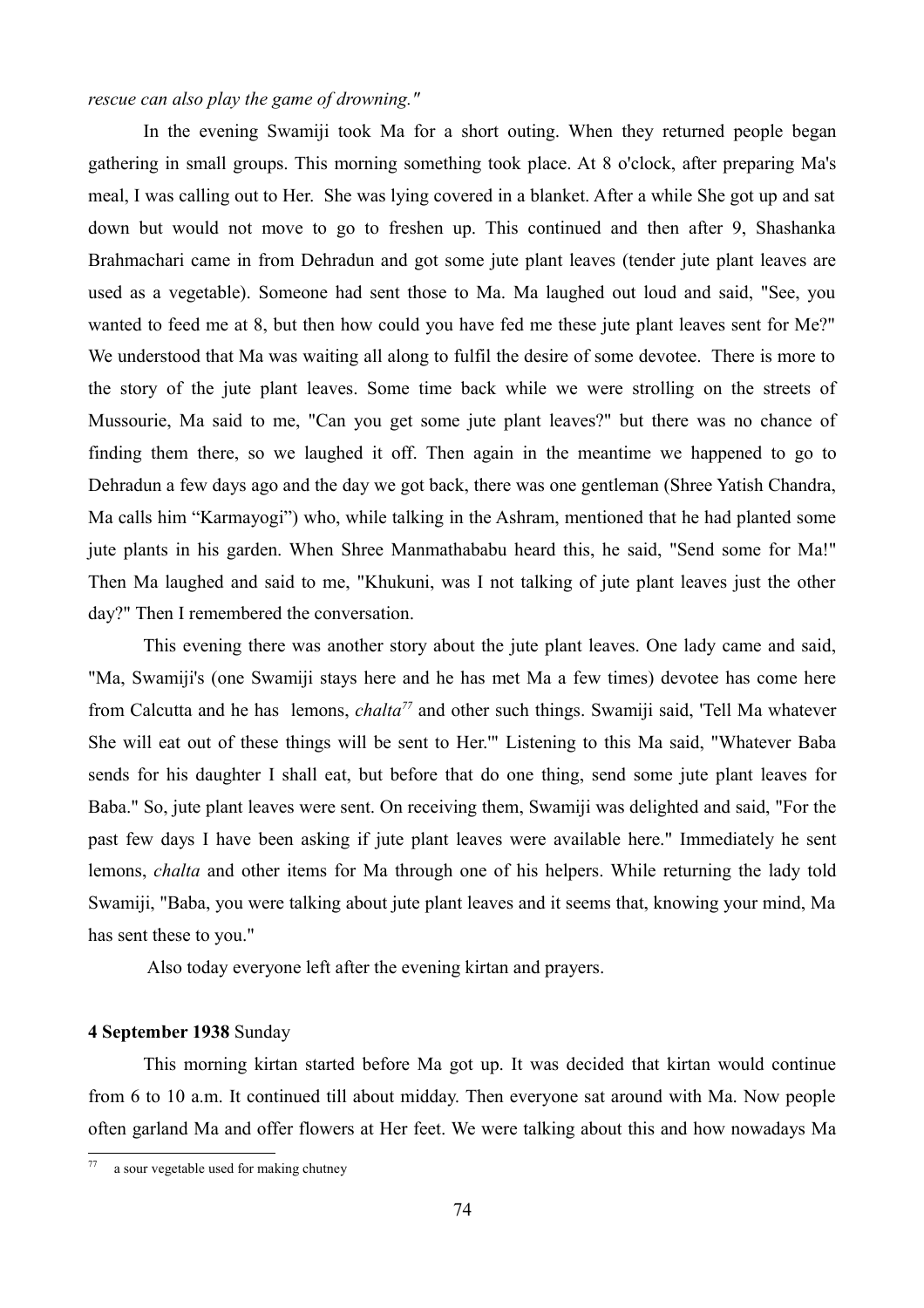does not say anything to such offerings. But initially, let alone garlanding Her, even if someone offered flowers and *bilva* leaves*[78](#page-74-0)* to Her body, She would become limp and drop to the floor. There would be an alarming change in Her *bhava*. As if She were a statue, She would keep lying in that condition. During festivals when Bholanath used to do Ma's puja, Her body was covered with water, flowers, *bilva* leaves and so on, and under this heap of offerings, She would be lying like a stone statue, quiet and motionless. Hours would pass like this. Then we used to literally carry Her, give Her a change of clothes and put Her to bed. Before that She would not let anyone offer even a flower to Her. She would say, "These things are not to be offered to a human being; give them to God." Subsequently She would not resist the offering of flowers, *bilva* leaves, etc, but on receiving these offerings on Her body, She went into a trance-like state. It would take us some time to get Her back to normal.

During a discussion Ma said, "Why do people converse and deliberate on pious topics? They do *alochana* (discussion) in order to become *a-lochana* (viewless). While there is *drishti* (sight, glance, view) there is *srishti* (creation)<sup>[79](#page-74-1)</sup>."

She said another thing, "The responsibility of opening the door of the underground shrine of your Kali was with Yogesh Bandyopadhyay. From that time the account of the donations was with him; now the ritual of opening and closing the door has been stopped, but just as before the accounts are with Yogeshbabu. In his absence it can be with his son or the sons of Surenbabu (Banerjee)."

Other than this there is nothing more to note today.

## **5 September 1938** Monday

Ma got up this morning but She did not have rice or *roti (chapati)*. For a few days She is being given milk and sago or boiled vegetables. Today also She had the same. At midday I read out a few letters to Her. She replied in a few words as required. Then She said, "Let us go for an outing and then we shall come back and take a rest." We went to visit"Camel Back" in rickshaws. Babydidi had not yet seen that place. We left around 1:30 p.m. and immediately it began to pour down. Somehow we managed to leave. We returned at around 4 p.m. and Ma lay down for a rest. She got up before dusk. As usual there was kirtan at that time. At 10 p.m. the lights of Ma's room were turned off. Babydidi and I slept in Ma's room on our blankets.

<span id="page-74-0"></span><sup>&</sup>lt;sup>78</sup> wood apple leaves, offered in puja to Shiva and Devi and also to some other deities.<br><sup>79</sup> The turn dright: gright: potent to a femous destrine of the Vedente philosophy urbight

<span id="page-74-1"></span><sup>79</sup> The twin *drishti-srishti* refers to a famous doctrine of the Vedanta philosophy which holds that illusory perception projected by *Maya* is the cause behind the creation of the phenomenon thus perceived.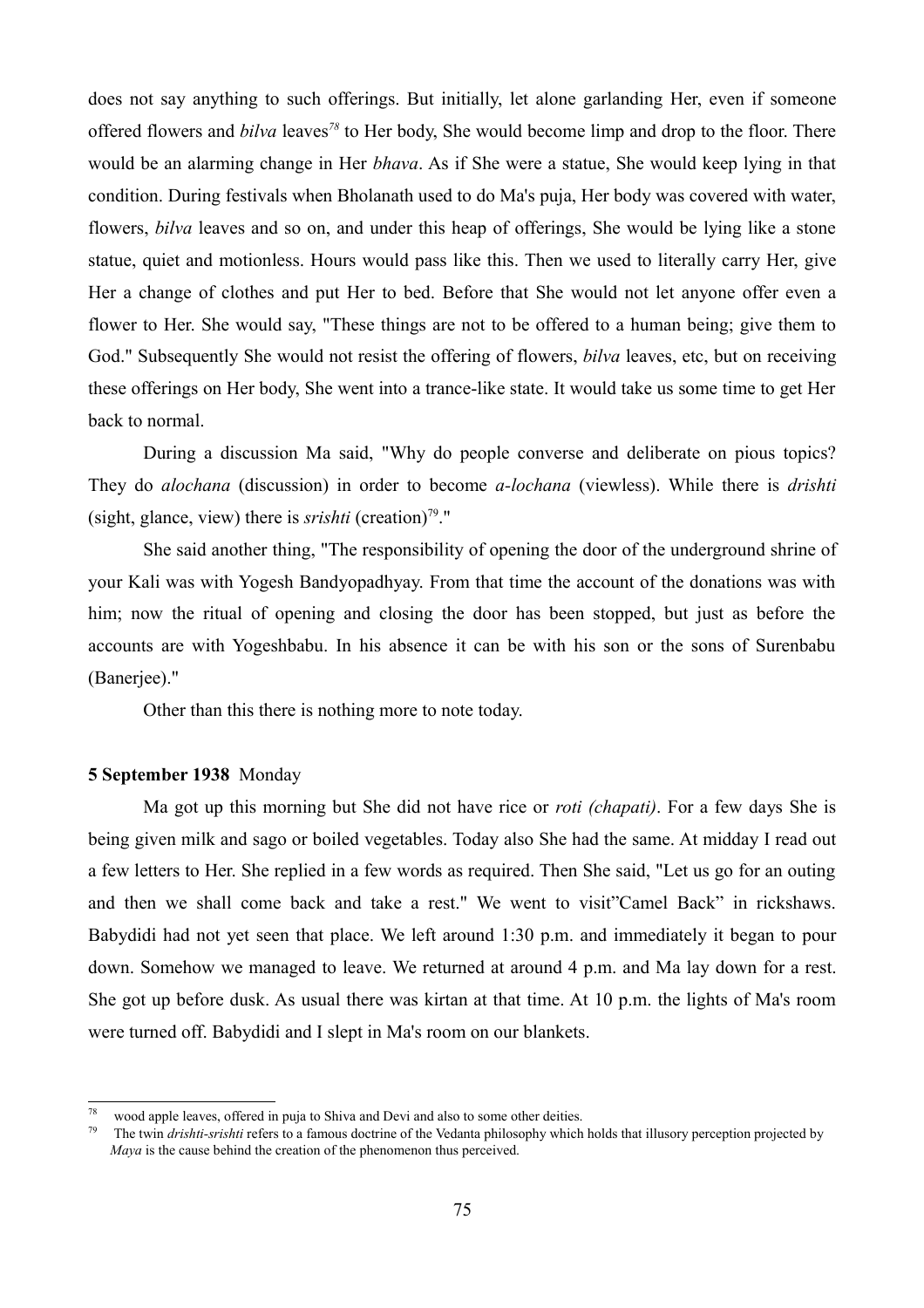#### **6 September 1938** Tuesday

As She has been doing each day, Ma got up in the afternoon and sat down. Many people desiring Her *darshan* have come. An engineer from Lucknow (he belongs to U.P.) with his wife has arrived after hearing about Ma from Maharatan and Shiv Prasad at Allahabad and having looked for Her at many places. A Sardarji from the Sikh community has come for an audience with Ma. Many more men and women, Bengalis and Punjabis, have come. The Sardarji of the Sikh community said, "Ma, we have come to You and have been in pious company, why should we be beggars now?" In reply Ma said, "If you can truly have His company then no such question remains. But do you actually avail yourself of pious company?" The engineer said, "Then do You mean to say nothing is obtained?" Ma said, "I would not say nothing is obtained. Suppose there is blazing sun, if you go and stand in the shade of a tree, the tree by its very nature will give shade, so you are sure to receive its shade. As long as you stand under it, the influence of the tree will act upon you. There is no doubt about it. But if you stand in the shade for some time and go out in the sun and play around then fatigue is bound to set in."

The engineer said, "Ma, everyone says in *kaliyug* the only way out is the 'Name'. But I have observed that in many places many people do this for years on end with no noticeable change being seen. What is the reason for this? I think there is a special method of doing the 'Name' and if one does it according to that, then there are results, otherwise nothing happens." Ma said, "See, the name and the bearer of the name are the same, now if I call out your name you would present yourself here. Hence there is no doubt that the 'Name' serves the purpose. But sometimes you can see that some children keep studying but nothing sinks into their brains --it is something like that. You see, it is possible that the person in question has attained (to a certain level). Again, those who simply remember the 'Name' go to a level of purity by repeating the 'Name' only, otherwise it might have been much worse." The engineer was satisfied with Ma's words and said, "Yes, Ma, this is true."

Again during the conversation the Sardarji said, "Ma, do *jivanmuktas* (those who have attained liberation during life) dream?" Ma laughed and said, "For the ones who are eternally awake how can there be dream? And if you talk of dream, then all that you see is nothing but a dream." The Sardarji agreed, nodding his head, saying, "Yes, Ma, yes." He asked again, "But Ma, can *jivanmuktas* be affected by disease?" Ma replied, "For one who is freed from the idea of creature-hood, can there be any question of his being affected?" Again Ma said, "Look, while in Dehradun I had malaria fever and while I was shivering, a *sannyasi* arrived. He came to me and said, 'Ma, You have been suffering from sickness for so long, I will get You some medicine.' I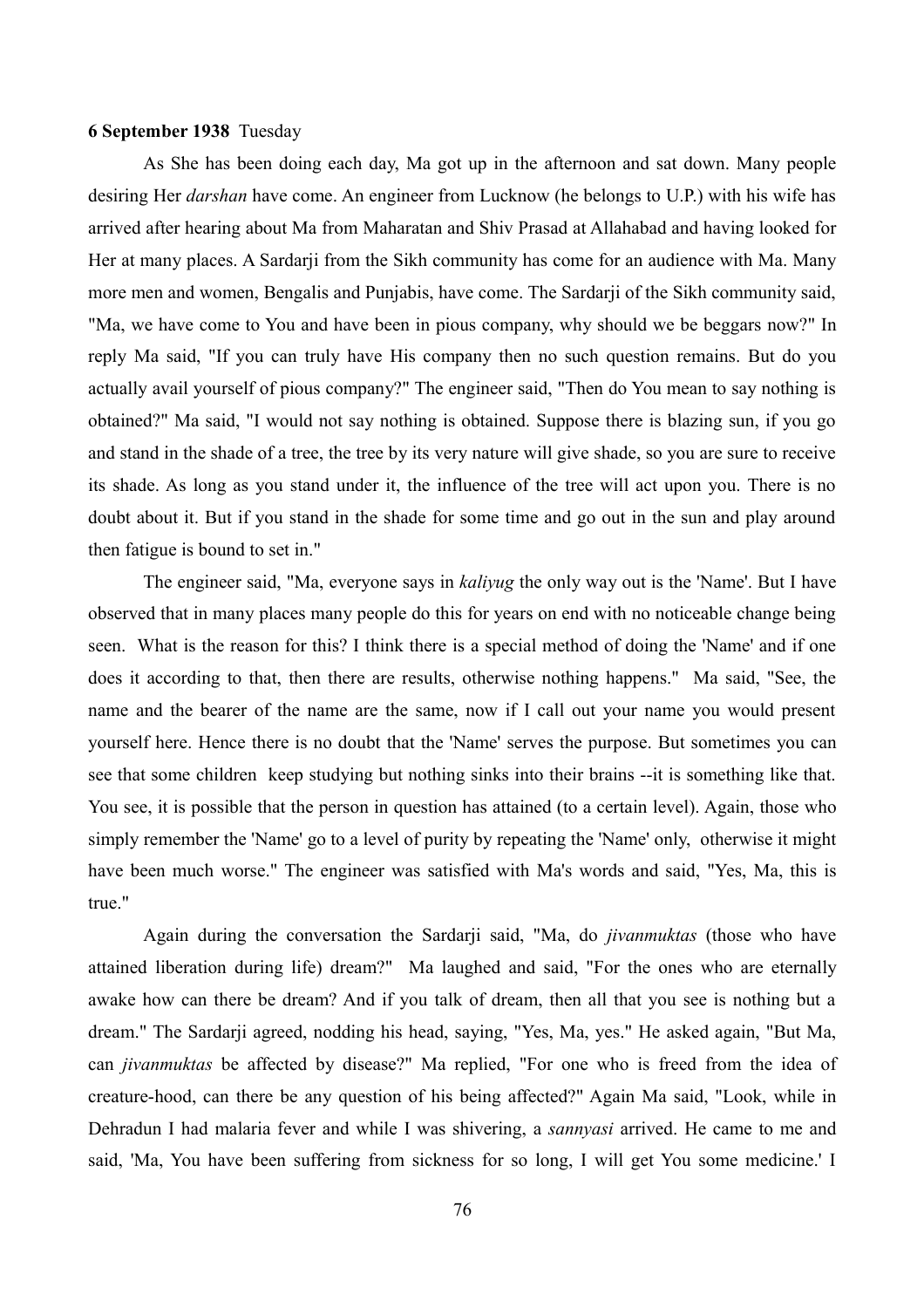laughed and said, 'Baba, the Vedanta speaks of equanimity in behaviour and vision. You are a *sannyasi* and a believer in the Vedanta, why do you see the disease as separate? Father, I am not turning you away so why should I turn the disease away? All will do their deeds as per their nature and if the disease has to take away this body what is the harm? It is all a manifestation of the same *ananda*. I have not invited anyone to come nor am I turning anyone away, because whom should I turn away? There is no second. And see, Baba, just by taking *sannyasa* and adorning oneself with robes, strutting and roaming around in a fit body is not the objective of *sannyasa* nor is it the main principle of your Vedanta. *Being established in the state of equanimity and residing in one's own Self, that is, realizing one's own Self -- that is truly the objective. So why blame the disease?* If there is a concept of friend and foe then what would happen to true knowledge?" Saying this Ma started laughing sweetly. The engineer and the Sardarji were quite satisfied with Her reply. They said, "Ma, this is a wonderful *bhava*. Such a *bhava* is not usually seen." While this conversation was going on, the sun set. A girl who sings very well sang a song and then kirtan followed. At around 10 p.m. one by one everyone left.

## **7 September 1938** Wednesday

We had planned to go on an outing today with Ma but then Sardarji arrived with another Sikh sadhu. We met them and sat around with them and Ma in the room. The sadhu said, "Ma, this associate of mine said to me, there is a *Bibi[80](#page-76-0)* (meaning sister, I notice that these people refer to others as brother and sister and not as Mataji, etc.) here and She is worth visiting. Yesterday I was very happy visiting Her, so do come with me to visit Her today.' Therefore I have come to have Your *darshan* today." The new monk who could speak in Hindi began talking. During the conversation he asked Ma, "Whom do You meditate on?" Ma laughed and replied, "By looking at me, Baba, can you not make out anything in this regard?" He said, "No, in such a short time I am not able to make out anything." Ma laughed and said, "If you talk of meditation, I meditate on my Self." As for the Guru, Ma said, "First my mother and father were the two Gurus, then they handed me over to the husband, saying 'He is now Your Guru', so I took him as my Guru<sup>[81](#page-76-1)</sup>. Then it is all of you, even animals, birds, insects, flies -- all are my Gurus. For there is only One who is the Guru and I see that One in everything. Therefore, if you talk of Guru, verily, He is my Guru. Again *I am my own Guru*. And again there is nothing like Guru. Whatever you say, so it is." Saying this She started laughing. Then the monk said, "Whom do you believe in- Krishna, Ram or Devi?" Ma smiled and said, "It is One Ram, One Krishna, One Devi, they are all but the 'One' with different

<span id="page-76-0"></span><sup>80</sup> *Bibi* (biwi): a word of Arabic origin meaning a lady, a married woman or wife. It is also a respectful address like "Madam." Among some people, it also stands for "sister."

<span id="page-76-1"></span><sup>&</sup>lt;sup>81</sup> She is referring to Bholanath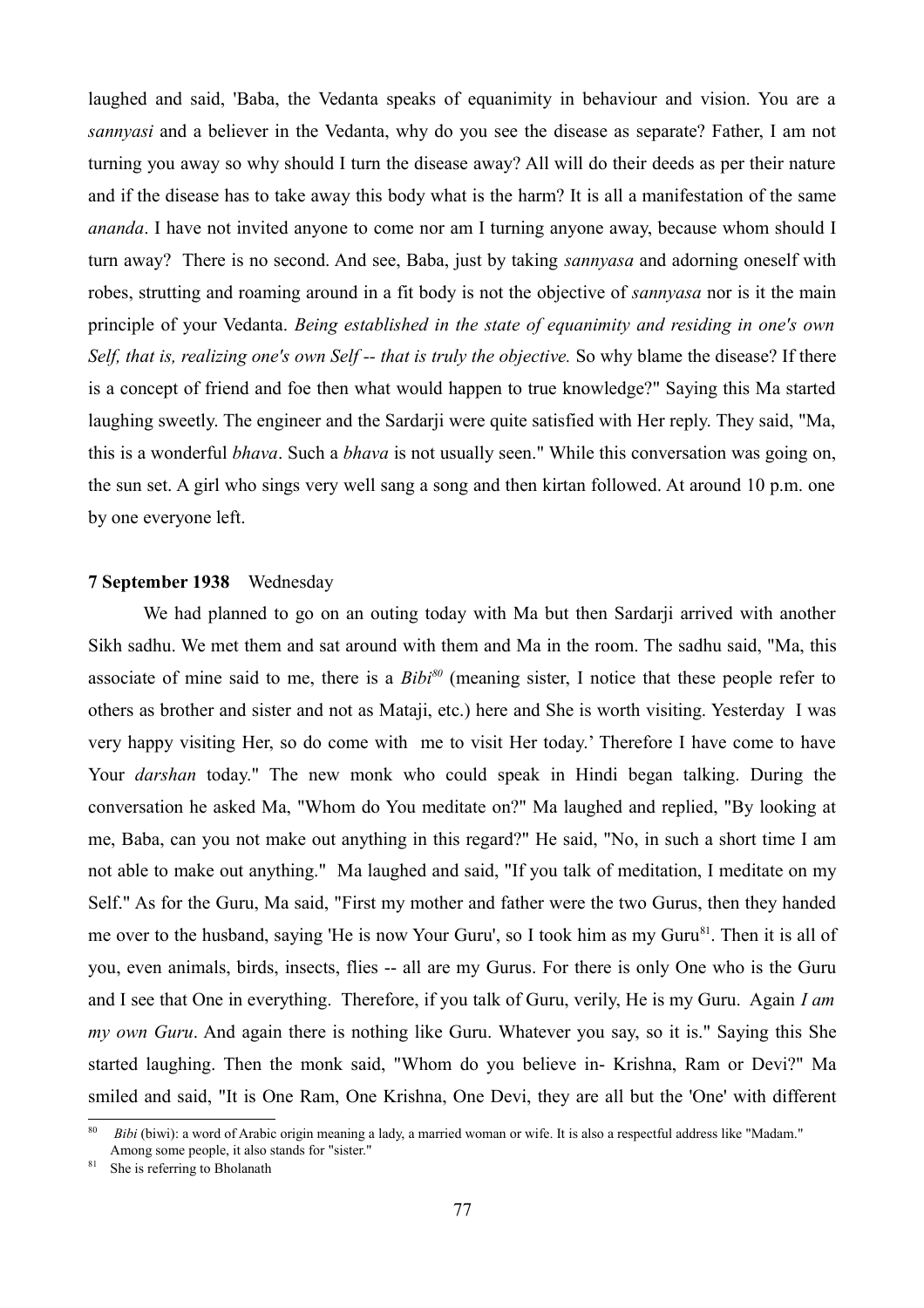names and attributes. There is nothing beyond the One." Then the monk asked, "Is it Dasharatha's son Ram or Nanda's son Krishna ?" Immediately Ma interrupted and said, "I do not know Dasharatha's son Ram or Nanda's son Krishna. But I know only the One Ram and only the One Krishna." The monk looked at Ma with joy and awe and continued the dialogue. Again after some time the he said, "All right, but do tell me what is Your relation with *panchabhuta*[82](#page-77-0)?" Ma laughed and said, "Now I myself am asking Pitaji, tell me what my relation is with *panchabhuta*. " The monk said, "What is this? I have come to take something, I am a beggar and You are asking the beggar to give You something? If a beggar goes to a house begging for alms, the householders give whatever they have and do not ask the beggar for something, so why are You doing the opposite?" Ma smiled and said, "Baba, all I know is that we are from the same household, so who will give alms and who is there to take alms? I am your daughter, please do not say such things to me." The monk said, "Ma, a tree laden with fruits bends down under the weight of the fruits. No matter how hard one tries to prop it up with sticks it tends to bend downwards. And the tree which is hollow from inside stands erect like bamboo shoots." Such conversation went on for some time. The monk said, "I am overjoyed." Listening to Ma he commented, "These are words from the Vedanta." When he heard from me that Ma was uneducated, that nobody has seen Her doing *sadhan-bhajan* and that She does not have a Guru in the conventional sense, the monk was surprised. Again while discussing with Ma he said, "Ma, but the Guru is a requirement." Quoting a few examples he said, "Nothing can be achieved without the Guru." Ma said, "Pitaji, what you say is absolutely correct. But somehow everything has happened to this body and as I said, if you talk of Guru, they are five: father, mother, husband, you all and the One, these are my five Gurus." Saying this She started laughing like a child. After talking for some more time the monk said, "All right, You were going for an outing and I have come and disturbed You. Now I shall take leave." Saying so he did obeisance with folded hands and as he was about to leave Ma too folded Her hands and said, "Do disturb Me like this sometimes. You have given us so much joy by talking on such nice topics. And see Baba, only if someone is an outsider he says, 'I troubled you, annoyed you', but when people from the same household talk to each other - does such a question arise? We are, father, only the people of the same household." Saying so, again She started laughing. The two monks said, "Okay, okay," in support of Ma's observation and then took leave.

Then we took Ma for an outing on the Uttarkashi road for about a mile and a half and returned before dusk. Kirtan was done. Associate Judge Yogendrababu's wife, the mother of

<span id="page-77-0"></span>The five basic elements – earth, water, fire, air and ether of which the material world is made.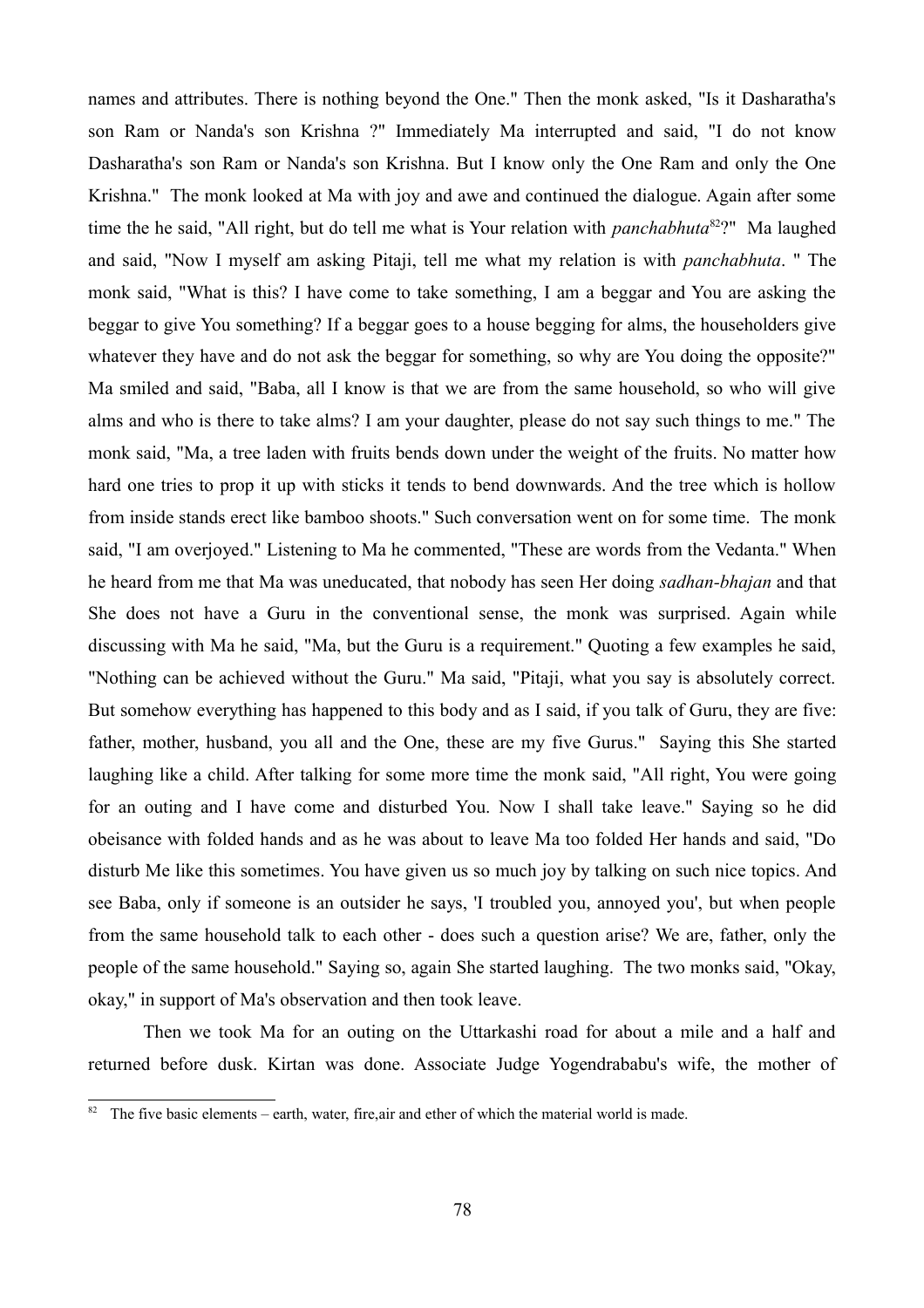Krishnababu (a veterinary doctor in the Rajputana area), the wife and daughter of Ashubabu (formerly a school principal in Kashmir, now retired), the daughter of Baradababu from Dhaka and a few Bengali gentlemen from this locality come with their families to visit Ma almost every day. It is already getting chilly here.

#### **8 September 1938** Thursday

Today at noon we asked everyone to leave the room, as Ma is not keeping well; we made Her lie down for some rest. The new monk who had come yesterday came again at midday and kept waiting. He brought some other people with him.

Ma got up in the afternoon. A few people had come and there was some conversation. I took Ma to Her room to give Her some refreshments. One lady had cooked and brought some food for Ma. Smiling, Ma put Her right hand under my nose and said, "Khukuni, what does this smell like?" Right then I could detect a nice scent of *atar[83](#page-78-0)* from the hand and then everyone there took turns smelling what was in Ma's hand. Some said it smelled of sandalwood, some said it smelled like incense, some said it was perfume and so everyone detected a nice fragrance. There was nothing of this sort on the left hand. And then, after a few hours there was no smell on the right hand. Getting such scents is nothing new. How many times has Ma's body given off such unusually charming fragrances! Time passed talking in this way and then Ma lay down around 12:30.

## **9 September 1938** Friday

Today is the full moon day and so everyone joined in holding kirtan from sunrise to sunset. A local gentleman had arranged all preparations for the *bhog* and all partook of the *prasad* in the evening.

At midday there was a nice fragrance coming from Ma's left hand, and nothing from the right hand. Ma said that She would not have much to eat today. Earlier this morning Ma and I went for an outing in a rickshaw on the Uttarkashi road for a mile and a half. Since She would not eat, I thought we would have some *khichuri* (one pot meal of rice, vegetables and pulses). I put a pot of *dal (*pulses*)* on the stove and then left with Ma. When we came back, I found that the *dal* had burned quite a bit at the bottom of the pot. Ma saw this and said, "Today I will have only this *dal*." Since She is not well a lot of care is taken in serving Her a proper diet. But She insisted that today She would have only the burnt *dal* and said, "Things give curses if wasted; why waste food?" To our surprise She had a few morsels of rice with the burned *dal* and did not allow us to prepareanything else. Two ladies took the leftovers on Her plate as *prasad* and said, "It tastes like

<span id="page-78-0"></span>atar (or itr) is an especially delightful and precious oriental perfume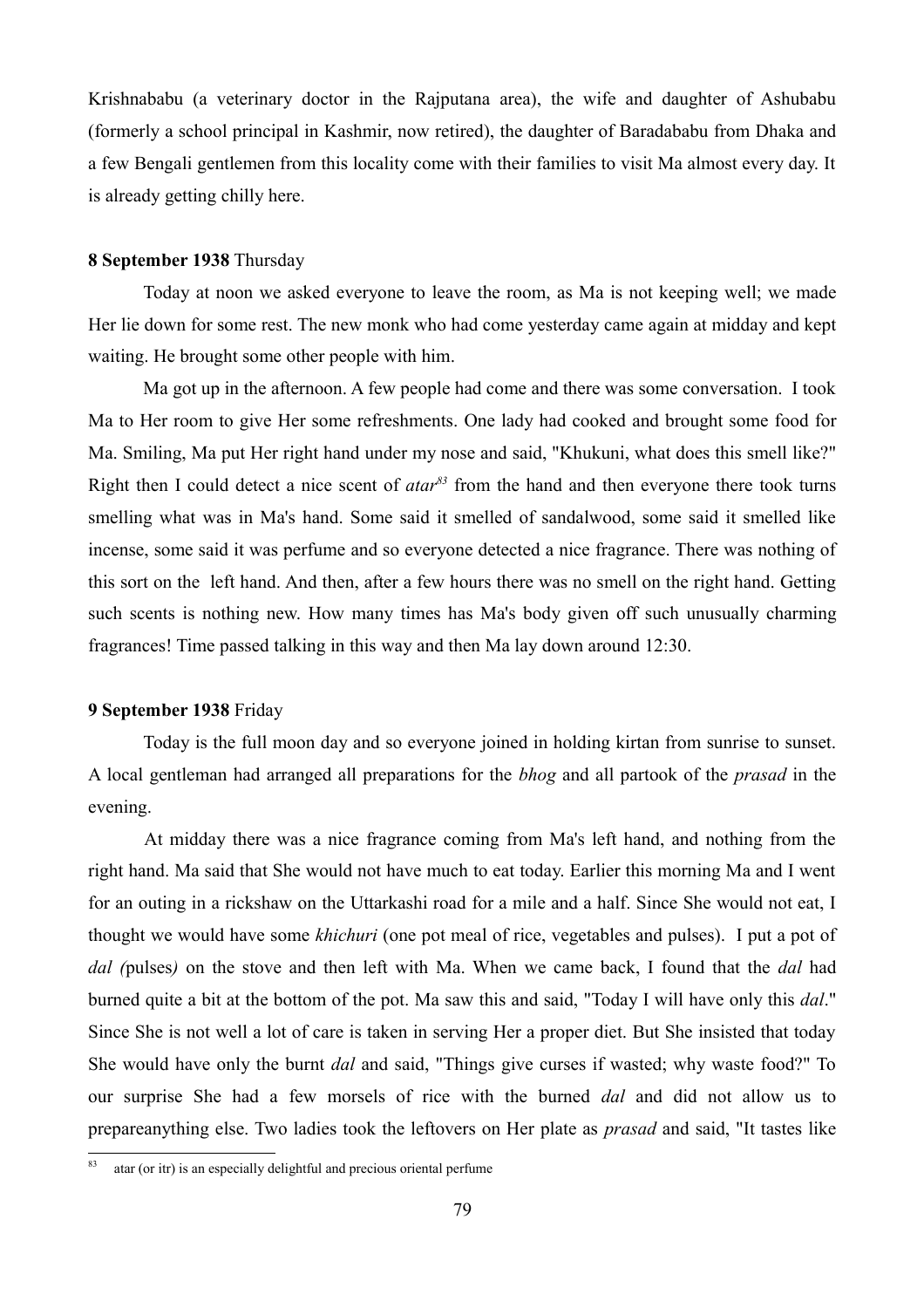nectar, there is no burnt taste at all!" But while feeding Ma they kept saying, "Didi, please do not give this burned *dal* to Ma." They also kept advising Ma, "Do not have this, Ma." While eating Ma smiled and said, "OK, I will give you all a little of this to eat." Saying so She gave them a few handfuls and then they kept asking for more until all of the *prasad* was finished. Everyone had a good laugh about this. After this everyone left.

Ma, Babydidi and I were sitting together. The day before Babydidi and her party came to Dehradun, there was mention of this: while Ma was having Her food, She said that someone would have an unnatural death, but at that time She would be there -- that it was Her *Kheyal* that the unnatural death would not be allowed to happen. And that is what took place. Outwardly what seemed like an unnatural death was actually not that. After this conversation, one day while travelling in a rickshaw, Ma had said to Babydidi that Sukumar (Babydidi's eldest son, who had died in a motor accident last *Vaishakh--* Hindu month of April/May) was the person for whom Ma had such a *Kheyal*. He had been appointed an Additional Judge in C.P.<sup>[84](#page-79-0)</sup>. She did not give out many details then. Ma generally does not fully disclose any important or special incident, but many times while talking we can learn about these things more clearly, if only by gathering details here and there. Ma says, "So many events take place but the *Kheyal* for talking about them does not always arise, so things remain untold, and whatever you can extract during conversation, only that much comes out." She had divulged a little bit to me while eating what had happened with Sukumar and then She had told Babydidi something more while on the rickshaw, but nothing was very clear. Today to some extent, the incident became clearer.

Ma said, "Look, Sukumar had not visited me much. In all, it must have been around four times that he visited. Initially Baby would bring him along to Shahbag when he was a child. He had some problems with his eyes that is why she brought him to Me. All is not said every time, but that day I said, 'Collect dewdrops with a clean piece of cloth and apply the collected water to his eyes two or three times a day.' After that his eyes were cured. The next time she brought him to Siddheshwari, I was unwell then and he was going abroad. Baby said to me, 'Ma, please bless him with Your hand on his head.' I replied that since I did not do such things for anybody, it would suffice if she did it. Since Baby kept insisting I took Baby's hand and put it on his head." After this, Babydidi intervened: "At that moment something happened. As Ma put my hand on his head, my hand slipped off and Ma's hand remained on his head." Then Ma resumed the story: "The third time we met in Calcutta. On Baby's insistence he offered a handful of flowers at My feet. The fourth time we met again in Calcutta and it transpired that Baby had taken Me as her daughter and named Me Gauri, so I said, "What should I address you (Sukumar) as?" Baby said, 'You are younger and since

<span id="page-79-0"></span><sup>84</sup> Central Province, now called Madhya Pradesh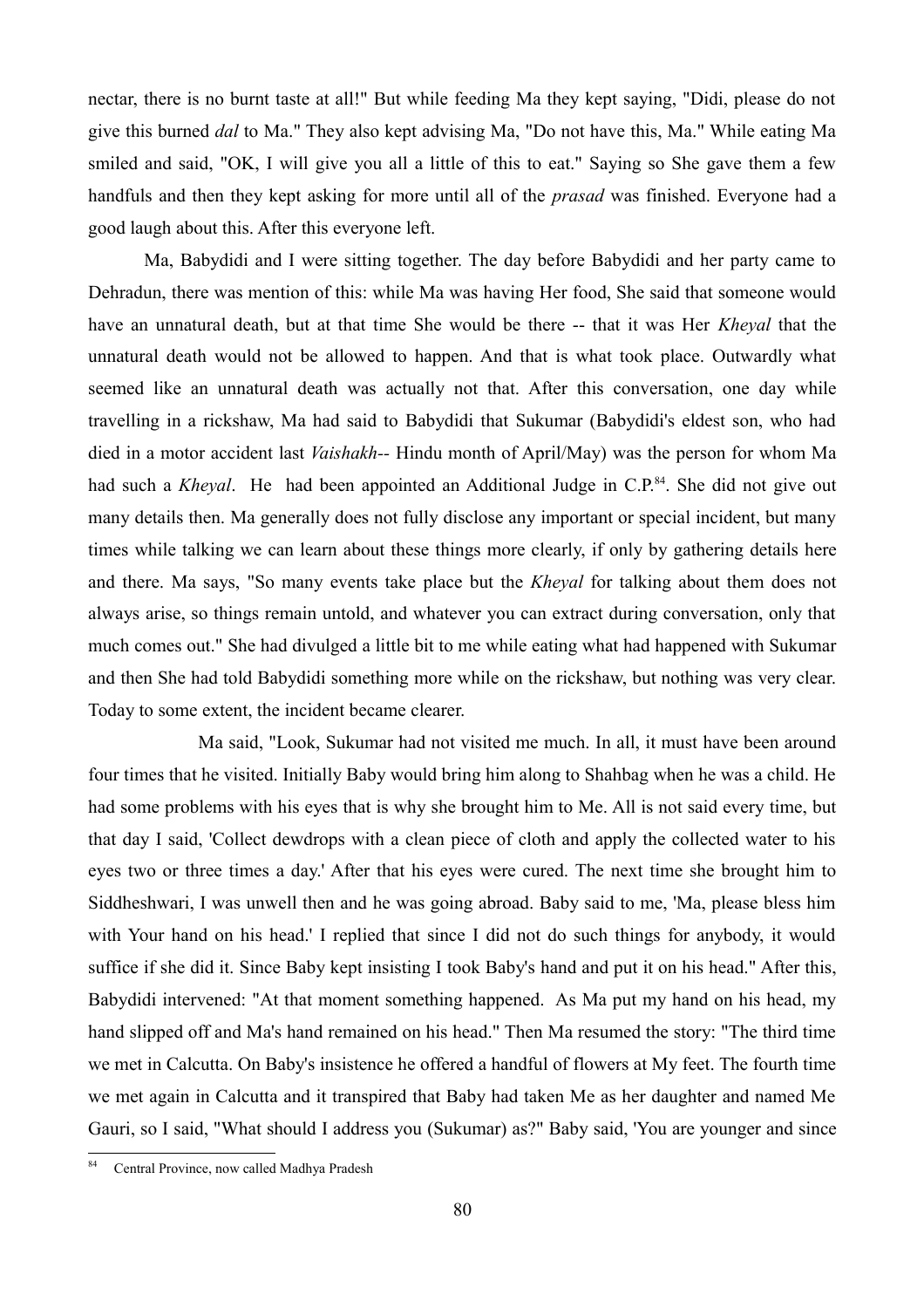You have been my daughter only for the last three years, he is the elder.' Then I laughed and said, 'OK, my *Chhoto Dada'[85](#page-80-0)* Talking like this we had fun. After that I did not meet him at all. But as many times as we met there was some special incident. Whatever has happened is all that I am telling you. What shall I do if things keep happening?" Saying this She went on, "As soon as Sukumar was hurt in the accident, in his last moments this body (showing Herself) presented itself there. The moment he saw Me he recalled that long back I had called him *Chhorda*, as well as the other things that had taken place between him and this body and I had the *Kheyal* that this unnatural death would not be allowed. Then listen further; he turned back and looked at Me and at that moment he forgot about his injury and the present state he was in so there was also a change in his state. *[86](#page-80-1)* Then looking at this body, he breathed his last. That is why it was not an unnatural death. All this that I am telling you was not done by Me wilfully: *you all create your own destiny by your karma* . It was destined that he would be injured because of his *karma*, and again it was destined that by remembering the call *Chhorda* etc. the subsequent results would occur, so all this happened. Santosh also met with an unnatural death, but because of the holiness of the place, there were no negative results of an unnatural death, and his last rites were also conducted peacefully."<sup>[87](#page-80-2)</sup> Being overjoyed Babydidi said, "Ma, that You have so much *kripa*, I myself understand very well. I keep telling everyone, how can anybody bear the agony of losing one's son with a smile and calmness? It seemed that whenever I wanted to plunge into fire somebody calmed me down and pulled me back. Ma, I have wept a lot on losing my husband but during Khoka's loss I did not feel so and I know it was Your *kripa*. But today I have understood clearly why I could endure the grief of losing my son with such tranquillity. Again, look Ma, on Your saying all this, I can recollect many more incidents. Just after Khoka's death I had a bath and went to the puja room and did puja for a few hours with calm and composure. Everybody was surprised including myself for within there was not any agitating agony, and calmness prevailed. Ma, the person who had Your blessings, one who breathed his last looking at You and at whose moment of death You stood by his side, he cannot be an ordinary being. And look Ma, the death occurred in unnatural circumstances but nobody even felt anything about it and his last rites were completed peacefully in the prescribed way by Bengali pundits and no one raised any question about it<sup>[88](#page-80-3)</sup>. How could this be possible? Today I understand that his was not an unnatural death and so the question never came up." I said, "Where, in what way and to whom Ma is doing *kripa*, who can tell? People say that if one keeps visiting Ma, he will get

<span id="page-80-0"></span><sup>85</sup> *Chhoto-* small or younger; *dada*- elder brother*. Chhoto Dada and Chhorda* mean the same. Ma uses both these names for Badydidi's son.

<span id="page-80-1"></span><sup>86</sup> The state of a person dying an unnatural death.

<span id="page-80-2"></span><sup>87</sup> Santosh,a boy suffering from epileptic fits was once at Puri in Ma's company. Roaming alone, one day he fell into a well and was found dead.

<span id="page-80-3"></span><sup>&</sup>lt;sup>88</sup> There are special rites prescribed in Hindu scriptures for a person having met with an unnatural death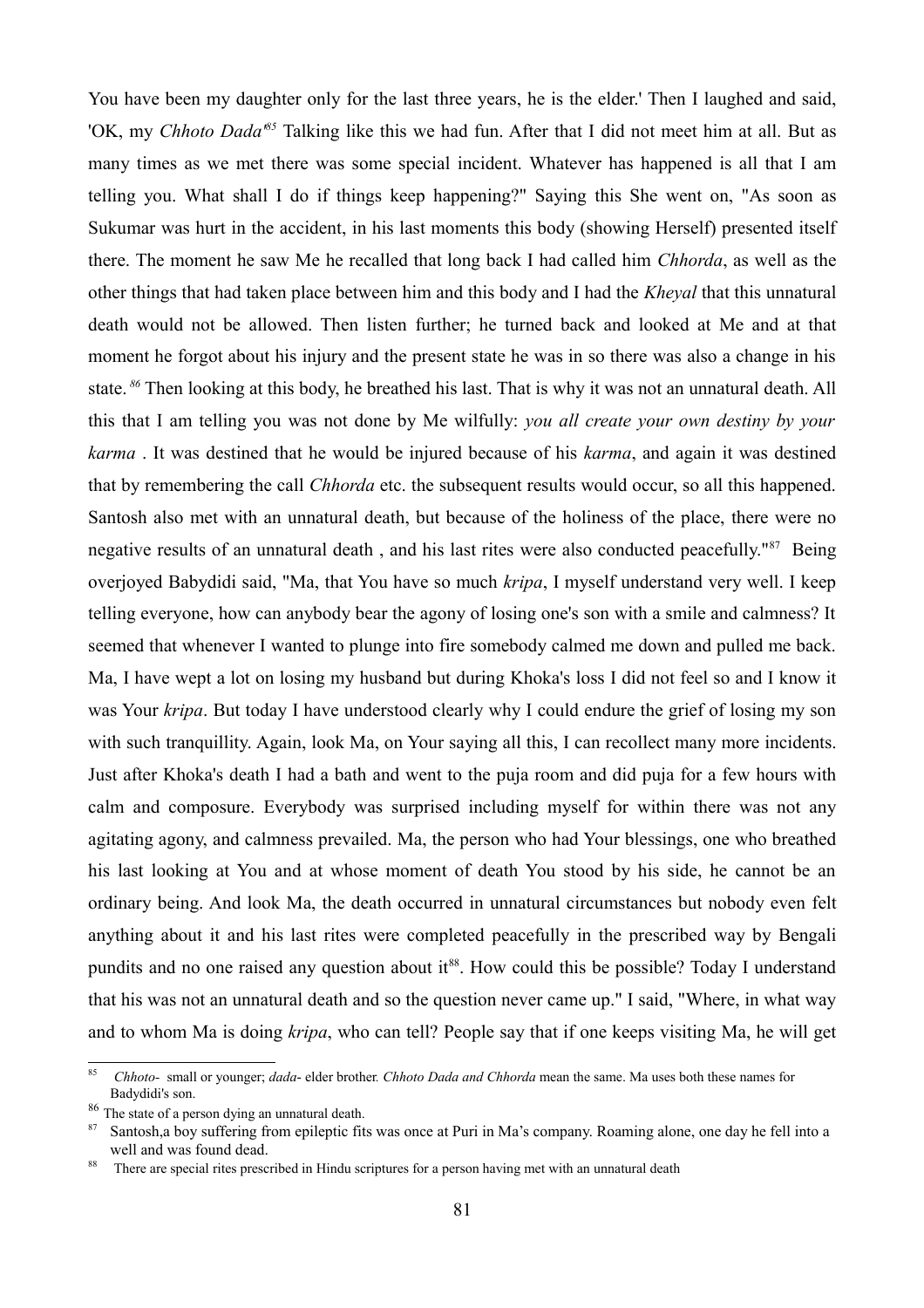all Her blessings, but Sukumar did not do much of this --- he visited Ma only four times. Who can tell who will forge a link with Ma due to his/her *karma*?"

At night Ma sang as She was lying down: *O my mind, let us go to the riverbanks of the washerman There, on the banks of Nitai-gunj[89](#page-81-0), the washerman Chaita[90](#page-81-1) is working at his brick stove[91](#page-81-2) O my foolish mind! There on the banks, five kinds of detergent[92](#page-81-3) are nicely arranged But if his brick stove is set ablaze at the time of the low tide[93](#page-81-4) What then would be the result?[94](#page-81-5) The (dirty) garment of the mind proclaims that all the Vedas have become smeared with oil [95](#page-81-6) If clothes are thrashed about violently, they get torn[96](#page-81-7) O my mind, let us go to the riverbanks of the washerman!*

## **10 September 1938** Saturday

At around sunset the same two Punjabi Sikh monks came accompanied by three other Punjabi Sikh monks. One of the monks mentioned before said, "We have come to You to get the real thing. You are replete with it." Ma said, "A child should not be spoken to in this manner." One of them showed an arrow-like iron object to Ma and said, "With this one can protect one's body outwardly. For the human body is the only means by which God can be realized. I am able to see You because of this body, is it not so? Now we have come to You in order to obtain the weapon for the destruction of the six foes<sup>[97](#page-81-8)</sup>." Ma said, "Pitaji, you already have the weaponry and that is why you have come to me in these forms for giving me your *darshan*." Saying such things She expressed joyousness. The monk said, "Ma, You are the only light and we are the moths and that is why we have come to You today. The light never goes to the moths. The moths come to the light, and again there is fire everywhere but the fire inside a stove has a special capacity, and so much

<span id="page-81-0"></span><sup>89</sup> Nitai-gunj: marketplace of Nitai, i.e, the holy company of Shree Nityananda Mahaprabhu

<span id="page-81-1"></span><sup>90</sup> Washerman Chaita: Shree Chaitanya Mahaprabhu, who cleanses people's minds of their impurities.

<span id="page-81-2"></span> $91$  igniting devotion in people's minds

<span id="page-81-3"></span><sup>&</sup>lt;sup>92</sup> five modes of *sadhan-bhajan*; e.g., meditation, japa, kirtan, satsang and reading of holy scriptures.

<span id="page-81-4"></span> $^{93}$  at the tail end of one's life

<span id="page-81-5"></span> $^{94}$  would there be salvation?

<span id="page-81-6"></span><sup>&</sup>lt;sup>95</sup> the scriptures have become ineffective, being shrouded in mystery.<br><sup>96</sup> Energies are gaughly and hambly dealt with in algorithm of the solution

<span id="page-81-7"></span><sup>&</sup>lt;sup>96</sup> If people are roughly and harshly dealt with in cleansing them of impurities, they may break down.

<span id="page-81-8"></span><sup>97</sup> *Shadripu,* or the six enemies, are: *kama* (lust), *krodha* (anger), *lobha* (covetousness), *moha* (attachment), *mada* (pride) and *matsarya* (envy)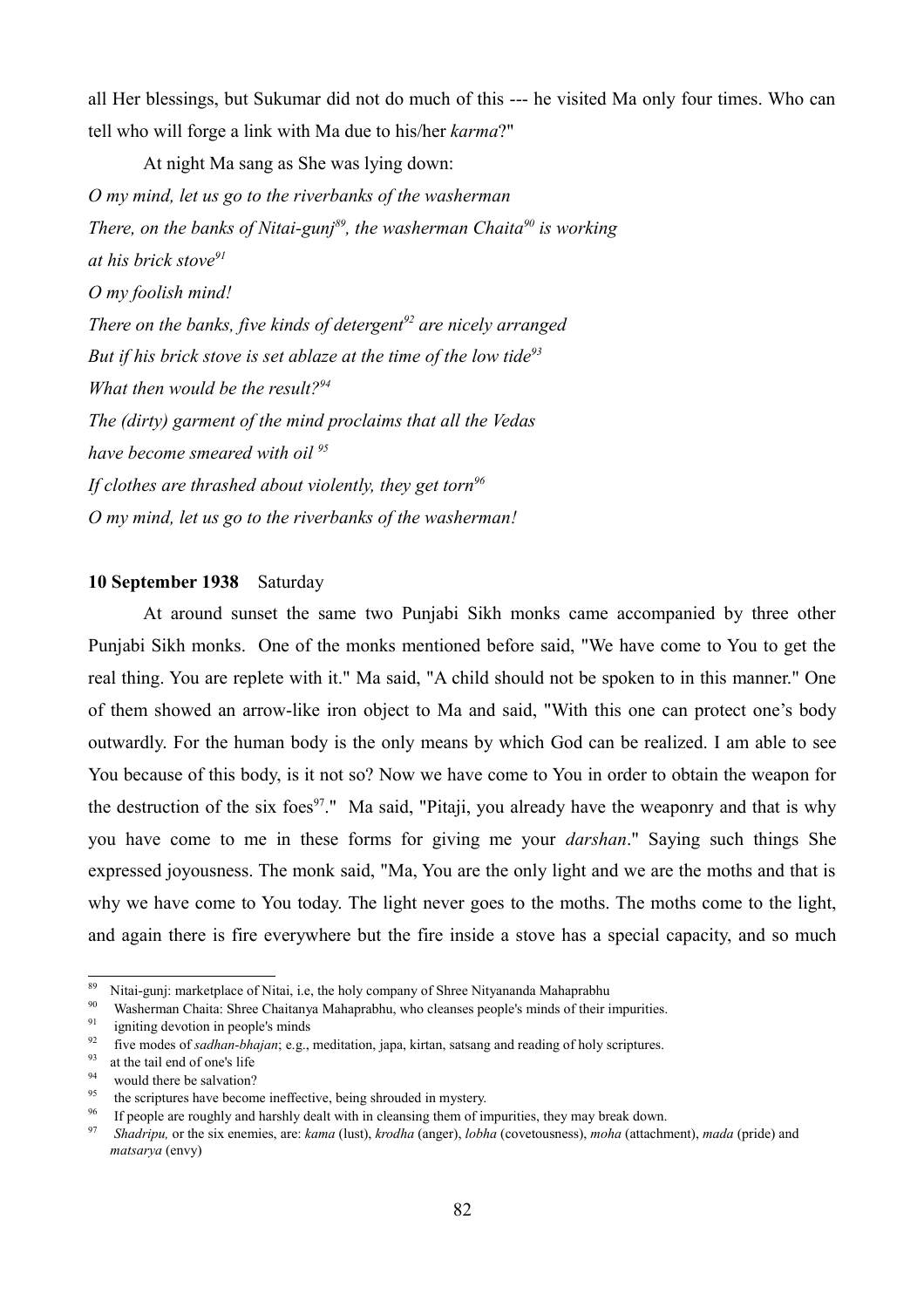more is done by that fire. You say that we have everything within us but the prominence of manifestation is seen in You and that is why we have come to You. Give us the perfect bliss You have within You. You are overflowing with *ananda* and that is why so many of us come to You to obtain bliss and peace." They kept talking in such a way, with great emotion. Ma laughed and said, "Pitaji if you know nothing of that *ananda* then why are you looking for *ananda*? Surely it is there within you." Saying this Ma kept quiet, but with their repeated requests Ma began to say, "Look, having one and only one objective is the solution. To attain to that One, the only way is to have just one aim. Again, see Pitaji, we eat by taking one morsel after another, we move one step at a time, we walk by one route, we write one letter of the alphabet after another and thus we are always with One. Again we have all within ourselves, the Unmanifest, the Infinite." Saying so She explained the points to them in the same light of Her former speech. They were delighted. They conversed for a while more. All shared the joy. Then Ma said, "Pitaji, I would like to listen to you sing some *bhajans*." Since they wanted to hear Ma sing, She sung a few Bengali songs and explained them in Hindi. Then after Kamalakanta and others had sung, the Sikh monks also sang some *bhajans* for Ma. All this was delightful. A few days back a Lama also came and sang *bhajans* for Ma. The days are passing in this blissful manner. Ma told the Sikh monks, "You all have given so much happiness, you have graciously come to give us your *darshan*." They said, "We have come for Your *darshan* and it has given us immense pleasure." At about 10 p.m. everyone departed.

Today, some past occurences were also discussed. Regarding the incident mentioned in Volume One about Jyotishdada having sent fish to Shahbag and Ma having already prepared the condiments for it. In that story, a special part was left out: it so happened that on that day nobody knew who had left the fish at Jyotishdada's place. A man had brought the fish and left saying he would come back, but after that, there was no sign or news from him till dusk nor did he ever return. Again in Volume One, it is written that during his illness while in Ramna, Jyotishdada had a bath as Ma had told him to do. There has been some confusion in the recounting of this story and it has been corrected in *Matri Darshan[98](#page-82-0)* .

In the Volume Two of the Diary,<sup>[99](#page-82-1)</sup>on page 282, the story about Ma's illness has a little more mystery to it. It is as follows: one day at dusk Ma was being in a playful mood with the ladies --- as done with persons of the same age group --- when She said, "Shall I have fever? I have fever." The ladies were taken aback suddenly listening to this. Chhana, a young girl, said, "Let me see what sort of fever You have." Saying this the young girl got a thermometer and found it was true that Ma had a little fever. Then Ma said to Didima, "Give me some medicine fast or else the fever will increase.

<span id="page-82-0"></span><sup>98</sup> Bhaiji's diary posthumously published, later translated as "*Mother as Revealed to Me."*

<span id="page-82-1"></span><sup>&</sup>lt;sup>99</sup> referring to the Bengali version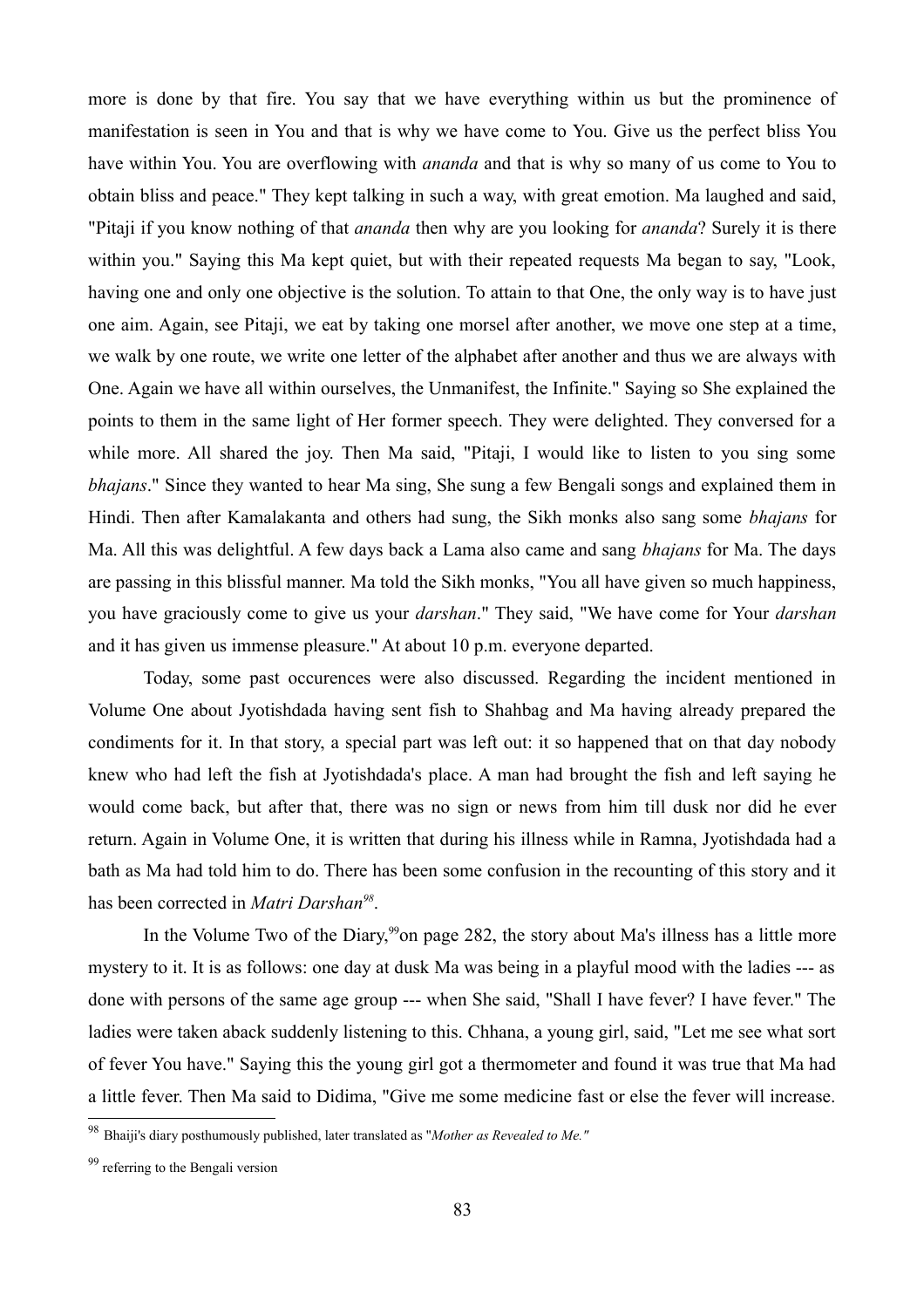You know what the medicine is? The doctor has given Bholanath the medicines in two phials. Give me the medicine in one of the phials." Ma had a *Kheyal* that one of the phials contained only water and that is why She said so. Later on when the doctor was asked he admitted that whatever Ma had thought was correct. Anyway, Ma said to Didima, "Give Me water quickly, otherwise the fever will go up." She started behaving like a child and Didima was forced to get some water and make Her drink a little saying, "Enough! How much water do You want to drink?" Ma started laughing and jokingly said, "Well, you have given Me just a little water. Now you will see. Now the fever will stay for quite a few days." Ma did not have fever, but playfully She suddenly mentioned fever and so the fever set in. The fever started going up from the next day on.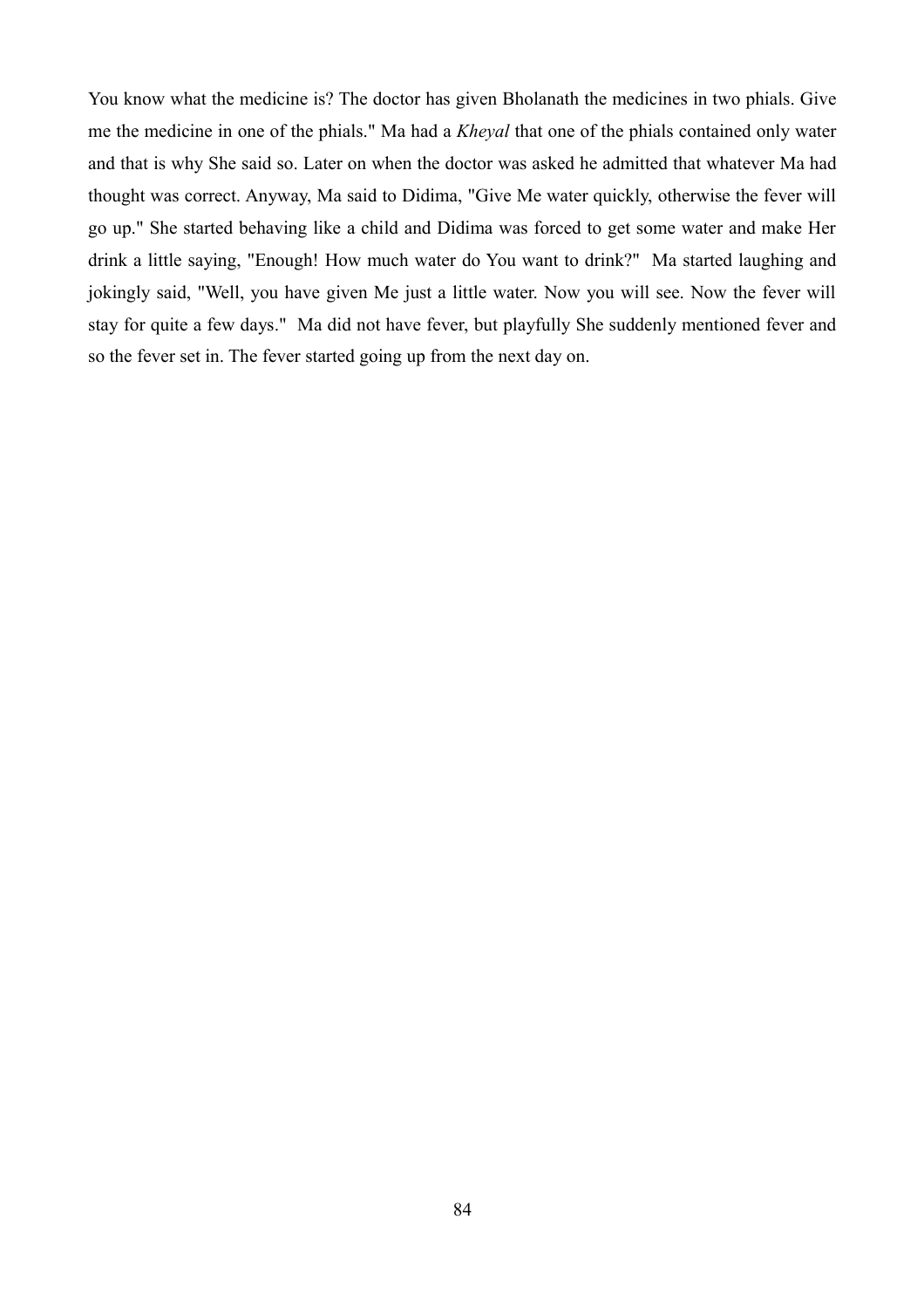# **CHAPTER - IV (12 September - 11 October)**

#### **12 September 1938** Monday

As Ma directed, we came down to Dehradun at 3 this afternoon. During kirtan on the Full Moon day we had been introduced to Miss Mukherjee, the headmistress of the Girls' School. She is 23 years old and unmarried. She was accompanied by about five of her students. She is quite nice. So today as we were leaving, she came along with her students to see Ma off in the car.

On reaching we found Dasji (Gola has been so named) has come along with her mother. Once they found out we had arrived, Hariram, Hansa and a few others have come for Ma's *darshan*. For the whole night Ma did not have any inclination to lie down.

#### **13 September 1938** Tuesday

 Ma got up around 11 this morning and food was offered to Her at noon. The subject of Ma's illness in 1336*[100](#page-84-0)* came up. One day during a Saturday kirtan when the body had become nearly limp, Ma suddenly went to the verandah and just sat down. About how She had moved, Ma said, "Do you know how it was? It was like a breeze lifting up and carrying away a piece of paper or a dry leaf."

There were many wondrous states of Ma's body that have been seen and that we continue to see. Whenever a state of deep withdrawal and "interiorisation" is seen in Her and when it intensifies, the hair on Her body and even Her hair seems to just wither away. She once pulled out some body hair and showed it to us, as if it had been stuck artificially to Her body. Once while She was sitting, the hair on Her body clung to Her clothes as if the hair had been shaved off and were stuck to the clothing. The hair on Her head used to come off as if someone had cropped it and left it there. Such phenomena can be seen after some distinct changes in Her *bhava*. At Ramna Ashram when Her hair was cut short, it used to stand on end after She had been in some unusual *bhavas*. Didima used to get scared as it is rumoured that when one's hair stands on end, that person does not survive for long. Didima repeatedly tried to smooth down Ma's hair but to no avail. Later on it would gradually settle down. When Ma had long hair, the roots would stand and become swollen. Many different states such as this happened.

The topic of Trivandram came up. There Ma saw so many idols but Her sight was fixed on

<span id="page-84-0"></span><sup>&</sup>lt;sup>100</sup> Bengali year. 1929/1930 according to the Gregorian calendar.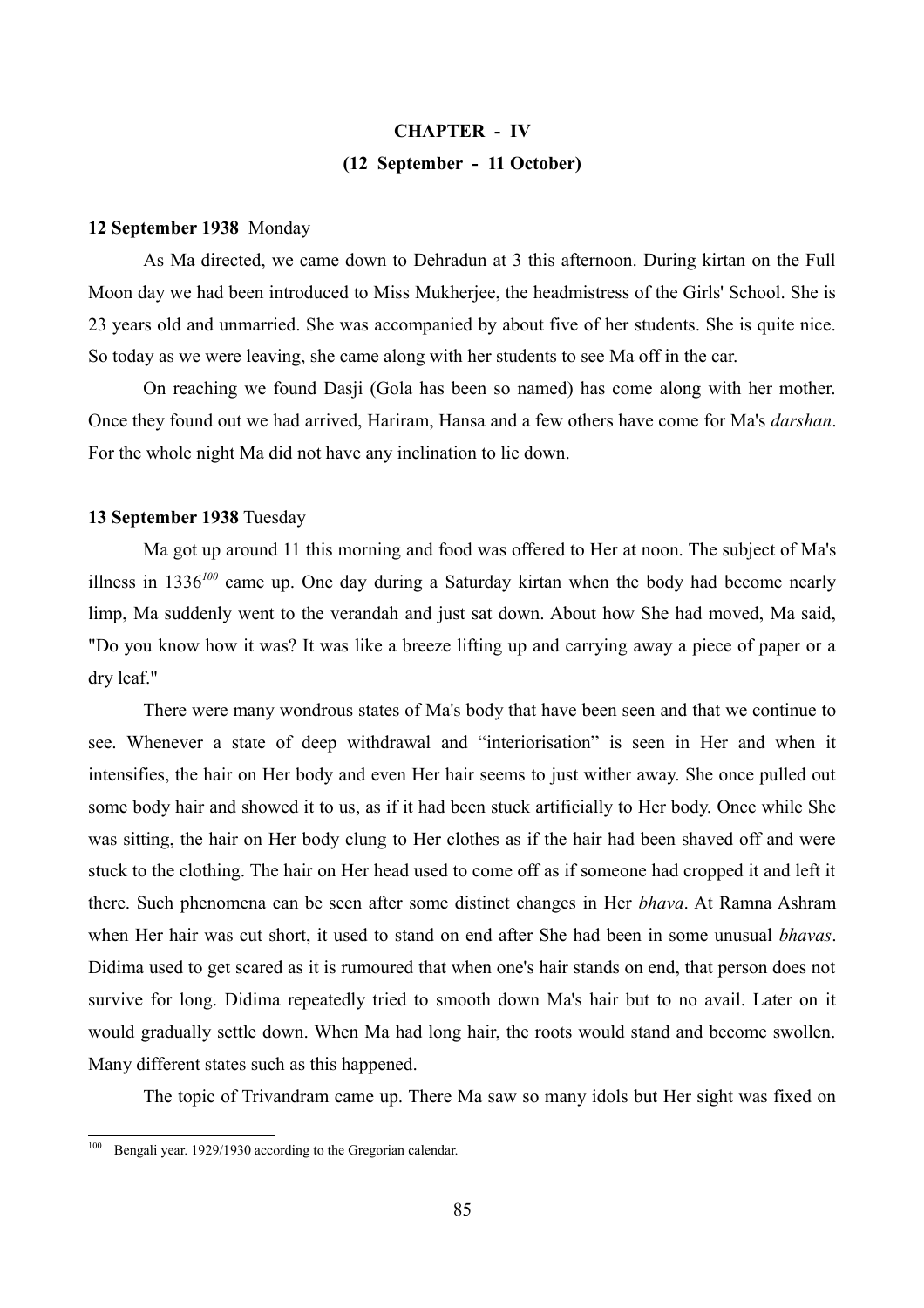the idol of Narayan in a swing reclining on a leaf of a fig tree (vata,ficus indica), signifying the beginning of creation. Ma changed the bedding on which Narayan lay. When this story was brought up, I laughed and said, "Ma, Your sight is always fixed on the origin, is it not so?" Hearing this Ma smiled and said, "Whatever happens, happens on its own. I do not do anything out of a personal will like you all."

Then we talked about the time in Bajitpur when, replying to the questions put by Nishibabu and Janakibabu, Ma revealed Her true identity. Ma laughed and said, "When Janakibabu said I was a devil or something like that, then it was said to him, 'Are you testing Me? Well, you can say whatever you want but I have told you the actual truth.' "

Again while talking Ma said, "Baulbabu was the first to offer flowers, *bilva* leaves at the feet of this body and garland it and as soon as he did this body went limp and fell down. Later it was seen that whether you offer flowers, water, garland or even mud or dirt, this body always remains stable, in its original state." Today we spoke more on such episodes.

 Shree Haridas Mukherjee (he lives in Allahabad) has come to Dehradun for a few days in connection with some work. He is staying in the Victoria Hotel and comes to meet Ma everyday. Today he began talking about the problem that the mind cannot become still and other similar things. Ma said, "Though the head is the root, the feeling of happiness and grief comes from the heart. That is why if you concentrate on the movement of the breath from the region of the heart up to the midpoint between the eyebrows, then it works. At some point or the other the mind will have to sit still, be it at the heart or the mid-forehead. Just as a plant is watered all over but when the water reaches its roots the plant flourishes and becomes laden with leaves and fruits, in the same way if the mind seats itself in the heart it will gradually move up to the midpoint between the eyebrows and as it sits at that point it will move towards the *Sahasrara[101](#page-85-0)*. This is its natural course. To still the mind is the aim. First try to keep it stilled and locked inside the body itself. Again, you see, this *pranavayu* (vital breath) is pulsating all the time; even though people say that its incessant motion is its nature, yet through this very constant movement of breath one has to forge one's way ahead in search of that Truth which surpasses the duality of motion and non-motion and where such questions cease to arise. Again it should be understood that in this universe whatever there is, it is the play of the *pranavayu* and if you can link your *pranavayu* with the current of the universal *pranavayu*, then and only then will that One be within your reach." Saying so, Ma began to laugh. "Who is that One? Well, it is that One and the same." Saying this She raised Her forefinger and added, "**That One.**"

<span id="page-85-0"></span><sup>&</sup>lt;sup>101</sup> The one- thousand- petalled lotus, the seventh and highest chakra on the crown of the head, the seat of the Absolute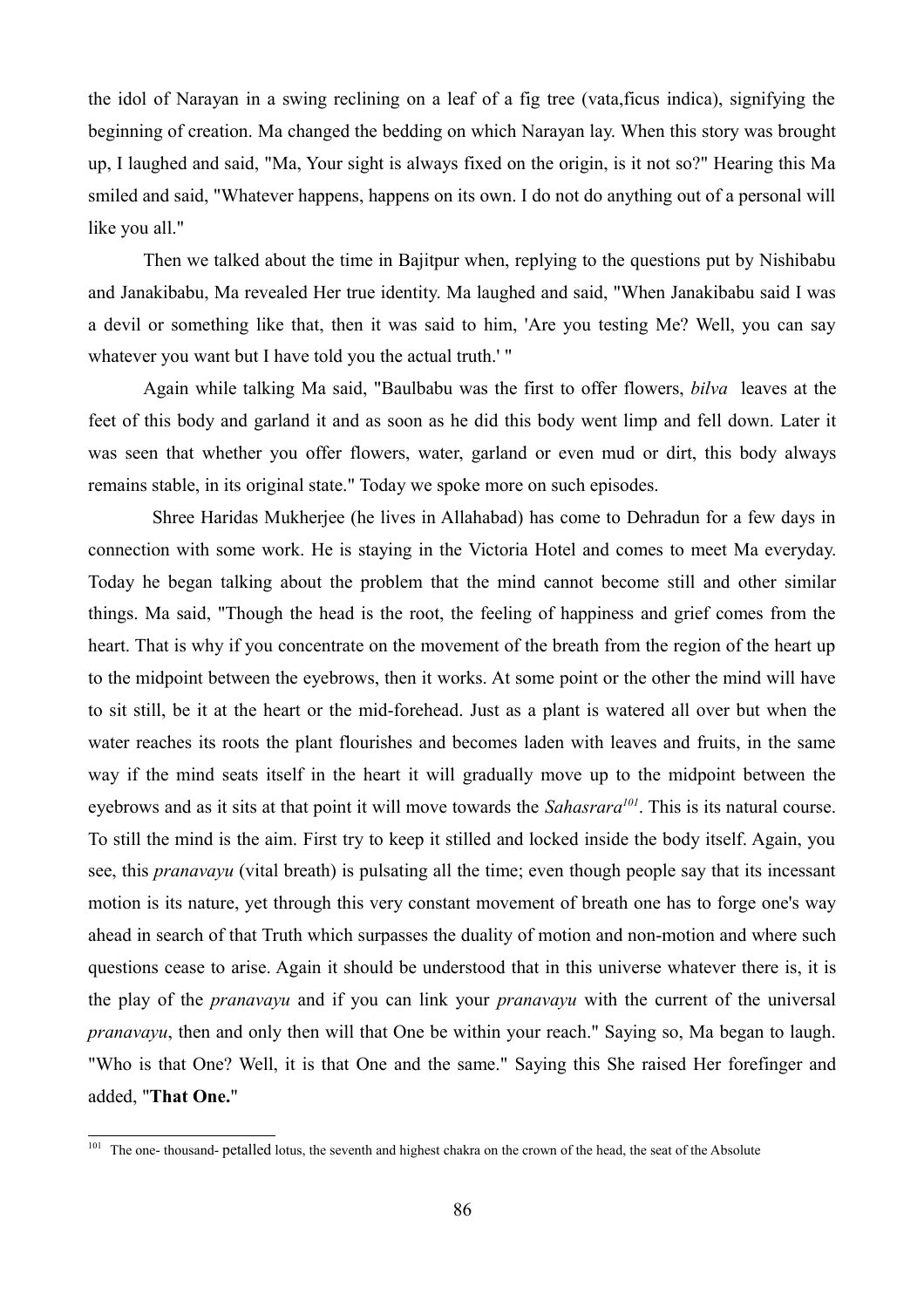#### **14 September 1938** Wednesday

Right after this morning's meal Ma had a stomach ache due to indigestion and in spite of it at 12 noon She said, "Today I will go to Haridwar." Rumadevi, Sadhan Brahmachari and I accompanied Her. She said, "If the body is well enough I shall return from the trip or else I shall inform you all and you all can come."

We left at 4 p.m. and reached Haridwar at 6 p.m. On our arrival, Ma asked us to proceed to Nankibai's dharmashala. At the dharmashala we found that Nankibai had come from Rishikesh yesterday and had planned on returning today, but once she saw Ma, she cancelled her plans. Ma has come to her dharmashala on Her own and so she felt indebted for it. One of her lady companions said, "At noon today I was thinking about Ma." Just as we had sent out word for Dr Pant, we met him at the entrance of the dharmashala; he had plans to leave for his house in Bhimtal tomorrow. Now he wanted to take Ma to the *Peet Kuti* (school cottage). As the girl's school is closed for two months because of vacation, the *Peet Kuti* is empty. Ma said, "Today we will stay here, tomorrow we shall see."

Ma's stomach ache has become serious. On the way in the train Ma began to have this acute stomach ache. I asked Ma, "Has it subsided a little?" In answer to this Ma said to me, "This pain that is happening, last night I saw its full blown appearance." I was terrified. Since we have come to Haridwar the pain has increased. The night was spent in this way.

## **15 September 1938** Thursday

Today the pain was even greater and Ma said, "It seems something has happened in some internal organ." The doctor examined Her and had the same diagnosis. Ma kept saying what had happened in the internal organ and it was in concurrence with the doctor's diagnosis: internally it was as if a boil had formed with pus and the pain from this has caused difficulty, even in breathing. The doctors advised Her not to move at all and not to go to Dehradun. For the past two days Ma has been bedridden. Very small quantities of fluids are being administered to Her and some swelling on the abdomen is also visible. Seeing Her in this condition the doctor commented, "If anybody else were in this situationn, it would be quite difficult." Her breathing is extremely weak. Ma said, "This sort of breathing would be dangerous for anyone else, but since this body is used to it, it is carrying on."

This evening Dr. Pant brought Ma to the *Peet Kuti.* A letter was sent to Akhandananda Swami, Kamalakanta and Sadananda asking them to come to Haridwar. Tonight the pain continues to be excruciating.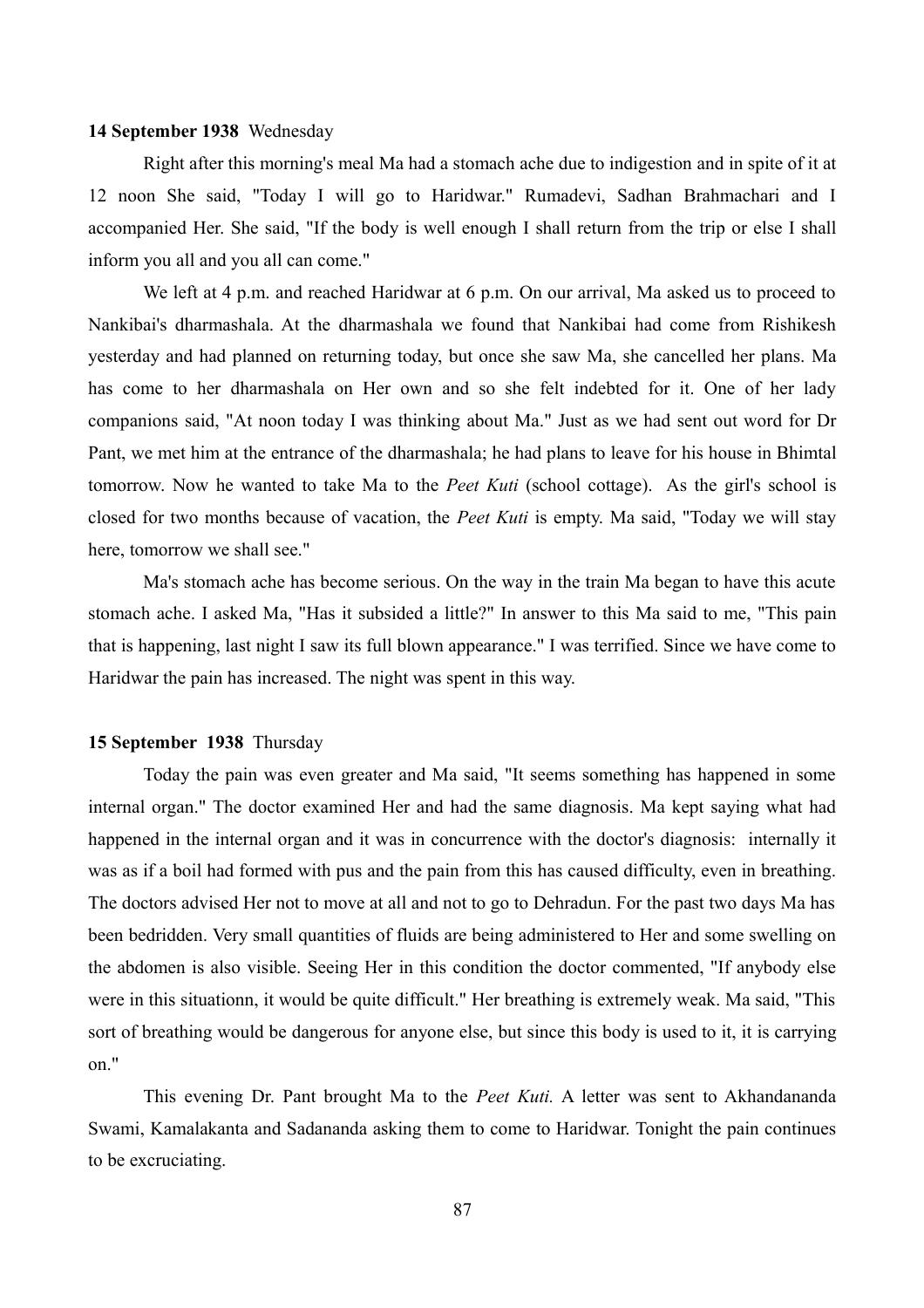#### **16 September 1938** Friday

Ma's condition is the same and after hearing about it Hariram has arrived. Swamiji and others have also come. I was sitting beside Ma. She said, "Last night I saw a *sannyasi* with shaven head telling this body, 'I pray for liberation'. What a voice! Even now it is ringing in my ears." Saying this She smiled mischievously and said, "What is all this? Can you all not recognize the deliriousness of the head?" I also smiled and said, "Your head is full of such delirium."

While talking Ma smiled and said, "Listen Khukuni! In Dehradun one gentleman was discussing some nice topics and suddenly he told me, 'Listen, I was talking with a prominent monk and in the course of the conversation when the topic about You came up, I could sense in him a feeling of jealousy and hostility towards You when he spoke. So by talking about You in this demeaning way he has not gained anything -- rather he has harmed himself.' He was told, 'You can see that in the normal course of action there are no actions done by this body to render service to anyone. Out of jealousy if the monk has thought about this body and has the aspiration to be better than this body, then I should say that he has been kind to use this body for his betterment. That is a cause of great happiness.'"

It turned out that what Ma had said was correct: the doctor also has determined that there is a boil in the stomach. There is a great deal of swelling even outside. Ma had seen its "full blown appearance" and at that time, She had said to the residents of the Dehradun (Kishenpur) Ashram before leaving that if She was not well She would inform them and then they should come over. That is what has happened. Ma is always right. Seeing Ma's condition everyone is frightened.

We talked about how we have seen so many plays of changing expressions and *bhavas* in Her body. Sometimes there was *attahasa* (uproarious laughter), sometimes terrifying weeping, again sometimes we saw such a serious demeanour that we were afraid to talk to Her. And at times we saw complete childlike behaviour with Her speech, gestures and actions being absolutely childlike. Sometimes we saw a completely carefree and fearless attitude. As She is seated firmly in a grand and lofty *bhava*, totally detached, no one of this world is able by any means to shake Her off even an iota from that state. Sometimes we see a piercing look shining like a flash of lightning on Her face and then in the next moment it is all calmness personified like before. At one moment we see She is fiercer than a thunderbolt and in the next moment She is softer than a flower<sup>[102](#page-87-0)</sup> showering Her total love and affection. In Her form as the compassionate and loving Mother of the universe, our Ma has always been pouring out so much affection on us! Her affection is incomparable in this world. Ma says, "Whenever and whatever you require, that you get out of Me." If some people were

<span id="page-87-0"></span><sup>102</sup> A classical metaphor about superhuman characters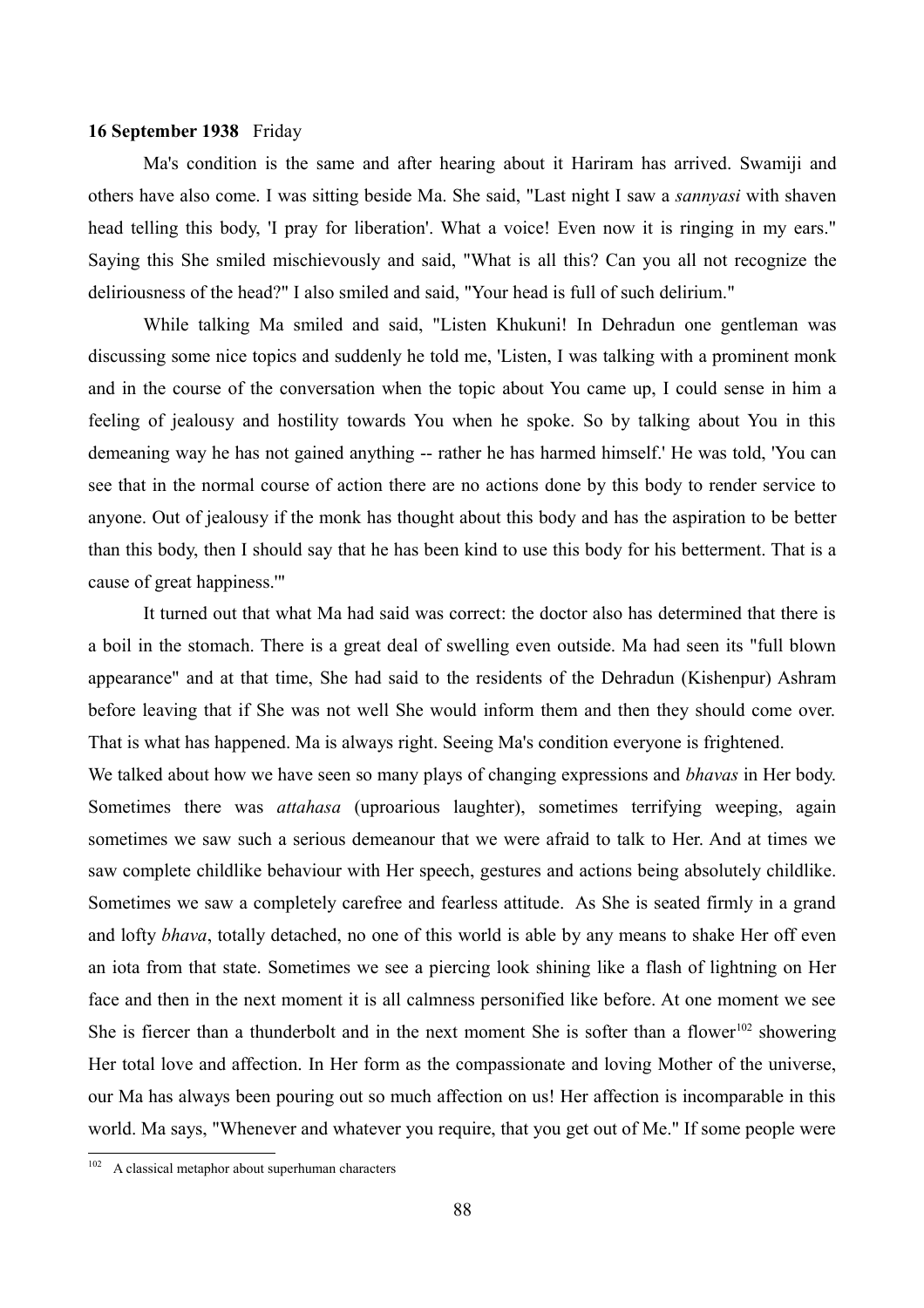quarrelling, Ma would be enjoying the scene, clapping and saying, "Hear, hear, the kirtan *of Shabda Brahma* (sound - *Brahma*) *[103](#page-88-0)* is being sung!"

 Sometimes by listening to Ma's words the intense quarrelling would stop. But it is true and many have noticed that in all these various expressions

there is a serene composure that never changes.

Even though the stomach ache has subsided a little, still it remains. Dr Pant said, "I have seen many patients, but Ma is an ideal patient." He had not seen anyone with such a smiling face in such trying circumstances. The doctor said to Her, "Ma, the full blown appearance of this disease is very terrifying, please get rid of it by Your will power." When Ma decides to follow the doctor's instructions, She does it so strictly that there is no possibility for anything else. Yesterday the doctor advised Ma to keep quiet and She followed it so strictly that even the doctor could not elicit a word from Her. Everything works out faultlessly with Her.

It was around 9 p.m. and Dr Pant, Akhandanandaji, Sadhan, Kamala and I were sitting in Ma's room. Ma was talking to Dr Pant. During the conversation Ma said, "In childhood, this body used to be looked after by my parents, then for some years some yogic kriyas took place in this body. Then this body had no requirement for external food. Whatever nutrients are taken in through food for its upkeep, all of them exist in *panchabhuta* (the five basic elements of the gross world) and were absorbed into this body through those yogic kriyas and that is why food was not required. There are many aspects to this issue. Hence there was no food intake as per your view and neither was there any question of sleep and still the body remained quite fit and functional. These people (pointing to the rest of us) saw then the body lying in water, dust, mud, etc. but there was no illness." The doctor confirmed the statement. Again Ma said, "Now again, as in my childhood, I have left this body in your care, if you can keep it going it will stay, otherwise it will go." Saying this She started laughing.

## **17 September 1938** Saturday

All day long, Ma kept lying down with Her eyes shut. We forgot about our own food needs and panic-stricken, we began to weep. At about 8 or 9 p.m. we suddenly saw that Ma's body was overtaken by some yogic kriyas.We were all watching very intently. Dr Pant too was astounded and in awe. The yogic asanas were happening as if the body were being wrung out. Very strange kriyas were taking place simultaneously in Her hands, legs, head and everywhere and after some time, She

<span id="page-88-0"></span><sup>&</sup>lt;sup>103</sup> *Shabda Brahma* (Sound-Brahma) refers to the Primordeal Sound- OM - as a Form of Brahma; it also refers to the Vedas.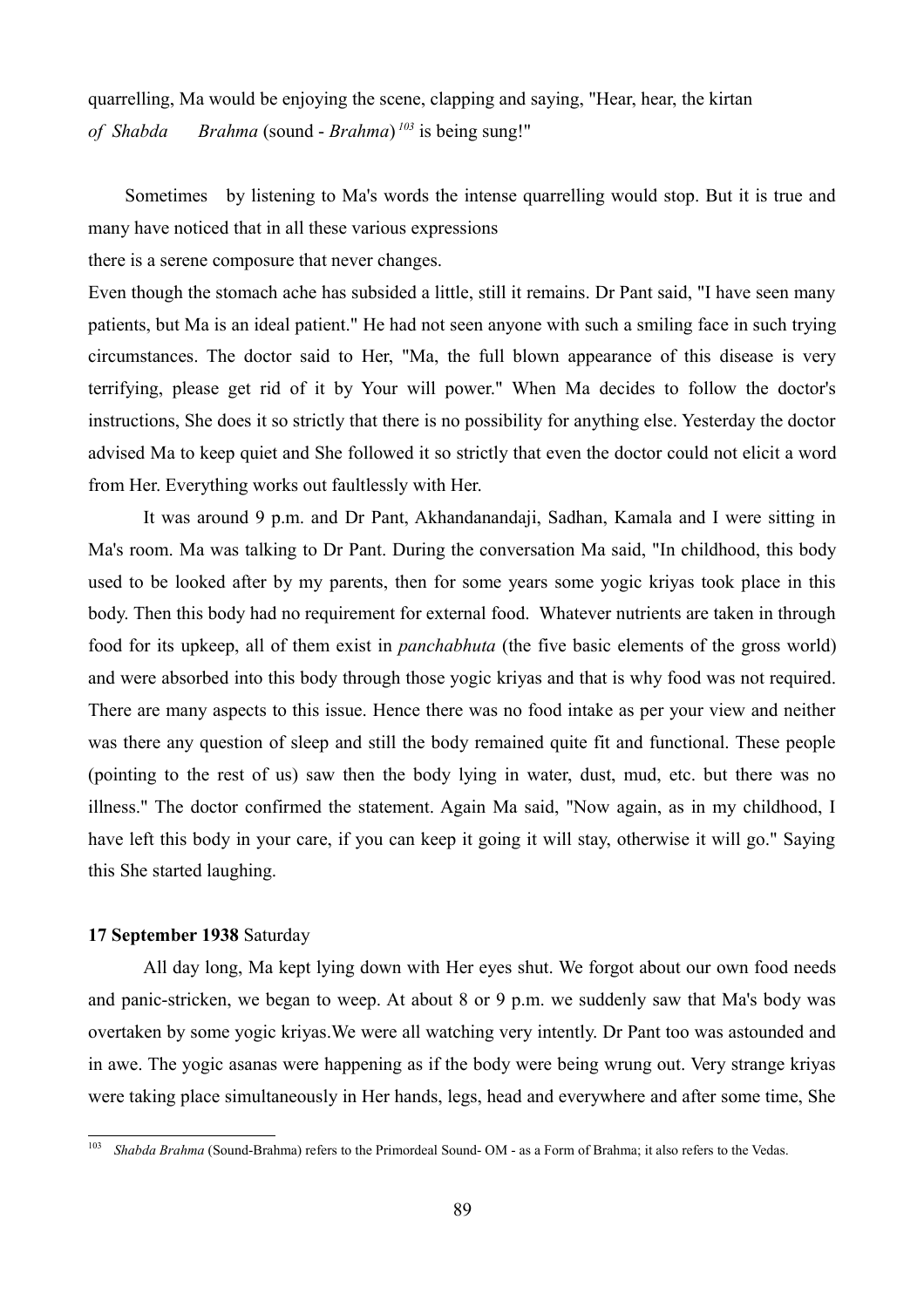said smiling, "What fun! The body is behaving in a strange way and the insides are also being churned out." Looking at the doctor and smiling, in a clear voice She said, "So, why is all this happening?" The doctor said, "I do not know, I do not understand anything about it. Only You know what is happening." The doctor loves Ma, about this there is no doubt, but he does not have blind faith. He has not seen any of these things before and so he has no concept of such things. He has been abroad and does not easily come to believe in such things. But today he was astonished and said, "One whose insides were causing much pain and discomfort some moments ago even while speaking or moving slightly, who was not able to breathe properly and could not even lie down on Her side, that one is now taking deep breaths, Her whole body is being twisted and turned simultaneously but She is not even aware of the excruciating pain in Her stomach. How can such a thing be possible?" Every part of Her body was going topsy-turvy in such a manner that the doctor was dumbfounded. Ma said, "I am not aware in the least of the pain inside the stomach which has been there for the last few days." This continued for about an hour. Then we started rubbing Her hands and straightening Her fingers but Ma said smilingly, "There is no strength, I am not feeling anything." Saying this She let out an uproarious laugh and Her face seemed to be illumined with a radiance flashing out on all sides. Observing all this the doctor said, "Ma, I think all ailments have left Your body; a patient cannot have such a beautiful and radiant face. You must keep this radiant face forever." Really it was so, for Her face was glistening and Her eyes shone brightly. Ma laughed and said, "Look, in this condition while laughing or weeping the *pranavayu* may also leave the body, or there may also be recovery and relief. Everything can happen." The doctor folded his palms and prayed, "No, Ma, please do not say such things." Ma said, "All the *granthis* in this body are open, therefore these kriyas can happen."

The doctor said, "Ma, just today I was debating with Hariram. He said, 'If Ma wills She can cure Herself', and I said, 'No, last time the fever was cured by my medicine.' That time when medications were stopped after a few days, that very day some astonishing kriyas similar to these took place in Your body and the fever was cured. I thought it was due to the medications administered. But today if such a serious illness gets cured in this way, I will certainly understand that my medicine has had no effect and that all that has happened has happened due to Your will. I have a feeling that by the day after tomorrow there will be no trace of the illness."

On this Ma laughed had said, "Is it so? Well, we shall see. Since your earlier days, you have been a widower and to top it off, you are a Brahmin sitting on the banks of the river Ganges, so let us see how true your predictions are. If the disease gets cured then I would say due to Pitaji's words the disease has left. What do you say?" With all humility the doctor said, "No, Ma, please do not say such things." Around 11 p.m., Ma was quite agile and speaking with ease. She said, "See, that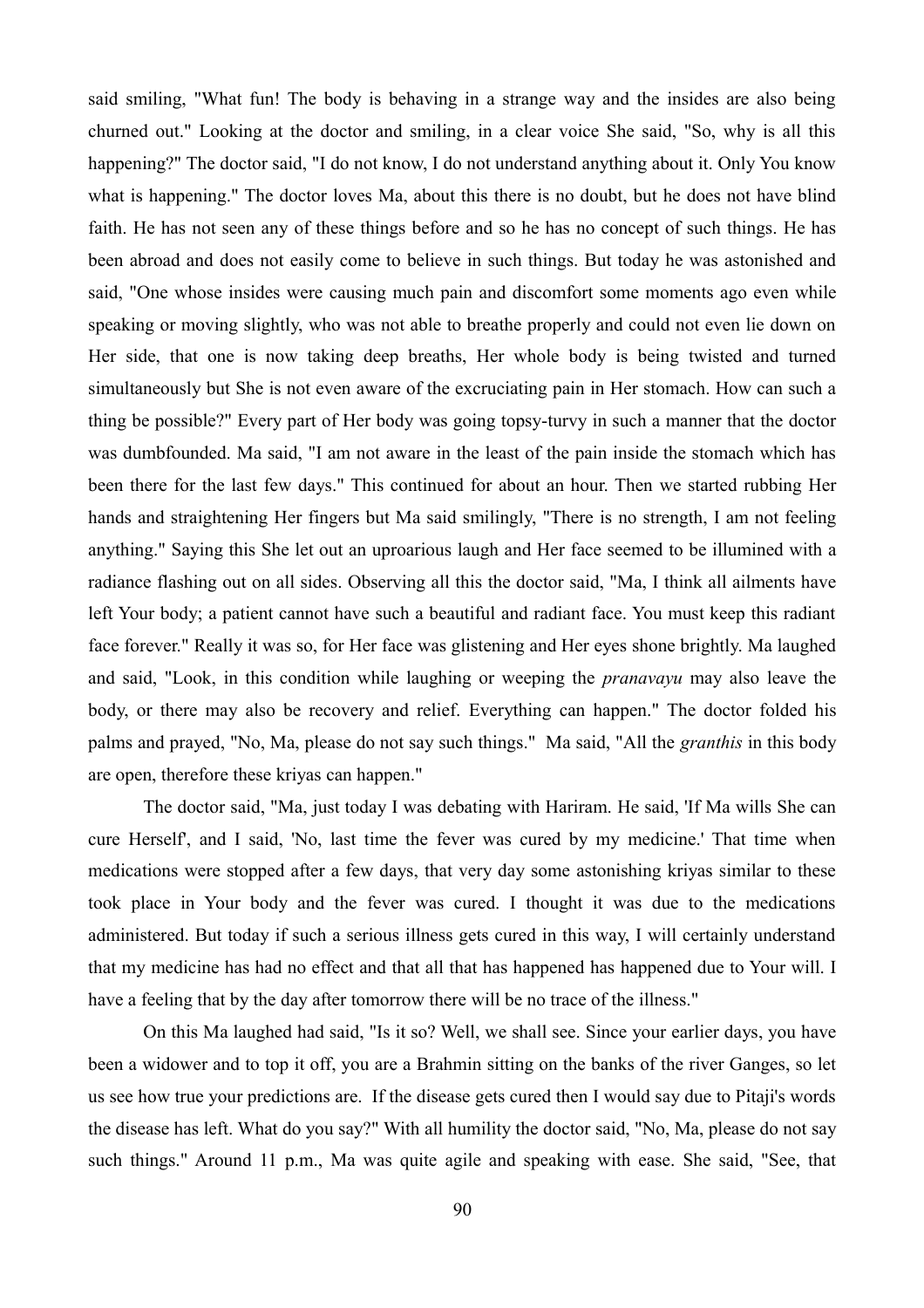*bhava* is still working within the body and so conversation is flowing."

With great care and holding Her stomach Ma would go to the lavatory. She could not walk and even with the slightest movement there would be excruciating pain. After all these occurrences at around midnight, Ma went and She did it quite comfortably. I laughed and said, "Let us see how the patient walks now." Ma laughed and said, "No, no, you all should not speak like this. The fact is that now that same *bhava* is still acting inside the body and so the *Kheyal* is not focused on what ailments are inside the body and that is why this kind of walking around is going on."

Tonight She had no inclination to lie down. Everybody paid their obeisance and went off to their respective places to sleep. I sleep in Ma's room so I switched the lights off in Her room. But since She had no inclination to lie down She kept saying a few words. For the last few days Ma's natural looks had deteriorated quite a bit, but still the doctor said, "For the type of disease She had, had it been anyone else, the appearance would have changed drastically." Sometimes Ma looks quite alright physically and sometimes Her physical condition appears terrifying.This is what we have been witnessing. As of now I see no trace of any disease in Her physical appearance.

I placed a small mirror in Ma's hand and told Her, "Ma, see for Yourself how radiant You look. By these two eyes of Yours, You take away everything from people." I put on the lights. Ma also, like a child, started looking at Her face. She laughed and said, "It is really so, there is no sign of the disease." Again She said, "You all say there is something in my eyes, but I cannot see anything." Saying this She kept smiling and kept looking at the mirror turning it on all sides. Again I said, "You do *sarvanash* (complete destruction) with Your eyes only." Ma smiled and said, "*Sarvanash*? How am I doing this? It would have been a matter of extremely good fortune if all that you call yours (the illusion of possession) were annihilated." This conversation continued late into the night. I turned off the lights. Ma also just kept lying down quietly.

#### **18 September 1938** Sunday

Ma got up around 9 this morning. Dr Pant, Swamiji and others together went to Ma and asked Her, "Ma, how are You?" Ma replied, "Quite fine." The surprising fact was that Her entire body, Her hair included, was glowing as if someone had applied oil on Her. With folded hands the doctor said, "Ma, I want to tell You about an incident absolutely in all honesty, I did not believe in all this and yesterday I also debated the issue, but today my ego, my pride have been crushed. Last night after You had the yogic kriyas, when I went to sleep on the roof, I could clearly see that from Your room a pitch black dog, that was not really a dog, more like a monkey, came out and dived into the Ganges. Initially I thought I was having a hallucination but then I watched closely and found that what I had seen was indeed correct. How strange! Ma had said that diseases also have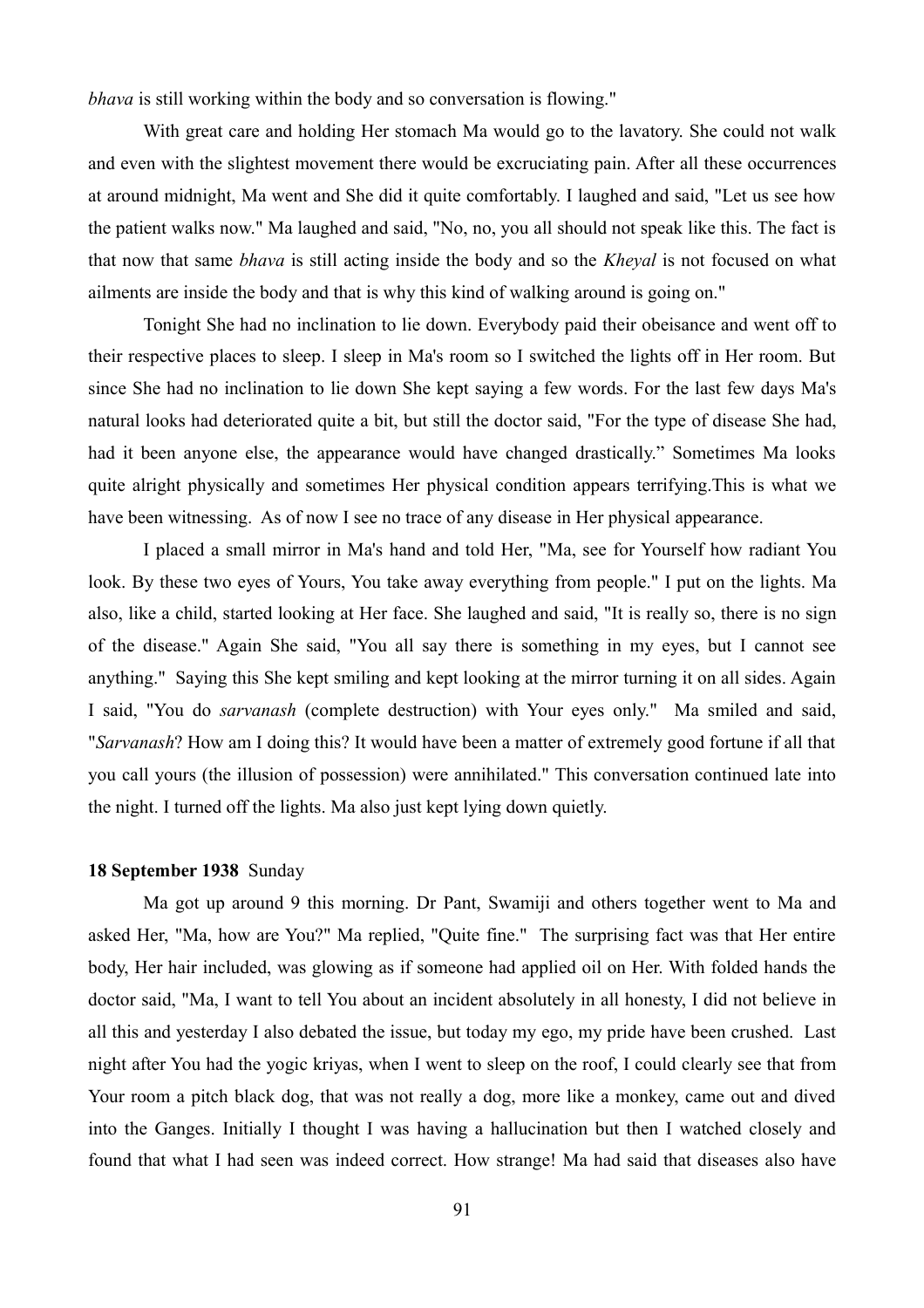their forms and I felt it was exactly that. Ma cannot be sick any more, the disease has flung itself in the river Ganges. After watching all this and in view of the terrible disease during which such kriyas took place yesterday, I am totally wonder-struck. Malaria and other similar illnesses are nothing compared to the disease You had -- this was a terrifying disease. I am astonished at how Your condition has changed into this present state of recovery."

Ma is fine, She is conversing and enjoying Herself. On hearing about Ma's illness Shiv Prasadbabu has come from Allahabad. From Dehradun, Lakshmi and Dasji (Gola) and her mother, sister and others have arrived. Hariram has also come. On arriving he found Ma hale and hearty. The doctor was telling everyone the story. He said, "The situation was such that if it were anybody else, it would have been hard to say what would have happened. Whatever notions I have had until now have been proved wrong and cleared away by Ma's *kripa*."

Yesterday when She was in a spry state. Ma asked the doctor some spontaneous questions, which came up during our conversation. Ma said, "Look, the way you all want to keep this body, I make it remain that way. In view of the state this body was in, the doctor could have thought that it was hysteria and so the questions were asked to clear his wrong notions." Today there is nothing more noteworthy.

#### **19 September 1938** Monday

At noon while conversing Ma said, "Look, it is heard that the *munis* and *rishis* could know about everything when they sat in meditation. I have told you all in Shahbag and am repeating it again now: you know how it is with this body? I do not speak of meditation or no meditation. Is there anything other than the One? Is there anything that is separate? One can see things in meditation or things can be visualized simply by turning the glance here and there." Saying this She started laughing. *I was looking at Ma's face in awe and was thinking: with whom are we meddling?*

Then the topic of Bholanath's passing came up. I was hearing from Ma how one thing after another took place in a systematic way. At around 3 this afternoon I was with Ma in Her room. No one else was there. Ma said, "At dusk I went to his room and asked for incense sticks to be lit and Ganges water was sprinkled in every room and on every person. Then I went and sat down. Once when drops of water touched Bholanath he had said, "Is it *Gangajal* (Ganges water)?" From then on *Gangajal* was sprinkled and the same was done that day. Sitting beside him I asked that glucose water be given to him. So some people there then left to get the glucose water. Then I asked him, 'Look, do you remember your *sannyasa* mantra?' He said, 'Yes, I do remember.' During the day he had wanted to touch me. This wish to touch was like a son's wanting to touch his mother. Then I said, 'Here is my hand; do you want to touch it?' On my saying so he stretched out his hands and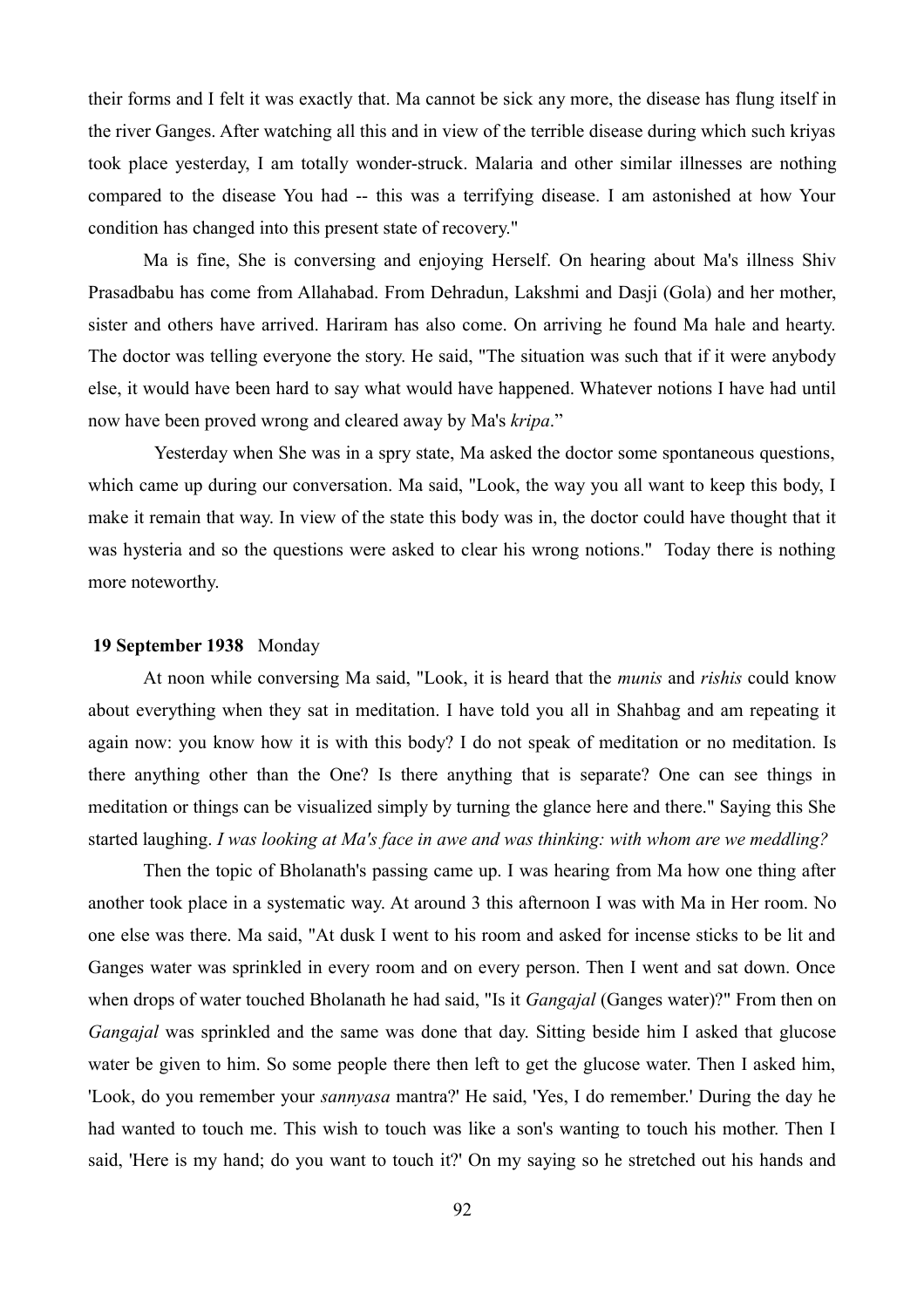grasped my hand but his hand was shivering so he then lost his grip. Then he said, 'I am going.' I immediately replied, 'What are you saying, is there any coming or going?' Then he said, 'Always You have been giving me this hope.' From this statement it was understood that all along, whatever he had heard regarding that there is no death -- all such words and *bhavas* were coming back to him and this was also a sign of pure *samskara*.

He was lying on his side and my hand passed on him from head to toe. Then after having glucose he said, 'Do I not feel cold? I do feel cold.' All his clothes were torn and used to wipe his face and body. There was a new ochre robe in the box and I asked for it. When he was covered with it, he lay on his back comfortably. Even as others did not understand, I understood that he was reciting *Pranava* and *sannyasa* mantra. Meanwhile I asked, 'You like listening to kirtan. Do you want to listen to some kirtan?' He said, 'Alright.' I called for Yogesh and asked him to sing kirtan. After some time I told him it was no longer required. As I was doing all this, no one there could understand why I was doing all this. Then as soon as the *Pranava* was uttered from his lips, my hand reached out touching his head and remained there. There was no disfigurement of the face or distortions of limbs; his legs remained folded from the knees as usual and lying in this state the *prana* left his body. In the room the *Kaviraj* and others could not make out when his *prana* had left his body. Before this I had asked for the clock to be placed on the bed below. After the vital breath left his body his folded legs straightened out a little. As some people die in a sitting posture, this was something like that. Once Bholanath had said, 'Sit me up.' But in his state of illness it was difficult so he was not lifted to a sitting posture. Had he been lifted and seated in a sitting posture he would have died in that posture. Like you all (do), I do not do anything of My will and whatever is required by you all, you get it done by this body. Look, one after another everything happened so systematically. After he died, I asked the *Kaviraj*, 'Well, has it taken place as per your opinion?' It was like talking to a wall. They kept looking at my face, dumbfounded. After some time he said, 'Yes, Ma.' Then I told them to obtain instruction on the prescribed rituals from Ramakrishna Mission." Listening to all this I was stunned and impressed. Ma can be compared only to Herself.

As per Ma's orders, Nibaranbabu has arrived from Solan. He is going to Vindhyachal to look after the *Yajnashala*. The Brahmachari in charge there, Ananga Bhattacharya, is going on a pilgrimage for a few months. On arriving Nibaranbabu said, "Ma, it is such a surprising coincidence! The day before yesterday in the morning when I put my hand in water it became almost numb. Then I was thinking, what shall I do in the extreme cold weather here? And at that moment, it occurred to me that Ma would make all arrangements so why should I worry? The next day I got a telegram saying Ma has told me to come here."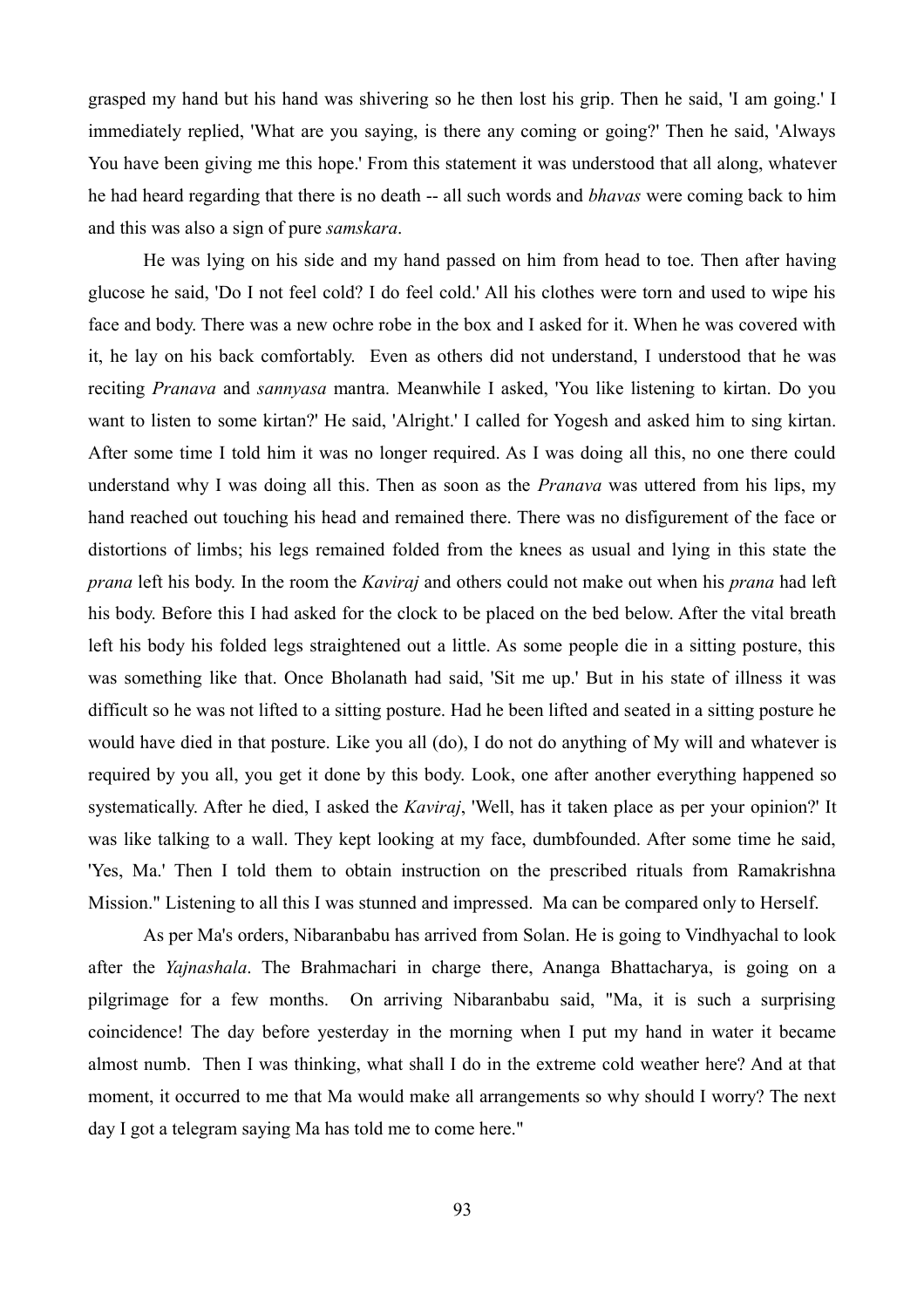## **20 September 1938** Tuesday

The other day the doctor asked, "Ma, as to the figure of the disease which I saw going out, was it the natural appearance of the disease?" Ma replied, "Now nothing is surfacing (to say). When something comes I will let you know."

At 4 this afternoon when I opened the doors of Ma's room, I saw She was wide awake. I said, "Ma, have You kept Your eyes open all this time? It seems that today You have no inclination to lie with Your eyes shut." Ma said, "Yes, all these people had come again; we were conversing." I asked Her to make things clear, "With the door closed what people came to talk to You?" Ma smiled a little and said, "Just those, the figures of the disease that left the other day. Look, every disease has three different appearances related to *sattva, rajas* and *tamas*. This disease also has the same. The other day Dr Pant asked, 'Ma, the figure I had seen the other day, is it the figure of the disease you had?' At that time no reply was coming forth from within." Saying this She kept quiet. And I said, "Go on." Ma did not say anything more. As the sun set, we took Ma on to the rooftop for a walk and Dr Pant also came along. Then Ma said to Dr Pant, "Pitaji, that day you asked whether the figure was of this disease or not. The fact of the matter is that every disease has three types of appearances as per its *bhavas* of *sattva, rajas* and *tamas*. The one you saw, whose back was like that of a cat and the face like a monkey with long hairs on its brows, that was the appearance of the poisonous part of the disease. Today they (the three appearances) came to meet (meaning visiting) Me." I did not ask Her much. Dr Pant said, "Ma, I had also mentioned that it was something like a dog or a monkey with big claws and it leapt into the Ganges, but there was no sound of ripples, as if it were a shadow figure." Ma smiled a little as if approving of Dr Pant's statement. Following this, everyone gathered in Ma's room. The conversation went on until 10 p.m. and then the door was closed.

#### **21 September 1938** Wednesday

Today there was some discussion about the responsibility given to Shree Yogesh Bandyopadhyay to open the doors of the Kali temple. Ma said, "Look, you know why the responsibility was given to him? The day before the Kali idol was to be moved for the first time from *Gol Ghar[104](#page-93-0)* in Shahbag, I had told Yogesh, Binoy and Kulada 'Come before sunrise the next day, the Kali idol has to be moved from that room.' They all reached Shahbag from as far away as a mile and a half long before sunrise when it was still dark. The gates to the garden were not yet open and they had to wait outside. Later on it was learned that while waiting outside and talking, Yogesh Banerjee had said, 'The Kali idol has to be moved. And if while lifting the Kali idol it breaks into pieces and falls down, God alone knows who will be doomed.' Then the gates to the garden were

<span id="page-93-0"></span><sup>104</sup> circular chamber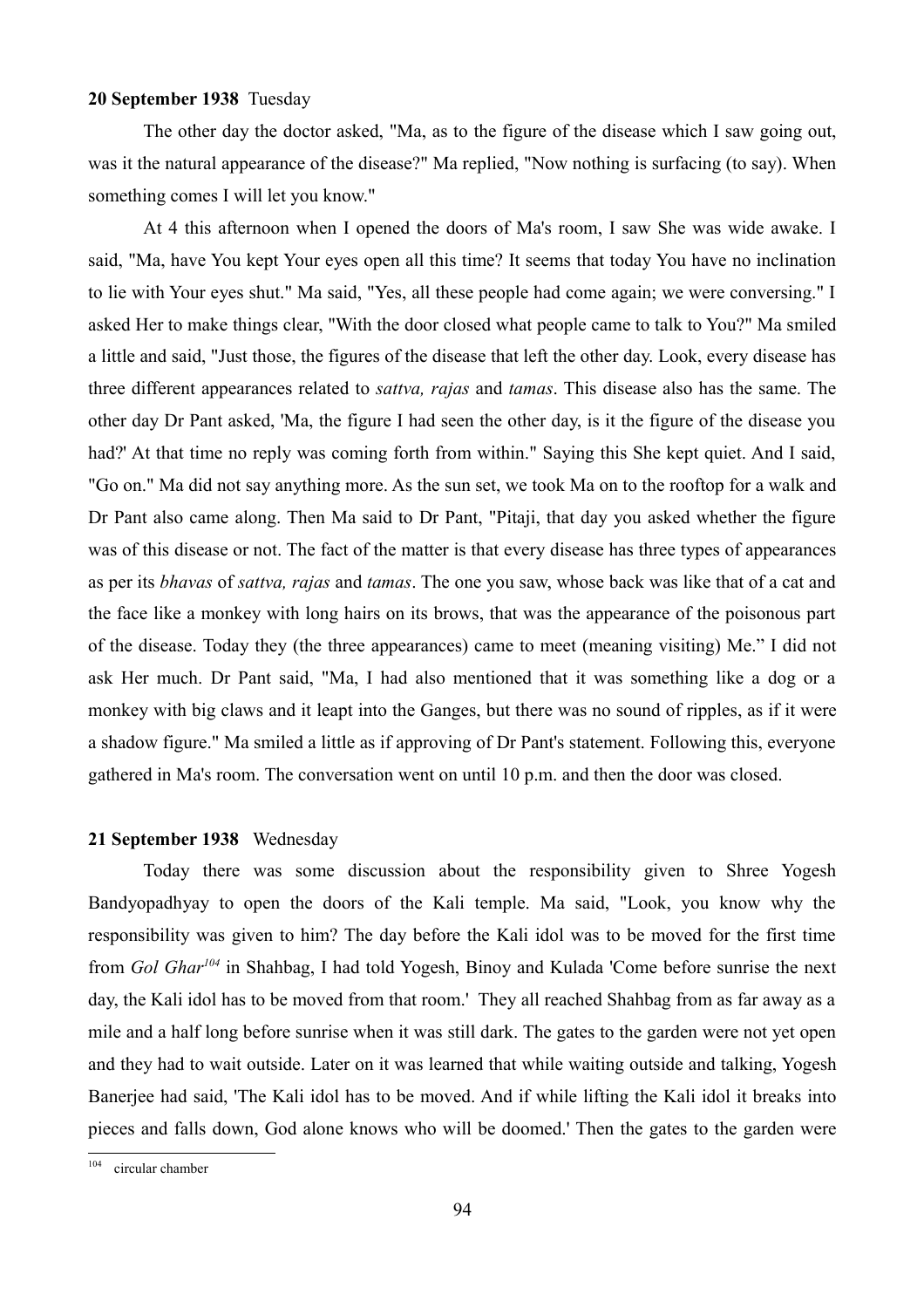opened. They (five in all including Amulya and Kamalakanta) came in and moved the Kali idol to the other room as they were told. As it was recounted while waiting outside, Yogesh Banerjee had said, 'From the hands of whomsoever the Kali idol falls that one is doomed.' I sensed a firm belief and great conviction in what he said. You may consider that as a reward what came out of my lips: 'As long as Yogesh Banerjee lives, he shall open the door of the room of the Kali idol as needed and keep account of the cash donations.' Now the door has been sealed but it was said that the cash donations for the room will be collected and counted on a yearly basis in the presence of Yogesh Banerjee and deposited in the appropriate place. He shall do this as long as it is required and in his absence, the responsibility may be given to his son or the sons of Suren Banerjee (the Postmaster). In this context, Ma further said, "All should help carry on the pious work of the Ashram by fulfilling whatever share of duties is assigned to each of them. For by shouldering such pious responsibilities, whatever merit be reaped by each of them, will do him good. Therefore, the inmates of the Ashram should also render help joyously in carrying out spiritually beneficent work."

Today something else came up. Ma had been to this place previously with Bholanath and Jyotishdada and before leaving nearing the close of the Janmotsav celebrations (Ma's birth celebrations), She made Surendada (postmaster), Kamalakanta, Benoydada (Benoy Bandyopadhyay), Amulya Chowdhury and me offer oblations to the preserved fire of the *Yajna*. Ma said, "I could see that at some point in time these five were engaged together in spiritual activities of this kind. That is why now the *karma* of this *bhava* happened to be performed by the five of them." Who can determine the reason as to when, why and to whom Ma gives instructions? Some people may feel saddened or have their pride hurt thinking,"Why did Ma not give the work to me and why has She given it to another person?" Ma alone knows Her reasons for assigning certain kinds of work. Even to make a conjecture would be madness for us.

## **22 September 1938** Thursday

Ma's health condition continues to be the same. For the last eight days or so rice and *roti* have been completely stopped and instead She is being given milk and fruits. This has been the kind of diet recently.

## **23 September 1938** Friday

For two days, Shree Surendra Nath Tagore along with his daughter and son-in-law have been coming to visit Ma. Yesterday they were not able to talk much but today there was a lot of conversation. I am writing some of it here:

Shree Surendra Nath Tagore said, "There are so many ill- conceived rules we have and we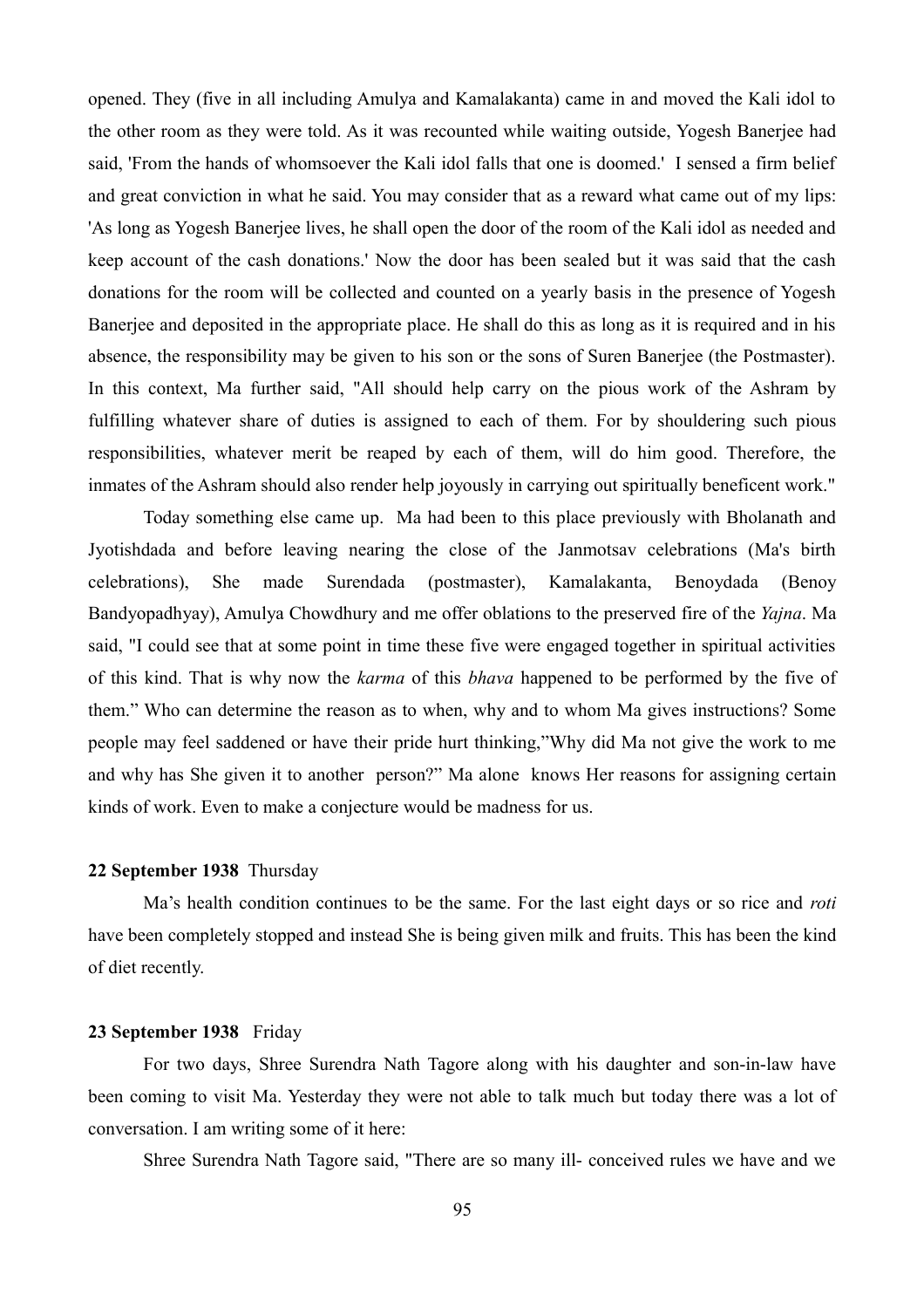would do well to rid ourselves of them completely. By following superstitions we fall further into the abyss of ignorance, for example, the discrimination used in the caste system." Ma said, "It is not the same for everybody. For some it is their *samskara* that they have to live through all those *bhavas* in order to progress otherwise they will not be freed from the bondage of *sanskaras* and that is why they are asked to follow certain rules of society. Even though everyone has to go to the same place, an individual's path will depend on his/her particular station in life, hence the path for all is not the same. Though the objective is the same and there is nothing beyond the One." Shree Surendra Nath Tagore said, "We are also part of the One." Ma said, "Why only part of it, Baba? You are the whole. Look, if you did not have the *bhava* of the *akhanda [105](#page-95-0)* then why do you crave for *akhanda* happiness and *akhanda* peace? If one does not know the taste of a thing, will he be tempted to want that? Again, look, Baba, you all are in the realm of the One only. You walk one step at a time, you write by arranging letters one by one, you eat one morsel after another." Saying this She started laughing.

Shree Surendra Nath Tagore said, "Is it necessary to have a Guru?" Ma said, "Yes, one needs some incentive for going ahead." Again he said, "How can one identify a *sadguru*?<sup>[106](#page-95-1)</sup>" Ma replied, "To tell you the truth, can students identify a good professor before hearing him? That is why some people say that one should stay for a year in the company of a Guru before accepting him as Guru. Even by doing so is it possible to recognize the competent Guru? But of course it is a fact that whatever is destined to be had from someone, one will get that from him. Following this law of destiny people meet each other. It could also happen that one starts repenting after accepting a Guru and that after a while, he does not like him any more. This is explained by saying that what was destined to be received has been received. Another aspect of it is like this: suppose you take a horse cart to the railway station and you board the train. On boarding the train you do not demean the horse cart as a means of having transported you from one place to another, because it is the horse cart that got you to the railway station in order to board the train. Another example is this: after you have studied in the village primary school you desire to go to a proper school and then on to college. Hence no effort goes waste. Your thirst for knowledge could not be quenched in the *Pathshala* (rural primary school) but studying there inspired you to go to a High School, hence nothing goes waste. Again it can be seen that the *sadguru* himself gives shelter to the disciple. He finds you. It is the very nature of the *jagatguru[107](#page-95-2)*to have *karuna* (mercy, compassion). The Ishta, Guru and Mantra, all three, are the same, the One, that is why it is so."

We took Ma to the terrace and at sunset She came down. On 25 September, that is 8 Ashwin,

<span id="page-95-0"></span><sup>&</sup>lt;sup>105</sup> unbroken, unfragmented, infinite, whole<br> $\frac{106}{100}$  True Guru, the enlightened preceptor

<span id="page-95-1"></span>True Guru, the enlightened preceptor

<span id="page-95-2"></span><sup>&</sup>lt;sup>107</sup> World Teacher, the Guru who transcends all sects; God Himself in the form of such a Guru.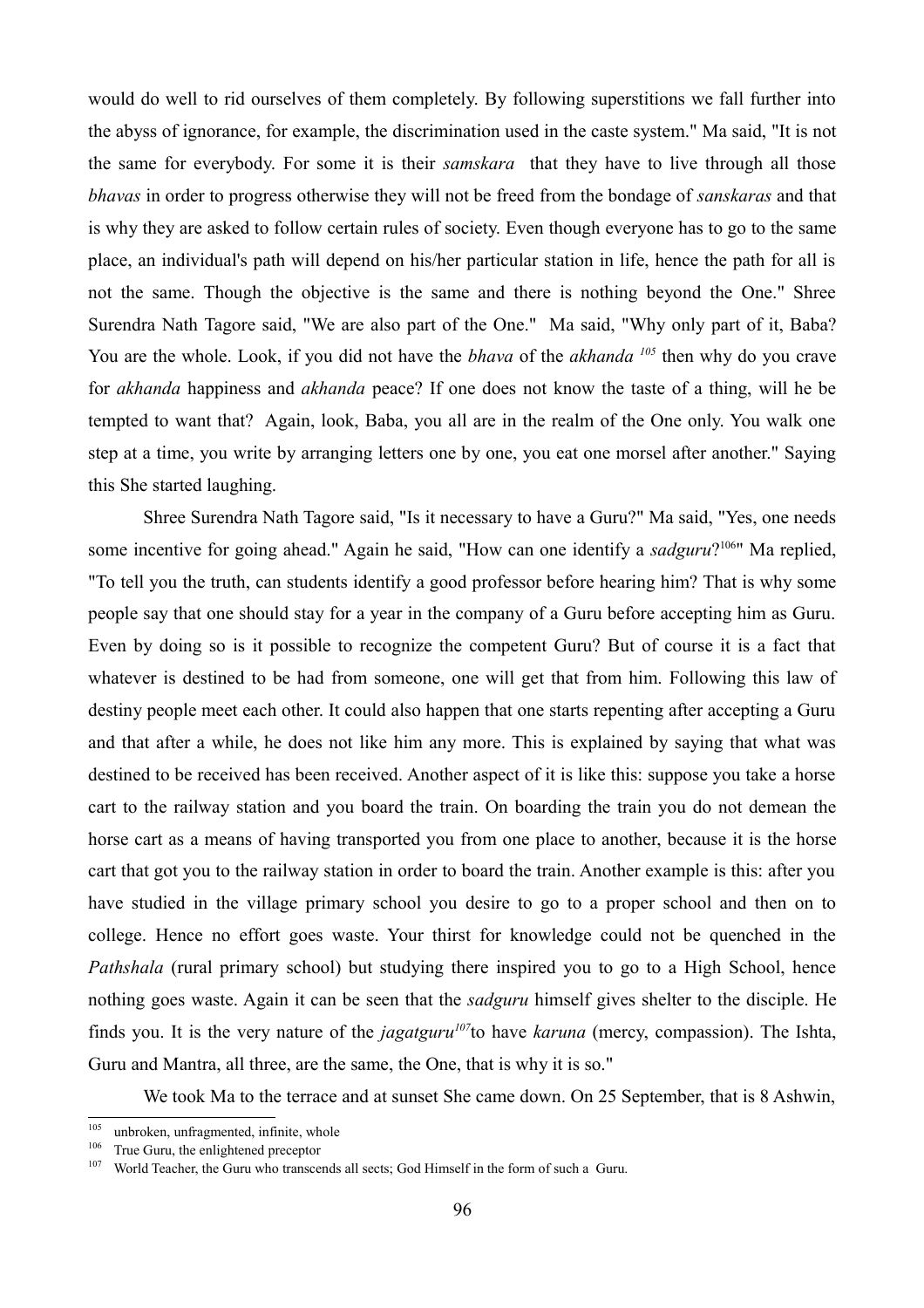Sunday, a school for girls will be established and a small house behind Kishenpur Ashram (in Dehradun) will be acquired for this purpose.<sup>[108](#page-96-0)</sup> With the financial help of Shree Shiv Prasad Singh and Swami Akhandanandaji the groundwork of this project has been accomplished. The news has come that Kuladadada from Dhaka will send his two daughters to the Kanya Ashram. It was Kuladadada who first sent his son as a brahmachari (to Shree Shree Ma Anandamayee Vidyapeeth, residential school for boys) and now again it is he himself who is first to send his daughters for the Kanya Ashram. To support and assist those girls who have a spiritual and religious bent of mind will be the primary mission of this Ashram. <sup>[109](#page-96-1)</sup> Not much worldly education will be imparted. This coming Sunday Shree Yatish Chandra Guha is supposed to arrive with the girls. Here on the banks of the river Ganges the girls will be initiated into this new way of life.

## **24 September 1938** Saturday

Today there is nothing noteworthy. Yesterday Abhay, Yogeshdada, Anukul and others returned to Dehradun from Uttarkashi. Abhay and Anukul came here last night itself and Yogeshdada stays back in Kishenpur Ashram.

#### **25 September 1938** Sunday

Shree Yatish Chandra Guha arrived today with Kuladadada's two daughters, the second one and the third one, for the Kanya Ashram.

 On the occasion of their entry into the Ashram, Shree Manmathadada performed Ma's puja, *Yajna* and Kumari puja of the girls, which were followed by kirtan. The girls were given their new names, Bhaktipriya and Shantipriya.

I notice that after the yogic kriyas in Ma's body the other night there has been a special glow on Ma's face. Though the radiance is not as much as it was the day after the yogic kriyas, the glow is still quite prominent. Her food remains the same, some milk and some dried fruits. The way the disease had taken over those few days, making Ma so pale, frightened Dr Pant. But immediately after the yogic kriyas there was a surprising change. Even when Yatishdada (Yatish Chandra Guha) came in and saw Ma, he commented, "We were terribly frightened when we read Didi's letter, but now that we see Ma it does not seem anything serious has happened." At this comment, Ma laughed and said to me, "I will make a fool of you now." She meant that I had written to everybody, "Ma has a serious illness" and now when they come and see Her, they think that nothing was serious and that

<span id="page-96-0"></span><sup>&</sup>lt;sup>108</sup> Shree Shree Ma Anandamayee Kanyapeeth for girls

<span id="page-96-1"></span><sup>&</sup>lt;sup>109</sup> The Kanyapeeth was variously named in the beginning, such as "Kanya Ashram" (Ashram for girls)",Mahila Ashram" (Ashram for ladies), and so on.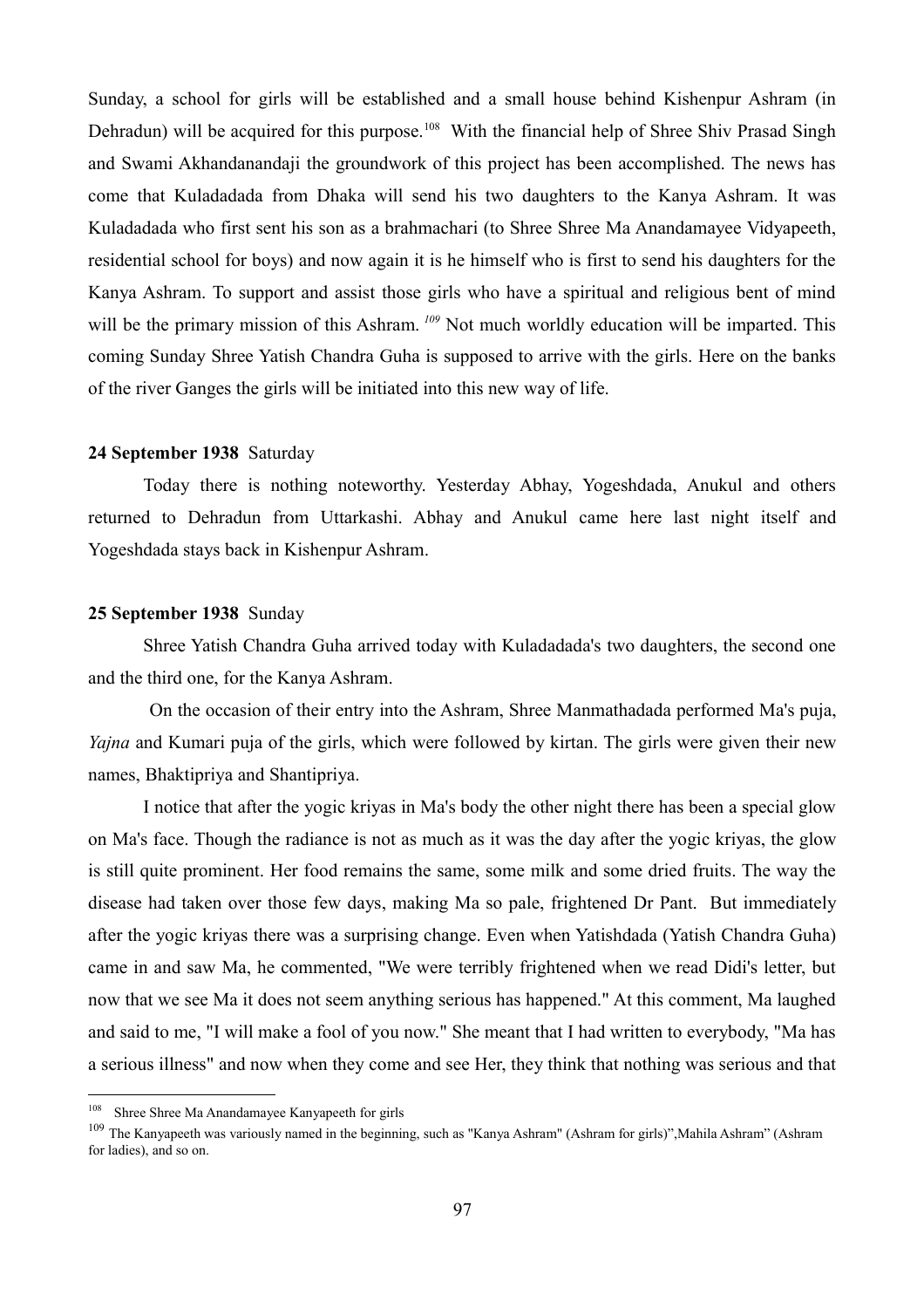Ma is fine and healthy. I laughed and said, "Okay, it is fine, let me be a fool. But at least You are cured." Today also like other days at 10 p.m. the doors of Her room were closed.

## **26 September 1938** Monday

After hearing about Ma's illness, Ashu (Bholanath's brother's son), arrived from Calcutta to check up on Her. Gradually many people are arriving for Ma's *darshan*. Again the Seva Sadan (nursing home) of Dr Pant is humming with activity. Because of the puja (Durga Puja) holidays, many people are able to visit.

This afternoon I was talking to Ma when She said to me, "Yesterday afternoon at around three o'clock, I was lying down; as I opened my eyes I saw it was bright and sunny all around and I kept thinking, 'Khukuni is not calling me even now for washing my face and it is so late in the day.' You and Abhay are close by at night, so I looked here and there but I saw none of you." Saying this She started laughing. I said "Ma, also in Mussourie I had given You a face wash in the morning and then at 10 o'clock when You were having Your food You complained to father, 'Khukuni has not given Me a face wash today.' It was like this that as soon as I gave You a face wash and You were in your room, You kept thinking, 'Khukuni has not yet given Me a face wash.' And then there was this naughtiness, 'I will not say anything beforehand and when she calls me to eat and puts a bite in My mouth, then I will tell her.' Listening to this Ma laughed and said, "Is all this madness or what? As in old age people eat and forget it the next moment, is it some thing like that?" I said, "Ma, You alone know about Yourself. About a year back You had told me, 'All this could happen, I am telling it to you beforehand.'" Listening to all this Ma laughed. Later on She said, "Look, you all have a measurement of time as per your calculations. Sometimes I get totally out of your timeline and so things like this happen. This does not fall under the category of amnesia or oblivion." Thus we continued to talk about similar things.

#### **27 September 1938** Tuesday

Today devotees gathered and did the Nama kirtan close to Ma for a long time. There is nothing else noteworthy.

## **28 September 1938** Wednesday

Ma got up around 7 this morning, then I gave Her a face wash and some milk. Devotees then started arriving to see Ma and there was kirtan for an hour. The house is on the banks of the river Ganga. In this ambience early in the morning listening to devotees sing Nama kirtan sitting near Ma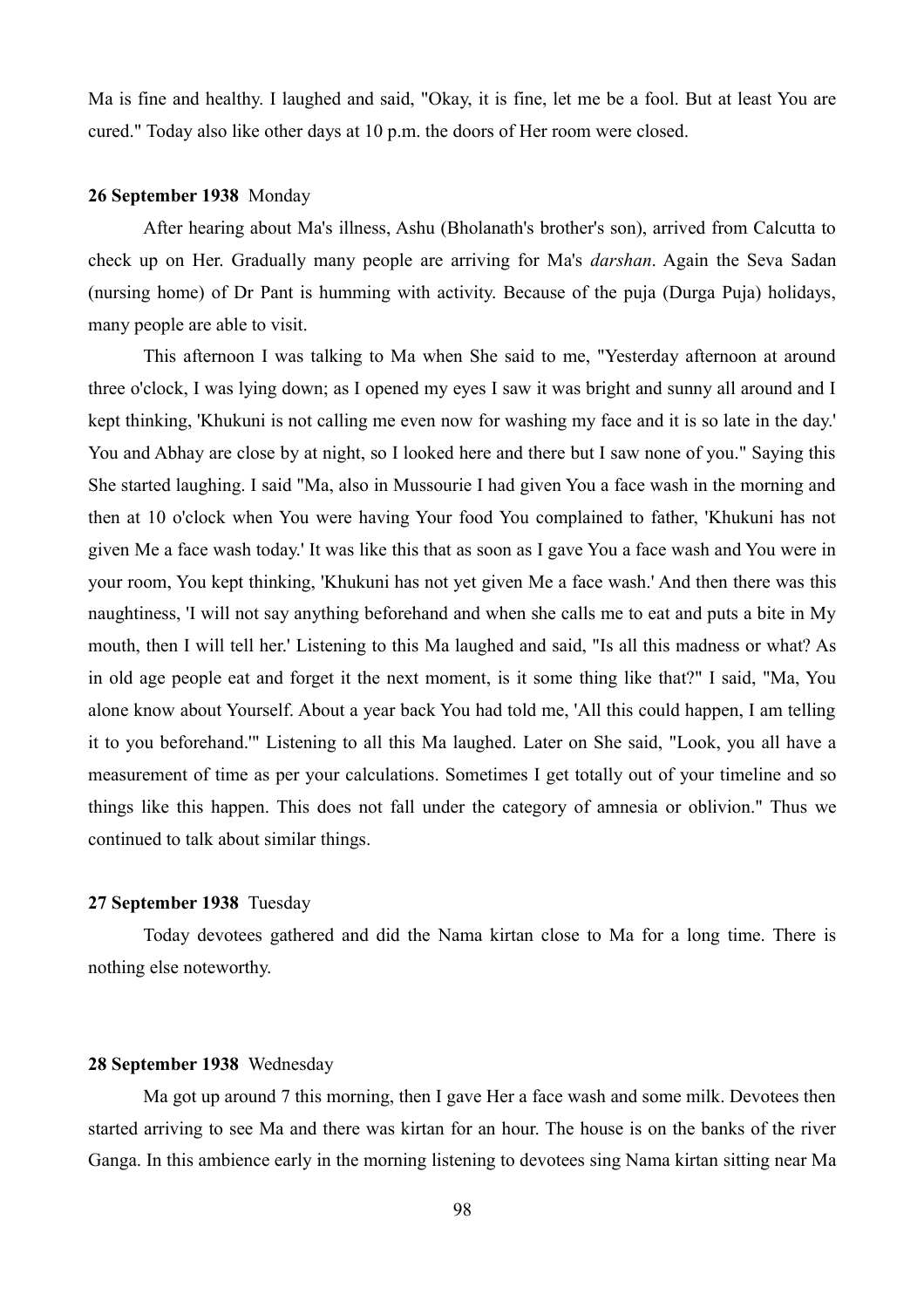was very pleasing.

## **29 September 1938** Thursday

This morning a gentleman with his family from Calcutta arrived. He is from Giriji Maharaj's<sup>[110](#page-98-0)</sup> Ashram and hearing about Ma, they have come to visit Her. While conversing he said, "When I heard a story from Swami Asimanada (he is from Ramakrishna Mission) I had a great yearning to meet You; I shall not be able to narrate it as well as he narrated it. While we were talking, I learned that he had accompanied You for the consecration of the temple in Uttarkashi and then came back with everyone to Dehradun and further to Raipur. On the journey back there were heavy rains and the river was rushing down making it impossible to cross it in a vehicle. I heard that You got into the middle of the rushing river even though it was quickly rising, and helped everyone cross. I heard that when Swamiji saw this action of Yours, he could only compare it to one thing: as the *Karnadhara Guru<sup>[111](#page-98-1)</sup>* You were getting everyone across the torrential stream of life and death.<sup>[112](#page-98-2)</sup> He narrated this story in such a way that it seems the scene has got permanently embedded in his heart."

When we heard this we also remembered this incident. Actually it was a perilous situation. There were so many with us including children and older people and the stream was flowing so rapidly and with such strength, that it took two or three people holding one person to get him through safely. Then Ma positioned Herself tactfully at the centre of the river and gave a helping hand to those who were crossing. It was a great spectacle. It was pouring, there were flashes of lightening, and every now and then there was a roar of thunder, and in the midst of all this the *leela* was going on. At that moment many recalled the *leela* of Shree Krishna. And there were some like Swami Asimananda who recollected the metaphor of Guru the boatman.

This evening everyone was sitting around with Ma. The conversation turned to the question of the many sinners who come to Ma, but do not get any disrespect from Her and that this is why such people feel encouraged and given strength to go on. But it is also in line with ethics to bring the rogues to their knees! Ma laughed and said, "Look, so many of you have advised Me on this issue, but I am not able to follow your advice, what to do? And do you know why? That the sadhus and *sannyasis* do not let such people close by and keep them at a distance, is because the vibrations of these people may harm them and this is correct. There is another category of saints who are so evolved that the company of wicked persons will not affect them, but as a lesson to common people in society they avoid them. But since for this body things have no rhyme or reason, what comes as a

<span id="page-98-0"></span><sup>&</sup>lt;sup>110</sup> The great saint Shree Shree Balananda Giriji<br><sup>111</sup> the Boatman, the Helmsman

<span id="page-98-1"></span>the Boatman, the Helmsman

<span id="page-98-2"></span><sup>112</sup> *bhavanadi:* the world-river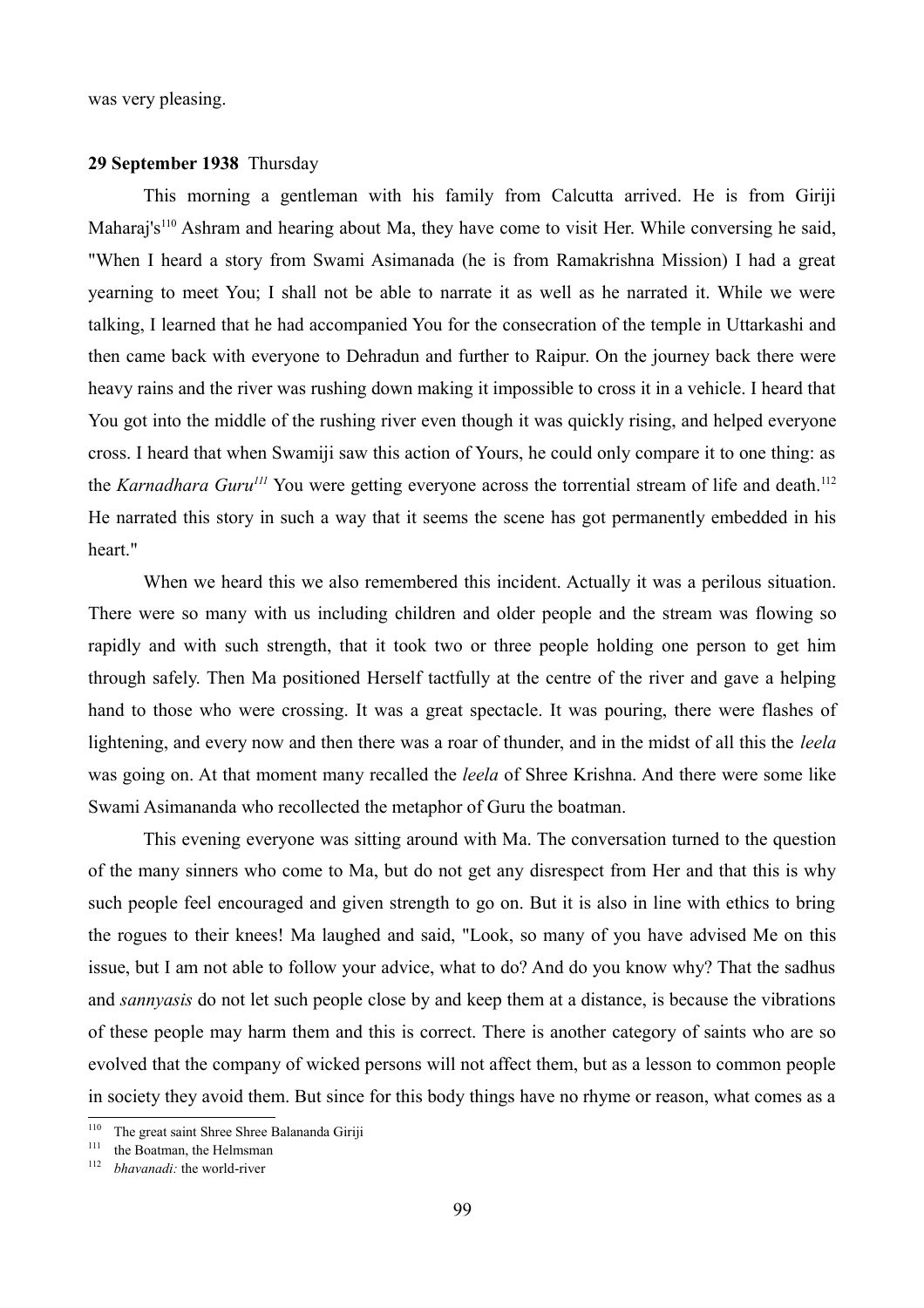*Kheyal*, do you know? If sores manifest on this body does that mean the hand should be cut off? (sores on the hand). Medication is applied in an attempt to cure it. Here there is no question of trying and whatever has to happen happens. Whom shall I ask to move away? And *what* can be moved away, *where* can *they* be moved to? There is no second to the One." Saying this She started laughing and said again, "That is why I keep saying where shall I move the diseases? And who shall I move away? You all come and play with this body; similarly they also come and play. But you can say that this body gets emaciated, becomes weak, well, that has got to happen, because that is their (of people with negative vibrations) nature, those are their characteristics. Whosoever comes his characteristics show up." Listening to all this from Ma, we were stunned and in awe. What high *bhavas* Her words express! Only the One who is Omnipresent, Greatness Personified, Limitless, Beginningless, Endless and Pure can utter such words. *Again and again we forget, getting so engrossed in the mesh of Her leela, we do not remember all this. She makes us forget. Getting caught up in the whirlpool of Her leela, we keep diving and rising in the waves. What can we do?*

At dusk there was kirtan and at 10 p.m. the lights were turned off.

#### **30 September 1938** Friday

Today is *Saptami Puja*. The devotees got together and did kirtan, puja and *Chandi Patha* (recitation of the scripture, *Shree Shree Chandi*) which all enjoyed a great deal.

## **1 October 1938** Saturday

Today is *Maha Ashtami.* Devotees have arranged for a *Yajna*. Yogeshdada, Nirajdada, *[113](#page-99-0)* Ashu, Narsingh and Dr Pant offered oblations to the *Yajna*. Kamalakanta did the Chandi Patha and Sadhan, Shashanka and the ladies did japa. The puja, *Yajna* and food offerings were all completed beautifully. Kirtan was sung following the *Yajna* and there is much joy around. Ma is being adorned with flowers and some devotees drape Her with clothes and then those clothes are immediately distributed. Today Shree Shiv Prasad Singh has come with his family. Before sunset Ma went to the terrace and sat down. Kirtan was performed there. When it was dark She came down and sat in Her room. All sat with Her and talks went on about various things. At 10 p.m. the doors of Ma's room were closed to allow Her some rest.

## **2 October 1938** Sunday

Last night at 3 a.m. Ma came out of Her room but then when She returned to Her bed She

<span id="page-99-0"></span><sup>113</sup> Justice Niraj Nath Mukerji of Allahabad.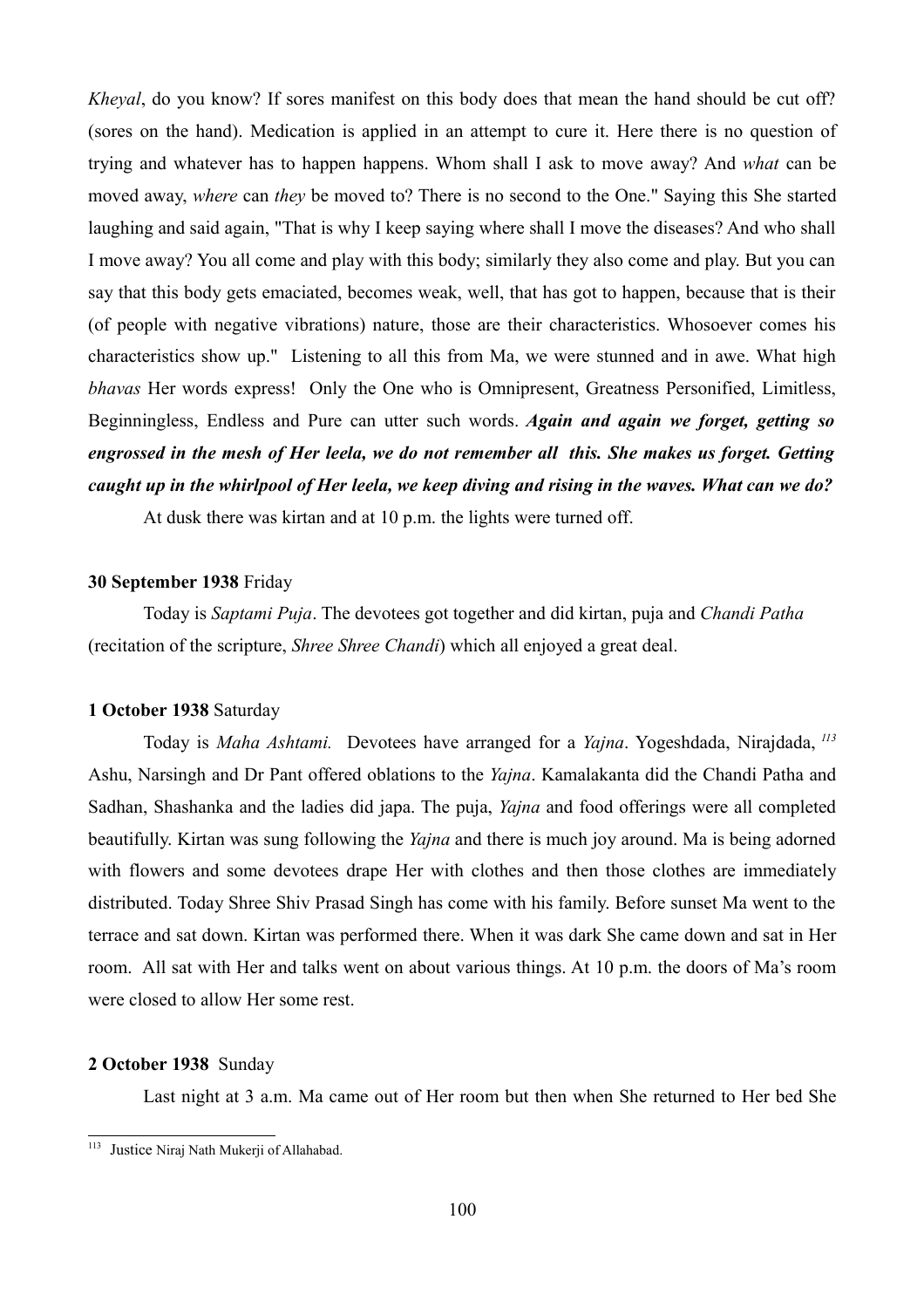had no inclination to lie down and kept sitting. Suddenly Her body started shivering terribly. Then after some time the yogic kriyas started. She sat with Her legs folded as if in an asana and then one after another many asanas were being done. The body movements were being carried out in an astonishing manner. One by one everyone got up and came in to see this spectacular sight. Jitendada who has come here from Allahabad had seen such *bhavas* many times before but still on seeing them once again, could only marvel at the uniqueness of these *bhavas* which are new and fresh on each occasion Seeing this beauty everyone was enchanted. These kriyas continued for an hour and then Ma firmly sat down. It was past dawn and at 5:30 a.m. Ma was asked to lie down. Ma also replied like a child saying, "Should I lie down? Okay." Saying so She lay down.

Ma was up at about 8 in the morning. We gave Her a face wash and tried giving Her some breakfast. But we could feel that now the body was somewhat listless and with a good bit of effort we got Her to rise. The whole day it was like this: the eyelids were closing on their own as if weighed down with somnolence. Yesterday due to the intense shivering there were terrible spasms in the muscles. Such a commotion does not happen often. That is why the body has been seemingly listless. In the afternoon I was sitting with Ma with no one else there. While talking, the subject of last night's yogic kriyas came up and Ma said, "All these kriyas that you see happening keep happening on their own, just as you sometimes see a disease has been cured. You know how it is? For example before going somewhere one wears one's clothes properly. This body does not speak of anything by its will, nor does it do anything by its will; it just happens. But when this *bhava* occurs: that is the body is now going to function in this way, it prepares itself for that. Just as clothes keep fluttering in a breeze and we can watch them, in the same way one can see movements in this body, for it is also like a piece of cloth. And after the kriyas have been carried out, it is as if it has adjusted itself according to the course of its movements.

In the evening many people were sitting around with Ma. Today also before dusk Ma went to the rooftop and sat down. There all sang kirtan along with Abhay. Many people have come and time is passing in enjoying conversation and kirtan.

## **3 October 1938** Monday

Today is *Navami[114](#page-100-0)*. This year *Ashtami[115](#page-100-1)* occurs on two days , that is why *Navami* falls on this day. It is a day of enjoyment and there is a festival-like atmosphere. Before dusk Ma took

<span id="page-100-0"></span><sup>114</sup> The ninth lunar date, the last day of *Navaratri*

<span id="page-100-1"></span><sup>&</sup>lt;sup>115</sup> The eighth lunar date, the acme of Durga festival Sometimes a lunar date is long enough to continue till the next morning;in such a case, the tithi is observed on two days.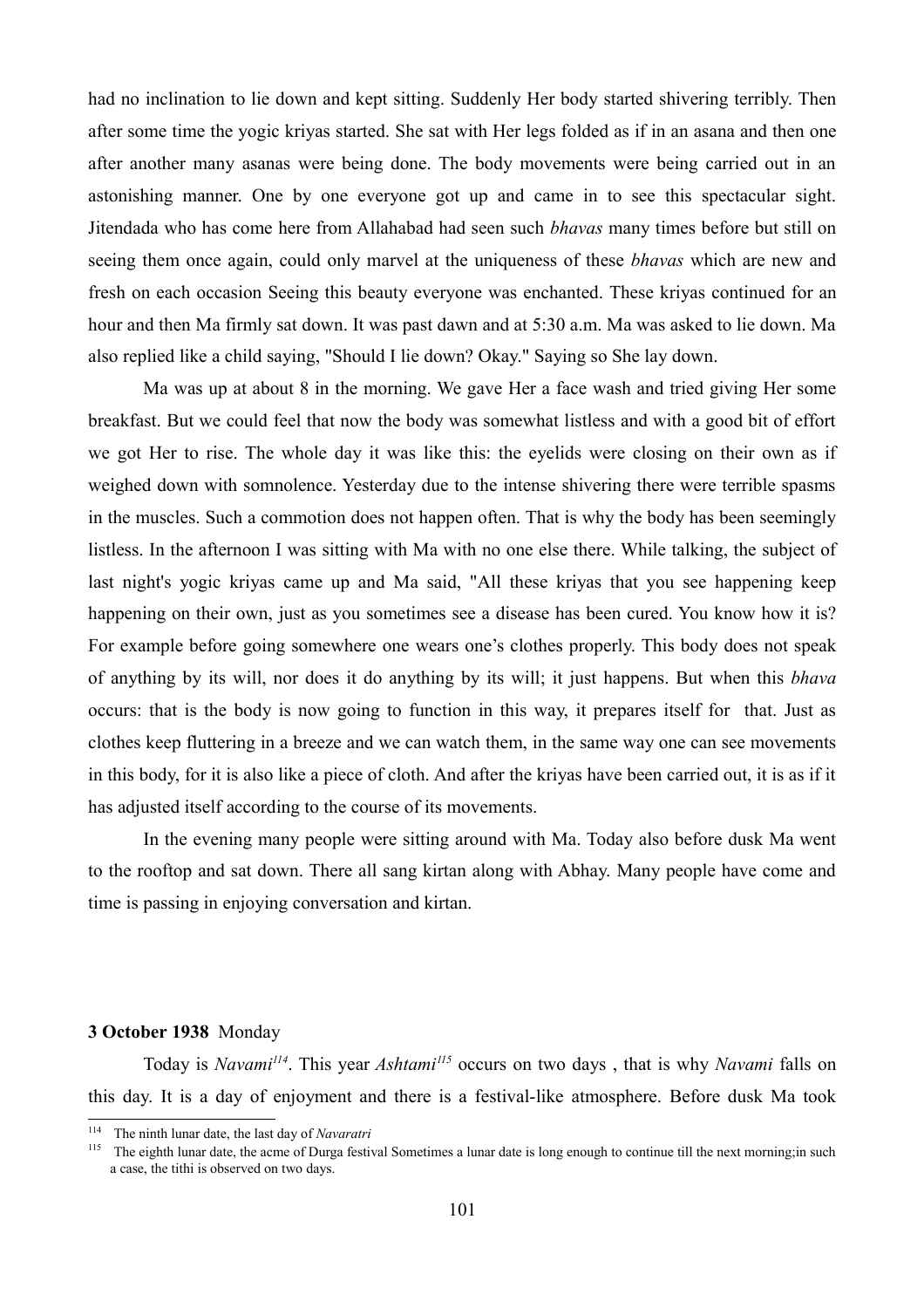everyone along with Her to the *Brahmakund[116](#page-101-0)*. We stayed at the *Brahmakund* for about an hour. Devotees took advantage of the opportunity of being in such an auspicious place and offered puja at Ma's feet with hibiscus flowers and Ganga water. After sunset everyone returned to Seva Sadan where kirtan was performed.

## **4 October 1938** Tuesday

Today is *Vijaya Dashami[117](#page-101-1)*. Yogeshdada and I are leaving for Kheora as we are going to explore if anything can be done to commemorate the birthplace of Ma. Before beginning our journey for Kheora, we shall leave the girls of the Kanya Ashram in Dehradun. Mashima and Nishibabu have arrived from Solan as per Ma's request and they also will stay in Dehradun along with the girls. Ma and those accompanying Her will continue to stay here. Maharatan has arrived from Allahabad.

A lady who named herself the "mother of Ma" at Mussourie and her own mother (wife of Shree Ashutosh Bandyopadhyay) have arrived with their children. Ma was enjoying the play calling the old lady, "Grannie, Grannie." This "Grannie" of Ma affectionately calls Her Gopal. She adorned Ma with garlands and since it was *Vijaya Dashami* she offered *siddhi[118](#page-101-2)*at Ma's feet and fed Her sweets. A son of hers began singing a song about Shree Krishna being made to dance by His associates and while the song was going on, Ma then said, "Didima, please dance!" The old lady who was enjoying herself started dancing. Ma stood next to her saying, "I am standing on your left side." She garlanded her and adjusted her dress befitting the role of Krishna. The lady showed her affection to Ma and called Her Radhika. Everyone was thrilled to see this *leela*. I said, "How is it that today you became Radhika by standing on the left side?" Ma replied, "Do you know why? She adorned Me as Krishna Gopal and being taken by that *bhava* She became Gopal. Every action must be done with complete and full dedication."

Thus the rejoicing continued. Everyone got together and sat down for kirtan, which lasted until the middle of the day. After that, the doors to Ma's room were closed. I was sitting beside Ma and we were exchanging a few words. Shree Niraj Nath Mukhophadhyay has come to visit along with his family. Shree Shiv Prasad Singh's wife has stayed back at the Ashram so she can stay with Ma. Gradually everyone left.

The way Ma enacts Her *leela* in perfect harmony with householders, women, men, children,

<span id="page-101-0"></span><sup>&</sup>lt;sup>116</sup> The Haridwar Brahmakund at the Ganga River is one of four sites where drops of the Amrit, the elixir of immortality,

accidentally spilled over while being carried by the celestial bird Garuda.

<span id="page-101-1"></span><sup>&</sup>lt;sup>117</sup> The tenth lunar date, the day of Victory. Shree Rama won the battle on this day by killing Ravana, the demon king of Lanka. Shree Rama is believed to have performed the first Durga Puja in autumn for obtaining the boon of doing away with Ravana. From the spiritual point of view, this day symbolizes the victory of good over evil, Self over ego.

<span id="page-101-2"></span><sup>118</sup> *bhang,* an intoxicant offered with milk to Lord Shiva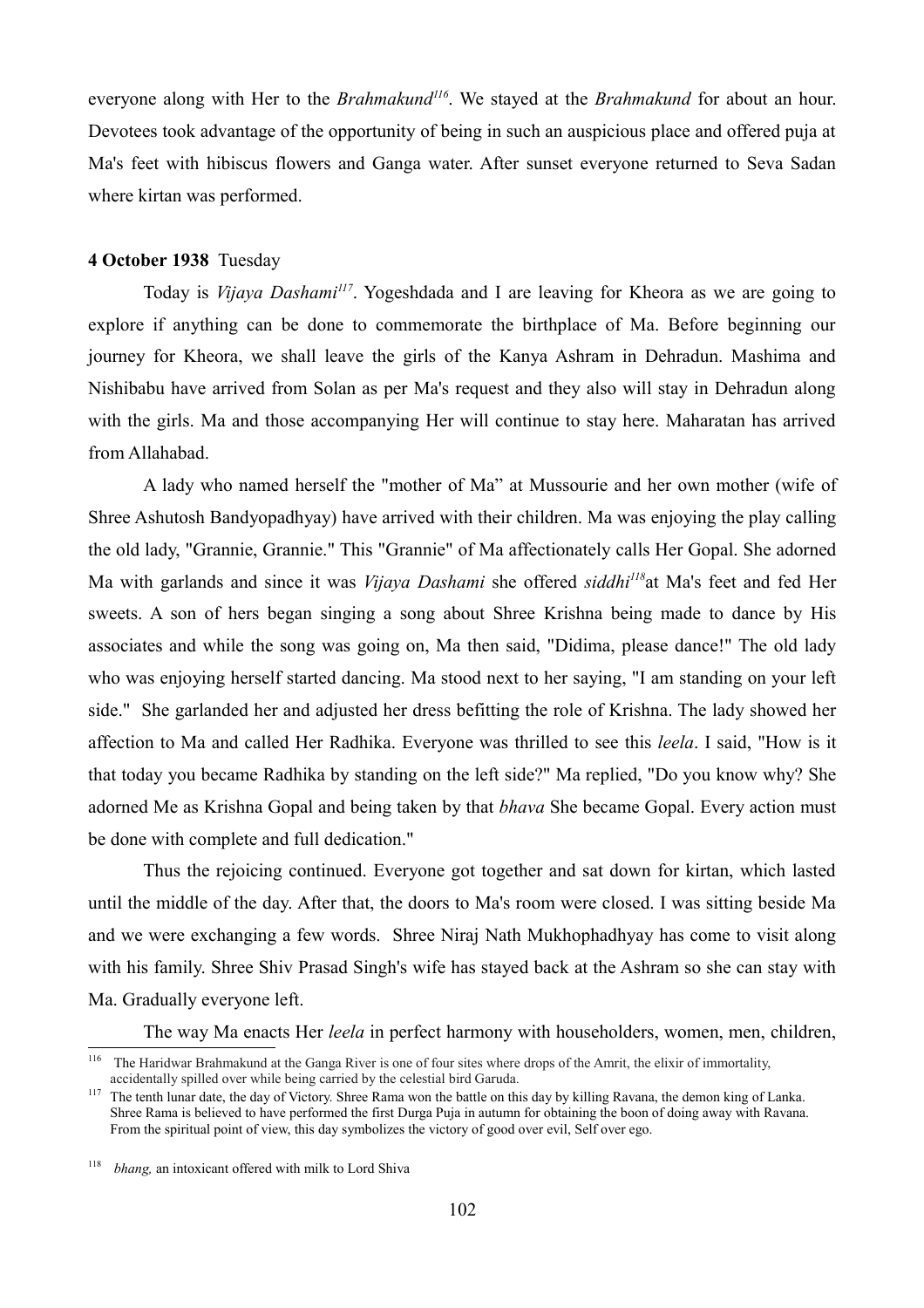the old, the young, brahmacharis, *sannyasis*, in fact everyone, is unique indeed. This is possible only because Ma is Ma, for without such stupendous power it would be impossible to go on playing like this with such a mix of people. Anyone who has experienced directly what I am speaking about will most readily agree.

From the very beginning Ma's life has been of one *bhava* of equanimity expressed in different ways. Had there been the slightest defect in Ma, the play of such a *bhava* would not have been possible. That day She talked about another *bhava*. "Look, sometimes it is seen that if someone has a great attraction for this body and if there is a feeling that the body will not submit itself, then it slips away, as it were. This is also a kind of indulgence and that is why it happens like this because it is required for that particular person."*[119](#page-102-0)* I laughed and said, "And as for those who have a bit less attraction for You? You go on Your own to them and present Yourself so that You are within their reach." Ma laughed and said, "Yes, this really does happen! Maybe they are concentrating on this body.*[120](#page-102-1)* But the concentration, never diminishing, is steady and focused on the objective; to those, this body goes on its own. This happens naturally." Saying this She kept smiling sweetly. Understanding the real meaning of Her words many bowed their heads in reverence.

Beneath the house the Ganga River flows on, producing sweet notes without a break. If one sits calmly while listening to these melodious sounds of the Ganga, one can sink into meditation quite effortlessly. And to top it all off, Ma, *Mahashakti,* is present here with us! Devotees are overwhelmed with joy. Only everyone is worried that Ma's body is weak.

 A few of Her fingernails had been sore. This was primarily due to the spirit of service She rendered to others that characterized most of Her childhood and young adult life, even at the cost of neglecting Her body. Since my first meeting with Ma the nails were a sort of boon to me as well as the lice Ma had on Her head. Why? Under the pretext of removing the lice and applying oil to Her nails, I was able to be with Ma for long periods of time, and because of what I was doing no one could really object to my spending so much time with Her. Even when others left after Ma went to bed, I could sit holding Her hand under the pretext of needing to apply oil to the nails. Then when She began keeping me far away from Her, the lice in Her hair went away and the nails also healed. Today Ma was telling this story to everyone, having a lot of fun with it. On listening to the story Abhay started singing, "Under the pretext of adorning Her, I have Her company," Everyone enjoyed hearing about this very much.

After closing the doors to Ma's room I was sitting holding Her hand when She laughed and

<span id="page-102-0"></span><sup>119</sup> The satisfaction one derives by being in close contact with a renowned saint may be based on egoity, self-indulgence and pride, which Ma used to shatter quite often.

<span id="page-102-1"></span><sup>&</sup>lt;sup>120</sup> sometimes out of intense hostility.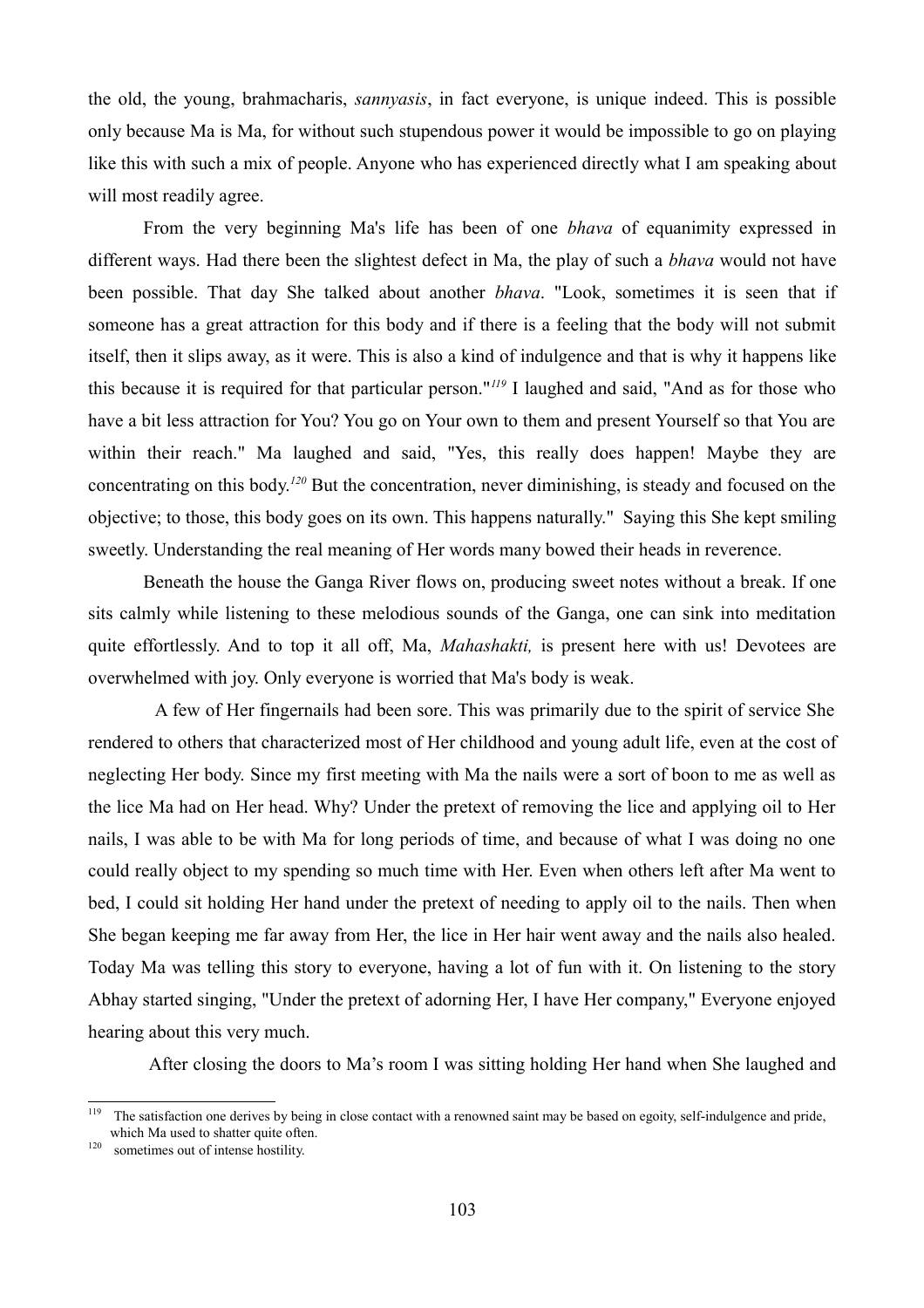said, "I had told Jyotish one day, 'I have kept these nails in this shape only for the sake of Khukuni. She enjoys spending time with them.'."

 Listening to this I kept staring at Ma with tears in my eyes. I was thinking that even if all the love and affection of the world were put together, could it be compared to this kind of love? So many incidents have happened and each time I thought no mother in the world can give even an iota of such love to her children. This love is incomparable. And this is why so many women, men, sinners, virtuous ones, people of different religions and races are coming today to take shelter at the Lotus Feet of my Ma. In such a big zoo that is this world, my Ma is maintaining equilibrium in all directions. Everyone feels,"Ma loves me the most." And there are many people who in a fit of anger and hurt say unpleasant words to Ma, seemingly deciding never to look at Her again. But then again, for the few minutes they are in Ms's company, there is suddenly a complete U-turn in their attitude and it seems from their expression that they cannot think of being without Her for a moment.

Shree Manmathadada's son, Jyoti (Narsingh), has also come. He expressed an interesting view the other day. "We keep saying to Ma whatever we like, out of anger or hurt, without giving it a second thought, because we know very well that She will not feel offended nor would She say anything to us. Because of this we continue to say whatever we like. No one would dare speak to one's parents in such a way for fear of their disapproving reaction, but with Ma there is no fear of this kind. Nothing can change Her. Her *bhava* remains ever blissful. She is always the same Mother bestowing unconditional love on all."

Around 3 this afternoon it was time for us to be on our way. Even though I know that after a few days I will return to Ma, the idea of not having Her company made my heart weep. Keeping my feelings under wraps I did my *pranams* and took leave of Ma. She pacified me by saying, "There is no going; come back soon." The decision was made that the girls of Kanya Ashram will stay in Dehradun and that Indudidi, who has come from Mussourie, Mashima and Nishibabu will accompany them and look after them there. Ma also told me, "You, too, go to take the girls to Dehradun." So we all took the train for Dehradun at 4 p.m.

Once in Dehradun and staying in the Ashram for a few minutes to fulfill Ma's wish, we immediately started off for the station to catch the Dehradun Express. We boarded the train at 7:30 p.m. and reached Haridwar station at 9:30. Swami Akhandanandaji, Manmathadada, Yatishdada, Sadhan and Sadananda had arrived at the station to meet us. We will be on the same train on our journey to Kheora, with Ashu staying on up to Kolkata.

#### **5 October 1938** Wednesday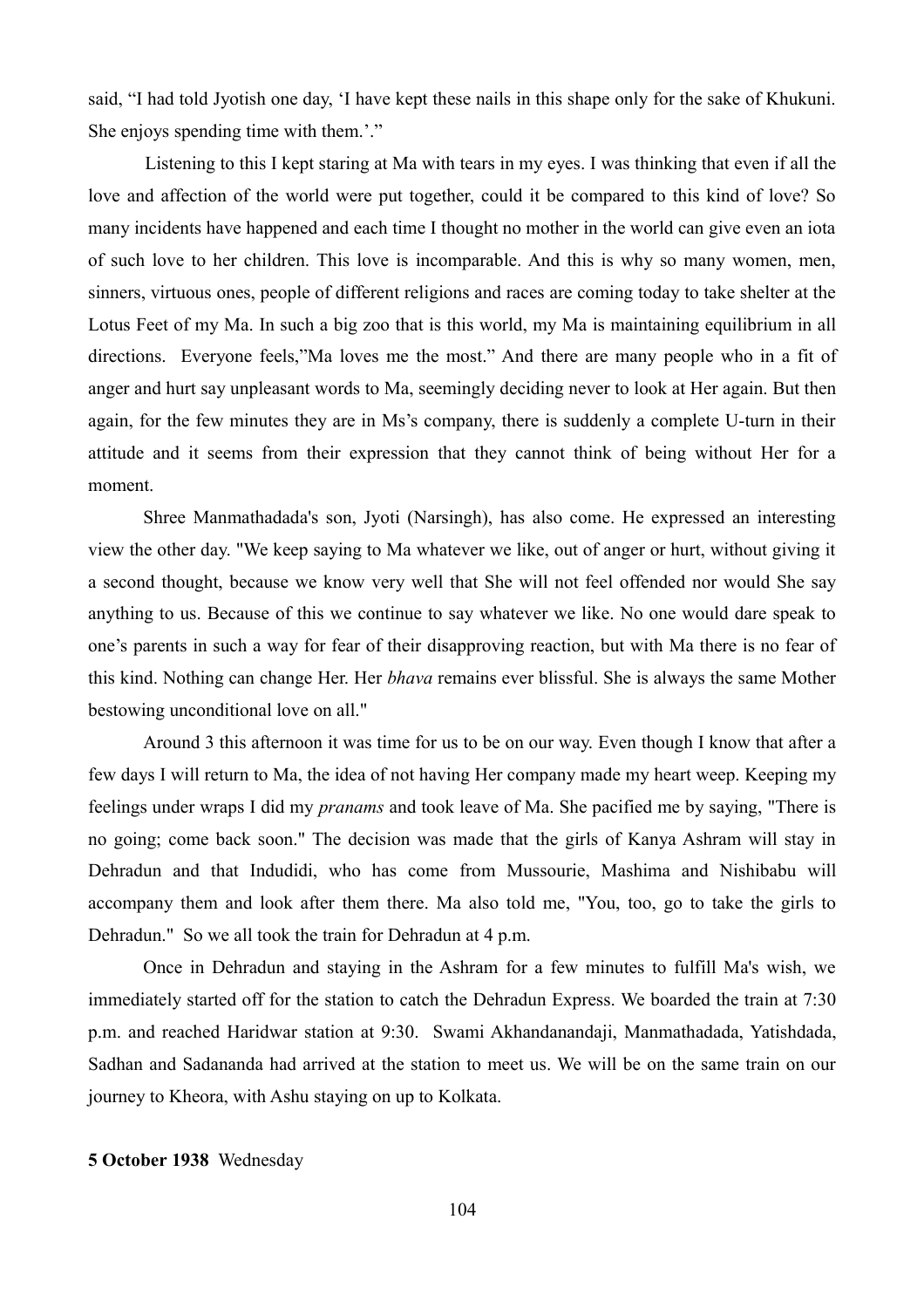A great deal of conversation with Ashu took place while on the train. Ma had seen him as a small baby, a few months old, after She joined the family*[121](#page-104-0)* as a bride. He grew up with the love and care of Ma.

Here are a few of Ashu's stories:

Ashu said, "I always thought, even when there were so many people coming to Ma (he referred to Her as Ma, even though She was his paternal uncle's wife, his "*Khurima*" ) Her feelings for us would be different from those for others, but the more I saw of Her the more I realized that I was completely wrong. For Ma everybody is the same and there is not the slightest difference in Her attitude towards anyone. Day by day I am realizing this truth and the belief I held for so long has proved wrong. After my Uncle's*[122](#page-104-1)* death when I went to Dehradun to look up Ma, I was surprised to see Her *bhava* and I could not believe that this Ma is my aunt from childhood. When Ma was telling the stories of Uncle's death and I was observing Her demeanour, I was remembering the ways my *Kakima*<sup>[123](#page-104-2)</sup> used to behave, Her way of talking in the earlier days, as if those were dreams. I can see that everyone is equal to Her and that there is no differentiation amongst people. On the other hand, we had received so much love and affection from Her, and we were unable to find any shortcomings in Her on that score. And again in such a short period of time there is so much change! Considering then and now, the difference is unimaginable! In spite of all this still we continue to receive the love and affection, but it seems of a different type. The more I think about Her, the more I am astonished." He said, "I remember something that happened at Shahbag. People had started coming to Her and one day as She was sitting on a cot, I was standing next to Her complaining, 'I do not like so many people. Outsiders keep coming day and night and create chaos. I do not like all this.' Ma did not look at me. Then She stood up and while going out said softly, 'What is this? How many more will come!' Those words are still ringing in my ears." Listening to him I said, "That is why, you see, all things were revealed to Her, like images on a screen. In spite of knowing it all She was still playing the role of a young bride to perfection. Neither your mother nor you nor any of you could ever find anything lacking in Ma. If One is not the Whole, can that one go on pretending to be in such a role? It is as if She plays with everyone as per Her will." Ashu wholeheartedly agreed.

He further said, "I have seen so many times that She had gone to work in the kitchen when Her body would give way; bending sideways and staggering She would manage to reach Her bed to lie down. Sometimes She would tell me, 'Get the rice off the stove.' So I used to boil vegetables with the rice and eat it before I left for school. For these reasons I was asked to leave and go to my mother, but I did not want to leave *Khurima* and said, "I will eat stale rice and go to school but I

<span id="page-104-0"></span><sup>&</sup>lt;sup>121</sup> Bholanath's

<span id="page-104-1"></span> $122$  Bholanathji's

<span id="page-104-2"></span>father's younger brother's wife, the same as Khurima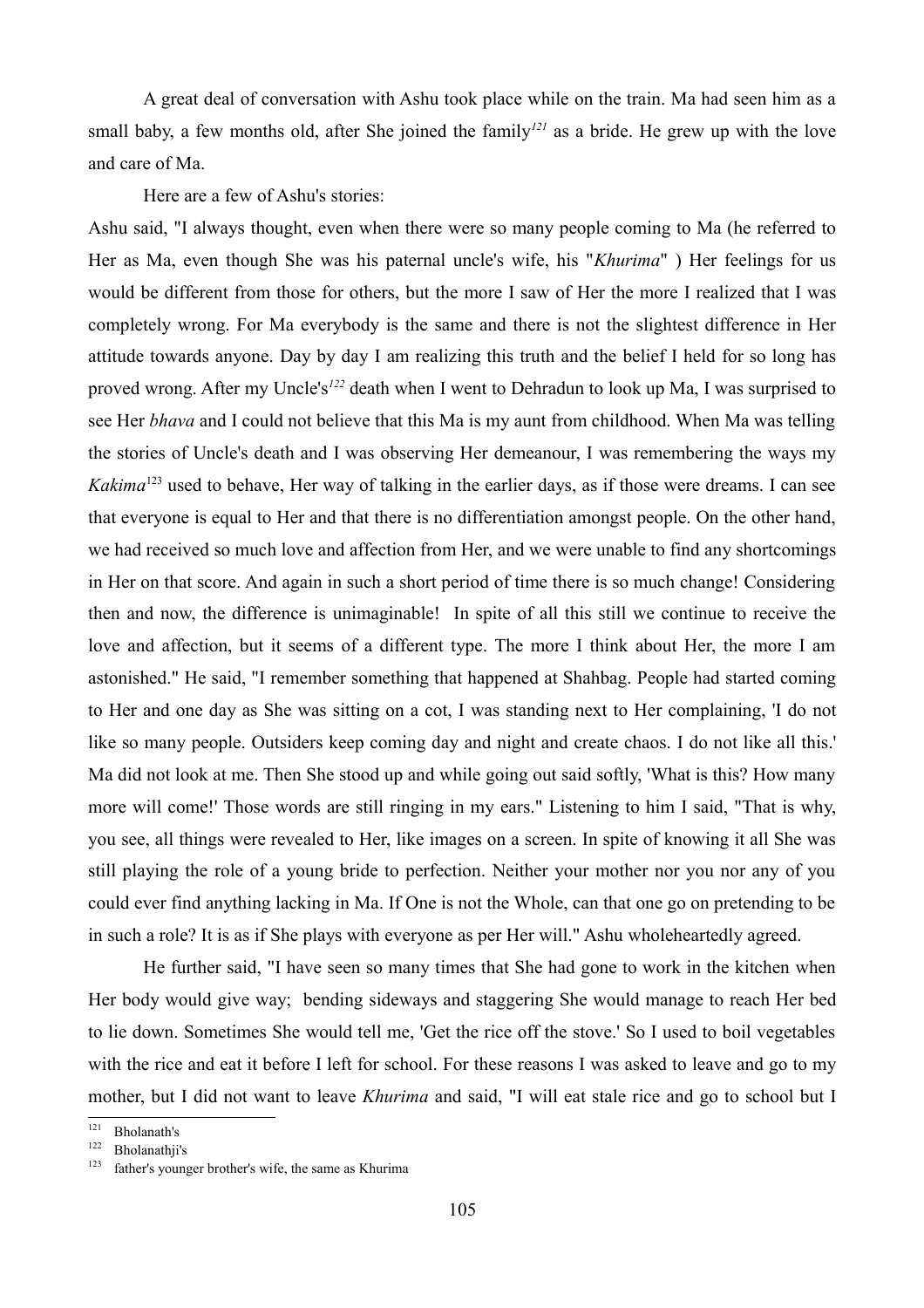will not leave.' For a couple of days this happened but on the third day I saw that *Khurima* had somehow managed to cook something for me." I heard a few more stories of Ma's perfect way of doing work and whatever I heard was amazing and unparalleled. But like everyone else, the same was for Ashu. Having seen something particular in Ma's behaviour and then misconstruing it due to his own lack of understanding, Ashu would tell Her so many things driven by anger, grief and hurt. He was sure he did not want to see Her again. But after some quiet moments with Ma, the realization would come to him thus changing his view. He told me, "Nobody has the power to understand Ma. It is surprising that some relatives think of Her as a relative and say many unpleasant words to Her. I laugh in my mind and think, 'None of us have recognized Ma'." Talking of Ma in this strain, we passed our time in joy.

## **6 October 1938** Thursday

It is looking like on 11 October Ma will leave Haridwar for Allahabad. She will spend a few days there. Then She will take Her train on 15 October and arrive in Calcutta the next day.

Early this morning we reached Calcutta. Smt. Sangya Devi had received word of our coming so she met us at the station. Ma's devotee, Prem Gopal, the Maulana Saheb, is also accompanying us further on. Thanks to Sangyadidi and her thoughtfulness, our travel fatigue was removed and within thirty minutes we were at the Sealdah Station and on the Chattagram Mail. By sunset we were at Chandpur and by about 2:30 a.m. we had reached Kasba. This is the place where Ma's paternal grandmother had come to pray for a grandson and instead mistakenly prayed for a granddaughter. This famous Kali temple is close to the station. All these stories touched our hearts. From where we were, we offered *pranams* to Goddess Kali at the temple and then set out to get a boat. The village pathway was about a mile away, bathed in bright moonlight, and all four quarters seemed to be smiling in joy. It was nearly the end of the night, it was calm and quiet everywhere. Yogeshdada, Prem Gopal and I placed our baggage on a hired porter and set off for the jetty following the path shown by the porter. On reaching the rampart of the jetty we found many boats waiting. We hired a boat and through the river channels we set off for Kheora. By this time it was around 3 a.m. The pangs of separation from Ma did set in but again thinking of going for Ma's work made us joyous. Ma's birthplace is now under the authority of the Muslims, that is why Prem Gopal has come along to give to them the proper perspective about Ma and to have a sort of special memorial in that place. He has great reverence and regards for Ma and is happy that he is able to contribute towards Ma's work. He kept telling us stories as to how many times he has seen Ma in his dreams. Prem Gopal has done his pilgrimage to Mecca and Medina. His religious bent of mind is quite impressive; he wants to realize the truth, that is why he has such reverence for Ma. The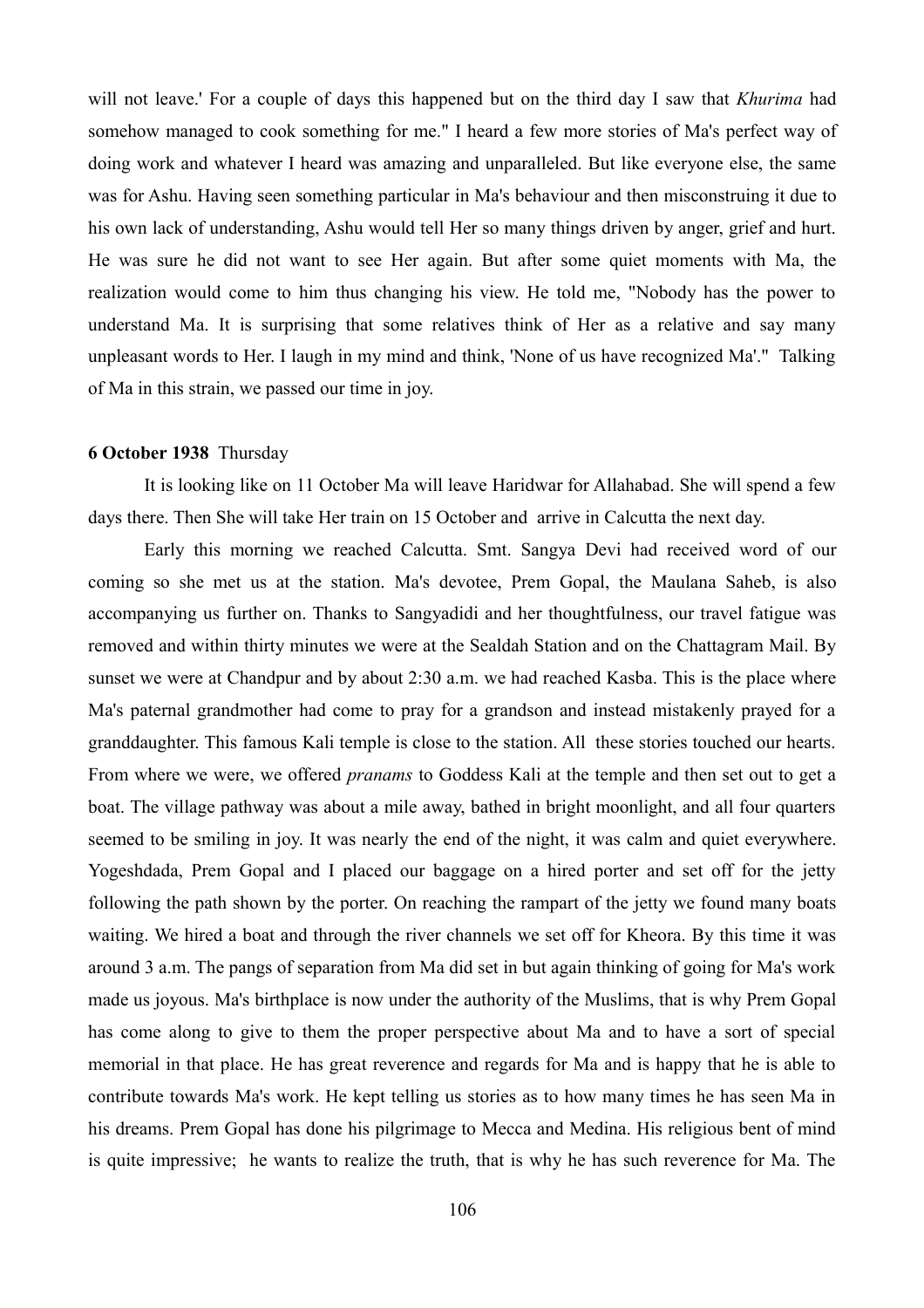Muslims of Tarapeeth and Calcutta accused him of believing in the Mataji of the Hindus, but he debated it out on religions grounds to silence them. He also took Ma to the Masjid in Calcutta. He speaks out from his heart; that is why his words appeal to all.

We reached the village in 2-3 hours. It was still dark. It is Ma's birthplace; for us every speck of dust of this place is sacred. I had come to this village on two occasions before but stayed for a short time and that is why I do not know much about this village. On the stairs on the bank of the river there was a family who had come to see off their relatives. They had lanterns in their hands. Another Muslim was fishing in the channel. He asked us where we had come from. We replied, "We have come at the behest of Ma Anandamayee." Hearing this they escorted us with care. I observed that Ma had made proper arrangements at all places. If this family had not been there with the lanterns, it would have caused us a bit of difficulty in the dark and I realized that we did not have to undergo even that. We set off towards the house of the late Lakshmi Charan Bhattacharya. He has two sons. One of them, Shree Akhil Chandra Bhattacharya, stays in the village and the second, Shree Lalit Mohan Bhattacharya, has a job in Chattagram. The same Lalitbabu used to stay in Dinabandhubabu's house in Cox's Bazaar. That was the time I got introduced to him. Ma had seen them since childhood. I heard from Ma that during Durga Puja every year the people of the house used to have Her there on Shashthi<sup>[124](#page-106-0)</sup> with a lot of affection and She used to stay there during the three days of the puja. Dada Mahashay's (Ma's father) maternal uncle's house was in this village; it was on the outskirts.

## **7 October 1938** Friday

As we arrived all expressed their joy. Many among them recognized me. As soon as it was daybreak we went to the place of Ma's birth to offer our *pranam*. This time the village was inundated with water and so we had to go by boat. Prem Gopal and Yogeshdada had not seen this place. Together we prostrated and made our obeisance. Akhilbabu and his cousin brother Bamacharanbabu and 3-4 others accompanied us. After some time we returned. It transpired that Lakshmicharan Bhattacharya's widow, who had some land in her name, would donate it to us for establishing an Ashram. Last time Ma had seen this plot of land and had said, "On the side of the pond at this place, I used to play in my childhood." For us, this place too is valuable. We happily agreed to construct the Ashram at this place. Dada Mahashaya's maternal house is now in the custody of the Muslims and there would be problems in acquiring that property, so we selected this place for the Ashram, which is nearly in the centre of the village. Everyone joined happily in the

<span id="page-106-0"></span>The sixth day of the lunar fortnight. On this day during the bright fortnight of autumn, the inaugural ceremony of Durga Puja is performed.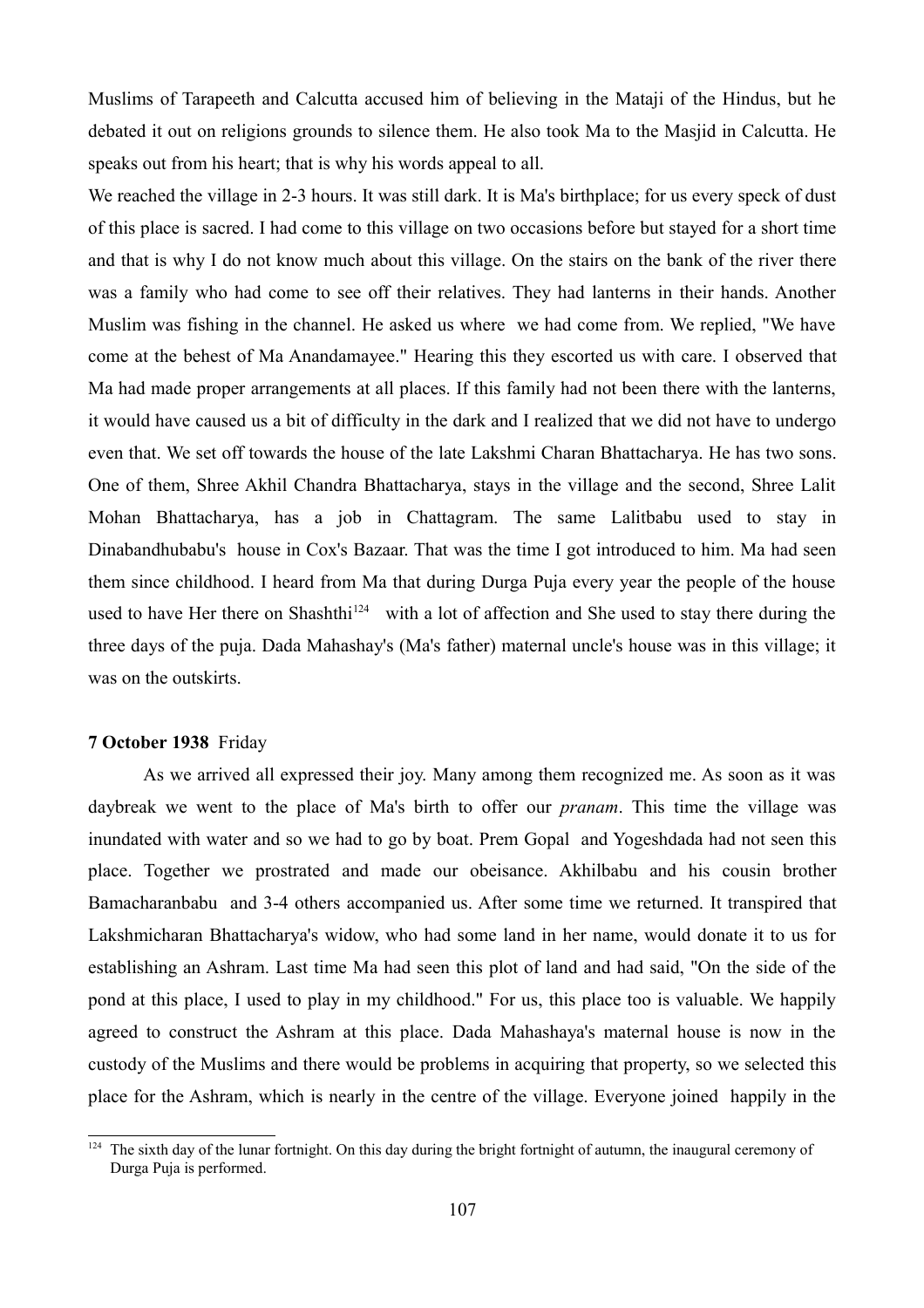work.

## **8 October 1938** Saturday

Today it is Kojagari Lakshmi Purnima<sup>[125](#page-107-0)</sup> and it was decided that tonight at the nominated place all the villagers would get together and do kirtan. Last night we did "Ma Nama" kirtan. Prem Gopalbhai was so engrossed in the kirtan - he was sitting for a long time with his head bowed and today we heard that after that for the whole night he was weeping in that state. Today he said, "My heart is filled with happiness today." His house is in Delhi; only once in his life he had gone to Chattagram and then he had to board a steamer. But here in Ma's birthplace in spite of difficulties due to the soaked ground and mud, he is enjoying himself.

I am contemplating leaving for Calcutta tomorrow. Yoghesdada would stay back for the construction work of the Ashram.

From many people here I heard stories of Ma's childhood. The middle-aged ones said, "During our childhood Nirmala used to play a lot with us." With tearful eyes the elderly men recollected. "She used to call us 'Dada'. So many times we carried Her in our arms. She was beautiful, and not naughty like other children but a peaceful child; that is why everyone in the village liked Her. But we could not recognize Her worth." They said to me, " Ma, it is like we stayed awake and guarded Her for the night and now you are enjoying the benefit. We could not recognize She was such a Mother. If we could get Her once again at least, we would be at Her feet." I could get to know so many stories from these simple elders. The late Lakshmi Charan Bhattacharya's wife is such a simple lady. She said, "Bipin Bhattacharya was not well off and whenever Ma came to our house I used to keep Her here for 2-3 days, and if ever any good dish was prepared, I used to invite Her home and give Her some." I said, "If one uses fire, knowingly or unknowingly, some of its qualities would affect one. You all looked after Ma and so today it has been decided to build the Ashram on your plot of land." The villagers also appreciated Her benevolence.

Many from the village took photographs of Ma from me and placed them on their altars.

Every house in the village was performing the puja of Lakshmi Devi today. After the puja everyone gathered together and did kirtan at the place selected for the Ashram. We distributed *batasa* (sugar puffs), *sandesh* (Bengali sweets made mainly of home-made cheese) etc. Ma's photograph was put on a table and decorated. We did kirtan with much joy and enthuseasm till midnight.

<span id="page-107-0"></span><sup>&</sup>lt;sup>125</sup> Autumnal full moon night on which a special Lakshmi Puja called "Kojagari" is performed.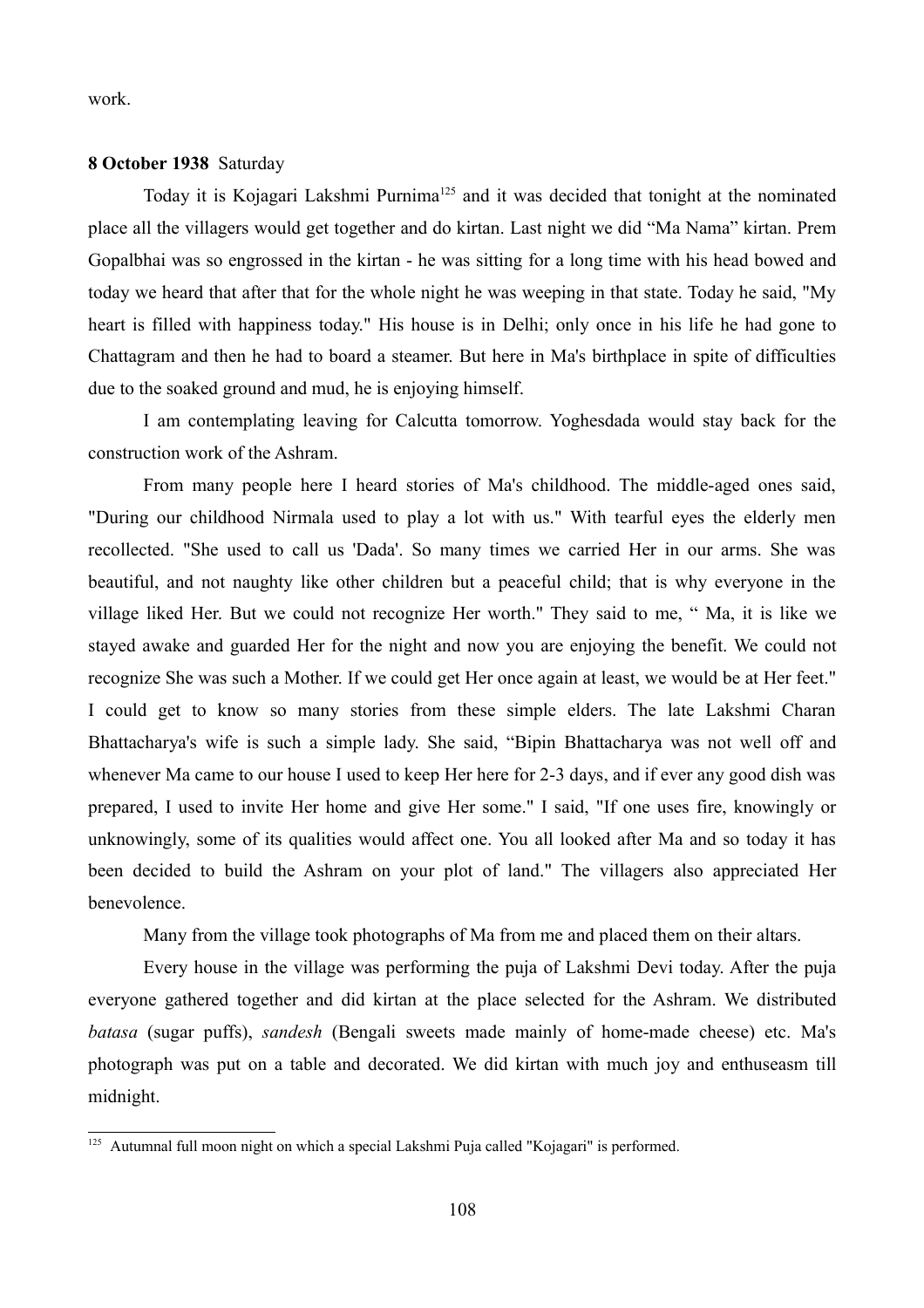#### **9 October 1938** Sunday

Since we are from Ma's entourage, many people have been coming to meet us. They are eagerly listening to the stories about Ma.

At 6 p.m. I set off from Kheora together with Shree Bama Charan Bhattacharya, who is the late Lakshmi Charan Bhattacharya's brother's son. The Maulana (Prem Gopal) stayed back to settle issues relating to the sale and purchase of the plot of land where Ma was born.

#### **10 October 1938** Monday

I reached Calcutta in the night. I have decided that I shall start for Allahabad tomorrow. From a letter from Shree Yatish Chandra Guha I came to know that Ma had gone to Kankhal for a day and came back after visiting the Daksha temple, Shree Shree Ramakrishna Mission and Swami Mangalananda Giri Maharaj's Ashram. Ma is fine.

On reaching here I found arrangements are being made to receive Ma. Around 50-60 people are accompanying Ma. Bhramar and everybody else are working together to welcome Ma and her entourage. At Bhramar's School, that is Deshbandhu Balika Vidyalaya on Russa Road, all arrangements have been made for Ma's and the accompanying devotees' stay.

Sangyadidi made a special request to bring me to her house. She was very hospitable. In all this I could see Ma's boundless compassion.

## **11 October 1938** Tuesday

Today I had visited various places until 2 p.m. After that I had my meal at Nani's place<sup>[126](#page-108-0)</sup>. At 8 p.m. I shall start for Allahabad by Delhi Mail. I heard an astonishing incident from Nani.

At 8 pm I boarded the train for Allahabad.

<span id="page-108-0"></span><sup>&</sup>lt;sup>126</sup> Didi writes that she took *bhiksha* (alms) there; she uses this term in keeping with the mode of subsistence for *naishthika brahmacharis/brahmacharinis* (who observe special scriptural injunctions) as well as *sannyasis/sannyasinis.*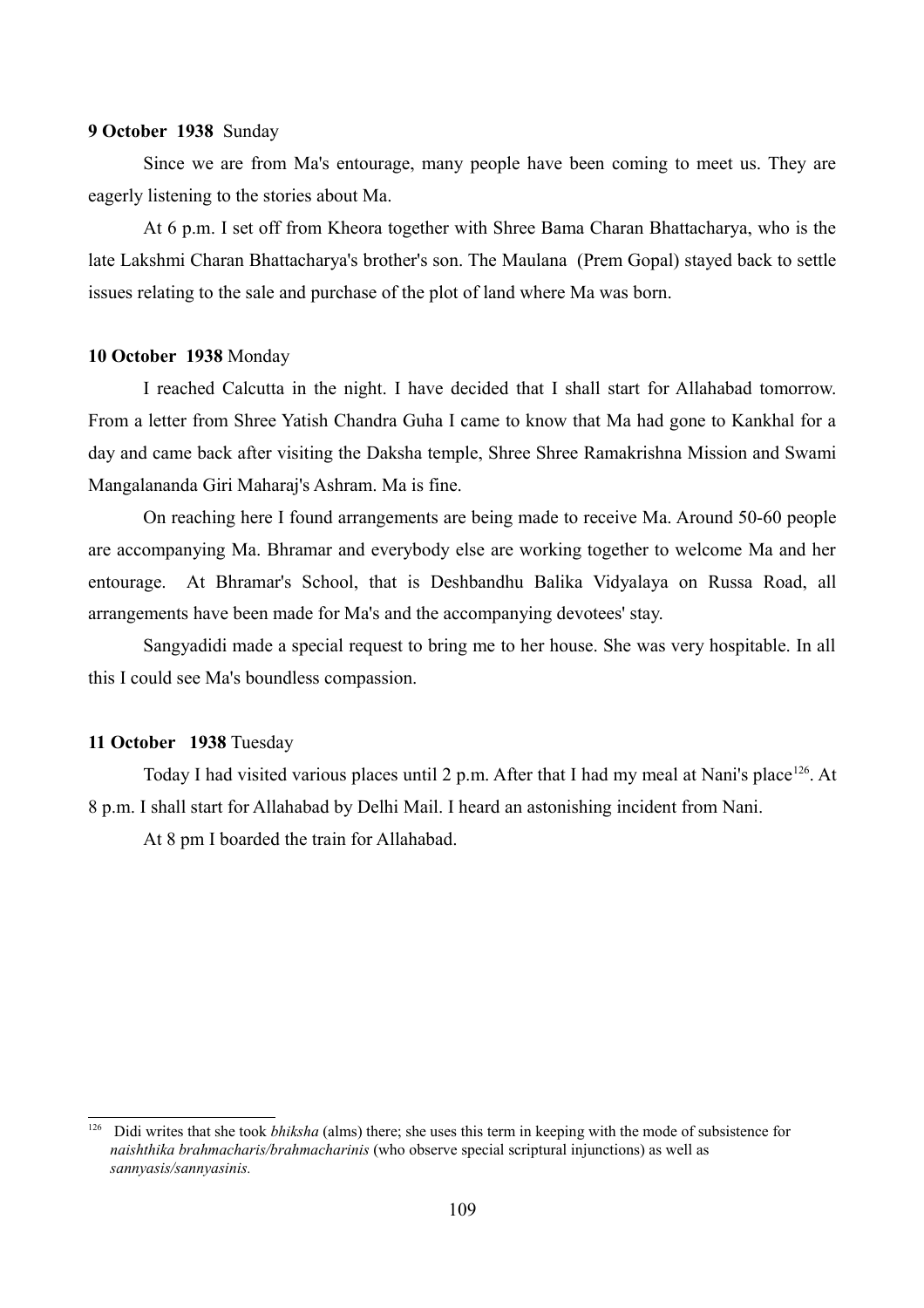# **CHAPTER - V ( 12 October - 16 November)**

#### **12 October 1938** Wednesday

At 10 a.m. after reaching Allahabad I found Shree Shiv Prasad Singh has started an extensive programme. Ma will come and that is why he is so rushed. In his house he has erected a huge tent. He is extremely busy and he is just unable to complete arrangements for looking after Ma to his satisfaction. I took my meal from Jitendads's house and proceeded to Shiv Prasadbabu's house. Ma will arrive this evening.

Ma came by the 5 p.m. train. Jitendada, his wife and I were waiting for Ma at Prayag Station. As the train reached Allahabad the ladies heaped garlands on Ma. They showered petals and flowers chanting "Jai Anandamayee Mai Ki Jai". Many judges and advocates of the Allahabad High Court were present at the station. Ma was taken to the residence of Shiv Prasadbabu. Many people had assembled in the tent. Everyone was dispersed quickly by Dr. Pant to permit Ma to rest.

#### **13 October 1938** Thursday

This morning at 8 a.m. Ma was moved to another tent. Shiv Prasadbabu has got three tents pitched; one is for Ma to stay in, another where Ma would sit with everyone and the third for Swami Akhandanandaji, Dr Pant and some other devotees. A part of the house has been vacated for the rest of the devotees. Everyone sat with Ma in the tent. At about 9 a.m. Shiv Prasadbabu took Ma for an outing. They returned within an hour. In the evening he took Her to the house of Justice Bajpai. On returning from there we found that the tent was overflowing with people and a kirtan party had also arrived. The kirtan started and on the other side the eminent Rt Hon Shree Tej Bahadur Sapru, Shree Pannalal I.C.S., the Commissioner, Dr C.Y. Chintamani, Mr. Justice Bajpai, Mr. Justice Verma, Justice Mulla, Khan Bahadur Sayeed Abu Muhammad Khan, Dr N.P. Asthana, Hon Mr. P.N. Sapru, Dr L.D. Joshi, Mr. A.M. Khwaja, Dr Tara Chand, Mr. M. Lahiri, the retired Post Master General of Bengal and Assam, and other such V.I.Ps had all assembled for Ma's *darshan*. In spite of not having advertised the crowd was huge. At about 8 p.m. Ma was escorted back to Her tent which was meant for Her personal use. Still many remained there, such as the Commissioner Shree Pannalal. He spoke to Ma. She was weak and so prolonged conversation could not take place, but still She spoke a few words of wisdom. He was overjoyed. He asked "What is the way to concentrate the mind? For those who do not know anything and do not have a Guru, how do they carry out their spiritual practice? How will they understand what they need to do?" Ma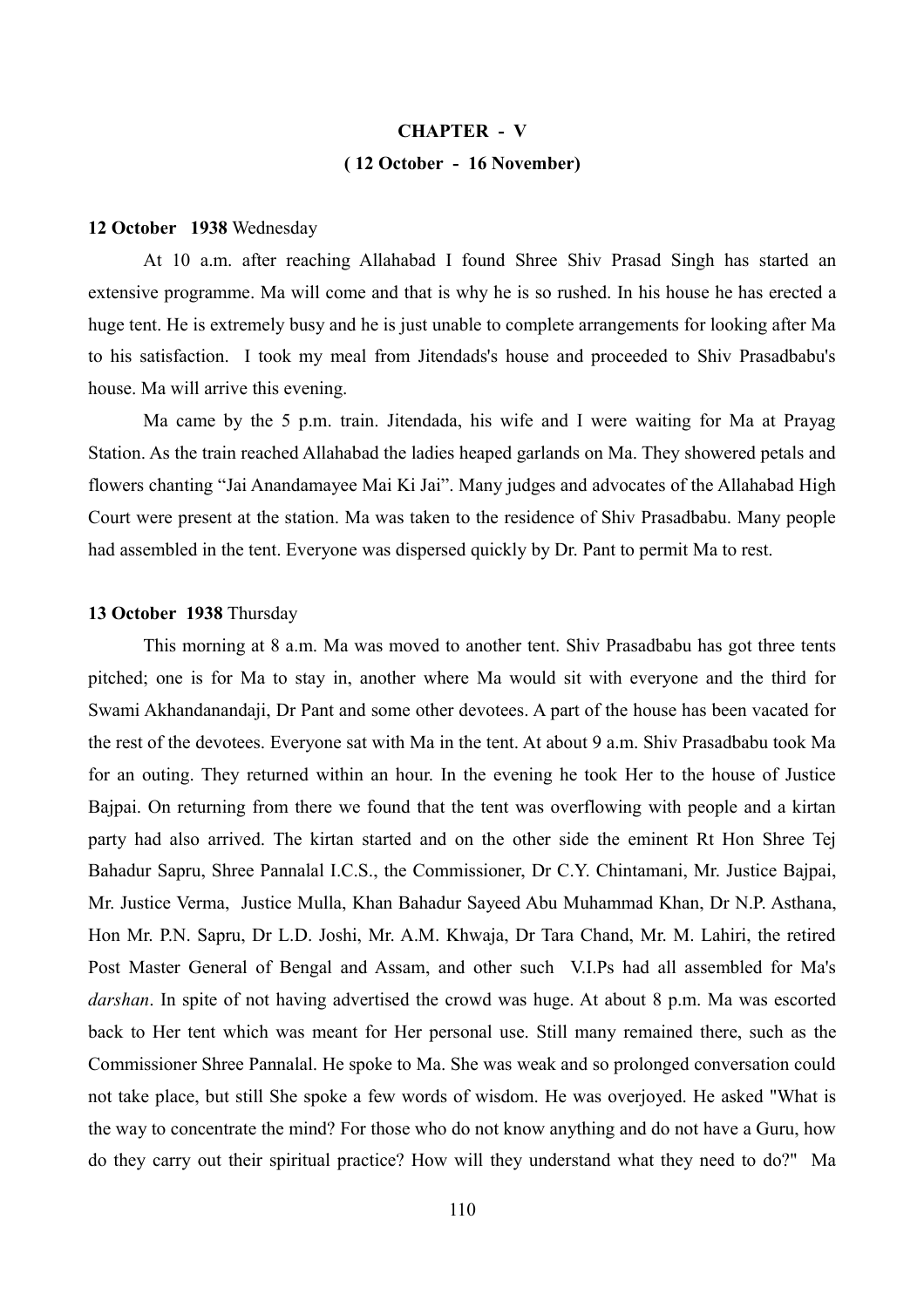replied, "Look, just as you all educate your young children in spite of their not being willing to learn, and gradually they learn, in the same way try to educate your child-like mind. The mind is unsteady by nature and at the same time steadfastness is also its inherent nature. It wants real peace and in this material world it does not find peace anywhere – so it keeps running around. Again, even if you do not have a Guru, in the initial stages of *sadhan-bhajan*, do that which is to your liking. It is just as in the initial stages you teach small children a little of all subjects, and then gradually you can make out the subject in which the student has a special interest. Then the pupil selects that particular subject, and by pursuing the same subject he achieves success. In the same way you all should initially start studying various aspects of *sadhana* like satsang, the reading of holy scriptures, kirtan, Japa etc and by doing so you will be interested in one or two particular ways and then you will understand the path you will have to follow. Then pursue that path relentlessly and you will find whatever is required for your progress will happen automatically."

Thus continued many discussions. At 9 p.m. everybody was asked to leave and arrangements were made for Ma to rest. Ma's body is still weak and that is why such arrangements are being made. Everyone is accepting these rules very unwillingly, because Ma had always been available to them. The doors of Ma's room were never closed before; day and night everyone used to sit around Ma and there was no fatigue or tiredness. And today they are getting Ma's company less. It is only with the help of Dr Pant that these rules are being observed otherwise it would have been an uphill task to apply rules to Ma. In view of the way the devotees keep staying near Ma, the way they come with such hope and faith, it would not have otherwise been possible to have some control of things for Ma's comfort. We are getting our share of abuse for imposing constraints. Even some people are complaining against Ma. But there is no way out, we have to absorb all that with humility. Yesterday Dr Pant told Her, "Ma, please absolve me of the sin I am incurring by not allowing everyone to meet you." Ma said, "You are not doing anything with a bad intention, hence you are not guilty."

#### **14 October 1938** Friday

Today also the commissioner, Shree Pannalal, arrived with his daughter, son-in-law and others. Last night Ma did not have any inclination to lie down and that is why this morning She was brought out of her tent a little late, that is at 9 a.m. After She had sat for some time with the crowds, She was taken to the house of Shree Shailanath Mukhopadhyay. There the ladies had made many arrangements for Ma's reception. For Ma they sang : "Blow the conch, blow the conch, singing auspicious songs of welcome! Ma has arrived at the gate."

After staying there for about half an hour She was taken by Shree Haridas Mukhopadhyay to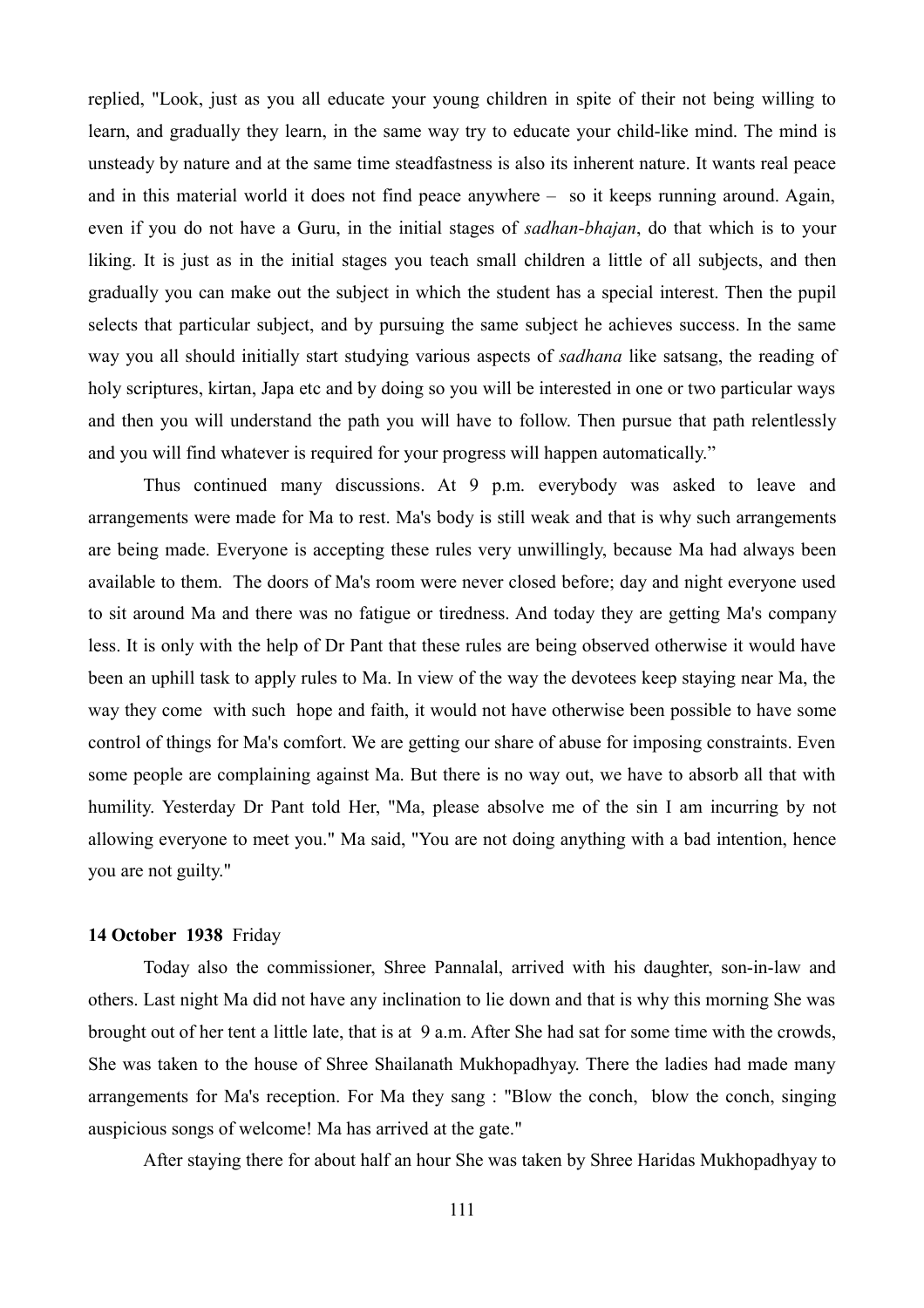the doorstep of his house at Rasulabad. There his son, daughter, wife, mother and others were waiting with flowers, garlands and fruits for Her puja. After fulfilling their heartfelt desire Ma returned to Her tent. Many people were waiting there.

Everyone started conversing with Ma. While talking She said, "That you all keep doing your *karma*[127](#page-111-0), it is like purchasing a return ticket - you are making arrangements to come back." Saying this She started laughing. A gentleman asked, "Ma, we keep talking of various paths, *karma* yoga*, bhakti* yoga and *jnana* yoga. Are these different paths or one and the same path?"

 Ma replied "Look, just suppose we have to go to a temple, if we do not know anything about the temple, why should we want to go there? Again if I had not felt any devotion for the deity in the temple, I would not have gone there. At the same time you see that we are going there. That is *karma*. That is why knowledge, devotion and *karma* are all interwoven and are not different." Many more topics were discussed but sadly I could not get to hear all of it. Ma is scheduled to leave from here tomorrow. It is planned to take Ma to the Besant Hall this evening.

Again the Commissioner Shree Pannalal and family came and spoke to Ma in private. Many people wanted to meet Ma privately, but because of a shortage of time this was not permitted. Shree Tej Bahadur Sapru's elder son also spoke to Ma privately for 5 minutes and expressed great joy.

In the evening Ma was taken to the Besant Hall. A big crowd had assembled there and as Ma stepped through the door She was garlanded with many flowers. All rose from their seats to welcome Ma and simultaneously the kirtan started. Ma was seated on a chair; She then got up and sat with the crowd on the ground. Later on She was requested to return to the chair so that everyone could get a glimpse of Her. Shiv Prasadbabu gave a short talk about Ma. Nama kirtan followed. The crowd was huge. There was not much time left and so after an hour Ma was taken from there. The Headmistress of the Girls College had come to take Ma to the college and we went there. The girls performed Ma's puja by singing, dancing and doing *arati.* The teaching staff wanted to hear Ma's words. Ma said, "You all study so much, but you must also give time to the study of this other aspect - this is my request." When She said this with folded hands, smiling, everyone agreed to follow Ma's instructions. Seeing the glow on Ma's face, everyone was spellbound .

On returning at 7 p.m. we saw many people waiting. After some discussion, just before 8 p.m., Ma was taken to Her tent for some rest. Dr Pant himself saw to this. Then again everyone conversed and discussed issues with Ma until 9 p.m. Then gradually everyone left so that She would rest.

#### **15 October 1938** Saturday

<span id="page-111-0"></span><sup>&</sup>lt;sup>127</sup> *Sakama karma* (action prompted by selfish desires) yields its fruit enhancing the chances of rebirth.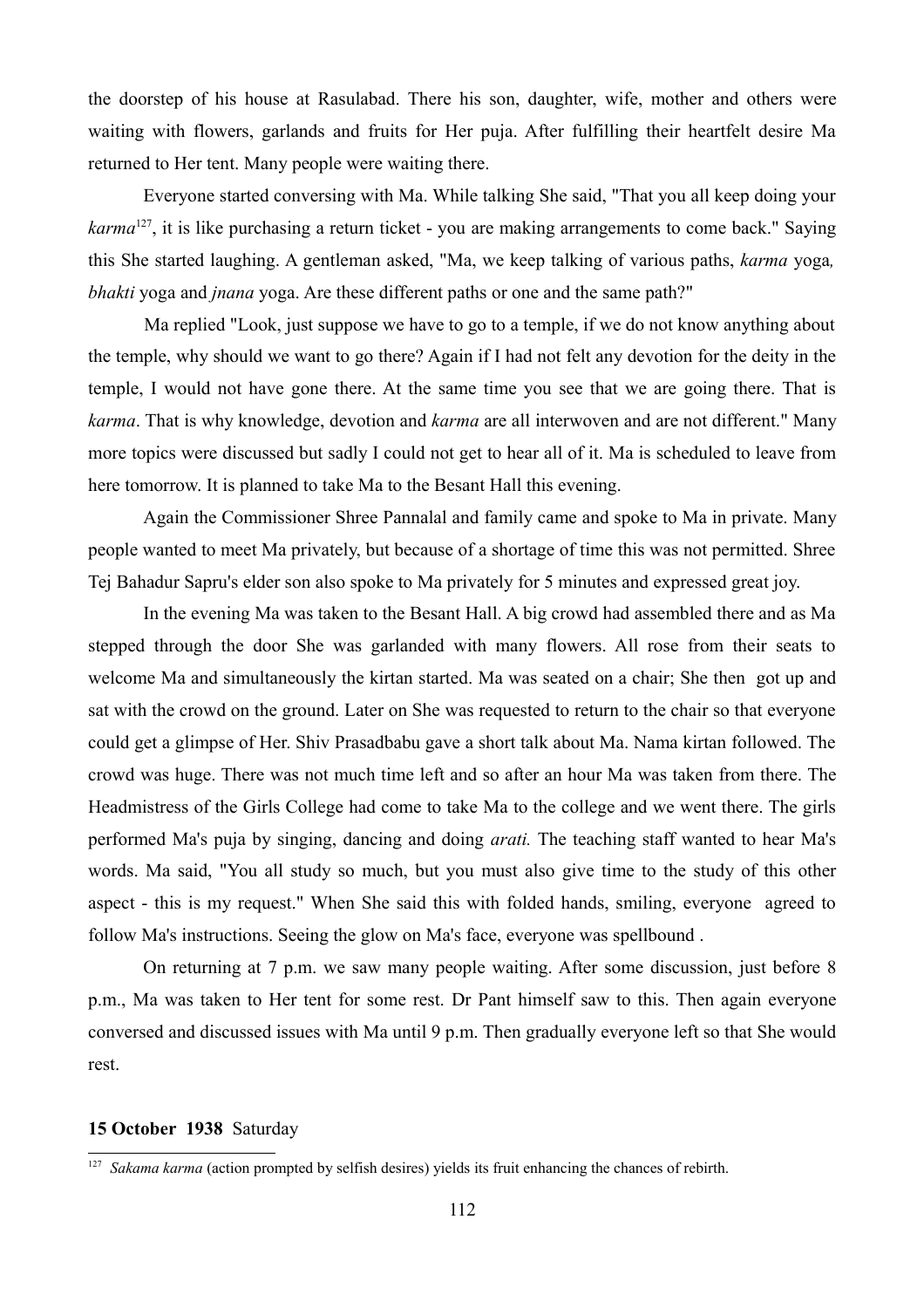At 9 a.m. Ma was first taken to Maharatan's house. After this, the late Gyanendranath Chakravarty's niece (sister's daughter) Sm. Pratima Devi and his nephew (brother's son) came and took Ma to Mr. Kitlee, a friend of the late Chakravarty Mahashaya. The old gentleman garlanded Ma and did *pranam*. He was overjoyed to see Her. Because of a lack of time She stayed there only a few minutes and then She was taken to a few other places before She was brought back to Her tent. Sm. Pratima Devi came along with us. She has been looking after Kitlee Saheb nowadays. She is very friendly.

As Ma returned to the tent the people waiting there congregated round Her and discussions went on until about midday.

We boarded the train for Calcutta at dusk. Many people came to the station to see Her off and among them were the Nawab of Chhatri, Captain Sir Ahmed Syed Khan, Mr. Justice Verma, Mr. Justice Bayan, Mr. Justice Mulla, Khan Bahadur Syed Abu Mohammed, Shree Pannalal, Dr. L. Joshi and others.

#### **16 October 1938** Sunday

We reached Calcutta in the early morning. Many devotees were waiting at the station with garlands etc. As soon as Ma got down from the train the devotees shouted in chorus "Jai Ma Anandamayee" and nearly covered Her with heaps of flowers and garlands. Then we reached Deshbandhu Girls School at 130 Russa Road. As soon as the car reached the gates the kirtan, blowing of conch shells and sounds of welcome<sup>[128](#page-112-0)</sup> announced Her arrival. Every door was decorated. Bhramar had made arrangements for Ma's stay in a room where she brought Her. These people had taken a lot of trouble to make arrangements for Ma's comfort and to serve Her. The entrance to each room was adorned with decorated earthen pitchers and plantain plants. A beautiful pandal (marquee) was put up for kirtan. Ma was taken there at dusk. It was a huge gathering. Since Ma was still weak She could not stay in this enormous crowd for long and was brought back to the room and the doors were kept closed. People were getting restless due to this and some were even getting highly agitated. But Ma could not remain in the gathering for too long. On this account we had heard a rumour before leaving Allahabad that some people were jokingly saying, "We will not go to see Ma. She would appear at 9 a.m. to sit in the 'darbar' (court) and after some time the 'chelas' (followers) would take Her back to Her tent. We do not want to go to such a 'Ma'" etc etc.

 Anyway, in spite of all this we are forced to keep Ma in Her room for most of the time. There is no alternative; what can we do?

<span id="page-112-0"></span> $128$  'Hulu' or 'ulu' in Bengali is a special sound of welcome and felicitation produced by Bengali women on auspicious occasions by moving the tongue inside the mouth. This practice is customary also in South India and some African and other countries. .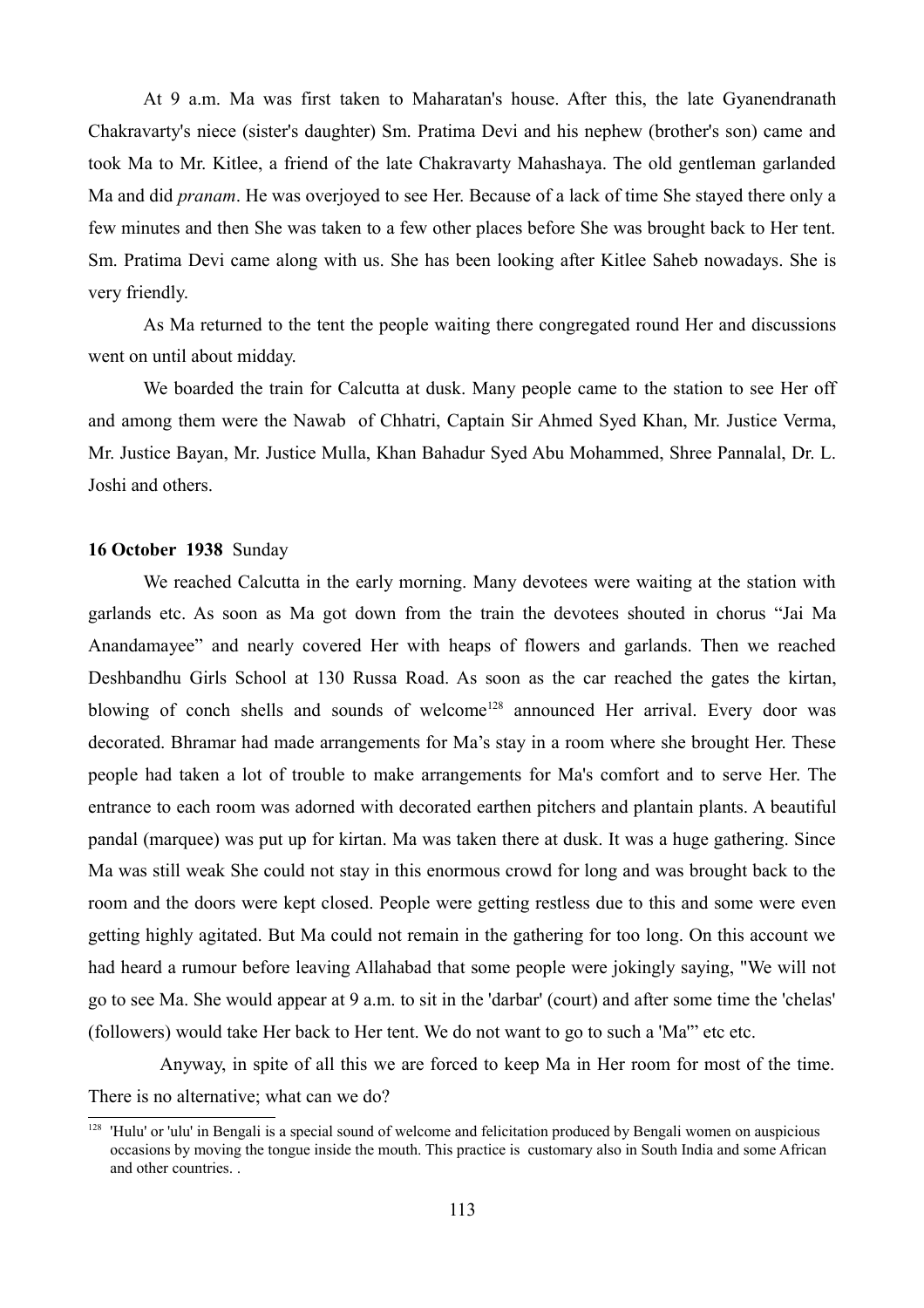Today the "Adhivasa" ceremony was performed. A beautiful stage is created at the centre by the people there. Everybody did kirtan going around the stage. The kirtan of the devotees of Shimla and Delhi is very nice and I had a feeling that if these people and the devotees of Bengal would do the kirtan together it would be superb. That is why this arrangement has been made. Many devotees have come from Shimla and Delhi. Many devotees have come from Dhaka, Behrampur, Jamshedpur and many other places. Tomorrow there would be Nama kirtan for the whole day and night.

#### **17 October 1938** Monday

Today the twenty-four hours' Nama kirtan is continuing. The joy of the devotees is beyond description. Everyone has assembled together in Ma's presence. Many devotees have also travelled along with Ma. Maharatan, Jitendada's wife, Babu Shiv Prasad Singh's wife, his brother's wife, daughter and son-in-law and his sister's sons have all come along from Allahabad. Everyone is participating in the kirtan with great joy. In between Ma is being taken out and made to sit on the stage for short periods. In the afternoon *bhog* was offered. Ma was seated and kirtan and *arati* were performed to Her. It is unconditioned joy in all its aspects. Any time when Ma comes out, so many people bend down to touch Her feet that protecting Her becomes a problem. A group of young men have been guarding Ma with great difficulty. It is terrifying at times. Today in the evening Ma was partly in a state of *bhava*. She became listless as She was brought from the kirtan for a small outing. Ma had been going round, together with the devotees, in the kirtan for some time. Dr Pant is working out Ma's rest schedule. Due to this people are getting annoyed with him as they are not able to be with Ma. Even this, like all else, seems to be a great enjoyment. One day, taking Dr Pant's advice, Ma went to bed at the scheduled time like an obedient child. From the next day onwards She could not hold Herself back anymore, listening to the pleading of the devotees. Sometimes She would open the doors of Her room Herself and come out. Her body is weak but She pays no heed to it. Today Ma came out of Her room after 11 p.m; the doctor had closed the door at 10 p.m. and left. As She came out the devotees were overjoyed. All along they had been waiting outside Her door. They were getting restless as Ma was not among them. Ma also joined everyone for kirtan, happily mingling with the crowd, and at around 2 a.m. She returned to the room for rest. Dr Pant was asleep. She went to the terrace, woke him up and said, "Nothing should be done secretively; that is why I have come to inform you that I have left the room." Dr Pant did *pranam* and said, "Whatever Mataji wishes."

#### **18 October 1938** Tuesday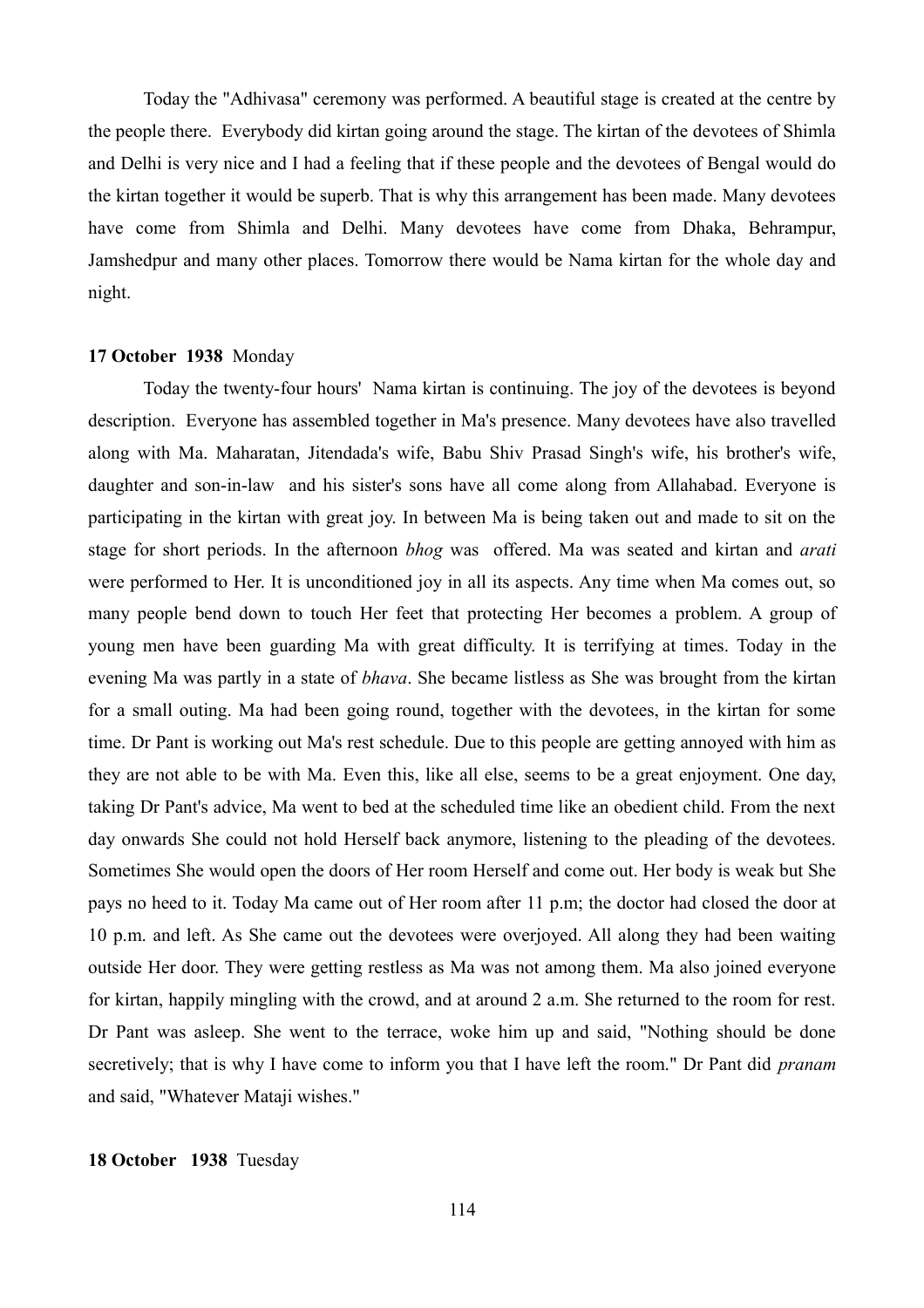Today at dawn, to bring the round-the-clock kirtan to a close, a procession went out singing kirtan in the neighborhood. After some time everyone returned to the marquee and performed the ritual of breaking the earthen pot full of curds. After everything was completed according to the Vaishnava custom, and before ending the kirtan, the ladies started singing "Ma, Ma, Ma." In one corner of the marquee the ladies, wearing garlands and sandal paste, sat down to sing the kirtan. Ma also joined them. The"Name" was sounding very sweet and melodious early in the morning. In the Nama kirtan group everyone had stayed awake the whole night. After dawn the ladies sat down again with the resolve to carry on the kirtan from dawn to dusk. The ladies of Dhaka are well practised as they do kirtan in the Ashram there every week. Many ladies have come from Dhaka. Today also at noon these ladies gave the *bhog* (food offerings) to Ma in a beautiful manner, and did *arati*. While the *bhog* ceremony was going on they sat around and sang kirtan melodiously for a long time. Bhramar read out the *stotras* of Devi from the *Chandi*<sup>[129](#page-114-0)</sup>. All the ladies recited Ma's *stotras* together. This way Ma was propitiated for nearly one and a half hours. Then the doors of Ma's room were shut to allow Her some rest. The ladies' kirtan finished in the evening.

 So many people had gathered for Ma's *darshan* that it was difficult to accommodate them even in such large school premises and the huge pandal. Everyone is receiving *prasad* every day.

Today also at 10 p.m, Dr Pant shut the doors of Ma's room and went to sleep, but after that Ma came out of the room. The pandal was reverberating with melodious kirtan and the men were thinking,"'Let us see how Ma remains inside with all the kirtan."

Truly like a child She hurried towards the pandal saying with a smile, "I am going to listen to the kirtan" and sat amongst the devotees. Everybody was overjoyed; their aim was fulfilled. Today also Ma went to bed around 2 a.m. The body is weak, but the pure feelings in everybody's heart are keeping Her face shining brightly. There is no end to enjoyment, the days and nights are just slipping away so fast. At one point food is being made and distributed, somewhere kirtan is going on, and simultaneously there is a crowd always sitting outside Ma's room waiting for Her *darshan.* Thus all the people are enjoying themselves.

#### **19 October 1938** Wednesday

Today at noon Ma was taken to Birla's Shiv temple so that She could have some rest. At about 4.30 p.m. we returned from there. Even when Ma stays in Her room there is some peace<sup>[130](#page-114-1)</sup>, but today as Ma was taken out of the school complex the people became mutinous; it became difficult for us to get Ma out of the motor car. After She got down from the car it became nearly

<span id="page-114-0"></span><sup>129</sup> *Shree Shree Durga Saptashati*

<span id="page-114-1"></span><sup>&</sup>lt;sup>130</sup> People were more or less comforted thinking that Ma was at least in the same school complex.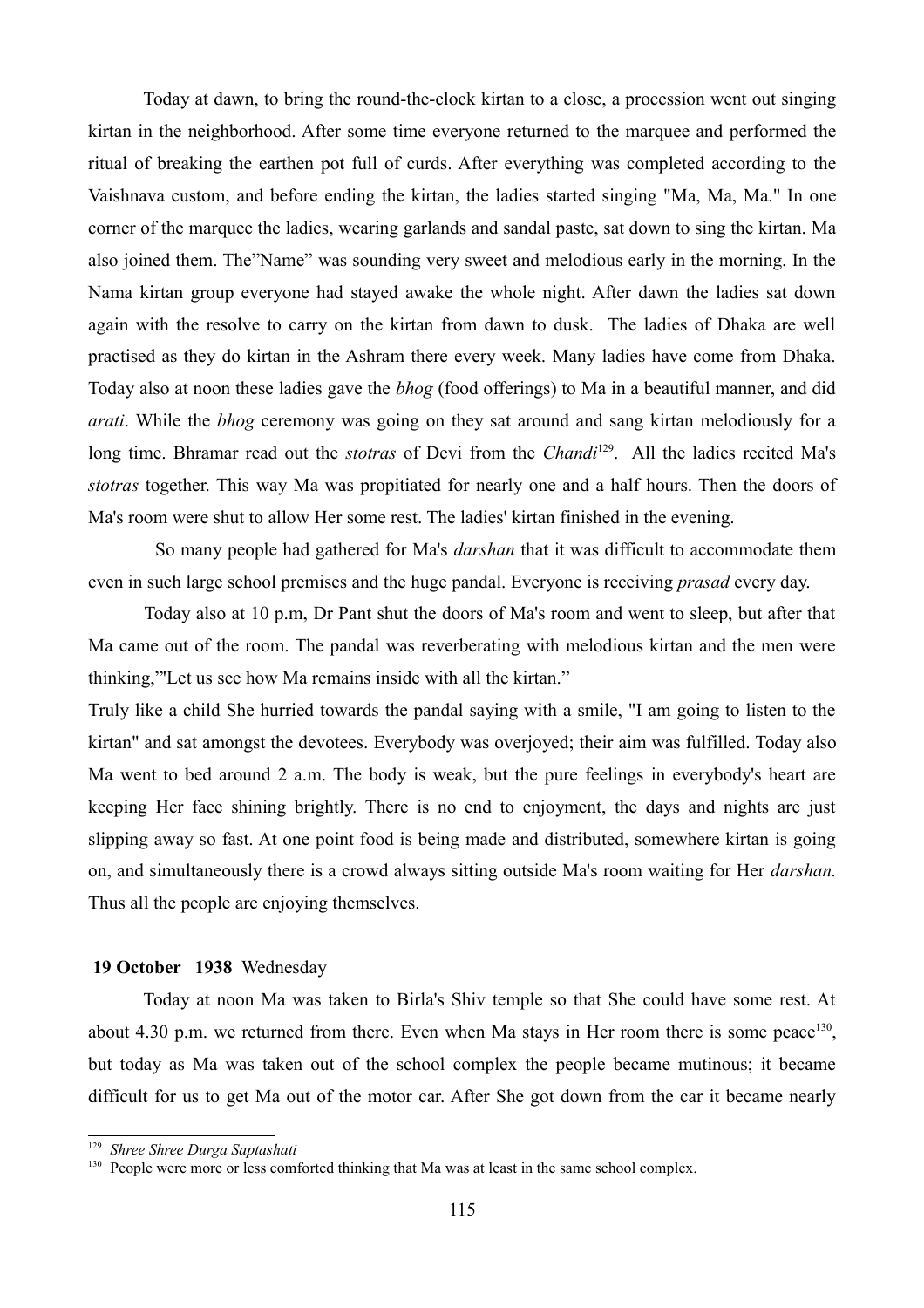impossible to keep the crowds at a distance. Everybody was extremely impatient to have Ma's *darshan* and obtain the dust of Her feet. At the same time since Ma was very weak she cannot be kept out of Her room for long. This is how the days are passing.

#### **20 October 1938** Thursday

Today at 9 a.m. Ma was taken to Dakshineswar. People had not been apprised of the program, so there was less crowd. Ma was taken to the place where Shree Shree Sarada Ma used to stay. The devotees had prasad there. In that open space on the banks of the Ganga, everyone enjoyed the time in Ma's company. At about 2.30 p.m. Shree Subhash Chandra Bose and Bhramar came to Ma. Shree Shree Ma was escorted to the Panchavati<sup>[131](#page-115-0)</sup>. There Shree Subhas Chandra Bose was seated. He had not seen Ma before. Shree Amulaya Kumar Dutta Gupta said, "Ma, can one realise God by serving one's country?" Ma replied, "If there is a real *bhava* of service, one can realise God by this way also." Saying this She asked Subhashbabu, "Tell me Baba, you are working for the sake of the country, why are you doing so?" In a composed way he replied, "I feel *ananda* doing so." Again Ma asked, "Well, is it a total *ananda* or partial *ananda*?" Shree Bose said, "I am not sure about that." Ma laughed and said, "Alongside this work, do that work also, Baba. Though you all can say, 'I am not doing this work for myself, it is for others' betterment,' but I would say …." She paused a while and said again, "I am saying what you all are making Me say; I do not know how to read or write. But it is said that everything we do is for our own sake. All want that one whole and indivisible *ananda*. Why do they want it? We already know its savor and that is why we want it again. You all can say 'What will be achieved by doing all this?' But it is said that if one really progresses in this path, one comes to realise the Self and simply by this realisation much better service to the world is automatically done. It is just as after passing B.A. and M.A. the professors make so many ignorant people educated." Saying this She laughed and further said, "Baba, you give speeches at so many different places, please tell us something, Baba; let us hear you." Shree Subhashbabu said, "Have I come here to be heard? I have come to hear." Immediately Ma laughed and said, "Then, Baba, will you listen to what this girl says?" He said, "I will try." Ma said, "Do not keep your gaze fixed only on the outer world; spend some time also looking within; you do have that power." He asked, "What is that path?" But due to the presence of the crowd the reply to this did not emanate clearly from Ma's lips. Many a time I have seen that the words meant for a person emanate clearly for that person only; the words do not come out in front of others. There was not much conversation after that. Subhashbabu also took leave after doing *pranam*. Then

<span id="page-115-0"></span><sup>131</sup> a holy site specially suitable for *sadhana* due to the presence of five sacred trees planted together. Under these trees Thakur Shree Ramakrisha Paramahansa used to meditate.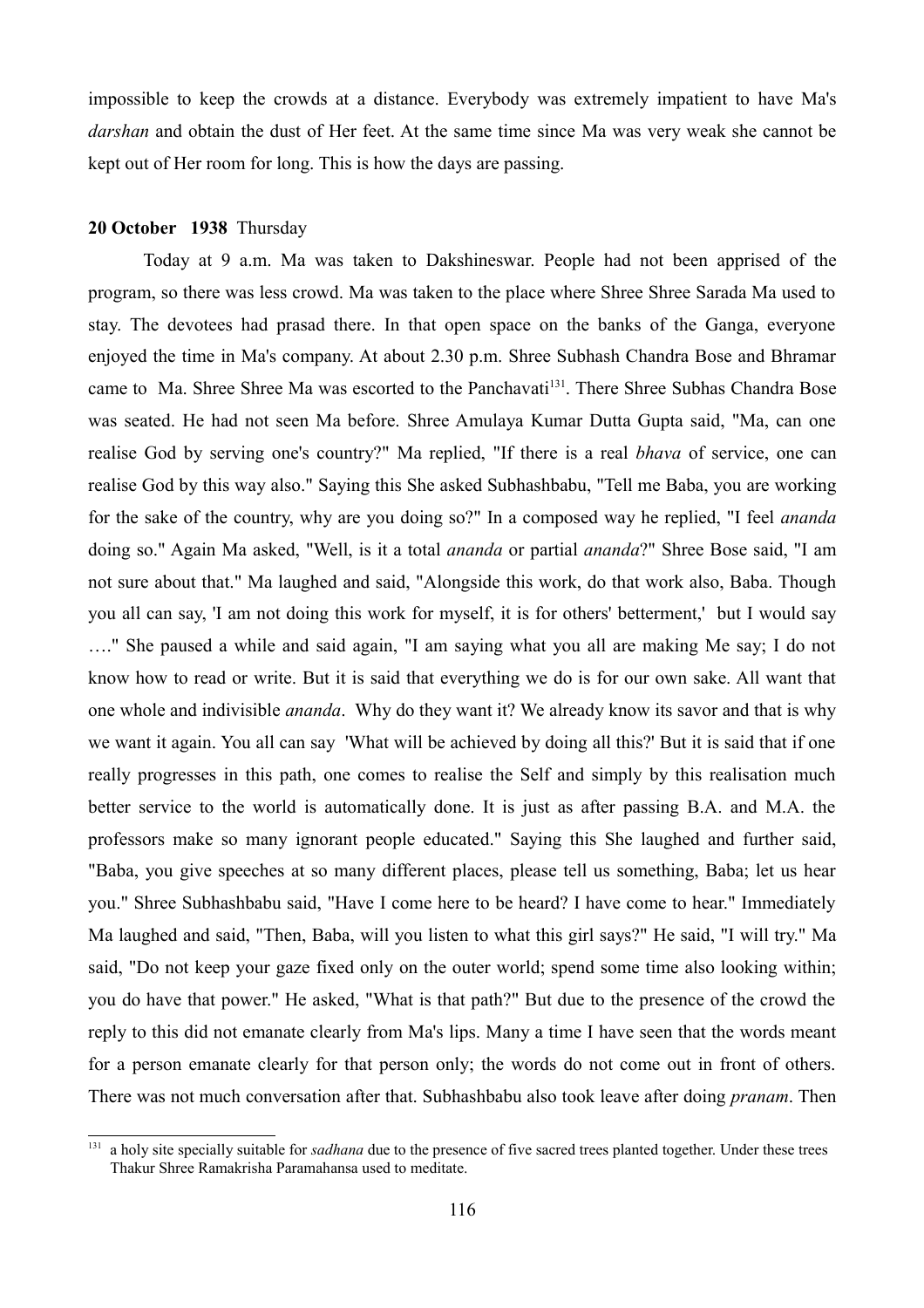Ma went down to the river and had a bath. She said, "If one comes to the bank of the Ganga one must have a bath in the river." Then many others moved down to the river to have a bath. Ma asked Dr Pant also to have a bath. Then Ma sat in the 'Nat Mandir'<sup>[132](#page-116-0)</sup> with everyone. Shree Yatish Chandra Guha's daughter, Juthika, adorned Ma with flowers. The time, place and person, all put together, looked beautiful. One gentleman started singing songs related to Ma Everyone was spellbound. Ma's unique appearance radiated glory. Nobody could take his or her eyes off the spectacle. Rai Bahadur Shree Surendranath Bandyopadhyay captured all this *leela* on film. At about 5 p.m. we left Dakshineswar. Arrangements were made to record Ma's words and songs. We finished the work en route to the school complex. Ma's actions cannot be predicted; suppose you start recording and Ma will just not speak. That is why Shachidada and I fervently prayed to Ma, so that we could achieve our objective. After attempts over 3 years this was finally done. After Ma was seated in the car we pleaded fervently to Her; after a lot of persuasion we reached the recording studio. Everything was completed smoothly.

On returning to the school complex we found the people were anxious on account of Ma's late return. There was a massive crowd. With great difficulty we were able to escort Ma to the marquee. Shree Brajendranath Ganguli started the kirtan. At about 10 p.m. Ma was brought back to the room. 2-3 people remained in the room and the doors were shut.

We were conversing with Ma on various subjects and on one issue Ma said, "How long do you want to stay in the dharmashala?<sup>[133](#page-116-1)</sup> Do you not want to return to your home? How beautiful! You are the home, again you are the traveller, you are the displaced, again look, you are within yourself." Saying so She started laughing.

Before the conclusion of the kirtan at about midnight, again Ma was taken to the marquee. The kirtan concluded around half an hour after midnight and She was brought back to Her room. She kept being playfully naughty till late in the night and lay down around 2 a.m.

#### **21 October 1938** Friday

An incident has not been recorded. The day before yesterday Shree Jitendranath Thakur's disciple Shree Dhirendranath Bondyopadhyay brought his friend Kalibabu (a zamindar, estateowner) and his wife for Ma's *darshan*. Dhirenbabu had met Ma many times before. He said, "Ma, this is a very good friend of mine and as far as I know he is very religious, and his whole family is good." Ma asked, "Where does he live?" Dhirenbabu replied, "In Baghbazar." So many people come from so many places but Ma generally does not ask so many questions, but today She asked

<span id="page-116-0"></span>An enclosure or hall adjacent to a temple where musical and dramatic performances on religious themes are held.

<span id="page-116-1"></span><sup>&</sup>lt;sup>133</sup> Inn. A metaphor for this world where we do not belong permanently.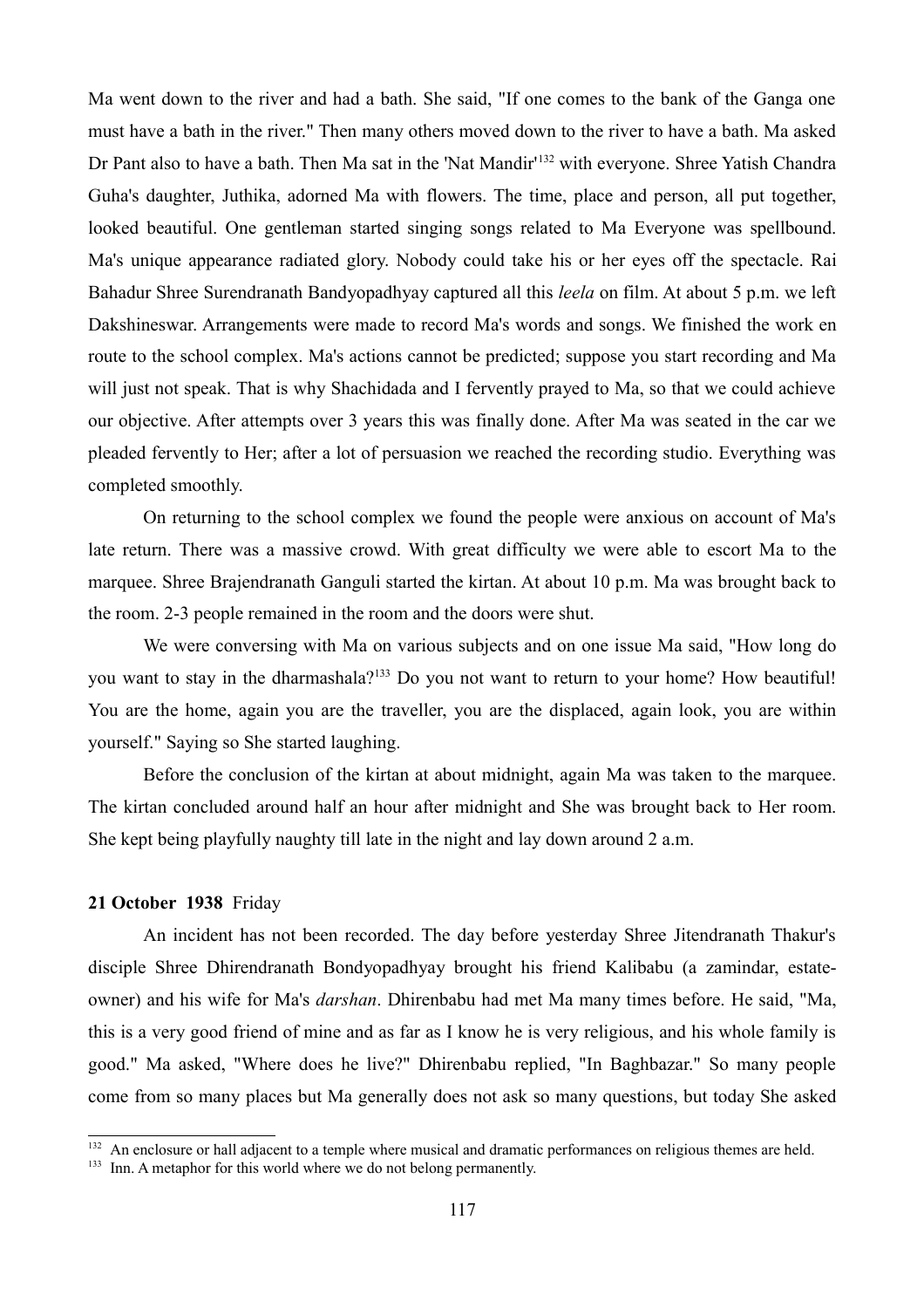further, "What is the number of their house?" Dhirenbabu replied, "No. 65." Immediately Ma said, "Khukuni, this 'No 65 Baghbazar' was mentioned maybe 10-12 years ago; have you noted it down somewhere?" Then I remembered that 2 or 3 times She uttered the words 'No 65 Baghbazar'. That is why, in spite of this large crowd, Ma enquired about the house number. "After such a long time No 65 Baghbazar has arrived!" Saying this Ma started laughing. Then Dhirenbabu said, "Ma, Shree Ramakrishna had gone to their house and Swami Vivekananda had stayed there for a few days."

On Ma's arrival in Calcutta, No. 130 Russa Road, Deshbandhu Girls School is overflowing with happiness; it seems that everyone is intoxicated with bliss.

As Dr Pant was making Ma stay mainly in Her room because of Her weakness, the people seeking *darshan* could not have it and were furious. Some of them called out to Ma earnestly pleading for Her to come out. After this Ma told Dr Pant, "Do not say anything to them." On Ma's orders he did not create an obstruction any more; the doors of the room were opened. Even under such circumstances all efforts were being made to give Ma as much rest as possible, but the crowds swelled day by day and there was very little scope for it. At times at about midnight Ma was made to retire and then the men would start the kirtan in the pandal thinking, "Ma has to come here". So by 1 a.m. the compassionate Ma got up and hurried to the pandal. Then the men were overjoyed; they said "Ma, we knew if we sit here and do kirtan and pray, You would come running to us ." They had achieved their objective and the kirtan went on. Thus there is great joy all around and nobody knows how the days are passing. Again, the old time devotees are not able to get enough of Ma, just as before, due to the huge crowds and knowing Ma is not well physically. They are expressing their grievances and distress. Thus in all these ways the *leela* continues. Today also Ma spent the whole night with everyone in the pandal. Everyone was elated at this. Shachibabu and others spent the night circumambulating the stage.

#### **22 October 1938** Saturday

Today Ma will start for Dhaka. Many people have come from there. They will take Ma along with them. They had come to join in this festivity in Calcutta. In the mornings there used to be kirtan; at midday, *bhog* was offered to Ma and *arati* was performed to Her together with kirtan. Again from sunset onwards the sequence of kirtan continued. It was pure enjoyment for all. The festival continued day and night for these seven days. The *bhog* was arranged on a massive scale. Devotees from Jamshedpur, Behrampur, Dhaka and other places had come to join in the festivity. Today it is Deepanwita<sup>[134](#page-117-0)</sup>, the puja of Ma Kali, and everyone got together and made arrangements for Ma's puja. Abanibabu from Behrampur was to perform Shree Shree Ma's puja. There were many

<span id="page-117-0"></span><sup>&</sup>lt;sup>134</sup> Deepavali, Diwali, the festival of light.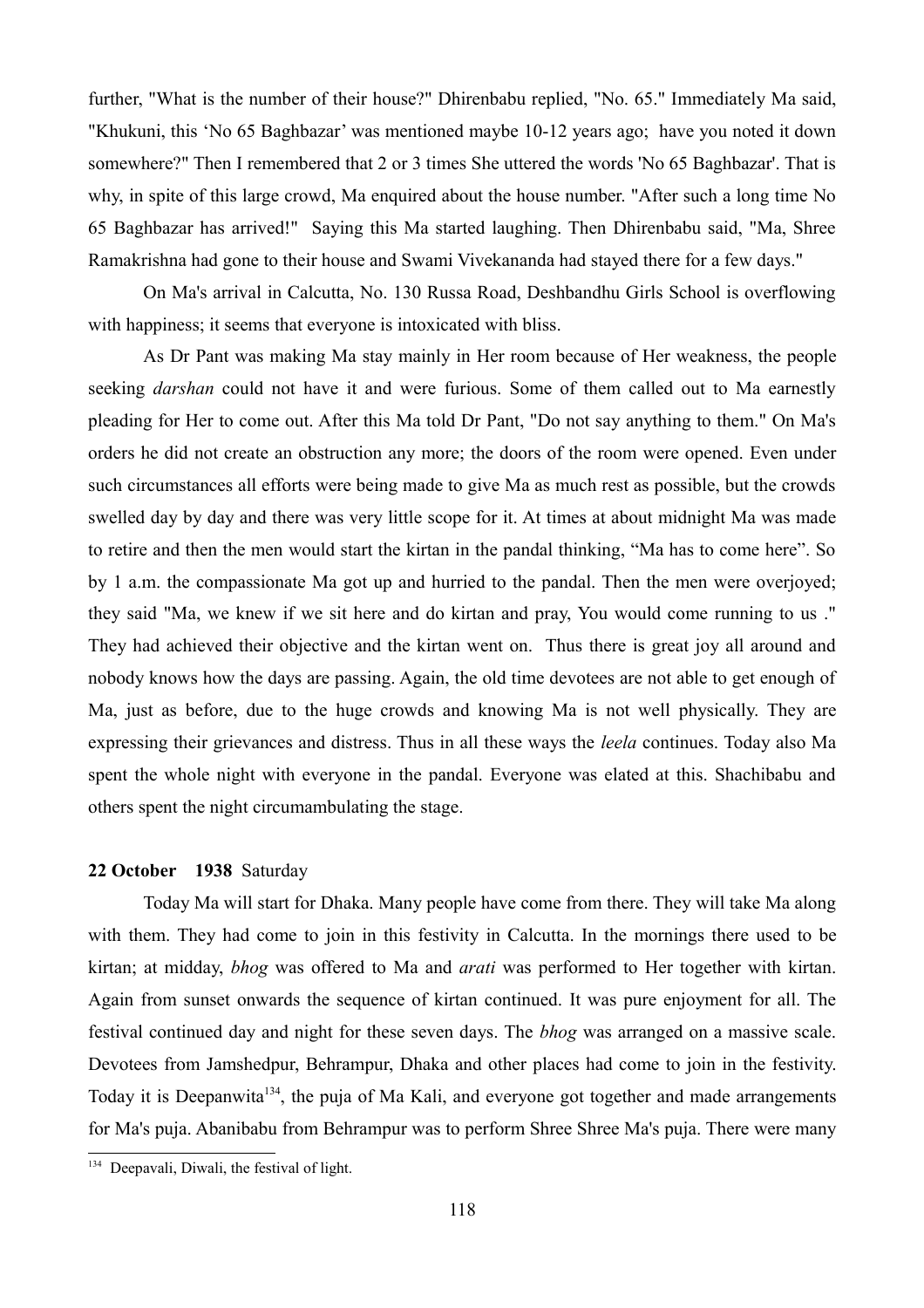who had been fasting and together they would offer Anjali at Ma's Lotus Feet. Bhramar made all the arrangements for the puja. After dusk the puja began. Ma was adorned with plenty of flowers. Ma lay down on Her seat. The area was cordoned off with bamboos so that the crowd might not be able to surge towards Ma. After the puja we set off for the station with Ma.

## **23 October 1938** Sunday

 Today at around 2.30 p.m. we reached Dhaka. Many had come to Narayanganj to receive Ma. For the reception the whole Ashram was colourful with decorated earthen pitchers. Ma has come here for only two or three days. Not everyone has had this information. But whoever does get it comes running to the Ashram to meet Her. She is referred to as 'Ma of Dhaka', but the people of Dhaka get to see very little of Her. Tomorrow there will be the festival of Annakut. On this very day at Varanasi, Annakut takes place for Shree Annapurna Ma<sup>[135](#page-118-0)</sup>. Here also Shree Ma Annapurna will be offered at least 108 types of food dishes as food offerings.

#### **24 October 1938** Monday

Today is the festival of Annakut. For the last 7-8 years this *bhog* is being offered here and so everyone is aware of the proceedings. Ten Brahmin ladies have come to prepare the food. Nearly 136 types of dishes were offered as *bhog* to Shree Annapurna Ma. Many people received the prasad. Today many people have heard the news of Ma's arrival. That is why the crowd is increasing. In the meantime Ma had a *Kheyal.* She called me and said "Khukuni you all give Me blankets to sleep on; those are made of animal fur. I feel cold and so I want to sleep on a pillow stuffed with human hair." Saying this She started laughing. "What shall I do? I feel cold. Ask them, let us see if they give Me their hair." While saying so, She pointed towards the three widows present there. I observed that they had applied oil and done up their hair fashionably with a lot of care; then I understood that this is why Ma had such a *Kheyal.* A few years back She had got Shachidada's sister's hair cropped and since then the *Kheyal* about hair is continuing. On asking the widows they readily agreed to part with some of their hair. It was a matter of joy that Ma wanted to sleep on their hair and they were happy to part with it. Seeing this the married women also volunteered to give their hair; the unmarried girls were also keen. Bhupenbabu said "Will you not take the hair of men? We too want to give our hair." Then on Ma's order four pairs of scissors were brought. The hair of the married, widows, girls and men would be cut separately. It was like a festival of hair cutting. Ma started the proceedings with me. The place under the Ashoka tree<sup>[136](#page-118-1)</sup> in the Panchvati

<span id="page-118-0"></span><sup>&</sup>lt;sup>135</sup> Lord Shiva named as Vishwanatha or Vishweshwara is called the King of Varanasi and His Shakti, in the form of Devi Annapurna, is the Queen of the holy city.

<span id="page-118-1"></span><sup>136</sup> *Saraca Indica*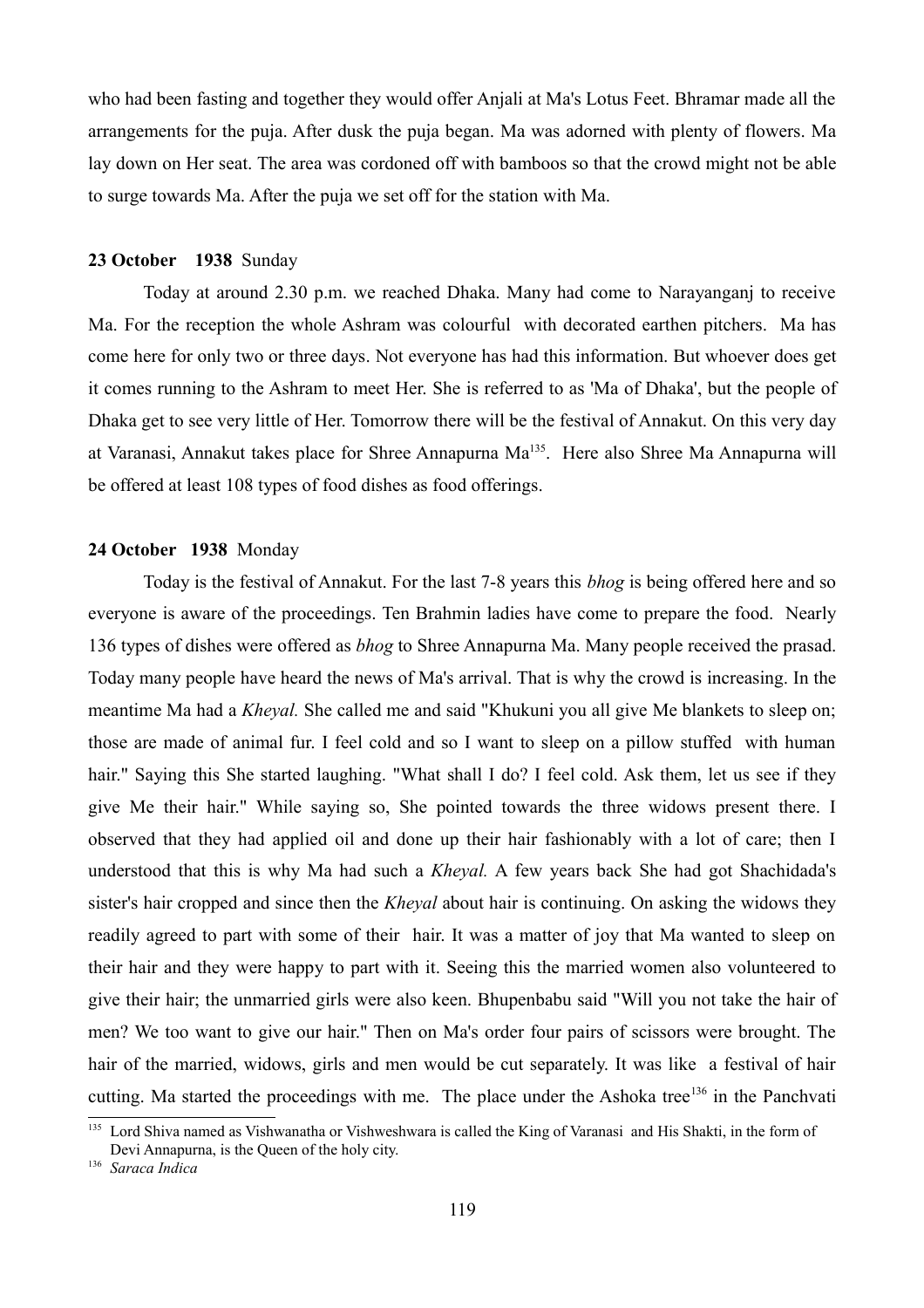was earmarked for the married ladies, the spot under the Ashwattha<sup>[137](#page-119-0)</sup> tree would be for the unmarried girls and under the Vata tree<sup>[138](#page-119-1)</sup> for the widows and men. This was like a new festival beginning. Ma said, "A red pillow will be made of the hair of the married women, a white pillow with the hair of the widows, a yellowish pillow with the hair of the maidens and another pillow<sup>[139](#page-119-2)</sup> with the hair of the men." Again Ma said, "A mattress will be made with the girls' hair, a pillow out of the hair of married women and side pillows from the hair of the widows." Immediately Bhupenbabu said "Ma, make a pillow for Your feet with our hair." Ma also said a few words explaining the significance of the pillows. People rushed to have their hair cut; some gave 25%, some 50% and some even gave 75%. At night Ma slept in the Annapurna temple.

This morning Ma took everyone along and visited Siddheshwari. She went to the door of Mukta's house to see her. Mukta is very poor and on top of that she has tuberculosis, that is why Ma paid a visit to her.

#### **25 October 1938** Tuesday

Today also Ma remained in Dhaka. We are supposed to start our return journey tomorrow. Nobody seems to be getting enough of Ma. The feeling of when they would next get to see Ma was disturbing them. The ladies have planned to sing kirtan for the whole of this night along with Ma.

#### **26 October 1938** Wednesday

 The whole of last night there was kirtan. The ladies did the kirtan really well. At 2 a.m. when Belun, the daughter of Hirandidi and others began singing---

"Krisna Kanhaiya, Banshi Bajaiya, Gau Charaiya ha

re re re re re ------------- [140](#page-119-3)

it sounded very melodious in their naturally sweet female voices in the middle of the night. Ma also got up from the Annapurna temple and joined the ladies in the room where kirtan was being done. Yesterday the girls learned this Nama kirtan from Ma. The Nama kirtan continued ecstatically for the whole night. This morning no one returned home. The reason was that Ma would leave Dhaka today. After they saw Ma off in the train they returned to their homes weeping.

#### **27 October 1938** Thursday

Today early in the morning we reached Calcutta and went to the Birla Shiv temple along

<span id="page-119-0"></span><sup>137</sup> *Ficus Religiosa*

<span id="page-119-1"></span><sup>138</sup> *Ficus Indica*

<span id="page-119-2"></span><sup>&</sup>lt;sup>139</sup> The name of the colour is omitted. By following the trend of the symbolic classification, we presume it was saffron.

<span id="page-119-3"></span><sup>&</sup>lt;sup>140</sup> Oh Krishna, the flute player, tending the cows!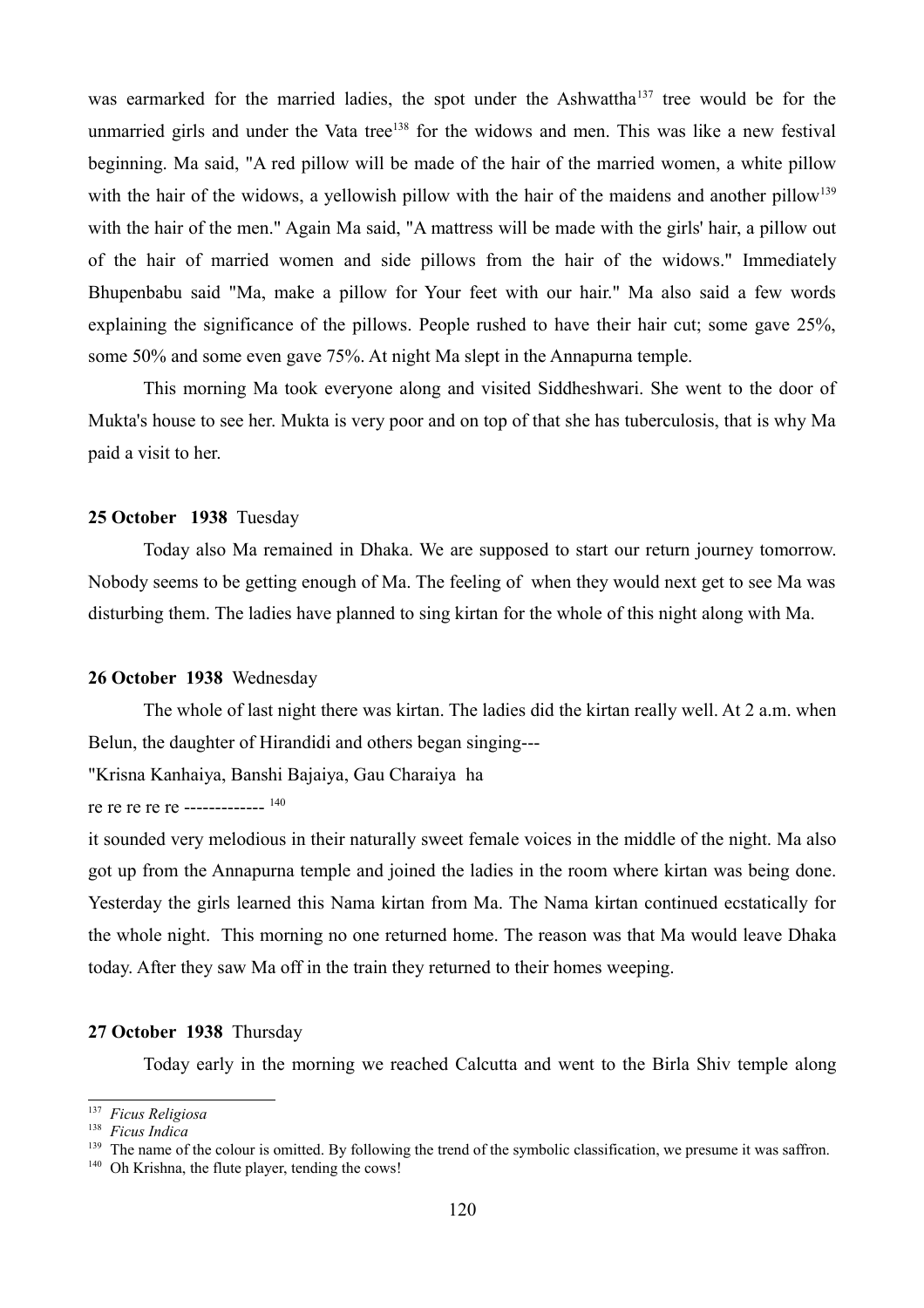with Ma. O.N. Mukherjee's son Jaminibabu had been pleading with Ma for a long time to take Her to one of their established temples, and it was decided that we would go there this evening. It had been decided that Shree Ram Kamal Bhattacharya would sing kirtan there. We started off from the Birla Shiv temple at 5 p.m. Babu Shiv Prasad Singh has arrived from Allahabad. Attempts had been made to record Ma's words, laughter etc. over the last few years and this time it could be done. We tried with great difficulty to make 10 records; 5 of them were spoiled. It is not possible for us to plan anything in advance and so suitable arrangements could not be made. So whatever we had was accepted by us as a matter of good fortune. Ma had not gone for any pre-arranged recording, so we got what Ma does naturally. The recording was done according to Ma's *Kheyal;* sometimes there would be some talk, some laughter and sometimes songs. For us that itself is priceless. We went to the temple established by Jaminibabu in the evening after everything was finished .The idol of Ganesha there was very charming. Jaminibabu, along with his family, offered so much hospitality and service to Ma - and all of us. At their request we stayed overnight at the temple.

#### **28 October 1938** Friday

Early this morning after the kirtan we returned to Birla's Shiv temple along with Ma. We are supposed to go to Navadweep by train today. At the special request of Jaminibabu we shall go back to his temple for the *bhog* at midday. So was it done and from Jamnibabu's house Ma was taken to the station. About 60-65 people accompanied Her. At dusk we reached Navadweep and proceeded to the Hetampur dharmashala. Before going to the dharmashala, Ma visited the Samaj Mandir. There She met Lalita Sakhi. She expressed great joy on meeting Ma and said, "It is my great fortune that today Ma has come to see Her daughter" etc. Dr Pant was with Ma and on witnessing the meeting between Ma and Lalita Sakhi, he said, "I have not seen such a beautiful meeting ever; my heart is thrilled and I am overwhelmed with joy." There was a lot of conversation steeped in rasa<sup>[141](#page-120-0)</sup>. It was decided that the night would be spent in Navadweep.

## **29 October 1938** Saturday

Early this morning, Mejdi (Shachidada's sister, Manorama), adorned Ma with ornaments made by herself and dressed Her up as Shree Krishna, She was photographed. At about 11 a.m. we left from here and reached Howrah at about 3.30 p.m. Ma was taken directly from the station to the Botanical Garden and then on to the Birla Shiv temple. It was decided that from here we would proceed to the station. As of now it has been decided to go to Vindhyachal. Shiv Prasadbabu had pleaded with Ma to take her to Vindhyachal. Everybody decided to go to Vindhyachal.

<span id="page-120-0"></span><sup>&</sup>lt;sup>141</sup> love of God.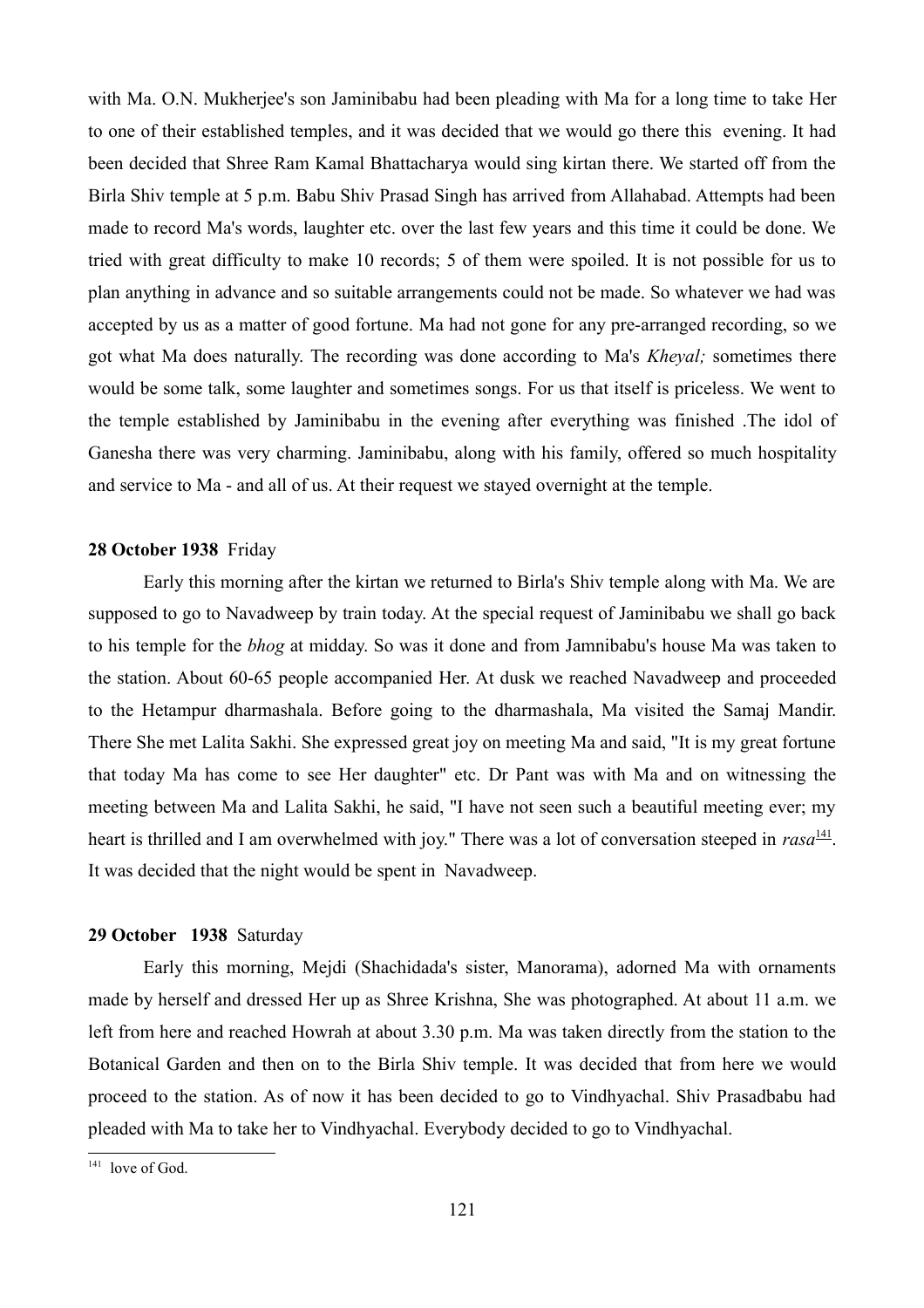At 8 p.m. we boarded the Bombay Mail for Vindhyachal along with Ma. Many people had come to the station to see Ma off. Everybody was gazing at Ma's face with longing. The train left at the scheduled time.

#### **30 October 1938** Sunday

Today at 8 a.m. we reached Mirzapur. Shree Shiv Prasad Singh, Jitendada and others were present at the station. They made all the arrangements and took Ma to Vindhyachal. Bachchu and his mother have arrived from Kashi, and Kuladababu, Upenbabu and others have come over from Mirzapur.

#### **31 October 1938** Monday

In the morning Ma took all the devotees from Kashi, Mirzapur and Calcutta for a little outing on the hill. About 20-25 devotees are with Ma. All are enjoying themselves with Ma in this hill station.

#### **1 November 1938** Tuesday

Today, Shachidada, Juthika, Anu and Yatishdada's mother and wife have arrived from Calcutta. Shachidada has come on 2 days' leave. All others are going to stay here.

Today some people from Mirzapur have arrived and they met Ma at dusk. One amongst them asked, "Ma, there is so much of suffering in this world, how does it affect You?" Ma replied "Look, you are sitting here and so many people are coming and going, so many activities are taking place and you are only seeing it, as an observer. This is one side of the story." Saying this She kept quiet. Later at night when we were going to bed She spoke to me privately on this issue and said, "Look the answers do not all come out every time . Regarding what they had asked then about how the sufferings of the world affect Me, you know the reality of it? It is like having various parts of My body, hands and feet, and moving them. It is just like that. Sometimes, as for you all, this body is subjected to abuse, violence, ill feeling. You know how it affects? It is like scratching oneself with one's own nails. Hence with whom should I get annoyed? Again, there is no question of scratching. There is no second to the 'One'. Again when you say 'I-you', then you know how it is? He is present in all forms and this form of His is doing violence. That is why there can be no reason for anger or sorrow." Again during the conversation She said, "Everything is required, nothing can be neglected. You see, if we have to grow a tree or a creeper, we have to take help of some weeds or dried sticks. With the help of these the tree or the creeper can grow. Later on the tree or the creeper bears flowers and fruits. That is why it is said everything is required. At the same time nothing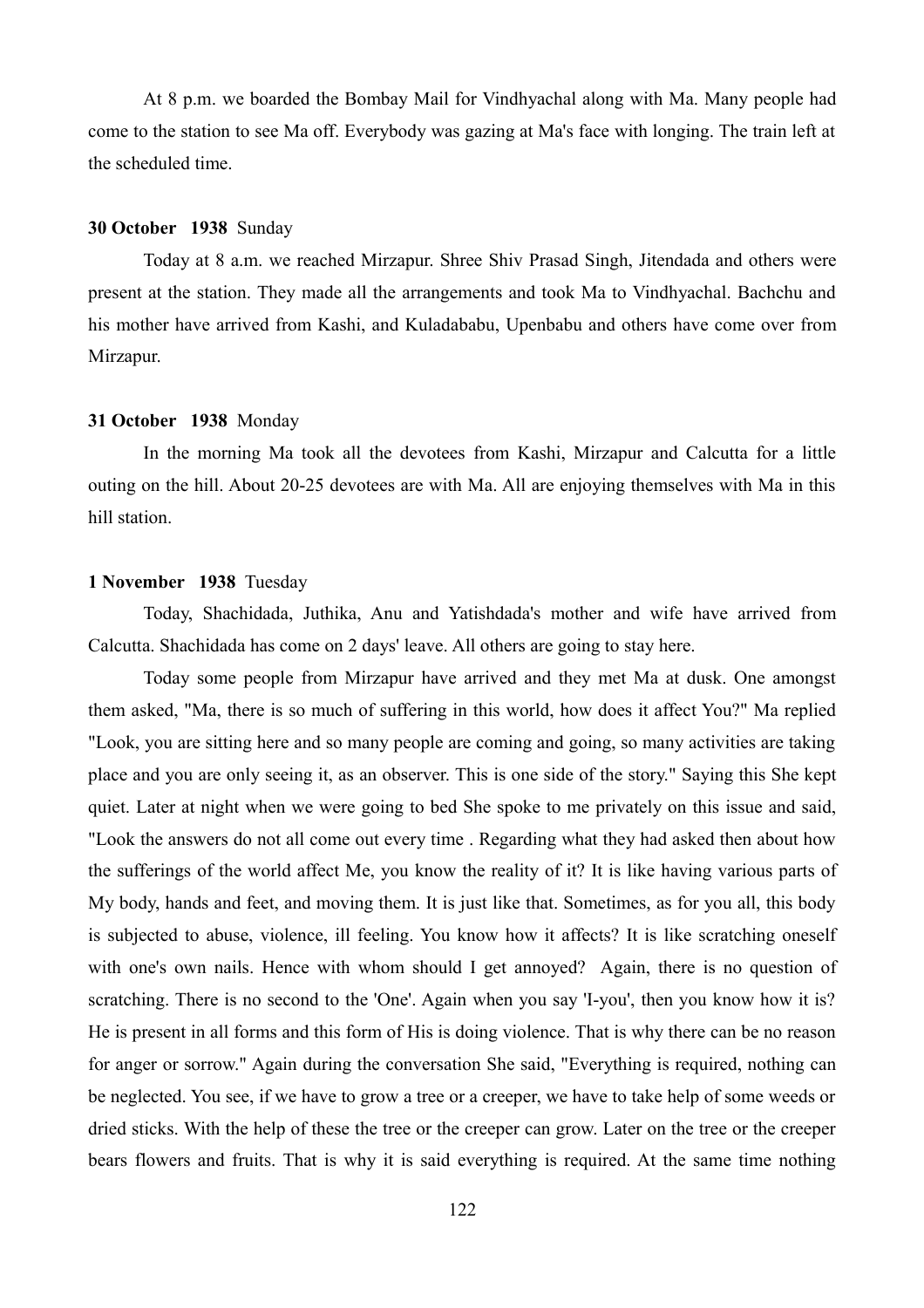happens until the time is ripe. See, it is just like you may take a lot of care when planting a seed; even then you have to wait for it to sprout. You cannot just pull the plant out of the seed; you just keep taking care of it patiently and wait for the right time. Then only at the appropriate time flowers, fruits and everything can be had. Verily, patience is the mainstay of *sadhana*."

In the meantime, one day, She said to me privately, "This body has been subjected to many states. You know what I used to see? What I hear from you all about various Gods and Goddesses - somehow they would all emanate from this body and again merge back into this body. What strange things used to happen! Those figures were so varied that I will not be able to explain it to you all." Stunned, I just kept listening. Like a simple child She kept saying all this, smiling all the while.

This time, in Calcutta, Govardhan's mother had come from Shrirampur She said, "An extraordinary incident has taken place. A few days back a son of Govardhan's was nearly dead, and he was being laid outside the room and all arrangements were being made and people were ready to take him to the cremation ground. In the meantime Govardhan wept out aloud and said, "Ma Anandamayee, show Your power now, save my son, Ma." Surprisingly, after some time the breathing gradually started and bit by bit the son recovered. In the 60 years of my life, I have not seen anything like this. Perhaps nobody had witnessed how anyone can come back to life after being in that condition." Govardhan's mother made a special request for me to record this incident. During the festivities in Calcutta, Shree Jatindranath Panda had come over from Tarapeeth and he also narrated an incident with the special request that it should be recorded in the memoirs. He narrated as follows ---- "A few years ago Shree Ma had gone to Tarapeeth with many devotees, both men and women. One day Ma Anandamayee's *prasad* was being distributed and Shree Jatindranath Panda was hesitant about accepting the *prasad*. The reason was that according to the Tantra, a tantrik should not accept any left-over food from anyone, except his Guru. Moreover, although Anandamayee Ma is endowed with special power, yet it is not clear if She is the Devi Herself or whether She is a Tantrik or Vaidik, etc. Nothing is sure. On the other hand if someone offers *prasad* it should not be refused. Pondering in this way Panda left that place. Around dusk Panda fell sick and he felt strongly that his refusal to accept the *prasad* had *caused* this sickness. He waited impatiently for taking the *prasad*, first of all the next day. But the next day Ma sent the *prasad* through Smt. Biraj Mohini Devi saying, "Go, give this *prasad* to Panda." Thus by accepting the *prasad* with all humility and reverence he got cured and the doubt in his mind was removed.

Ma never offers anything to anyone from the food offerings made to Her as *prasad*. Sometimes it so happens that while She is being fed a particular dish She would say, "Give this dish to so and so. Should whatever is good in it be only fed to this body?" In such a way She would give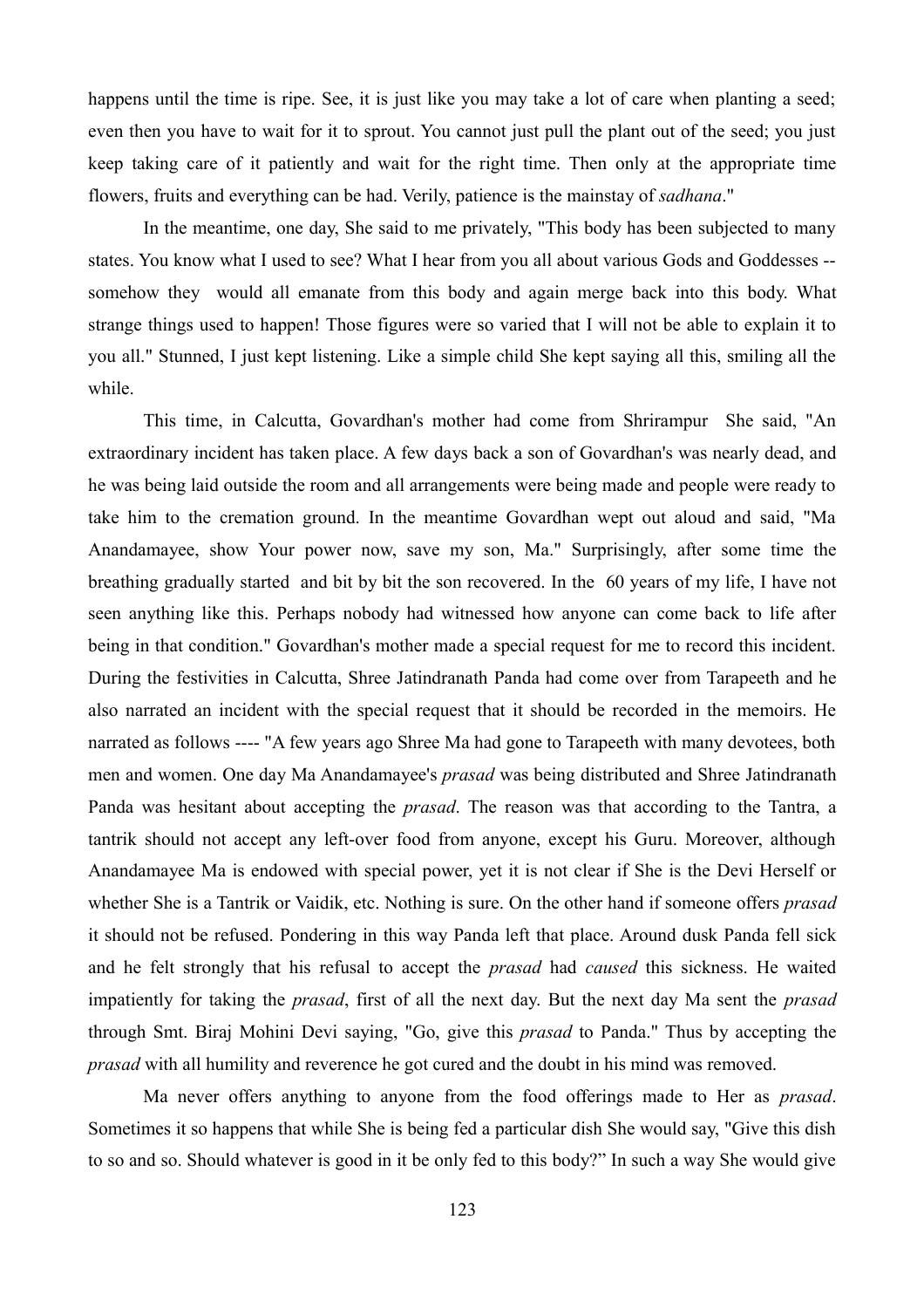the *prasad*. Then again sometimes, before She accepted the food Herself, She would distribute it among others and then have it. Try as we may we are not able to make Her have the food before it is distributed.

Mornings and evenings Ma goes and sits on a sort of parapet made under the Shrine of Kharaushthi<sup>[142](#page-123-0)</sup> which is close to the Ashram. Kirtan etc is sung there by the devotees. Talking about the incident when She was dressed as Krishna in Navadweep Ma told me, "Listen, Khukuni, just as the asanas and mudras used to happen on their own, similarly the way to adorn is also not dictated by anyone, for whatever feelings manifest the person acts accordingly. It seems these things are necessary now and that is why everything is happening on its own."

#### **2 November 1938** Wednesday

Today there is no incident to note. There are a lot of arrangements being made here but who knows for how long Ma would have the *Kheyal* to stay here?

#### **3 November 1938** Thursday

This morning, Juthika and Anu were doing Nama kirtan at the Kharaushthi shrine and Ma also proceeded in that direction after coming down from Her room. But She did not go to where they were and being a bit naughty, She went and sat under a small Karamcha<sup>[143](#page-123-1)</sup> tree. The place was dirty and there were thorns too, but since Ma sat there, everyone else also moved there. Nareshdada has come along; he and Bachchu are slightly displeased with Ma on some issue and were weeping. Ma called them and even then they did not come from their room. After a long time Nareshdada came but Bachchu still did not come. Juthika was also a bit upset, but on my consoling her, she went and joined the kirtan with the group. Ma Herself did the Nama kirtan for some time and we joined in. Later Abhay started the kirtan and we all joined him; Ma is sitting with Her eyes closed. After about an hour the kirtan was stopped and we came back to the room with Ma. Even by then those aggrieved had not calmed down. They still had tears in their eyes. Ma came to the room and was reclining on the bed. After a few words She said "You all laugh and that is why you make Me laugh and now that you all are crying, let Me also cry. Laughing and crying are all the same. Things will happen the way you all want." Saying this She kept quiet; many people were pleading with Her to make Her refrain from the resolve, but Ma said, "Come, brother, come." Saying this She lay down covering her face with a sheet. After some time She removed the sheet and started weeping like a child. There was no pretence in the crying, it was as if She was flooded with tears. Seeing Ma

<span id="page-123-0"></span><sup>&</sup>lt;sup>142</sup> a form of Devi Kali. This spot of the ancient temple is popularly called,"Kharashti Tala" in Bengali.

<span id="page-123-1"></span><sup>&</sup>lt;sup>143</sup> an Indian berry of pink-white colour.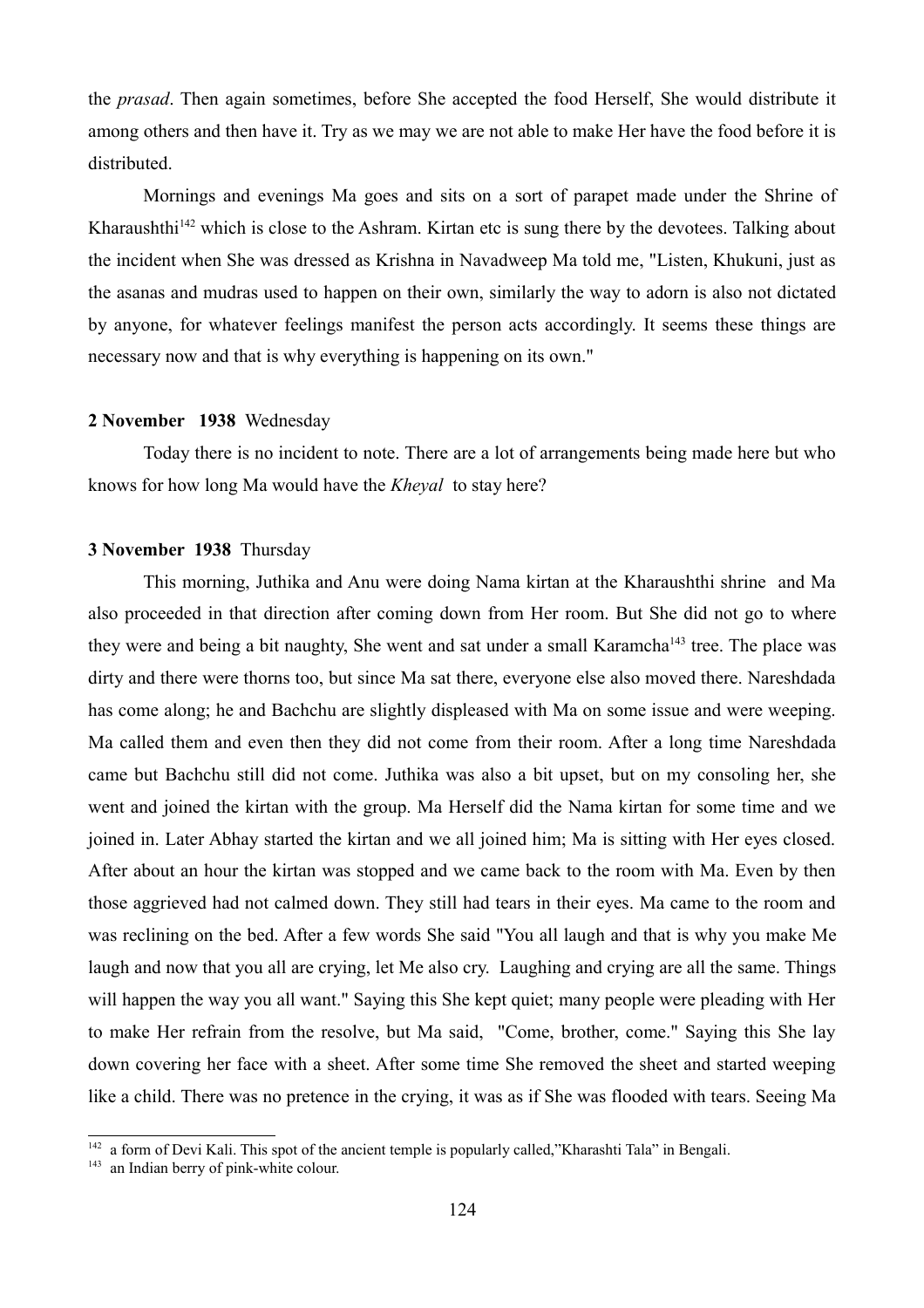cry, others too started crying. The aggrieved party came and did *pranam* to Ma and mentally accepted their faults. After 15-20 minutes Ma opened Her eyes and while wiping Her tears She said in a laughing voice, "What is this, why are you all standing here looking at Me? What has happened?" Then again She said, "Laughing and crying are all the same; the way you all want you make it happen. I have laughed so much. The crying also starts on its own." Saying this She started laughing. For the whole day Ma's *bhava* seems to be far from normal. Some drastic change is in the offing and that can well be expected. All are worried not knowing what Ma is going to do. Some people present asked some questions but Ma replied, "I am the same as I always am."

At 11 p.m. everyone was in bed; as soon as Ma went out with Nareshdada, Juthika and I went to Ma. She said, "You all stay here; let me go for a short walk." It is She who was being looked after with so much care and who Herself submitted to the precautionary measures. But for the last few days She seems to be breaking down the restrictions bit by bit and a change in Her *bhava* is also slowly manifesting. She has caught a bad cold, but in spite of all this She just went out. We had no option but to remain in the room. We know very well that for some time She would keep to everyone's advice but again She would break all the so-called rules and regulations and would start out. Then it would seem as if She does not recognize anyone. At about 1:30 a.m. She called Abhay and spoke about something - Juthika had also gone there. Obeying Ma's order, I kept sitting in the room and watched. Ma left the room and sat at the Kharaushthi Tala<sup>[144](#page-124-0)</sup>. In this way the night gave way to dawn. Everyone started singing the early morning kirtan. Ma kept lying there.

## **4 November 1938** Friday

Today also Ma did not return to Her room. She said, "For some time I was having the *Kheyal* to be under the tree and I will stay here." That is why She spread a blanket under the tree and kept lying there. Others were lying around Ma on the slabs of stone. The middle of the day also passed in this way. We were worried as to what Ma would do and where She would go, knowing full well that neither bodily weakness nor any other reason will obstruct Ma's *Kheyal* . It was decided that tonight also Ma would spend the night under the tree.

## **5 November 1938** Saturday

Babu Shiv Prasad Singh has just arrived last night. This morning we visited the Ashtabhuja and Vindhyavasini temples in his car. Ma remained sitting in the car. Those accompanying Her who had not visited the temples went for *darshan* in the temples and came back. While conversing in the

<span id="page-124-0"></span><sup>&</sup>quot;tala" is a suffix in Bengali meaning a site, place. Connected to the name of a deity, it means a shrine, temple or holy place for the worship of the deity. Usually a holy tree is planted at such a site.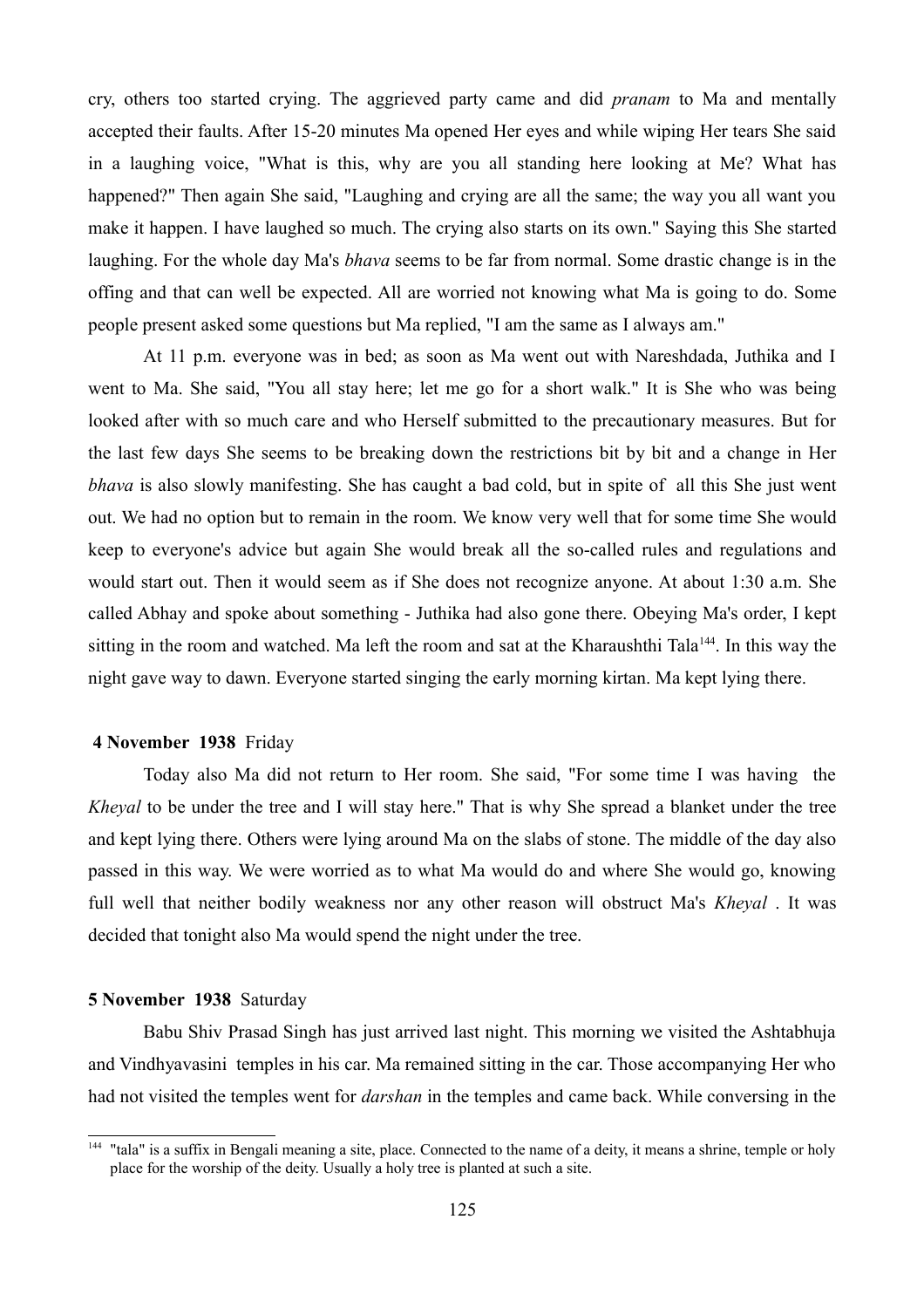car She said, "Wealth also has age, has movement; do you not see that it keeps moving here and there from time to time; initially when it was cast, it had its birth and again when it is melted down to form an amulet, that is its death - or it is said to have undergone a major change. So you can see that if you are associated with things that are subject to change, you would also be subjected to and remain in the realm of change."

As we were returning from the Vindhyavasini temple towards the Ashram and were coming to the place in front of the Hanumanji's temple, a topic came up about Ma's "friend". The story goes like this: in this temple there used to live an old *sannyasini* and as soon as she saw Ma, she would start scolding Her. The reason was that when Ma used to go to her she probably thought Ma was a householder accompanied by other householders, so it irritated her that Ma would sit with her at the same level and try to talk to her as an equal. We used to have a lot of fun about this. But the surprising thing was that as she went inside her room she would be scolding Ma, and when we would be engrossed in something else she would peep out of her room and observe Ma. This was often noticed by Ma and She used to point it out to us. This made the *sannyasini* flare up all the more. Often when the *sannyasini* would be doing something in her room, she would look covertly towards Ma. But as soon as Ma would observe this it would put her off and again the rants would go on louder. Ma used to tell us "Give her some money." When we used to go to give her the money again the abuse would start, but while Ma was leaving, she would come out of her room and keep watching Ma for as long as she could. She used to hurl abuses only at Ma and no one else. Ma used to have a lot of fun on this account. Bholanath used to call the elderly *sannyasini* "Ma's friend" and have a lot of fun. Now also Ma said, "Look, here is My friend's house."

Then the topic about the hair-cutting came up. Initially in Dhaka seeing the special care taken by two or three widows to do up their hair, Ma called me and said, "Look at this Khukuni. Instead of spending their lives as Brahmacharinis and trying to attain the Supreme as their spouse, they are spending their days in luxury and leisure." Saying this She made a face and like a child came out with "I feel cold; I want to lie down on a pillow stuffed with hair. Go ask them who will give their hair." Then the married women, such as Ganeshbabu's wife and Prafullababu's wife, volunteered. "We also want to give our hair," Bhudebdada said, "Ma, can we not give our hair? Make a pillow for your feet with our hair". Thus started the fun of cutting and donating hair. Pillows were made and then God alone knows where they went! But the aim was achieved. This ritual of the *kumari* girls cutting their hair had begun before<sup>[145](#page-125-0)</sup>. I laughed at all this and said, "Ma, the ones who have given their hair, have they also given their heads at the same time like the Sikhs<sup>[146](#page-125-1)</sup>?" The

<span id="page-125-0"></span><sup>&</sup>lt;sup>145</sup> with the Kanyapeeth girls.

<span id="page-125-1"></span><sup>&</sup>lt;sup>146</sup> Here is a reference to a famous historical poem of Rabindranath Tagore. In the wake of the Sikh-Muslim conflicts, when a Sikh, captured and brought to the Muslim court, was asked to cut his hair and surrender it to the victor, the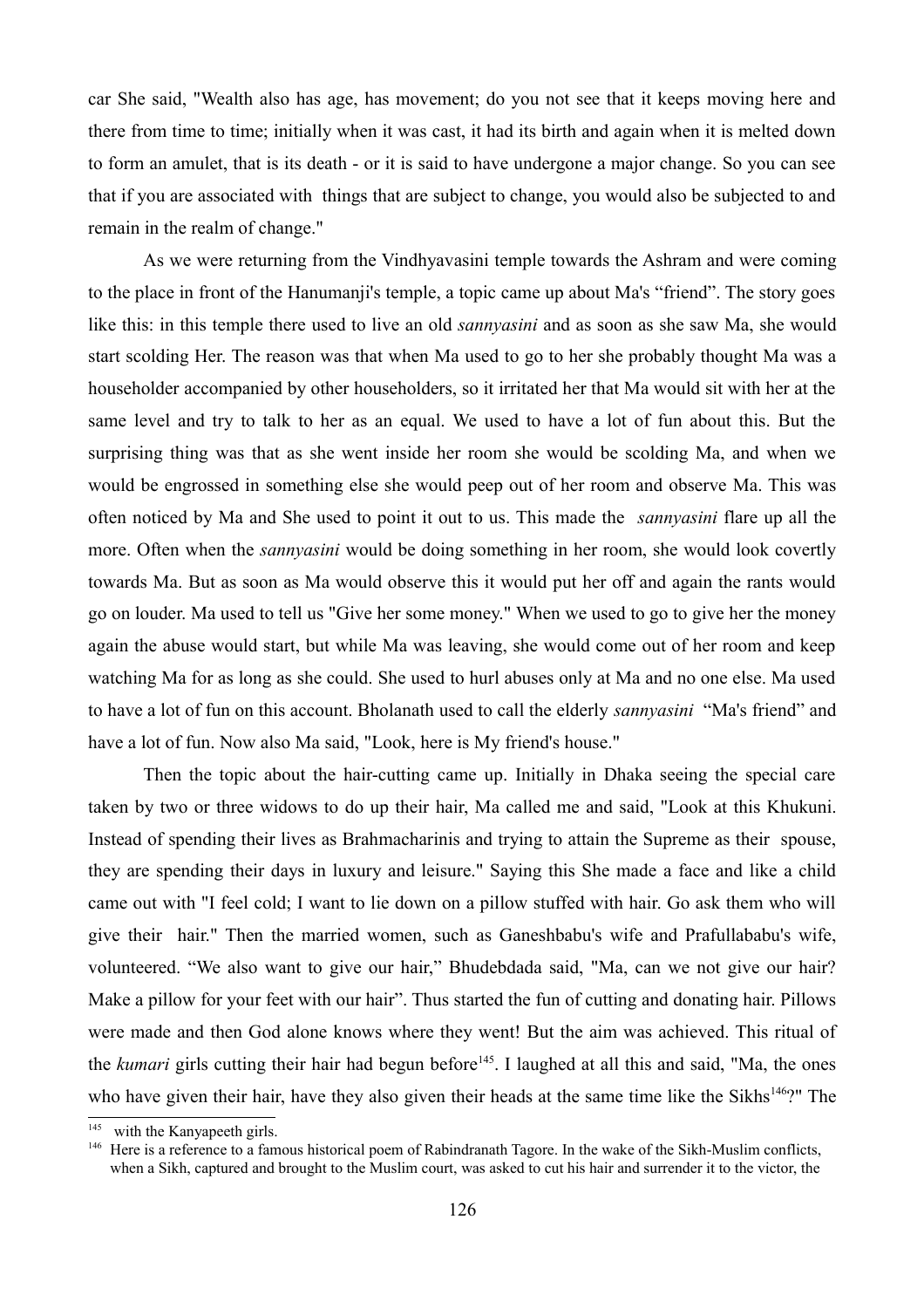question of going to Kashi came up. It was decided that we would leave for Kashi in the evening. At around 5 p.m. in the evening we set out for Kashi in Shiv Prasadbabu's car. Others in the retinue travelled by train. Everyone was put up in Bireshwar Pandey's dharmashala and Ma along with 5-7

people proceeded to stay on the river Ganges on a boat.

We hired a *bajra*<sup>[147](#page-126-0)</sup> and accommodated Ma in it. It was decided that morning and evening, when the boat would be moored on the bank, the devotees would get her *darshan*. The joy of living on the Ganges along with Ma on a moonlit night is beyond description and a matter of good fortune for us. We passed the night joyously.

#### **6 November 1938** Sunday

Early in the morning as the boat docked on the Darbhanga ghat a stream of people kept getting into the boat for Ma's *darshan*. After everyone was satisfied with Ma's nectar-like words and *darshan* the boat left the bank. It is said that one "Siddhi Ma" of this place is in a very high state of spiritual consciousness. Ma sent Abhay and Nareshdada to her. She said, "Go, visit My Mother." They were quite happy to see Siddhi Ma and on returning spoke to Ma about her. Ma is telling everyone, "You must go to places where you can advance your spiritual quest. With Me there is no restriction and you must only go wherever you think you could get that *ananda*." Some devotees had murmured, "Ma, why are your sending us to another mother?" Ma laughed and said, "Why do you all have such a feeling of differentiation? Everyone is My mother and father. Again it can be said that none of this exists; for Me, with all this together there is only One -- father, mother or whatever you may say."

One lady came and said, "Ma, if I get some fruit for you, will you eat it?" Ma laughed and said, "Well, I do not know if I have a separate holding for myself that I would eat only things from there and not eat anything given by others. I know only this: everyone is from the same house and if at all you have to differentiate then everybody's house is My house and there are food, shelter and all other things for Me there**.** Again when someone is asked to take something from here he**/**she may be reluctant**,** thinking it is not his**/**hers and I would say**,** 'your house is My abode**,** your box is My box**.** All My storage boxes are in your houses (meaning their boxes) and in those you can keep the articles from here." Saying this She started laughing like a child. Again while laughing She said in rhyme:

"All are my friends.

They are pleased with the share they have got."

Sikh said, "I will give you something more. I will give my head too into the bargain." The writer jokingly asks if the donation of hair indicated also the donors' self-surrender to Ma.

<span id="page-126-0"></span><sup>&</sup>lt;sup>147</sup> a large two-storey boat, a barge.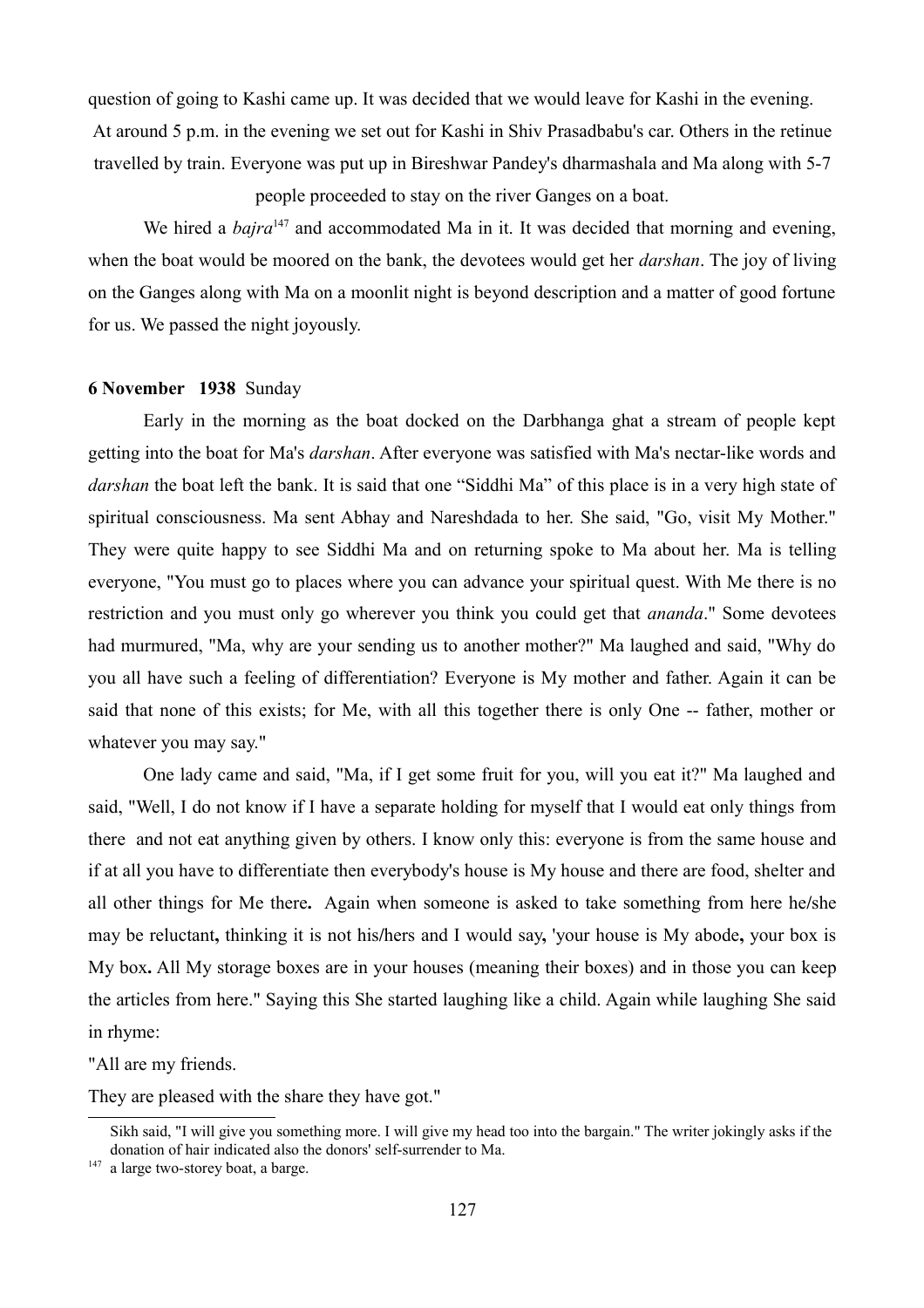Saying this She was in peels of laughter. Today also we spend the day on the boat in great enjoyment.

#### **7 November 1938** Monday

Today it is Chudamani Yoga<sup>[148](#page-127-0)</sup>. Many people from around the world have assembled here on the banks of the Ganges to have a bath. The eclipse would be after 2 a.m. We set out in the boat at dusk to go to Hariharbaba<sup>[149](#page-127-1)</sup>. Two big boats were hired for the purpose. There were so many people along with us on the boats that it became difficult to row them. At about 1 a.m. one boat ran aground. It could not be freed even after trying for an hour. We could not go to Babaji's place as the boatmen objected - saying that such large boats could not be rowed to that place. But we had already travelled a long distance. Everyone in the boats wanted to have a bath and it was necessary to get the boats to a bank of the river by 2 a.m. to do so. All along Ma could not rest as there were so many people with us. Due to the crowd it was squashed to sit in the boat in which Ma was travelling, but still people chose to travel in that boat not wanting to leave Ma's company. As a result the boat became dangerously overloaded. After some time Ma came out of the cabin and stood on the deck, and surprisingly within 2-3 minutes the boat became freed. The boat was steered to one of the Ghats (river banks). Everyone had their ritualistic bath and continued with their japa and meditation etc. The eclipse lasted for two hours. The time passed quickly and it was dawn.

## **8 November 1938** Tuesday

Early this morning, to give some rest to Ma, the boats left the bank of the river and went into mid-stream. The boats were kept stationary there. We were sitting with Ma. At about 9 a.m., again the boats were steered to the Darbhanga ghat. Thus the days on the Ganges passed in absolute happiness.

#### **9 November 1938** Wednesday

Today also we spent the day on the Ganges. I said, "Ma, some people say that all the Mahatmas belong to their own respective sects; they have given *diksha* to their followers and thus they have distinctive paths. Even some followers of these sects are highly evolved spiritually, but our Ma does not have any of this. Who in our group are so spiritually evolved?"

Ma said, "Look, why do you set different distinctions like this for yourselves? As you

<span id="page-127-0"></span><sup>148</sup> a special astrological concurrence supposed to be very auspicious for ritual bathing, doing japa, etc.

<span id="page-127-1"></span><sup>&</sup>lt;sup>149</sup> a highly reputed saint of Varanasi who always stayed in a boat on the Ganges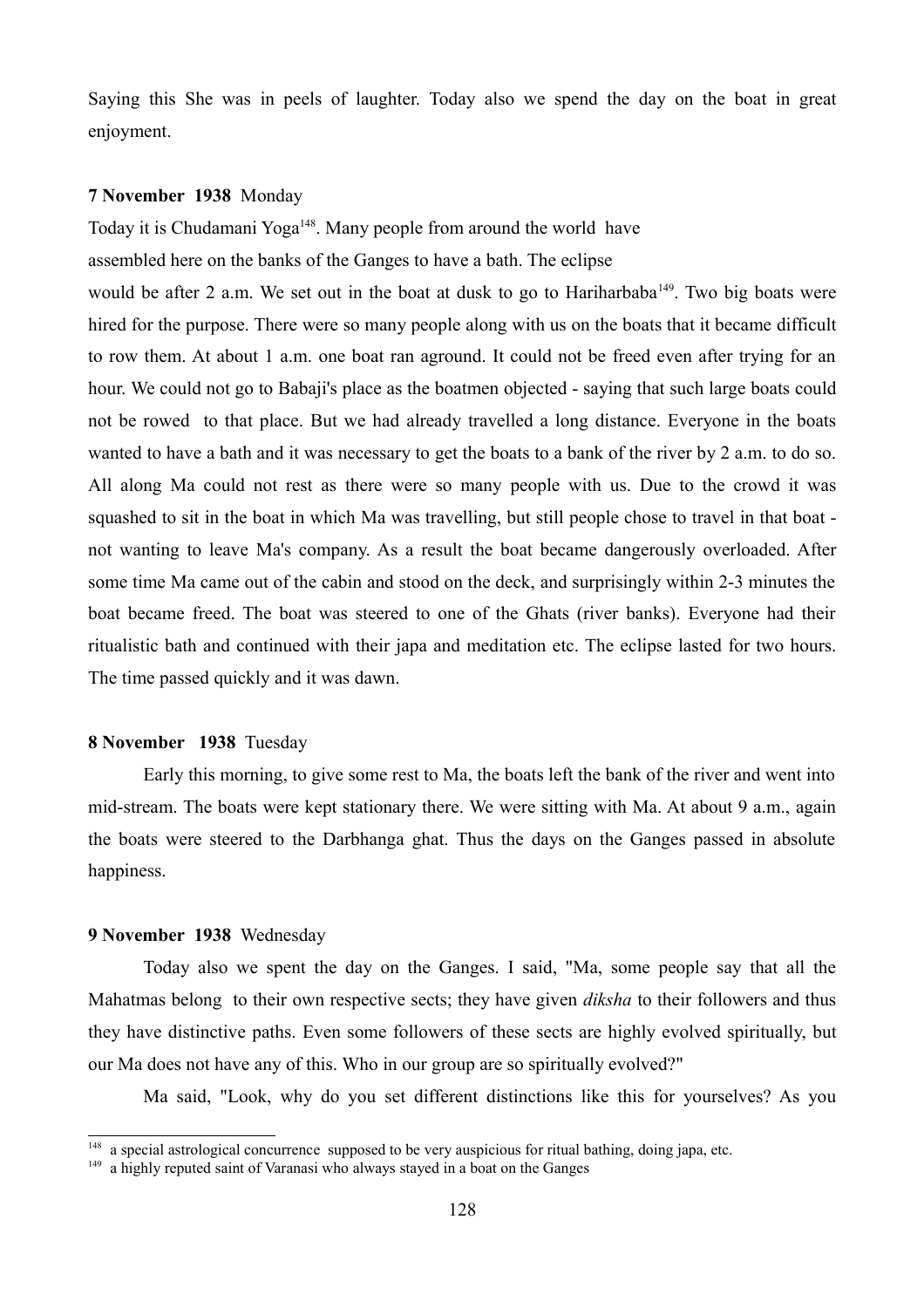already know so many followers of so many renowned Mahatmas keep coming to this body and ask for help in their *sadhana*. You do not all come to know about it always; they often come in absolute secrecy to seek guidance and say, 'Nobody should be told that we have come here'. What to say; listen, such is the state of some that on not making satisfactory progress on their spiritual path, they want to commit suicide. Maybe some advice is given to them. As you know I do not say anything by My own will; you all get it out of Me through your will. On hearing the advice they calm down and practise according to the advice given. They return to say that they are now progressing steadily. But you know what the fact of the matter is? For this body it is all the same. It is not that if the people close to this body are shown how to advance they would get well-known, and if people who are close to the Mahatmas are helped this body would lose recognition. There is nothing like this here." Saying this She began to move her hands to and fro playfully and smiling, in a gesture of denial like a child. Again the topic came up about the fact that some Mahatmas declare the spiritual level of some people. Ma does not say such things. On this issue She said, "Look, what is there to say? In the body the hands, legs, fingers etc are in their respective places. Do I announce their positions? Do I say, My hands are there, My feet are there, this finger of mine is this long, etc? Be it any Mahatma or any creature, animal, bird and whatever else you say, they are but a part of the One and there is nothing beyond. So how can I say someone is at the top or the bottom? But if there is a *Kheyal*, it can only be said to the extent that this finger of Mine is a bit sore and the other finger is alright, that is all." Saying this She started laughing. She went on saying, "The views of Shankaracharya are also in agreement with the views of this body. All views are present here. There is free and unrestricted entrance for all; what else?" I said, "But incidentally the name of Shankaracharya has been pronounced" Ma laughed and said, "Yes, Baba's name was pronounced." After this She added, "The sum total of all is the sect for this body. Again within the whole differences do exist. The same exists in all forms, in all kinds and varieties."

#### **10 November 1938** Thursday

From time to time Ma is in the *bhava* to remain quiet. Sometimes She is talking. Yesterday the highly revered Shree Gopinath Kaviraj Mahashay took Ma to his place in the afternoon. After some conversation She returned around 9 p.m. On Her way back She also visited Siddhi Ma. She is known also as the "Ma of Khalispura." She is on a high spiritual level. Yesterday Ma sent a boy to her for *diksha*. During a conversation Ma said, "Look, whoever is to get whatever from anybody will get it. As far as this body is concerned, whoever is to get whatever from this body will have it even at a distance and it is not necessary to be close to get it."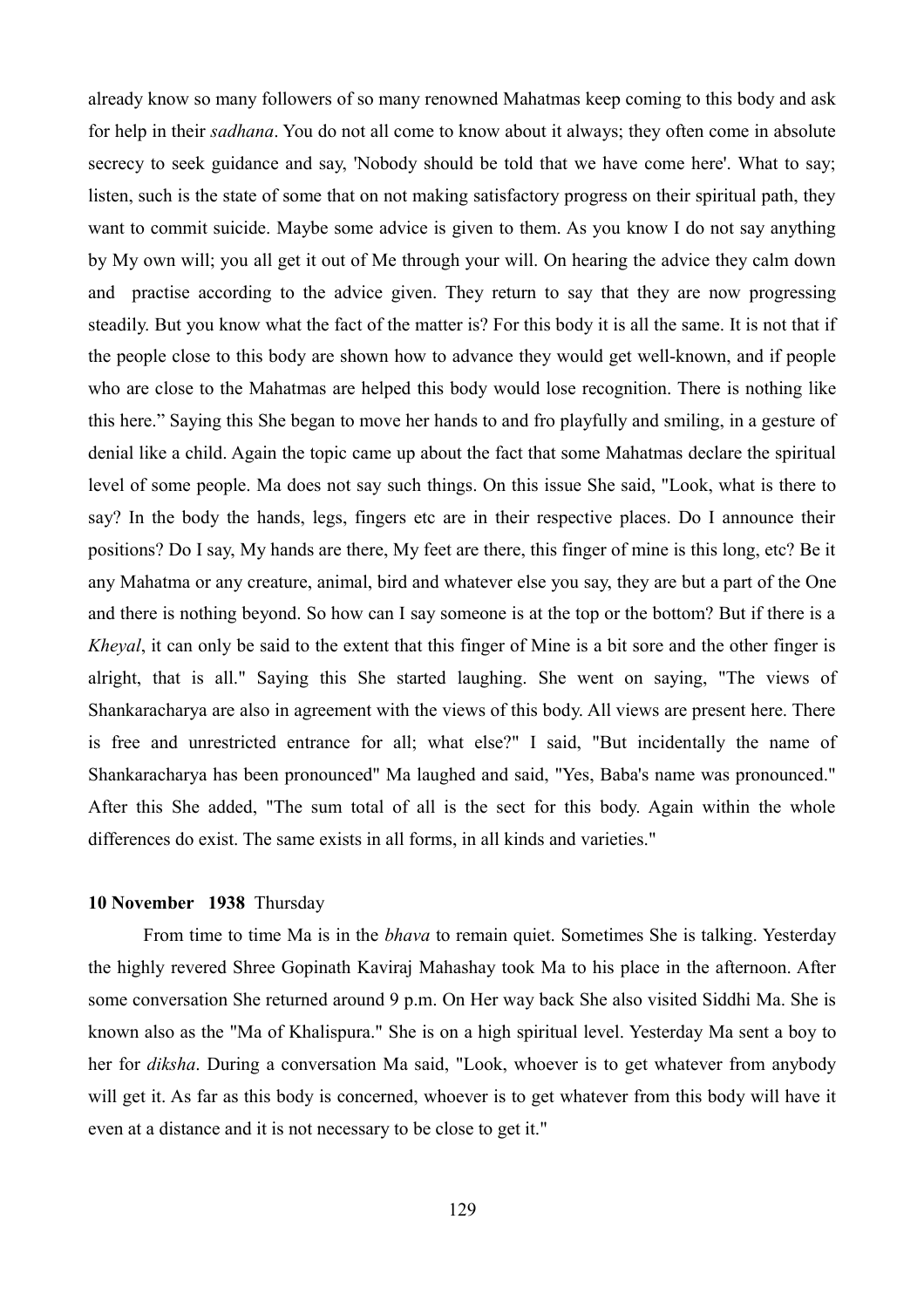## **11 November 1938** Friday

This morning we moved to a smaller boat from the bigger boat that we had been on, and Ma was taken for a trip on the river. Soon after that there seemed to be a change in Ma's *bhava*. The body seemed to be listless. This state continued for a few hours. Then She came back to Her near normal state but She seemed to be drowsy. She spoke about going to Vindhyachal today. In the evening we started for Vindhyachal.

## **12 November 1938** Saturday

Since this morning the top of the Ashram building is being demolished so that a double storey building can be made. Pointing out the scene She said during a conversation, "Look here, if you have to make something new, there has to be so much destruction, but the foundation remains the same - like truth. It stays the same eternally. Regarding the outer structure, there has to be some destruction and then it is to be rebuilt. Before something can be rebuilt such demolition is necessary. Then alone can you have something new." One of the devotees said "Ma, there is a lot of suffering." Ma said, "The suffering is for one's good."

Today also Ma has that drowsy feeling. In the afternoon She went and sat under the trees. In the evening She went out for a walk. We went for some distance and came back.

In the evening Shree Gopinath Kaviraj Mahashay arrived from Kashi. During the night he had a long conversation with Ma and the topic about the yogic kriyas, which had taken place in Ma's body, came up. The conversation was taking place at Kharaushthi Tala<sup>[150](#page-129-0)</sup>. There was this eerie silence of the hills that had deepened further under the cover of the night, and Ma was answering the queries. It seemed that the place, the time and the people had all merged into one entity. The conversation continued till about 11:30 p.m.

Gopinathbabu said, "Ma, after Jhulan Purnima when you had something like a *diksha*, did any change take place in the kriyas manifesting in your body"? Ma said, "But it was not *diksha*." Gopinathbabu agreed and said, "Yes of course is was not, but it can be put this way - 'The incident which occurred on that day....' etc." Ma said, "Yes, after this incident the 'asanas' and 'mudras' started happening in a particular way. Do you know what I used to observe during that time, so surprisingly? The breathing process almost used to stop for a long time. It was like acting as a novice in a play. The kriyas of *sadhana* were going on perfectly but in accordance with the initial stages of *sadhana*. In that state I used to tell Bholanath, 'During the time when you often go out for long durations, all this is happening to me. I stay alone at home," and then laughing She added,

<span id="page-129-0"></span><sup>&</sup>lt;sup>150</sup> "*Tala*" singly means "under", "base", a particular floor (like ground floor) etc. Suffixed to the name of a deity, it means the place of that deity, which may be a temple, an altar, or simply the base of a tree as a holy site.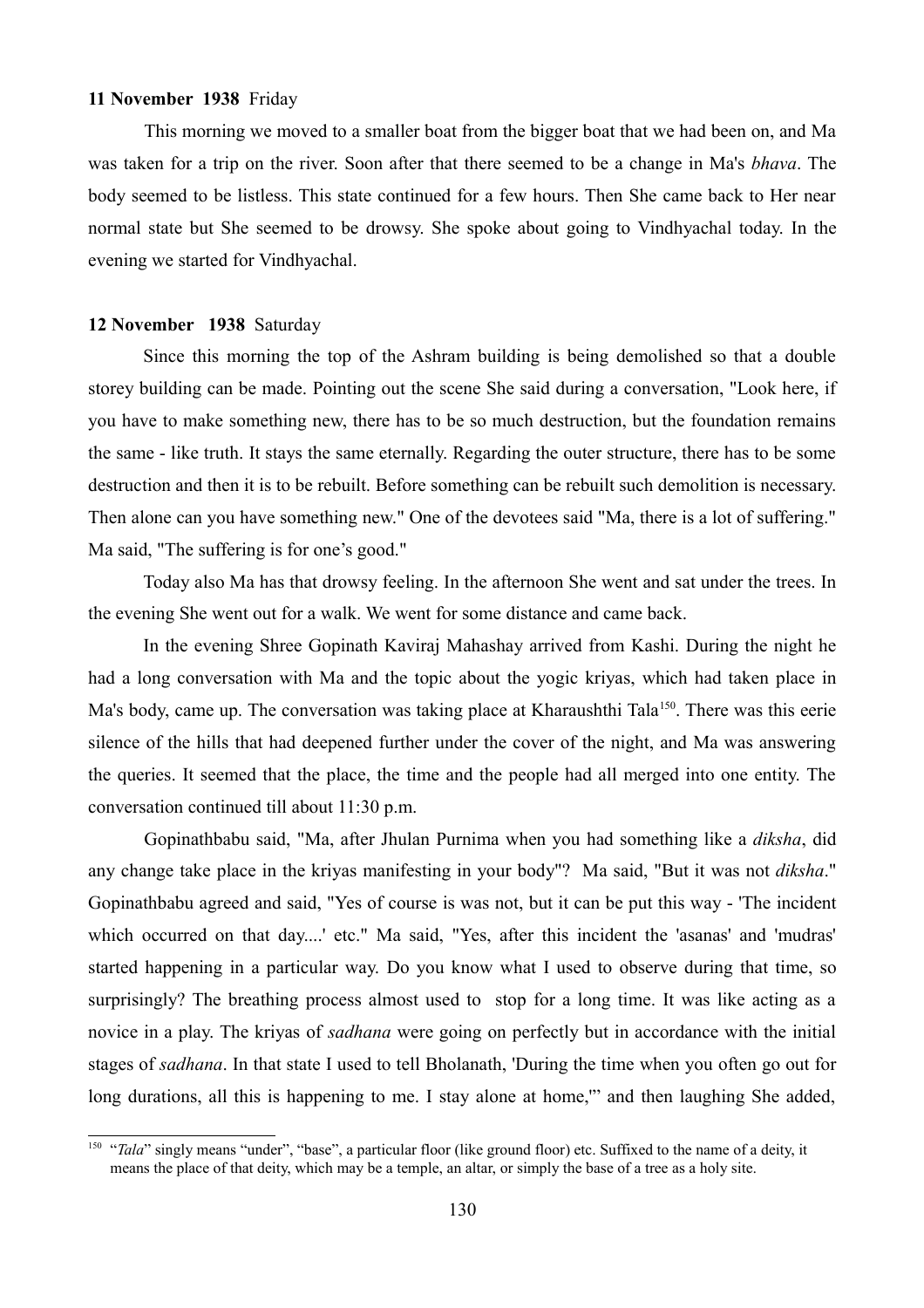"You all talk about '*Kumbhak*' or something like it, do you not?" Gopinathbabu smiled and said, "Yes, Ma."

Then Ma said, "Then again during that Jhulan Purnima there was an unsteadiness in the body. I mentioned this to Bholanath also and then at night I had my food and came back." Saying this She added, "If it were *diksha*, could there be a question of eating food? I returned after having My food and told Bholanath, 'Listen, strange things are happening to My body, I am going to sit on the floor now.' Saying this I remained sitting on the floor. So many strange things began to take place. Similar actions were being performed as you all do when performing *Yajn*a . Then the bija mantra that surfaced was also later written in the middle. Then with the same bija mantra oblations were offered. The bija mantra surfaced from within on that day and it remained constant for some days. Then many more bija mantras surfaced, and subsequently puja was performed with them, and they faded away. But the initial bija mantra remained even after the 3 years silence (*maun*) and used to be pronounced in the throat. Look, again during this period the japa would continue, even when placing the hand on the head, chest etc as prescribed." Gopinathbabu asked, "What was the state after the japa stopped?" Ma replied, "Then there was the state of a void." After this there was much discussion about the occurrence of the *diksha;* I would not be able to write all that in detail. Then, again Gopinathbabu said, "Ma, the other day when you were conversing with me in the garden at Kashi, who had gone there then? You said something like 'I will not go now'". Ma laughed and said, "Could you make out that someone in his subtle body had come there? Tell me what you saw." Gopinathbabu said, "Initially I did not notice but later I saw a sort of illumination." Gopinathbabu confessed to Ma, on Her questioning, that sometimes he could make out subtle forms, like the presence of astral bodies. That day he experienced an eerie yet thrilling sensation and Ma had asked him, "Are you feeling scared?" Similar things were talked about. Ma just said, "That day he who usually comes there had come again." Shankarananda Swamiji asked, "Ma, can he help us in *sadhana*?" Ma said to Gopinathbabu, "Try to remember the topic we were discussing at that time. Whenever there is a discussion on any sort of *bhava*, subtle entities connected to that *bhava* come and assemble there uninvited. Sometimes you would observe that the conversation gets animated; then you should understand that they (disembodied spirits) have come and joined into the *bhava* of the conversation and that is why the discussions get animated. While we are discussing the topic here, they are here also." In the stillness of the night, and the splendour of the shining moon it seemed that everything around was holding its breath listening to the words said by Ma and enjoying the glimpse of Her divine beauty.

Ma, Gopinathbabu, Swami Shankaranandaji and myself were the only people sitting and talking at Kharaushthi Tala. I shall not be able to describe the experience of that moment. It could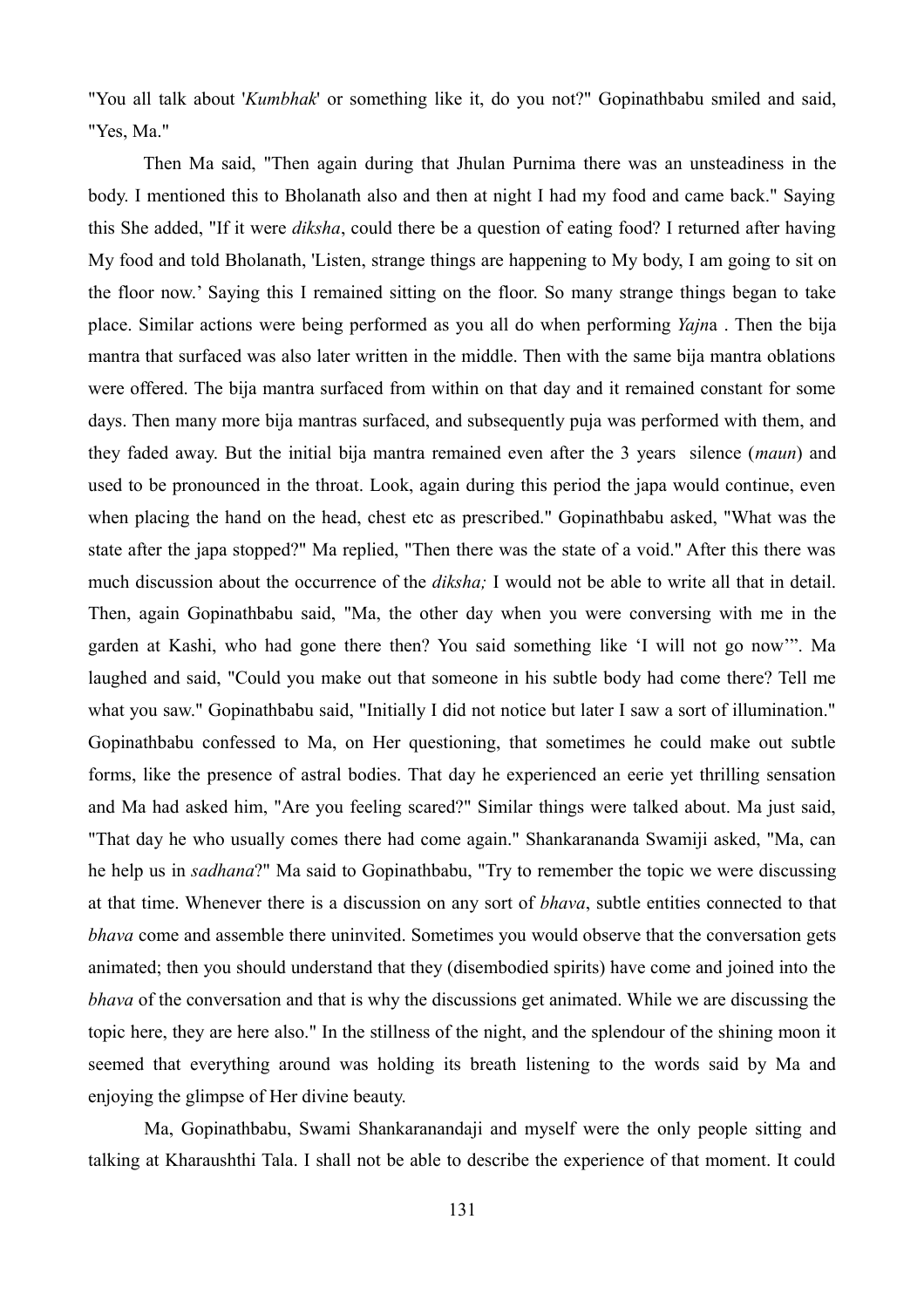only be felt.

#### **13 November 1938 Sunday**

Today also at 8 a.m. we all went along with Ma for a walk Only the people who have visited the Ashtabhuja Hill at Vindhyachal know how great is the splendour of the place. After walking for some distance, we sat under a tree on a level piece of ground. Nepaldada also had just arrived from Kashi. Nepaldada said, "This reminds me of the *rishis* of the days of yore, the way we are sitting around with Ma in this open space under the tree."

Even today Shree Gopinath Kaviraj Mahashaya keeps on asking Ma questions on various issues. Since he is a deserving person, he can elicit a lot from Ma. I would not be able to adequately describe today's conversation also. If ever in the future Kaviraj Mahashaya writes anything about it, then only we would know the details. I am not competent. I am just writing a few words. While talking Ma said, "Look, Baba, after the *diksha* had occurred, whenever puja used to be performed there was nothing in the house for the rituals. But the puja did get performed strictly as prescribed with incense, lamps, camphor, food offerings; everything was well laid out. And you know what else used to happen?" She showed him a kriya and said, "Doing like this the deity associated with the puja would be invoked from this body and on completion of the prescribed ritual with this kriya the deity was made to merge back into the body". Gopinathbabu heard this and said, "Ma, exactly the same is written in the scriptures."

Then Ma said, "This was one of the things that happened. Again, the mantras would reveal themselves within this body - it could be seen clearly. You all talk of the *rishis*, the seers of the mantras; is it like that, Baba? Gopinathbabu said "Yes, Ma, it does happen this way." Ma said, "Many a time the word 'so 'ham<sup>'[151](#page-131-0)</sup> has come from My lips; even Khukuni has heard it." Gopinathbabu asked, "Ma, the mantras do reveal themselves from within one's self, and many a time instructions are received from outside the body; in what state does this happen?" Ma replied, "As I have just said, the associated deity appears from within and the prescribed puja was done; at the same time the manifested deity would appear so distinctly that the instructions and blessings given by the deity were clearly heard. How much should I narrate, Baba? This is endless." While saying all this Ma seemed to be entering into *bhava*. Gopinathbabu noticed this and said, "There is no point in continuing this discussion as Ma would get absorbed into *bhava* again. It would be better if She stays below on this plane." Ma said, "There is no problem. As I join you all in your laughter, in the same way, this is also merging with that *bhava*."

On the same topic She further said, "Look, when the kriyas would happen on their own, if I

<span id="page-131-0"></span><sup>151</sup> "I am He' ----- the fully expanded form of 'OM." *"so' ham"* - compressed form of "sah aham"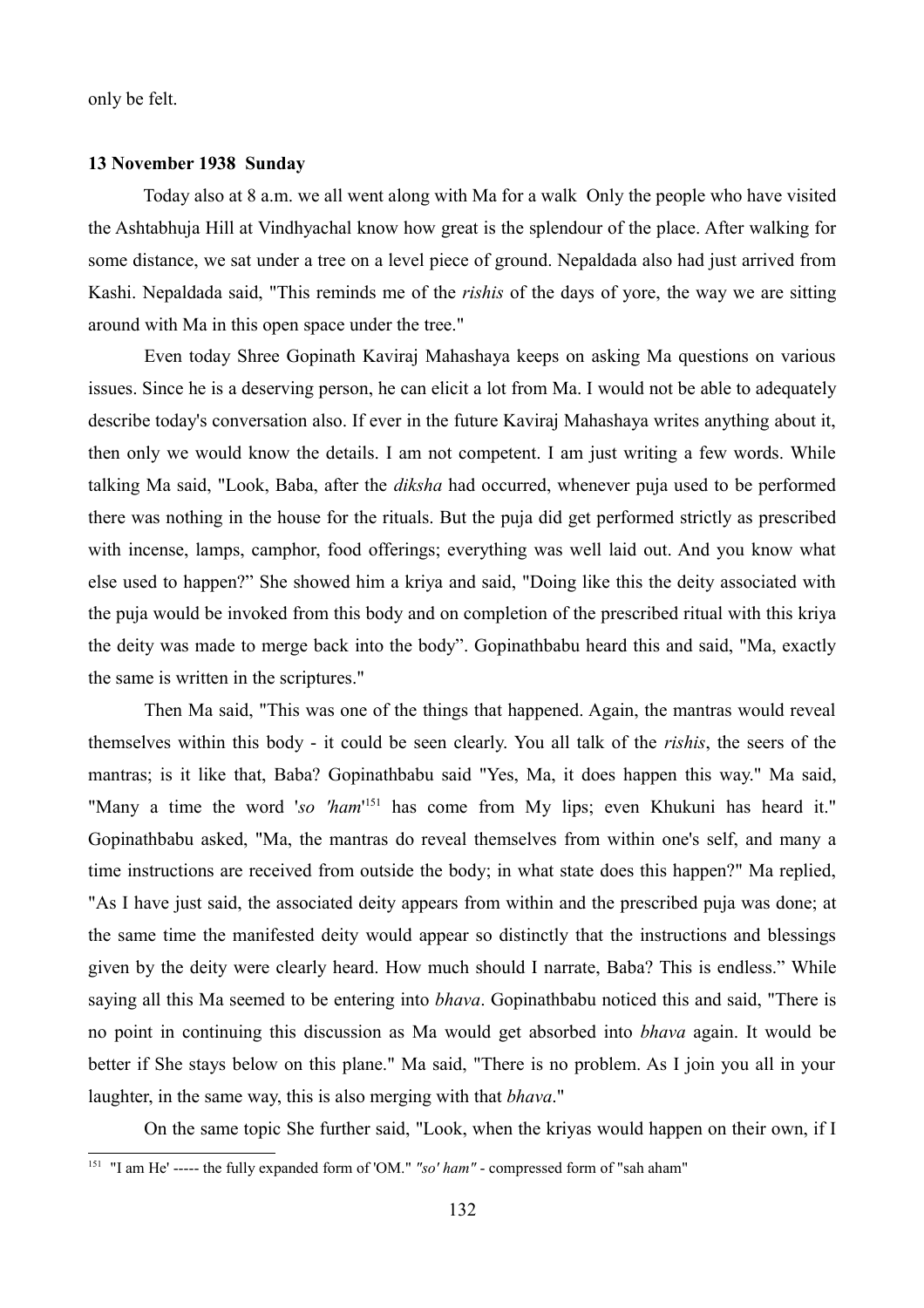tried doing something by My will, there used to be total confusion in the body. Then everything could be clearly observed and I could see that My will does not have any power; the activities are performed according to the way He wants it. The kriyas of that *Mahashakti[152](#page-132-0)* were happening through this body and I could only sit and watch. This is the state of the observer. There was no confusion, no feeling of want or of discomfort. Whatever has to come out comes out, and if there is any attempt made to say anything that is not supposed to be said, revealing some aspect, the tongue becomes tied or two fingers are placed on the lips to silence them. Thus, how much can I tell? It is endless and there is no regret on account of not being able to tell those things, nor is there a feeling of shortcoming. There is no inclination or impulse from within to tell either. Hence there is no confusion. As you are striking<sup>[153](#page-132-1)</sup> so you are getting the sound accordingly, that is all." Saying this She clapped like a small child and started laughing. At about 10 a.m. we returned to the Ashram. Ma seemed to be having a *bhava* to go somewhere and we are anxious not knowing as to when She would want to go somewhere. Shiv Prasadbhai, Jitendada and others have arrived from Allahabad.

For the last few days Ma has less inclination to drink milk, and She is breaking the restrictions imposed by Dr Pant on Her diet, routine and rest. Today also She said, "Khukuni, do away with all regulations. Whenever I get up I will eat then. Whenever I feel like going to bed I will go to bed; you all discontinue schedules. I want to lie down now." In a hurry I fed Her some milk. A Kashmiri lady devotee had brought some fruit; I gave some of it to Ma and distributed the rest. There were 2-3 tents pitched and as Ma went to bed, others gradually left for their tents.

So many arrangements were being made in Vindhyachal so that Ma would stay there for some time, and people are pleading with Ma that She should stay so that She can recoup physically. But it seems from Ma's *bhava* that She may not stay in Vindhyachal for long; there is no certainty when She will leave the hills. Looking at the special arrangements being made around Her Ma would laugh and say, "One cannot be sure of a single breath and there is no certainty where I will stay and for how long. Seeing all these arrangements makes Me laugh." Still the devotees are never convinced and do their best to look after Ma. Her body is quite weak, but we all know that this will not tie Her down and one can never say when She will just drop all these restrictions and move on.

#### **14 November 1938** Monday

This morning Ma went for a walk and on returning She said, "Today we have to go down." Jitendada and Shiv Prasadbabu left yesterday; seeing Ma's *bhava* they had understood that it would not be possible to keep Ma here and they had pleaded before leaving that when She came down

<span id="page-132-0"></span><sup>152</sup> Ma contrasts *ichchhashakti* (personal will) against *Mahashakti* (the Divine Will).

<span id="page-132-1"></span><sup>&</sup>lt;sup>153</sup> Ma refers to herself as a musical instrument.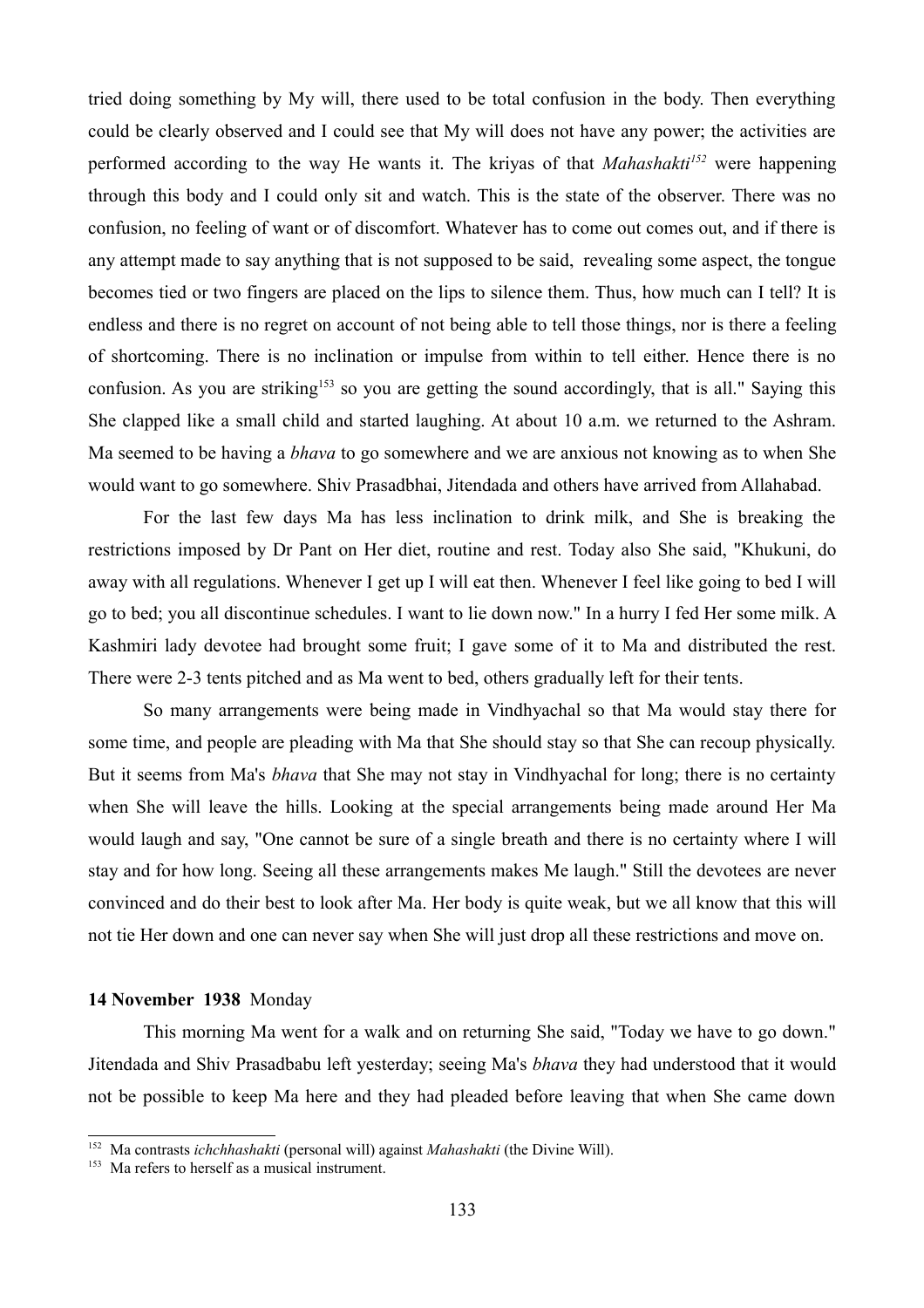from the hills, She should visit Allahabad once at least. That is why Ma said today, "Check which would be a suitable train to leave by." It was decided to leave by the 7 p.m. train. Shree Gopinath Kaviraj and his daughter have been with Ma for the last two days. They could also leave at that time. In this way everybody will descend from the hills together. Abhay would stay with Shree Gopinath Kaviraj for a few days.

Before dusk we all came down. The ladies of Shiv Prasadbabu's household and the family of Shree Yatish Chandra Guha are with us. Together everybody boarded the train for Allahabad. The people going to Kashi went on their train before us. Then we left for Allahabad. We reached Allahabad at around 10 p.m.. Jitendada, Shiv Prasadbabu and others were present at the station. They took us to the *bajras* hired for us.

#### **15 November 1938 Tuesday**

 Today Ma was feeling feverish; everybody is coming to the boat to meet Ma. This afternoon two local rich people came to meet Ma. I heard they were uncle and nephew (Kanhaiyalal and another). They said, "Ma, we have a place for kirtan and it is performed there daily. If you could come there we would be blessed. Once in a month we have kirtan for all the eight phases of the day<sup>[154](#page-133-0)</sup>." He dwelt extensively on how the kirtan is gaining popularity by the day. Ma replied, "Look, Baba, listening to your words is very enjoyable. It is a matter of great happiness that you are spending more and more time in kirtan. If you wish, you could gradually introduce something else. Before you begin the kirtan all of you could settle down, calmly and peacefully, and remember for sometime the God whose name you sing. Then start the Nama kirtan. Again when you finish, if you could all remember God in the same way you would feel calm and joyful. You could do this, say, for at least one day a month and then there is no harm if you gradually increase the period. At least once a month the ladies could get together at a convenient time and meditate, do japa etc. Similarly the men could also get together and meditate and do japa etc together. To tell you the truth, meditation is not done with effort; it happens on its own. Meditation reveals itself on its own. But just as in order to be a *sannyasi* one has to adopt the discipline of *sannyasa*, similarly for meditation to manifest on its own, one has to undergo the discipline of meditation. But doing it and it happening are quite different." It has been decided that we would go for the kirtan at 8 p.m.

In the evening Ma was taken for an outing. She was also taken to Shiv Prasadbabu's house for a while. Together everyone is listening to Ma's nectar-like words. After some time Ma was taken back to the boat and en route we also visited the kirtan. Shiv Prasadbabu has got a tent pitched for Ma, but She preferred to stay on the boat.

<span id="page-133-0"></span><sup>154</sup> Ashtaprahar - round-the-clock.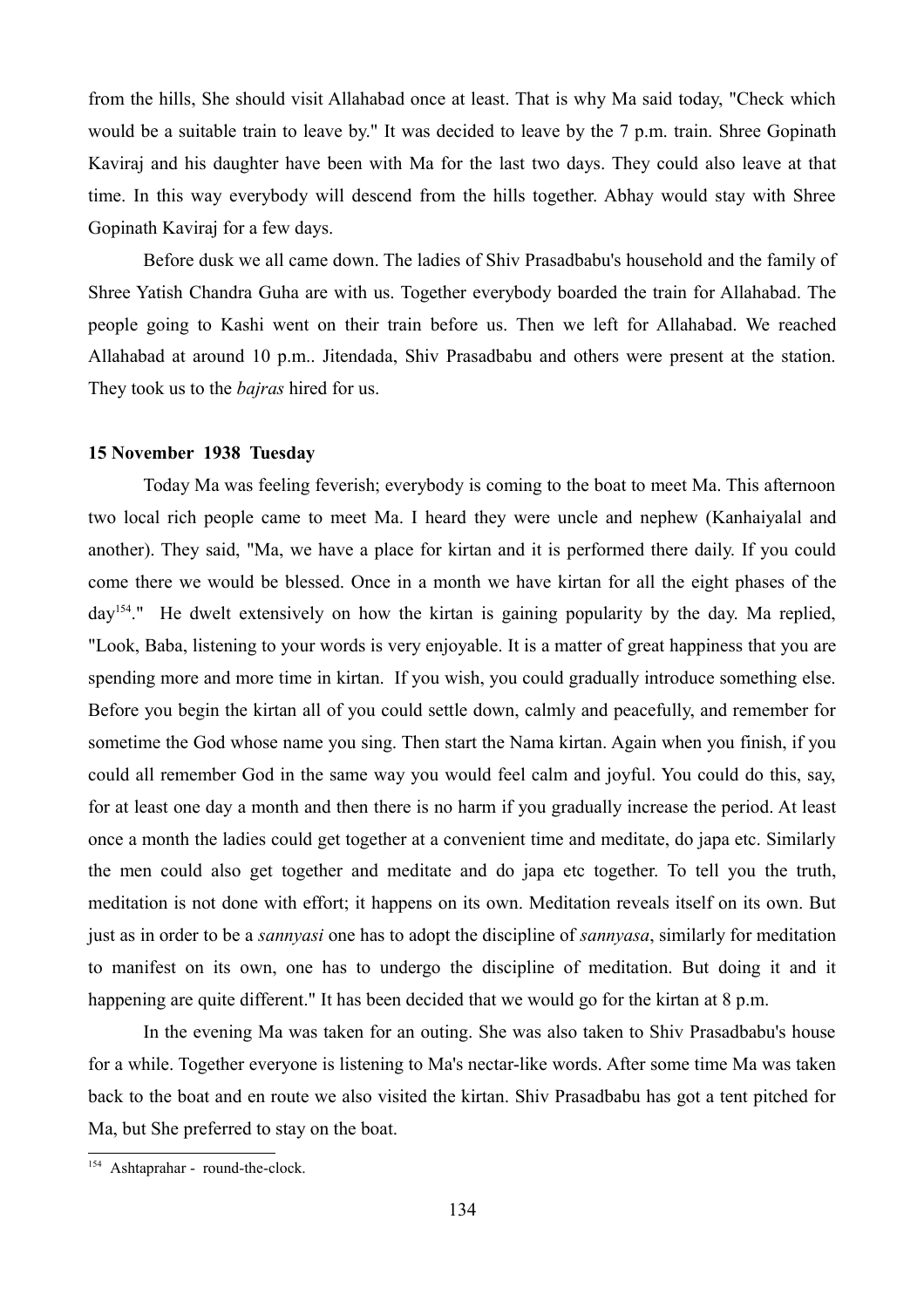Today an incident took place. The incident goes as follows: a very simple elderly lady used to work in Sangyadidi's house. She has come to Ma as She wanted to look after Her. Yesterday the old lady was in tears, needing to tell Ma about something. We told her, "Ma will listen to you later." But Ma said, "Khukuni, fix some time, do allow Me to listen to her, otherwise it will be your fault." That is how it happened; Ma alighted from the boat and was standing on the bank of the river. The old lady began, "Ma, some time ago while I was in Calcutta and doing japa, I saw a very handsome man standing. He had a white sacred thread around his neck, and it seemed someone was saying, 'Narayan'. I could see this clearly. Then suddenly I saw the form of Shiva; again I saw You, Ma, as You are and it seemed the boy Abhay was standing behind You. I was looking for a long time but unfortunately I did not look at the feet of Narayan and He did not speak to me." Saying so She started crying. Ma said, "Do not cry; always keep doing japa of your Ishta mantra." I also said, "Do not cry - look at Ma's feet. Ma has heard you and, look, She is now speaking to you. Calm down." Then the elderly lady calmed down. She did *pranam* to Ma. I suddenly remembered something. While coming from Dhaka in a steamer, an unidentified girl announced that she had *diksha* from Ma and this has been mentioned before. That girl did not know Ma. This was the first time she had met Her. She also said Ma had given her the mantra 'Narayan'. Ma also identified Herself as 'Purna Brahma Narayan'. Then this elderly lady has also seen the form of Narayan; who knows how these incidents are inter-connected.

Today Shree Pannalal, ICS, Commissioner (Allahabad division) and many more gentlemen arrived. A man was noting down many of Ma's words. Another man asked, "Ma, Shree Aurobindo Ghosh does not meet people all the time; have you met him?" Ma had not met him outwardly. Ma replied, "Does not a daughter meet her father?" Again one person said, "Ma, Ramana Maharishi is in the South of India; do you meet him?" Outwardly Ma has not met him either. But here also Ma replied as before. These words touched Shree Pannalal's heart and with folded hands he said, "Ma, we are dealing casually with you in so many ways,<sup>[155](#page-134-0)</sup> please do forgive us." Seeing his reaction I was reminded of the dialogue between Arjuna and Shree Krishna in the Gita<sup>[156](#page-134-1)</sup>.

Commissioner Shree Pannalal started weeping. Ma laughed and said, "Does a father tell such things to a daughter? You are talking as if you were not my own." He said, "No, no, Ma, I did not mean it that way." There was much more conversation. One person said, "Ma, one should invoke the Guru's *kripa* by working." Ma said, "The Guru *always* gives his causeless *kripa*. In fact, the Guru is within; the inclination to work is also due to the grace of the Guru and so it can be said that everything happens out of the Guru's grace. But there is also a state when the *kripa* of the Guru

<span id="page-134-0"></span>meaning as if Ma were an ordinary person.

<span id="page-134-1"></span><sup>156</sup> *vide* Chapter Eleven, verses 41-42.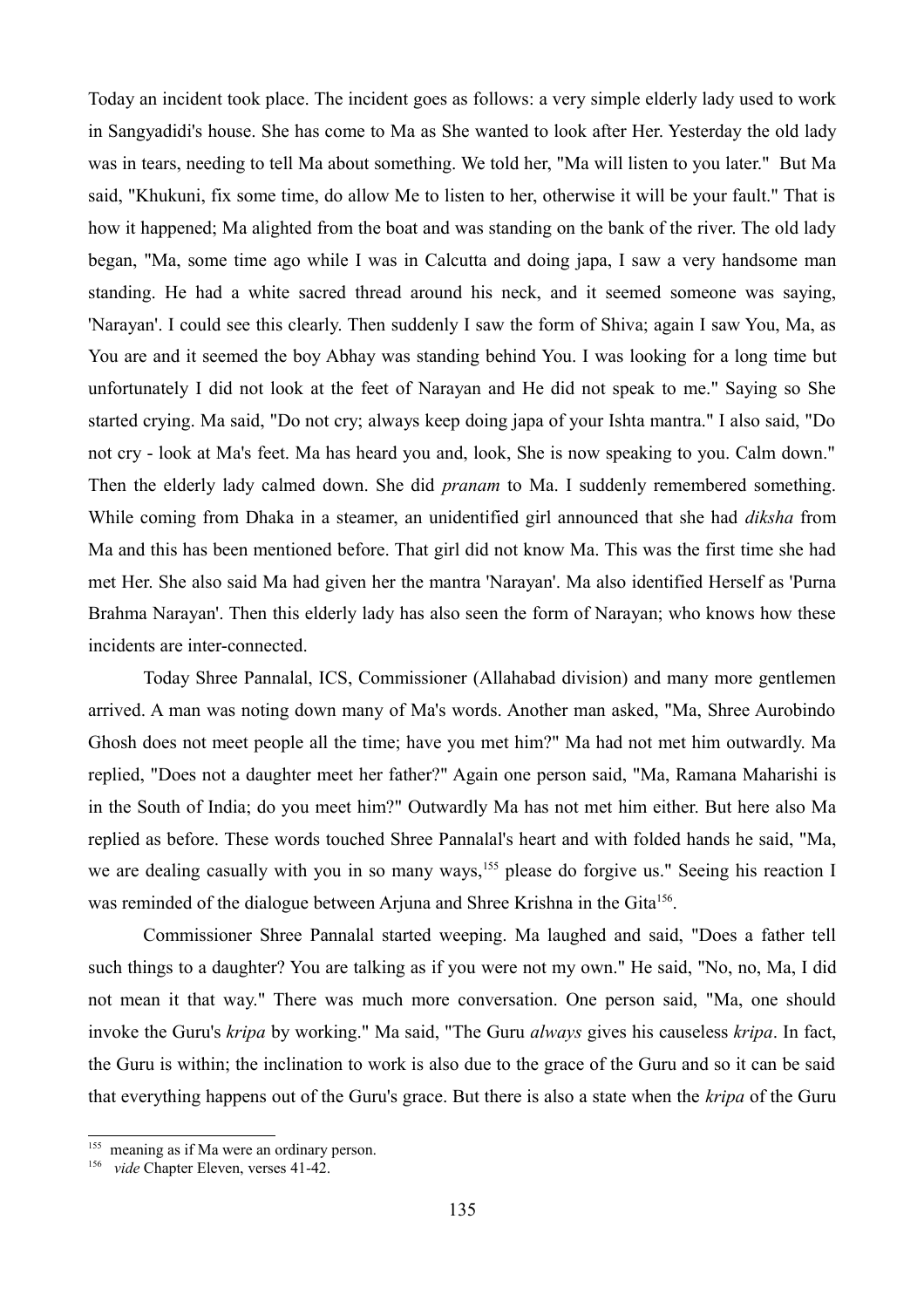can be felt."

#### **16 November 1938** Wednesday

Ma will leave today - this can be made out from Her expression, but She is not saying anything about where She will go. In the evening She called Jitendada and said, "Check which train goes where and when." Saying this She noted 3-4 names. Finally it was decided that Ma would leave by the train at 9 p.m. for Vaidyanath. Rumadevi, Mahamaya (this lady has come recently from Calcutta with us to render service) and I will accompany Her. Swami Akhandanandaji, Manoranjan (this bramhachari has also come recently from Calcutta with Ma) and a few others will leave for Vindhyachal. Ma said, "There is no certainty as to where I will go from where".

 Everyone understood that trying to stop Ma would be of no avail; so they kept quiet. Akhandanandaji was visibly grieved, but since it was Ma's order, he accepted it as such and did not try to dissuade Her.

At 9 p.m. we boarded the train. Yatishdada's mother, wife and daughter Juthika, and also Pran Kumarbabu's youngest daughter Anu, had all come to Ma in Vindhyachal. They also joined us.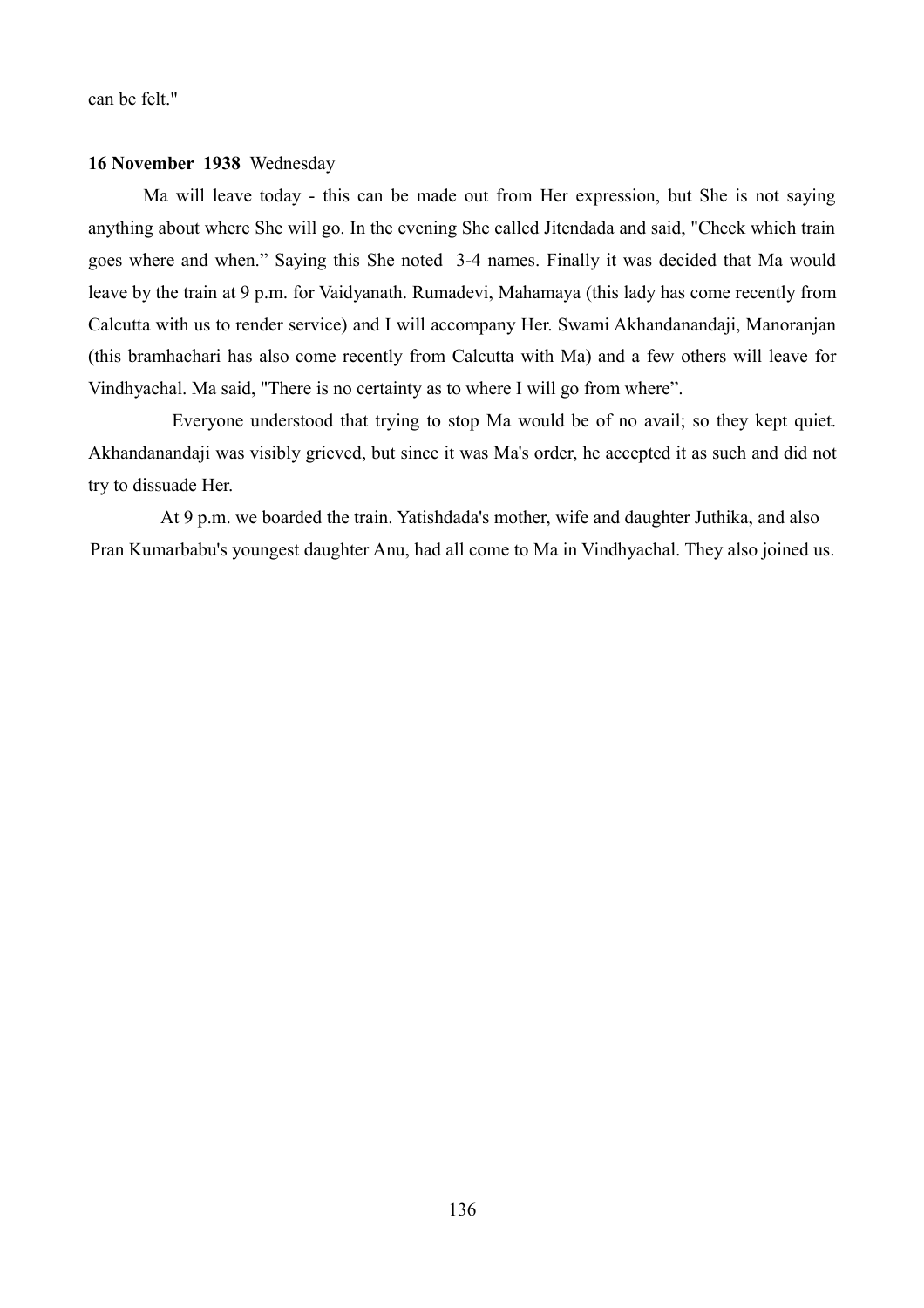## **GLOSSARY OF SANSKRIT AND OTHER INDIAN WORDS**

| Adhivasa<br>Akhanda | Ceremonies performed on the eve of any auspicious function.<br>uninterrupted, unbroken.                                                                                                                                                                   |  |
|---------------------|-----------------------------------------------------------------------------------------------------------------------------------------------------------------------------------------------------------------------------------------------------------|--|
| Aluni curry         | Saltless vegetable preparation. Salt is added after the dish is cooked and removed                                                                                                                                                                        |  |
|                     | from the fire.                                                                                                                                                                                                                                            |  |
| Amavasya            | The lunar date of the new moon.                                                                                                                                                                                                                           |  |
|                     | <i>Arati</i> A devotional ceremony in Hindu worship with the waving of lights, incense etc before the<br>object of adoration.                                                                                                                             |  |
| Asana               | (i). Yogic posture or physical pose. Every posture corresponds to a particular state of mind.<br>(ii). Small mat or carpet used as a seat by each person individually.                                                                                    |  |
| Ashtami             | The eighth day in a lunar half month. The main day of Durga Puja, which is                                                                                                                                                                                |  |
|                     | performed on Saptami, Ashtami and Navami of the bright half of the month of Ashwin                                                                                                                                                                        |  |
|                     | (September/October).                                                                                                                                                                                                                                      |  |
| Ashtaprahar         | Round-the-clock.                                                                                                                                                                                                                                          |  |
| Atar (or itr)       | an especially delightful and precious oriental perfume.                                                                                                                                                                                                   |  |
| Attahasa            | uproarious laughter.                                                                                                                                                                                                                                      |  |
| <b>Bajra</b>        | a large two-storey boat, a barge.                                                                                                                                                                                                                         |  |
| Bela                | wood apple. (aegle marmelos).                                                                                                                                                                                                                             |  |
| <b>Bhandara</b>     | Public feast.                                                                                                                                                                                                                                             |  |
| Bhatiyali           | a boat song, sung by the Bengali boatmen whilst going downstream on the river.                                                                                                                                                                            |  |
| <b>Bhava</b>        | (i). State of being, inner disposition.                                                                                                                                                                                                                   |  |
|                     | (ii). Divine mood.                                                                                                                                                                                                                                        |  |
|                     | (iii). Devotion for one's object of worship.                                                                                                                                                                                                              |  |
|                     | (iv). Spiritual ecstasy, transcendental mood, generally emotional in nature. Bhavas<br>usually occur at elevated stages of the path of bhakti.                                                                                                            |  |
| <b>Bhog</b>         | Food offering to the object of worship.                                                                                                                                                                                                                   |  |
| Bibi (biwi)         | a word of Arabic origin meaning a lady, a married woman or wife. It is also a<br>respectful address like "Madam." Among some people, it also stands for "sister."                                                                                         |  |
| Bija mantra         | Literally 'seed mantra'. A mystic syllable which is, as it were, the seed of a particular<br>aspect of Divinity. By concentrated, sustained repetition of the seed mantra that<br>aspect can be realized.                                                 |  |
| <b>Bilva</b> leaves | wood apple leaves, offered in puja to Shiva and Devi and also to some other deities.                                                                                                                                                                      |  |
|                     | <i>Brahmachari</i> A religious student who devotes himself to studies, to spiritual practices and to<br>service, and observes strict celibacy.                                                                                                            |  |
|                     | Brahmakund The Haridwar Brahmakund at the Ganga River is one of the four sites where drops of<br>the Amrit, the elixir of immortality, accidentally spilled over while being carried by<br>the celestial bird Garuda.                                     |  |
| Brahmatalu          | The top of the head, the seat of the highest Chakra, Sahasrara.                                                                                                                                                                                           |  |
| Chalta              | a sour vegetable used for making chutney.                                                                                                                                                                                                                 |  |
| Chandi              | (i) An epithet of Goddess Durga.                                                                                                                                                                                                                          |  |
|                     | ii) An alternate name for Shree Durga Saptashati which is a mythological scripture<br>narrating the stories of the Goddess Durga's battles with the <i>asuras</i> (demons) It<br>contains seven hundred slokas. It forms a part of the Markandeya Purana, |  |
|                     | Charanamrita It is a custom to ceremonially wash (or rather dip into water) the feet of saints or<br>deities. The water is then called charanamrita and is drunk by the people in the belief<br>that power and purity are transmitted to them by it.      |  |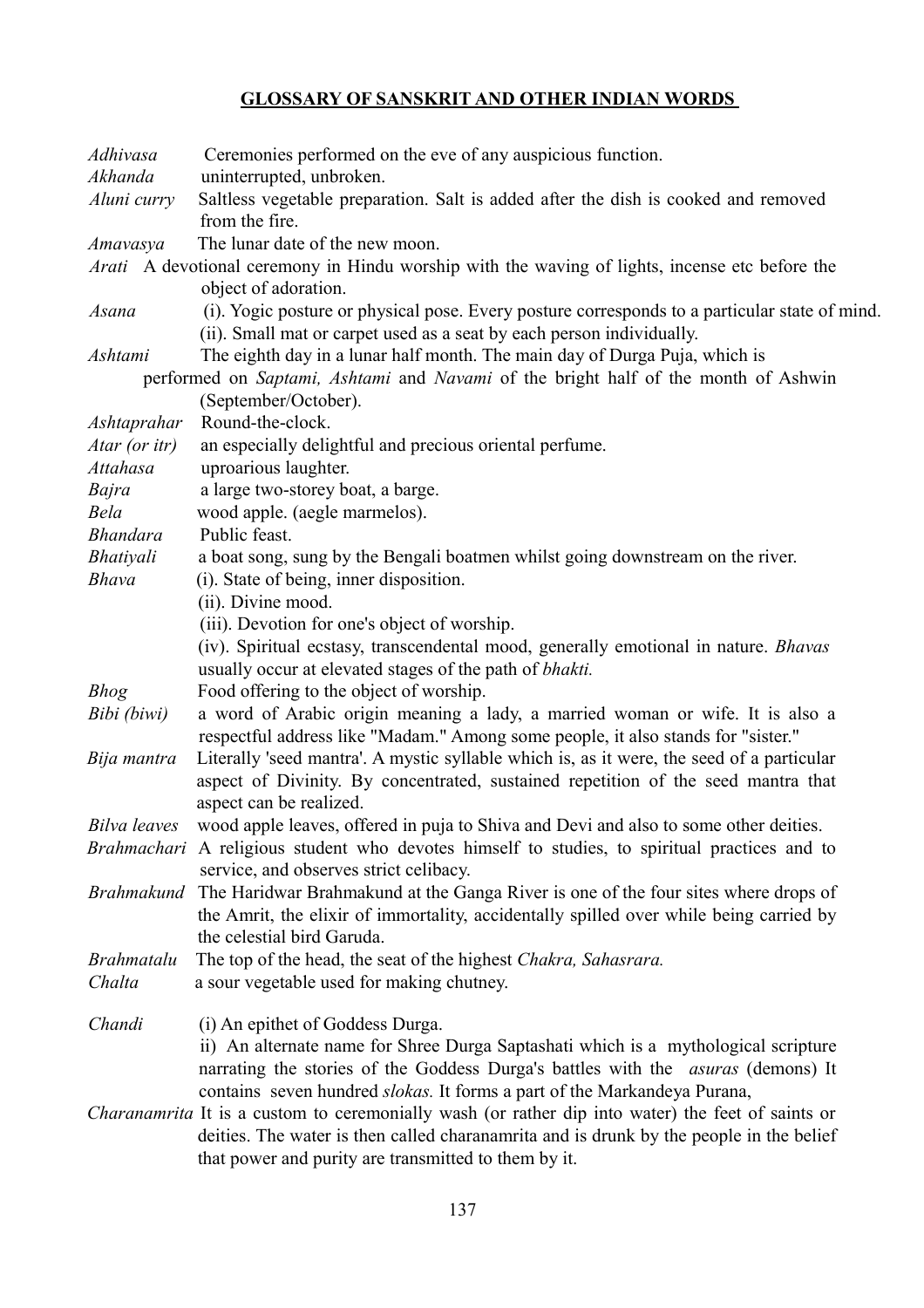| Chapati<br>flat, handmade bread. Roti                                                      |                                                                                                       |
|--------------------------------------------------------------------------------------------|-------------------------------------------------------------------------------------------------------|
| Chhorda<br>younger brother.                                                                |                                                                                                       |
| Dandi<br>carriage handled by porters.                                                      |                                                                                                       |
| Darshan                                                                                    | Sight, vision. One speaks of having darshan of a saint, sage or deity, which means to                 |
| be blessed by his sight and presence.                                                      |                                                                                                       |
| the tenth day of a lunar fortnight.<br>Dashami                                             |                                                                                                       |
| Dassarah/Dassehra                                                                          |                                                                                                       |
|                                                                                            | (i) Dashahara-The tenth day of the bright half of the month of Jyeshtha (May/June)                    |
|                                                                                            | auspicious for bathing in the Ganges as this is the day of the descent of the river                   |
| Ganga on earth.                                                                            |                                                                                                       |
|                                                                                            | (ii) Popular name for <i>Vijaya Dashami</i> , the last day of <i>Durga Puja</i> , when the images are |
| immersed in a lake or pond.                                                                |                                                                                                       |
| Goddess.<br>Devi                                                                           |                                                                                                       |
| Dharmasala<br><i>a</i> rest-house for pilgrims. An Inn.                                    |                                                                                                       |
| Diksha                                                                                     | Initiation into the spiritual life, effected through the grace of the Guru who represents             |
|                                                                                            | the Divine. During <i>diksha</i> a mantra or one of the potent names of God is usually                |
|                                                                                            | communicated to the disciple, who is asked to repeat it regularly and in a specific                   |
| manner.                                                                                    |                                                                                                       |
| Ekadashi                                                                                   | the eleventh phase of the moon, considered auspicious for rituals like fasting etc.                   |
| Ganges water<br>Gangajal                                                                   |                                                                                                       |
| Ghats<br>the bathing places on the bank of a river.                                        |                                                                                                       |
| Granthis                                                                                   | knots of attachment and impressions (sanskaras) of past karma.                                        |
| Granth Saheb the central religious text of the Sikhs.                                      |                                                                                                       |
| Fire Sacrifice, also called <i>homa</i> or <i>yajna</i> .<br>Havan                         |                                                                                                       |
| Ishta                                                                                      | literally 'Beloved.' The chosen deity one worships. Ishta is the particular aspect of the Divine      |
|                                                                                            | with which the disciple will have to be in perfect communion before the Supreme                       |
| Divine Gnosis becomes possible.                                                            |                                                                                                       |
| Ishta mantra                                                                               | the mantra received from one's Guru for the invocation of the chosen deity.                           |
| World Teacher, the Guru who transcends all sects.<br>Jagatguru                             |                                                                                                       |
| Japa                                                                                       | Repetition of a mantra or a name of God, imparted by the Guru at the time of diksha                   |
|                                                                                            | (see diksha). The repetition, as one of the daily disciplinary exercises may be for a                 |
|                                                                                            | fixed or indefinite number of times. There are three kinds of japa namely vocal                       |
|                                                                                            | (vacika), semivocal (upamshu) and mental (manasa). The last is supposed to be the                     |
|                                                                                            | best. The sound should, as a rule, be inaudible to others. Japa may be done either                    |
|                                                                                            | without rhythm or rhythmically, following the natural rhythm of one's breath. The                     |
|                                                                                            | counting during japa may be done with the help of one's fingers in the prescribed                     |
| manner, or with the help of a rosary.                                                      |                                                                                                       |
| Jhulan                                                                                     | a five day event that ends on the full moon day, or Purnima. Called the "Swing"                       |
|                                                                                            | Festival", it is a celebration of the play between Radha and Krishna, swinging on a                   |
| golden swing.                                                                              |                                                                                                       |
| Jiva                                                                                       | Individual consciousness, monadic in character. It is conceived either as an eternal aspect of        |
|                                                                                            | the eternal Brahman or as an artificial manifestation of the Brahman under the                        |
|                                                                                            | influence of <i>maya</i> or <i>avidya</i> , (ignorance of the true nature of Reality) and ceases to   |
|                                                                                            | exist when that influence subsides through the supervention of <i>jnana</i> (see <i>jnana</i> ).      |
| Jivanmukta                                                                                 | One who has attained to <i>mukti</i> (Liberation) while living in the physical world.                 |
| Jnana                                                                                      | literally, knowledge. True Knowledge is immediate and represents the unity of Reality.                |
|                                                                                            | Every other knowledge belongs to the category of <i>ajnana</i> .                                      |
| a name of the Divine Mother. Kali is the destroyer of evil. In Bengal Kali Puja is<br>Kali |                                                                                                       |

138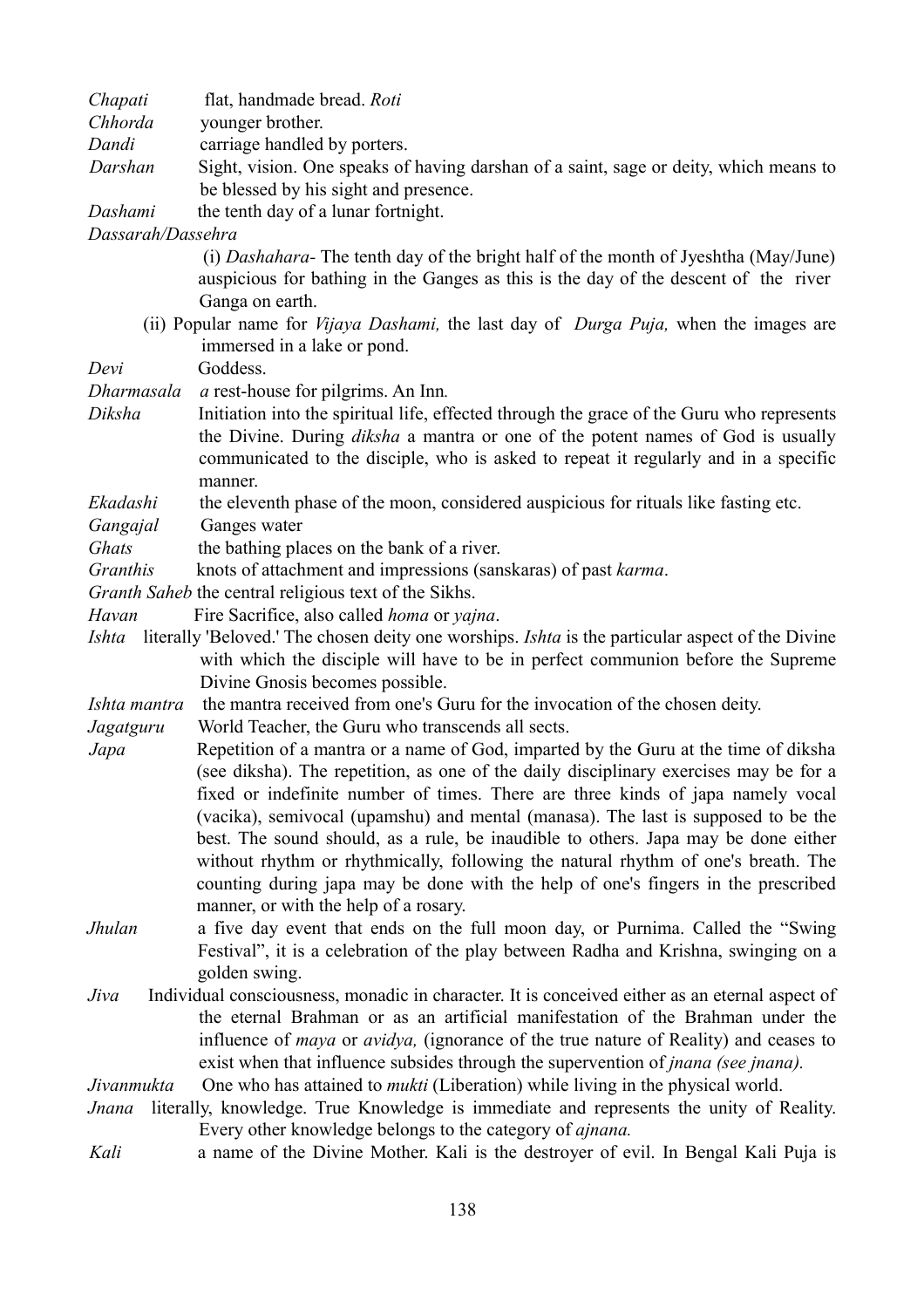celebrated during the dark night of the *Diwali* festival in the month of *Karttika* (October/November).

*Kakima* father's younger brother's wife,

*Karma* action, the result of action, as well as the law of cause and effect by which actions inevitably bear their fruits. *Karma* originates from the individual self in its ignorance functioning as an active agent. When man realises his own true Self, *karma* ceases for him.

*Karana Sharira* causal body.

*Kaviraj* Ayurvedic doctor (in Bengali)

*Kheyal*ordinarily a sudden and unexpected psychic emergence, be it desire, will, attention, memory or knowledge. Ma, however, has given the word a much wider meaning. She describes as *Kheyal* the incomprehensible acts of the Supreme, as for instance His dividing Himself in creation, etc. In Ma's case there is no ego to account for Her movements, feelings and thoughts. When She uses the word *Kheyal* with reference to Her own person, it must be understood to denote a spontaneous upsurge of Will, which is divine and therefore free.

*Khichuri (Khichdi)* a preparation of rice, lentil and vegetables cooked together.

- *Kirtan* the chanting or singing of the names or glories of God. It may be performed by one person or by a group of people to the accompaniment of musical instruments, chiefly drums and cymbals. It is meant to be audible to others so that they may benefit by listening.
- *Kriya* CreativeAction. In *tantric* literature *kriya* is used in the sense of activity that is eternally associated with knowledge and leads to perfection, in which knowledge and action are found to be identical.
- *Leela* literally 'play'. Movements and activities of the Supreme Being that are free by nature and not subject to laws. Vaishnavas explain Creation as the *leela* of God.

*Linga sharira* Subtle body.

*Loot* Hari-loot, meaning indiscriminate throwing of prasad in the name of Hari (God).

*Luchi* Small handmade bread fried in ghee (purified butter). *Puri* in Hindi

*Mahadevi* The Supreme Goddess.

*Mahamaya* The Supreme Power, the Prime Cause of all Creation. A name of Kali, the Divine **Mother** 

*Mandir* Temple.

*Mantra* a series of sounds of great potency. It is the sound representation of the *Ishta Devata.* Name and form are inseparable; if therefore, the name is instinct with life, the form that it represents is bound to reveal itself, provided the practice is intensive enough. A mantra is a word of power, divine power transmitted through a word.

*Mahapurusha* a saintly person, an elevated soul.

*Mauna* the practice of silence. It may either mean to abstain, from speech; or to abstain from signs, gestures and writing as well as from speech; or the complete stilling of the activities of the mind as well.

*Maya* The Supreme Divine Power by which the One conceals Itself and appears as the many.

- *Mudra* Particular pose of the body as a whole or of its parts; representing the expression of a particular *deva shakti* (higher natural force). Without that pose the particular *shakti* cannot function. The performance of these *mudras* produces necessary changes in the mind or character. In Ma's case these *mudras* came spontaneously.
- *Nama* name. Singly, it generally means a Name of God.
- *Nama Ghar* room reserved for singing Nama.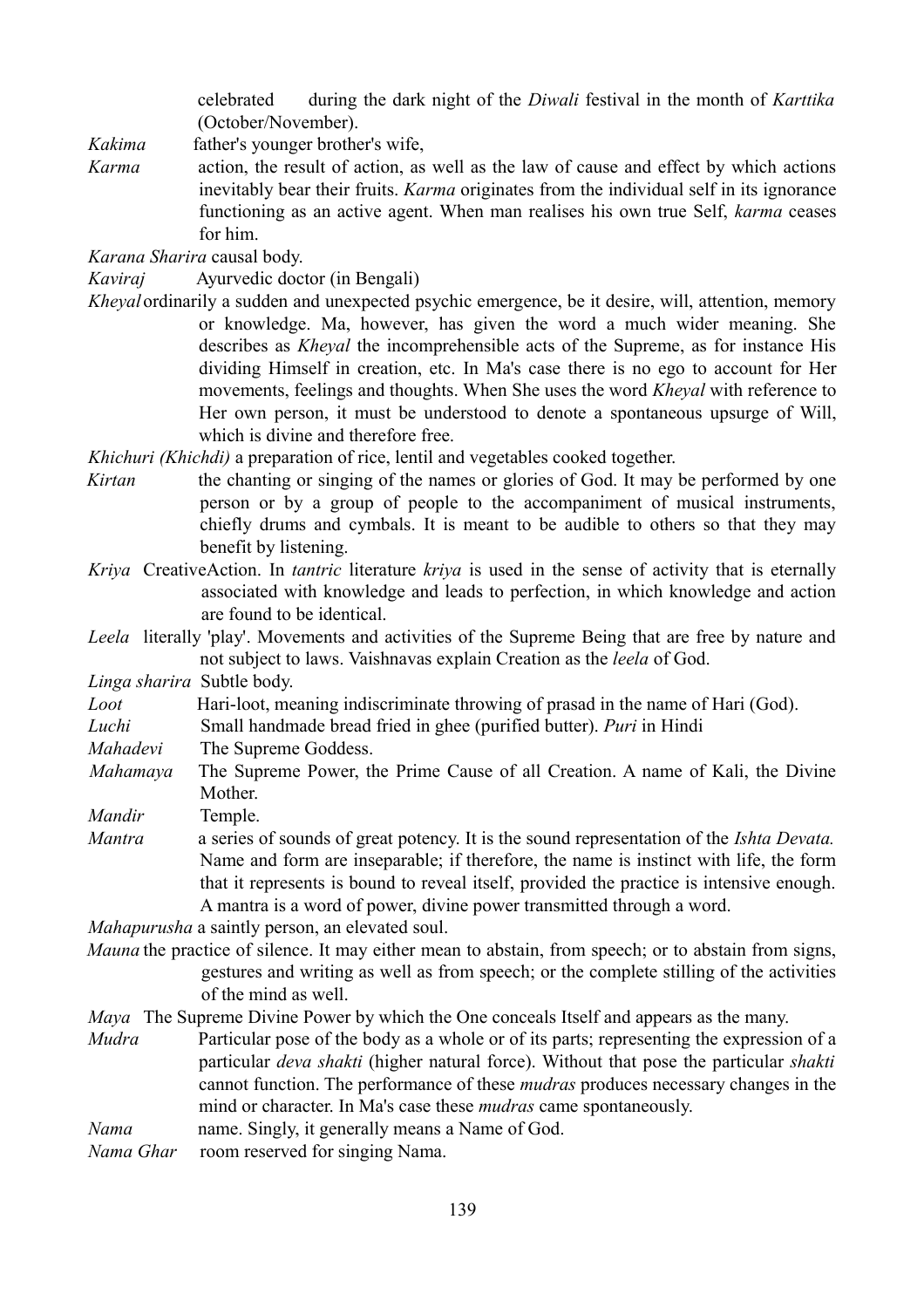| Nat Mandir                                      | enclosure adjacent to a temple for performance of dance, music, drama etc. on<br>religious themes.                                                                                                                                                                                                                                                      |
|-------------------------------------------------|---------------------------------------------------------------------------------------------------------------------------------------------------------------------------------------------------------------------------------------------------------------------------------------------------------------------------------------------------------|
| Navami                                          | the ninth lunar date, the last day of Navaratri.                                                                                                                                                                                                                                                                                                        |
| Padavalis                                       | narrative and lyric devotional songs composed by Vaishnava poets.                                                                                                                                                                                                                                                                                       |
|                                                 | <i>Panchabhuta</i> the five basic elements – earth, water, fire, air and ether of which the material world is<br>made.                                                                                                                                                                                                                                  |
| Panchavati                                      | a grove of five sacred trees, namely pipal (ficus religiosa), banyan(ficus indica),<br>ashoka (Saraca Indica), bel (aegle marmelos), and amalaki (Emblic Myrobalan,<br><i>amla</i> , with a platform in the middle. A panchavati is considered a congenial place for<br>meditation.                                                                     |
| Path/Patha                                      | recitation (mainly of scriptures)                                                                                                                                                                                                                                                                                                                       |
| Pranam                                          | obeisance. An act of surrender, indicating the sense of one's own smallness in the<br>presence of the One to whom obeisance is offered. There are various ways of doing<br><i>pranam;</i> the most common is to kneel down and touch the ground with one's head.                                                                                        |
| Pranava                                         | Om                                                                                                                                                                                                                                                                                                                                                      |
| Pranavayu                                       | vital breath                                                                                                                                                                                                                                                                                                                                            |
| Prasad                                          | food offered to a deity or saint becomes <i>prasad</i> when it has been accepted and<br>blessed. It is then partaken of by the devotees.                                                                                                                                                                                                                |
| Puja                                            | ceremonial worship of the Hindus. Offering to the object of adoration various articles<br>representing all aspects of oneself.                                                                                                                                                                                                                          |
| Purnima                                         | full moon day.                                                                                                                                                                                                                                                                                                                                          |
| Rasa                                            | Love of God. Literally, taste or juice. It also means aesthetic or spiritual delight.                                                                                                                                                                                                                                                                   |
| Rishi                                           | Seer. The Rishis are said to form a class of beings by themselves, distinct from gods,<br>common men, <i>asuras</i> (demons) etc. They are those to whom <i>mantras</i> are revealed.                                                                                                                                                                   |
| Sadguru                                         | True Guru, the enlightened preceptor.                                                                                                                                                                                                                                                                                                                   |
| Sadhana                                         | spiritual practice performed for the purpose of preparing oneself for Self-realisation.                                                                                                                                                                                                                                                                 |
| Sadhu                                           | One who has dedicated his life to spiritual endeavour and is free from family and<br>business entanglements.                                                                                                                                                                                                                                            |
| Sahasrara                                       | The one thousand petalled lotus, the seventh and highest chakra on the crown of the<br>head, the seat of the Absolute.                                                                                                                                                                                                                                  |
| Salil Samadhi Jal Samadhi, internment in water. |                                                                                                                                                                                                                                                                                                                                                         |
| Samadhi                                         | A state in which the mind is either completely concentrated on its object of                                                                                                                                                                                                                                                                            |
|                                                 | contemplation <i>(savikalpa samadhi)</i> or ceases to function and only Pure<br>Consciousness remains, revealing Itself to Itself (nirvikalpa samadhi). It also means<br>the burial place of a saint.                                                                                                                                                   |
| Samskara                                        | Impressions, mental dispositions, psychic traces left in the mind after any experience.<br>They act like seeds and have a tendency to germinate into action. These samskaras<br>are often brought over from former births. They are burnt up when the Light of<br>Supreme Knowledge <i>(jnana)</i> shines forth. Samskara in this sense means very much |
| Sandhya                                         | the same as <i>vasana</i> .<br>Specific spiritual practice performed daily as a duty at sunrise and sunset. The hour                                                                                                                                                                                                                                    |
|                                                 | of midday is the third sandhya. Together, they are called Trisandhya. Midnight is the<br>fourth and unusual sandhya specially important for Tantrik sadhana.                                                                                                                                                                                            |
|                                                 | Sandhya Kirtan Evening Kirtan                                                                                                                                                                                                                                                                                                                           |
| Sankalpa                                        | resolve or wish for a particular outcome or an action.                                                                                                                                                                                                                                                                                                  |
| Sankranti                                       | the passage of the Sun from one zodiacal sign into another. Celebrated as a festival<br>by Hindus.                                                                                                                                                                                                                                                      |
| Sannyasa                                        | Renunciation. According to the ancient Hindu system it is the last stage of human                                                                                                                                                                                                                                                                       |